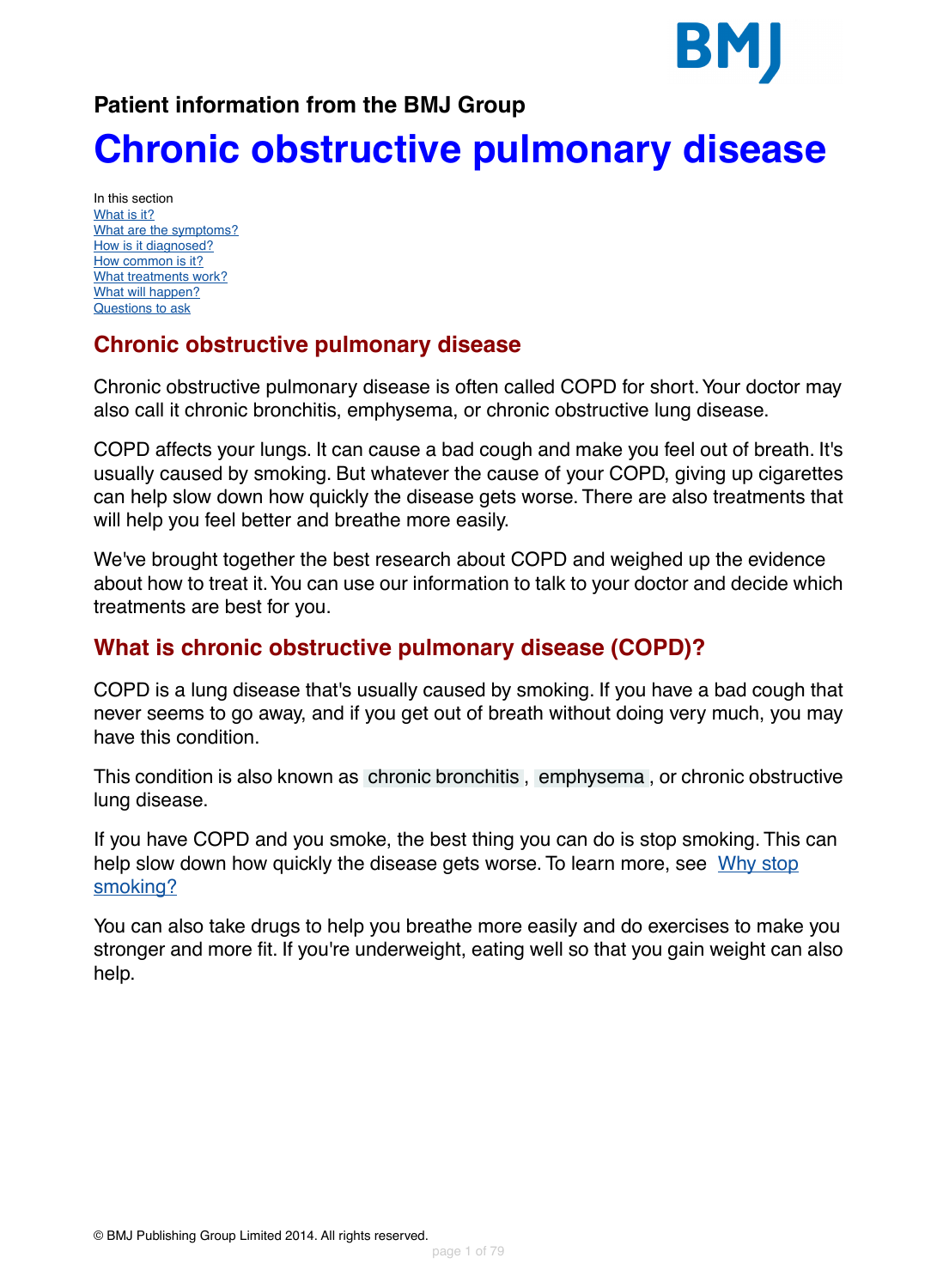#### **Chronic obstructive pulmonary disease**



Smoking is the main cause of COPD.

#### **Key messages for people with COPD**

- If you have a smoker's cough or get out of breath easily, you could have COPD.
- It's important not to ignore a cough or breathing problems. See your doctor as soon as possible.
- You can get COPD even if you gave up smoking some years ago.
- There are treatments that can help you breathe more easily and live a more active life.
- If you [stop smoking](#page-63-0), it will slow down how quickly your lungs get worse.

#### **How your lungs work**

To understand what happens in COPD and how to treat it, it helps to know something about your lungs.

Your lungs are in the centre of your chest, behind your ribs. They are like two spongy, stretchy bags that fill up with air when you breathe in and empty when you breathe out.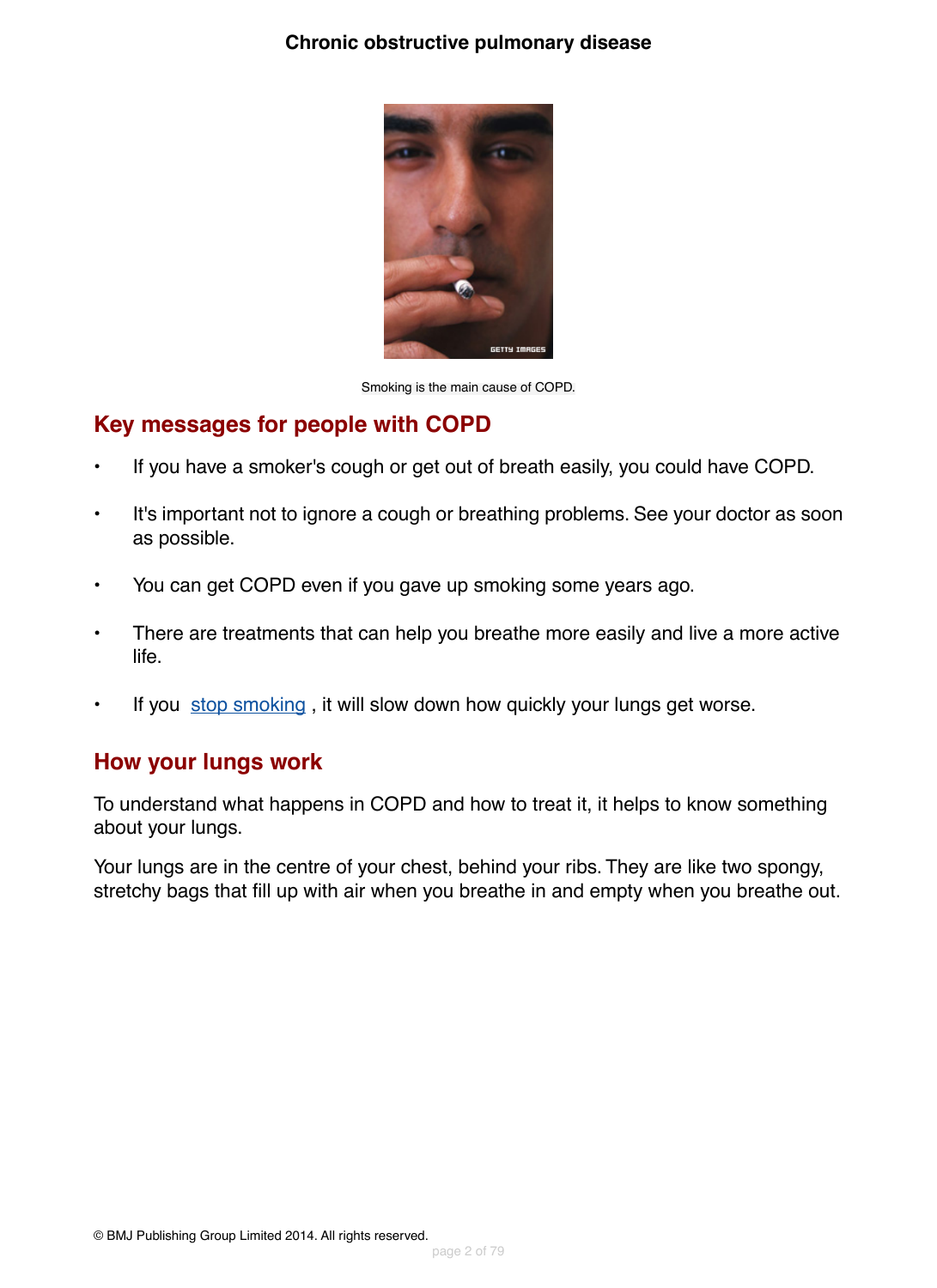#### **Chronic obstructive pulmonary disease**



When you breathe in, air goes into your lungs through your windpipe.

- When you take a breath, air travels down your windpipe and goes into your lungs.
- The air passes into your lungs through a network of thin tubes.
- These tubes are lined with fine hairs (called cilia) that help to push the air through your lungs. The hairs also help to sweep tiny specks of dust, or dirt and germs, out of your lungs.
- Your lungs make small amounts of a thick fluid, called mucus. It keeps your airways moist and helps get rid of dirt and germs.
- The air you breathe in goes into tiny sacs at the end of each airway. Your doctor may call these sacs alveoli.
- Each little sac is covered with tiny blood vessels. Oxygen from the air passes through the wall of the air sac and into your blood vessels.
- Your blood carries oxygen all around your body. Oxygen is released into your body's tissues to be used as food. After your tissues use the oxygen, waste gases pass from the tissues back to your blood.
- Your blood returns to your lungs with these waste gases. The gases move through the air sacs and back into your lungs. These are gases that your cells don't need any more, mainly carbon dioxide.When you breathe out, you get rid of these gases.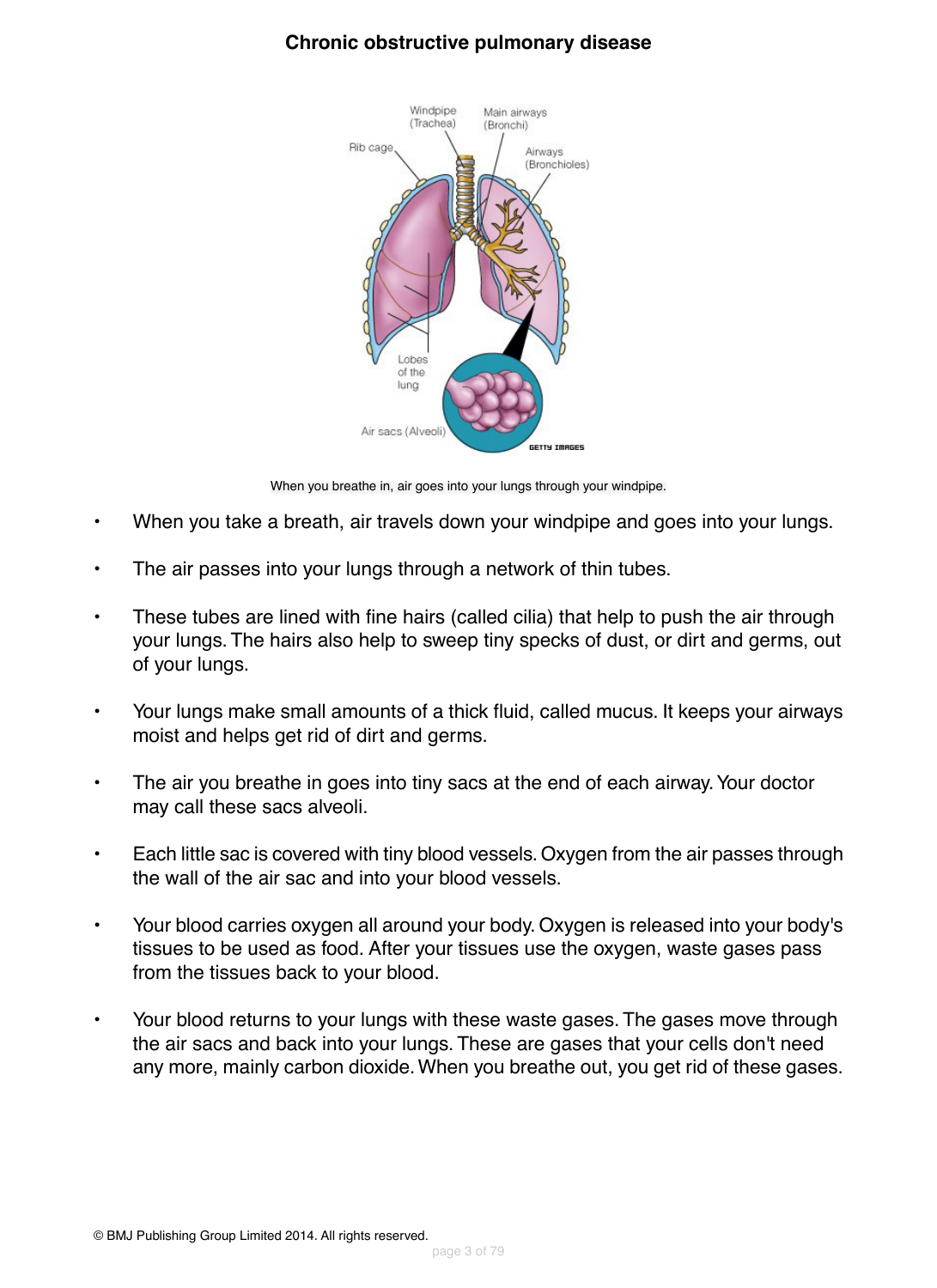### **What happens in COPD**

If you have COPD, your lungs are damaged, usually by cigarette smoke. Occasionally, people get COPD from breathing in harmful chemicals at work or they inherit the disease from their family.

This is how the poisons in cigarette smoke and in other chemicals damage people's lungs. <sup>[\[5\]](#page-72-0)</sup>

- They irritate the airways in your lungs and make them produce more mucus.
- They stop the tiny hairs in your airways (cilia) working properly. This means mucus stays trapped in your lungs instead of being forced out when you cough. Too much mucus in your airways makes it hard to breathe.
- They make the walls of your airways swell and get thicker. When this happens, your airways get narrower. This makes it harder to breathe.
- They damage the walls of the small sacs in your lungs that hold air (the alveoli). Less oxygen can get through the walls and into your blood. When you don't have enough oxygen in your blood, you get out of breath and tired faster.

There are two types of COPD: **chronic bronchitis** and **emphysema**. Some people with COPD have just chronic bronchitis, others have just emphysema. Many people have both.

- In chronic bronchitis, your airways get clogged with mucus, and that's why it's hard to breathe. See [Chronic bronchitis](#page-64-0) to learn more.
- In emphysema, the air sacs lose their stretchiness and get damaged permanently, so they can't expand and contract well. The air gets trapped in the air sacs. See [Emphysema](#page-64-1) to learn more.

#### **COPD: why me?**

Things that increase your chance of getting a disease are called risk factors. The main risk factor for COPD is smoking, but there are other risk factors as well, including air pollution, [infection](#page-69-2) , your genes, and possibly your job.

#### **Smoking**

About 9 in 10 people who have chronic obstructive pulmonary disease (COPD) are, or used to be, heavy smokers. <sup>[\[5\]](#page-72-0)</sup> Breathing in smoke from a smoker near you (second-hand smoke) can also cause COPD.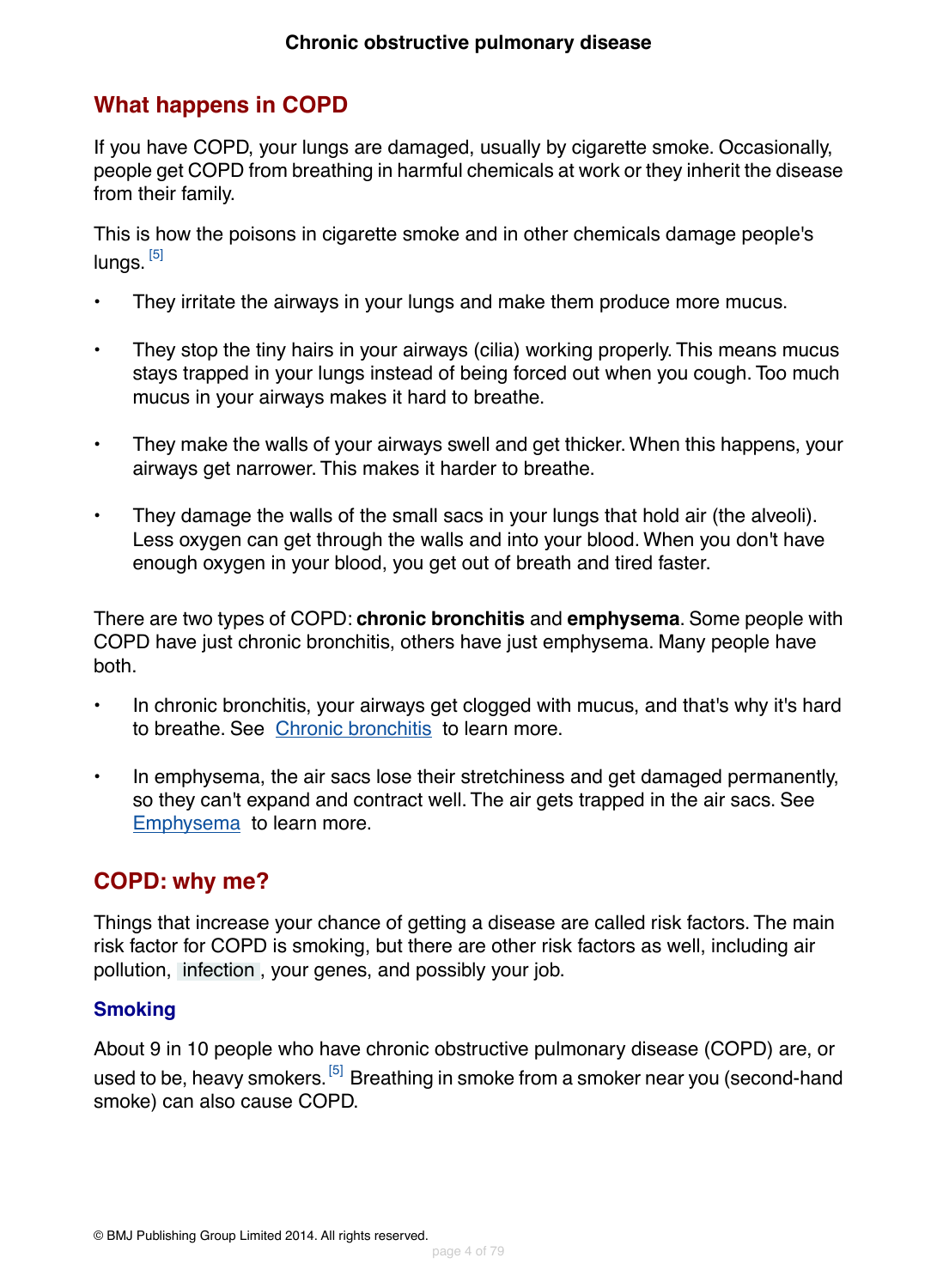The poisons in cigarette smoke harm the lungs in many ways.The damage they do leads to COPD. For example, they can make your airways swell up and make them rough and sore on the inside. Then your airways make more mucus and get blocked.

If you give up smoking, your chances of getting COPD go down. But even after about 10 years of not smoking, 1 in 10 people who used to smoke get COPD.

Not all smokers get COPD. A lot depends on how your body handles smoke and poisons. This is controlled by the [genes](#page-70-0) you've inherited from your parents.

#### **Air pollution**

Although smoking is the biggest cause of COPD, air pollution can play a part, especially in places where there is a lot of heavy industry.  $^{[5]}$  $^{[5]}$  $^{[5]}$  In these areas, there tend to be more harmful particles and harmful gases in the air, such as sulphur dioxide.

Like cigarette smoke, these gases irritate your airways and make them swollen. Then the airways make more mucus. The chemicals also damage the walls of the tiny sacs in your lungs so that they can't hold air so well.

Inside the home, using solid fuel seems to increase the risk of COPD. One study found that breathing in wood smoke while doing domestic chores increased the chances of COPD more than other fuels. <sup>[\[8\]](#page-72-1)</sup>

#### **Your job**

People who work near harmful dusts, chemicals, or gases are more likely to get COPD than those who don't.<sup>[\[5\]](#page-72-0)</sup> Like cigarette smoke, these things irritate your airways and make them swell.They also increase mucus in your airways and damage the walls of the sacs in your lungs so that they can't hold air so well.

If you work in an industry like farming or mining, where you could be exposed to harmful substances, be certain to follow safety advice to protect your lungs.

#### **Infections**

If you get a lot of chest infections, you may be more likely to get COPD, especially if you smoke. Getting [bacterial](#page-69-3) or [viral](#page-69-4) infections can lead to [chronic bronchitis](#page-69-0) . If you have that, your lungs produce too much mucus. That makes it harder for you to breathe. <sup>[\[5\]](#page-72-0)</sup> See [Chronic bronchitis](#page-64-0) to learn more about this disease.

#### **Your genetic makeup**

Smoking is such an important risk factor for COPD, you might think that nearly everyone who smokes would get it. But only about 1 in 5 smokers develop COPD. <sup>[\[5\]](#page-72-0)</sup> It seems that some people are more likely to be hurt by cigarette smoke than others.

Doctors think that, somehow, the [genes](#page-70-0) these people inherited from their parents make their risk greater. If you smoke (or used to smoke), and if you have a close relative (mother, father, brother, or sister) with COPD, you are more likely to get COPD than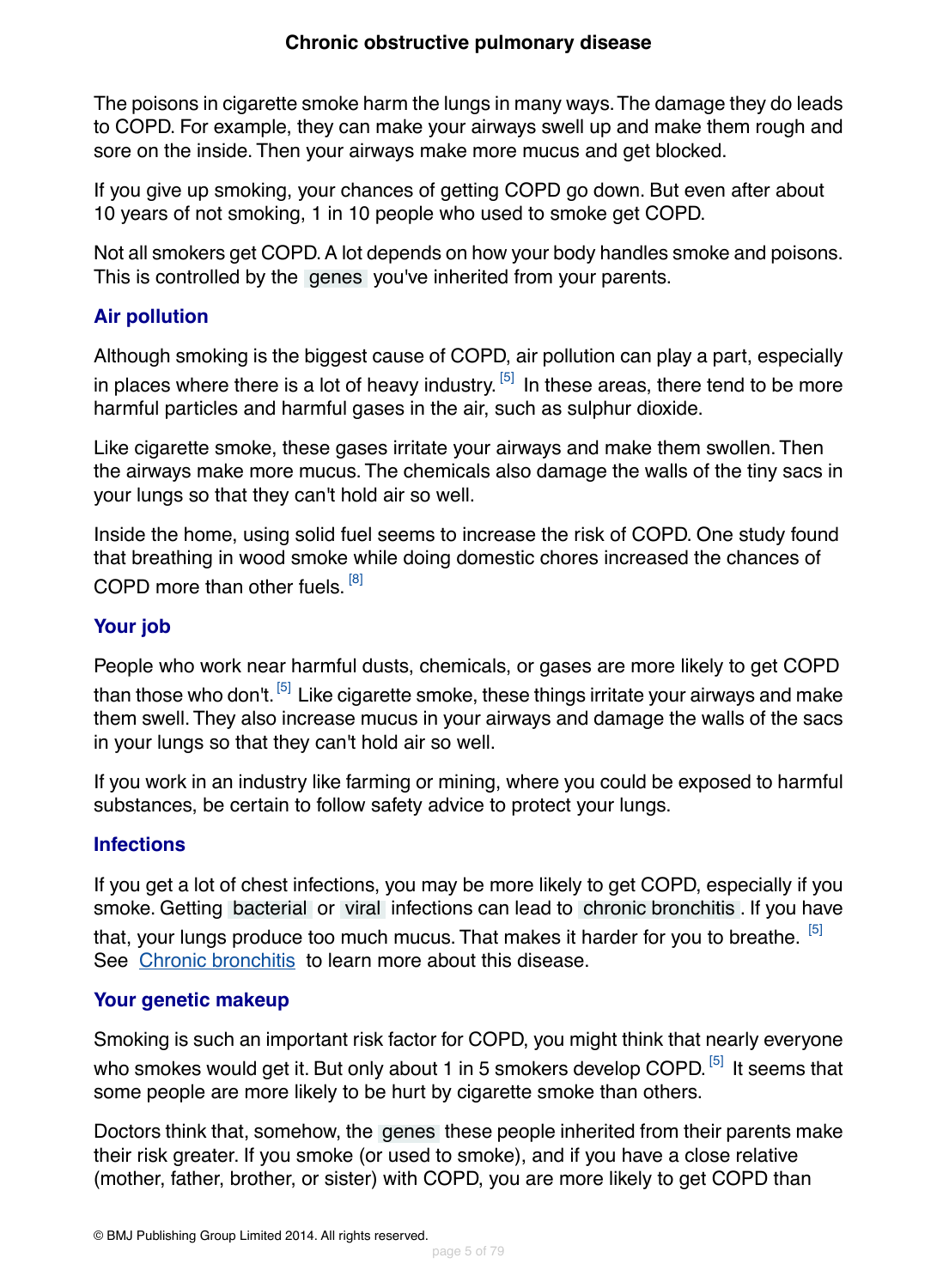someone who smokes but doesn't have a relative with COPD. Scientists don't know yet which genes are involved.

One rare type of COPD is definitely linked to your genes. It is called alpha-1 antitrypsin deficiency, and it causes [emphysema](#page-69-1) , but not [chronic bronchitis](#page-69-0) . See [Emphysema](#page-64-1) for more.

Alpha-1 antitrypsin is a chemical that is made mainly in the [liver](#page-70-1) . Its job is to destroy a protein in the lungs called elastase. Elastase helps to repair old tissue and get new tissue to grow. But it needs to be kept under control by alpha-1 antitrypsin and other chemicals like it. If there is little or no alpha-1 antitrypsin around, elastase can be very destructive. It punches holes in the walls of the little air sacs in your lungs.This leads to emphysema.

Between 1 in 2,000 and 1 in 7,000 people of European descent have alpha-1 antitrypsin deficiency, which they inherited from their parents. The condition is very rare in people of Asian or African descent. [\[5\]](#page-72-0)

### **Grading COPD**

You can have COPD that's quite mild, a little worse, or very bad. If it looks as if you might have COPD, your doctor will give your illness a grade to show how mild or severe it is.

The grade helps your doctor decide what treatment you need. [\[9\]](#page-72-2)

There are four grades, and the table below shows what they are and what each one means. If your doctor gives your illness a 0, it means you might get COPD, but you don't actually have the disease yet.The highest grade, 4, means you have COPD and it's very serious.

You'll see two abbreviations in the table below: FVC and FEV1 .These are measurements used in spirometry tests.

- FVC stands for forced vital capacity. It is the total amount of air you can blow out after taking a deep breath.
- FEV1 stands for forced expiratory volume in one second. It shows how much air you can blow out in the first second of the test.

To grade your COPD, doctors look at your FEV1 score. They also divide your FEV1 by your FVC (often written as FEV1/FVC). This gives them a percentage that helps them find out how well your lungs are working. To learn more, see [Spirometry](#page-67-0) .

Some doctors may just use the percentages, instead of talking about stages.

| <b>Stage of COPD</b> | <b>Test results</b>       | <b>Signs</b>                                                                   |
|----------------------|---------------------------|--------------------------------------------------------------------------------|
| 0: At risk           | Your lung test is normal. | You have had symptoms, like<br>coughing up mucus, every day for<br>'some time. |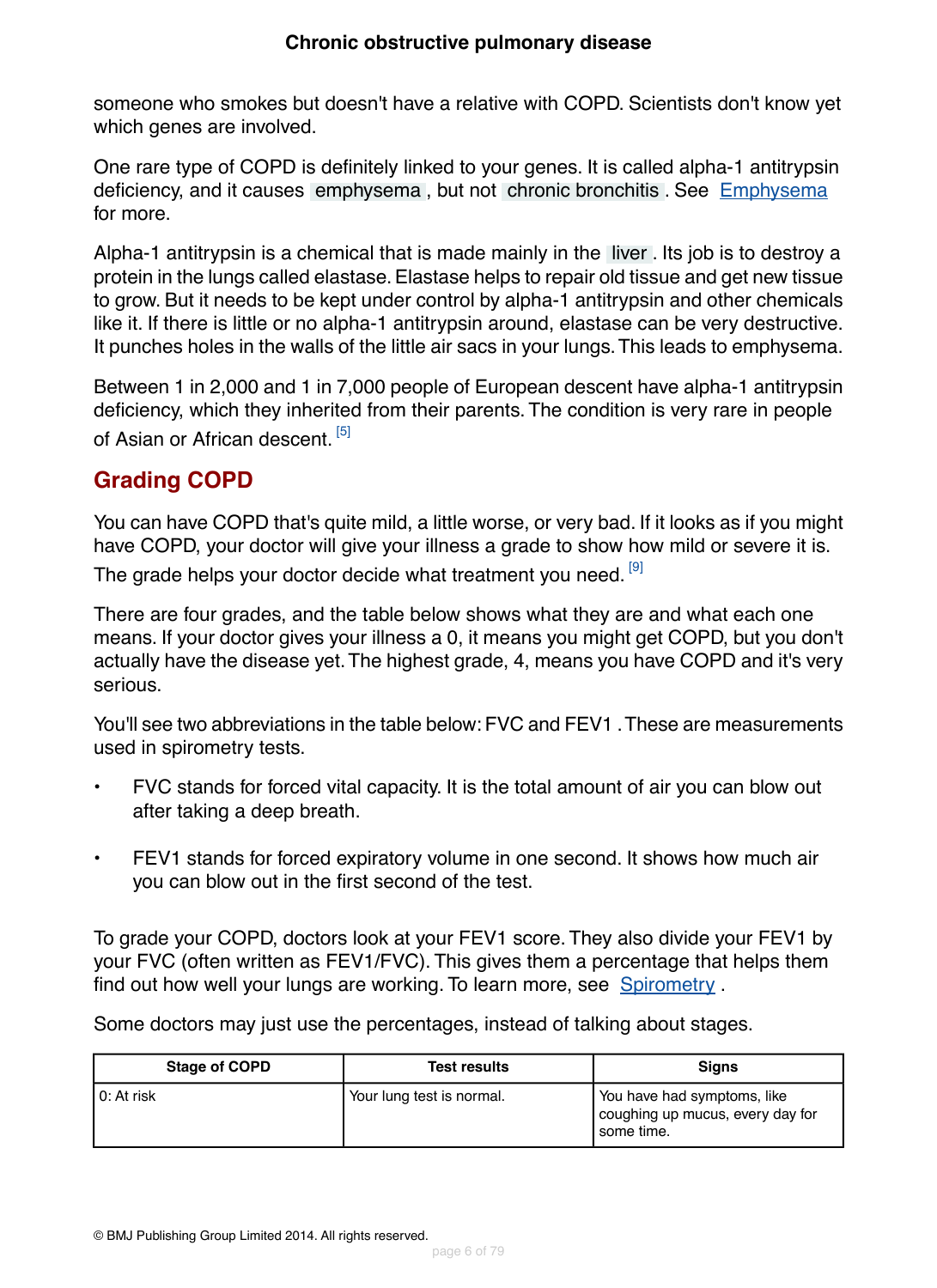| $1:$ Mild      | You have one abnormal lung test<br>result (your FEV1/FVC is less than 70<br>percent). You have one normal lung<br>test result (your FEV1 is at least 80<br>percent of what it should be).                                                                               | You may cough a lot. Sometimes you<br>cough up mucus. You feel a little<br>breathless if you walk quickly.                                                                                                           |
|----------------|-------------------------------------------------------------------------------------------------------------------------------------------------------------------------------------------------------------------------------------------------------------------------|----------------------------------------------------------------------------------------------------------------------------------------------------------------------------------------------------------------------|
| 2: Moderate    | Both your lung test results are<br>abnormal. Your FEV1/FVC is less<br>than 70 percent and your FEV1 is<br>between 50 percent and 80 percent<br>of what it should be.                                                                                                    | You cough more. You may get<br>breathless if you work hard, walk<br>quickly, or do household jobs. You<br>may take a few weeks to recover from<br>a chest infection.                                                 |
| 3: Severe      | Both your lung test results are<br>abnormal. Your FEV1/FVC is less<br>than 70 percent and your FEV1 is<br>between 30 percent and 50 percent<br>of what it should be.                                                                                                    | You may not be able to work and<br>probably find it harder to do jobs<br>around the house. You cannot walk<br>upstairs or across the room very well.<br>You get tired easily. You may show<br>signs of a weak heart. |
| 4: Very severe | Both your lung test results are<br>abnormal. Your FEV1/FVC is less<br>than 70 percent. Also, your FEV1 is<br>less than 30 percent of what it should<br>be or it's less than 50 percent of what<br>it should be and you have other signs<br>that your lungs are failing. | You can no longer go to work or do<br>jobs around the house. You cannot<br>walk upstairs or across the room very<br>well. You may show signs of a weak<br>heart.                                                     |

### <span id="page-6-0"></span>**What are the symptoms of COPD?**

The two main symptoms of chronic obstructive pulmonary disease (COPD) are coughing and getting out of breath.

People who have COPD often cough up a lot of mucus (also called sputum or phlegm). You may think a cough is a sign that you have a cold. But if you have COPD, your cough doesn't go away.

If you smoke, you may think that your 'smoker's cough' is normal.You may not want to go to the doctor in case he or she nags you to give up smoking. But your cough could be a sign that you have lung damage, and you should see your doctor.

If you have COPD, you may also:

- Lose weight
- Get tired easily
- Have bones that break easily
- Have swollen ankles.

For information about these and other signs, see [More about the symptoms of COPD](#page-65-0).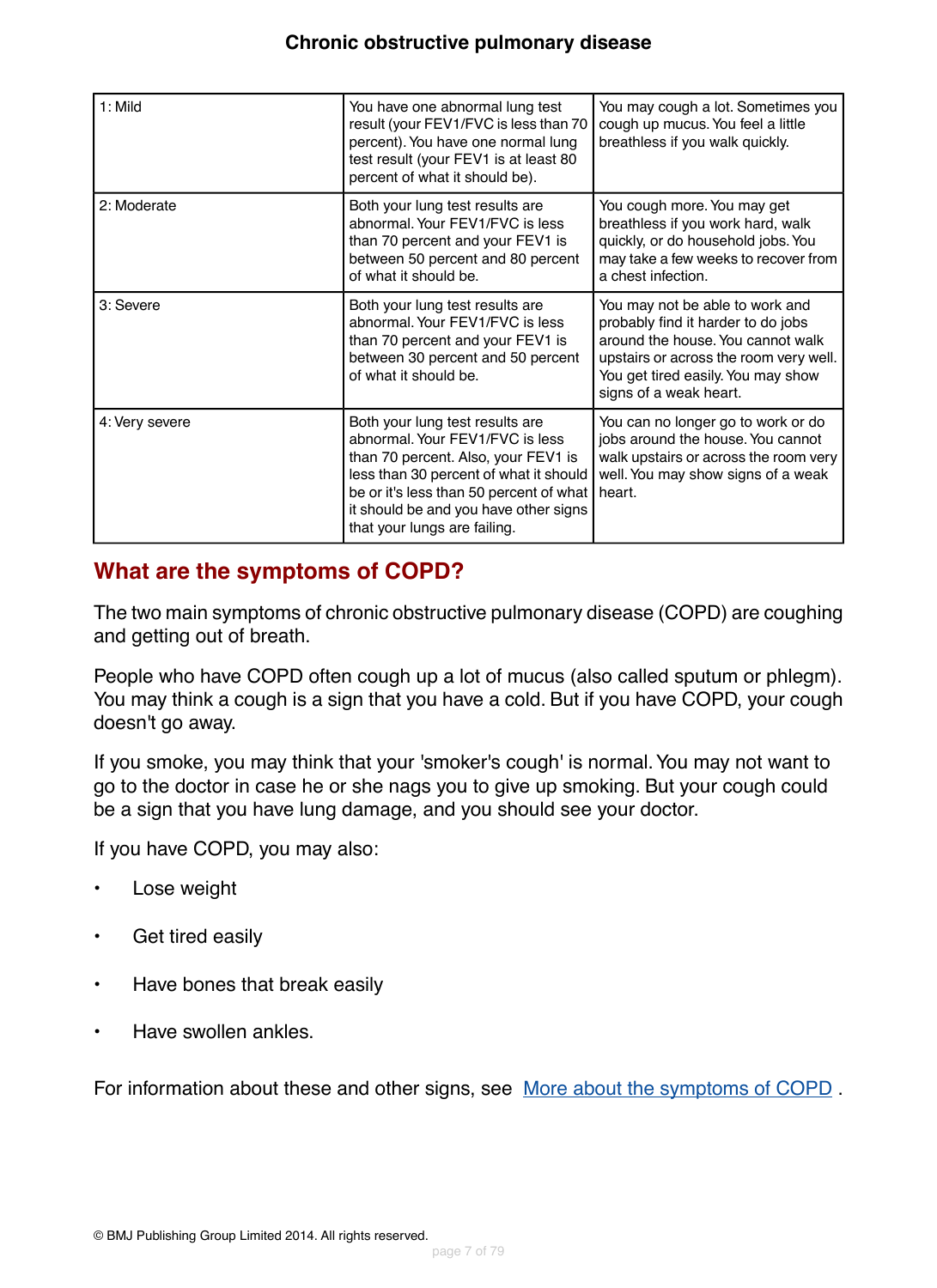#### **COPD attacks**

If you have COPD, you may have attacks every so often. Doctors call these **exacerbations**. If you have an attack, your symptoms get worse suddenly over a few days or weeks. This is what happens:

- It gets very hard for you to breathe
- You may cough more and bring up more mucus
- The mucus will probably be thicker than usual and have a different colour.

Normally, the mucus people cough up is clear, but if you have a COPD attack, it may be yellow or greenish. This usually means that the attack is being caused by an [infection](#page-69-2) , usually because of [bacteria](#page-69-3) . Many people with COPD get a [bacterial infection](#page-70-2) and have attacks after they've caught a cold or had a bout of flu, even though these illnesses are caused by viruses. But sometimes attacks happen without any sign of infection.

When you're having an attack, your doctor may want you to take these extra medicines:

- [Antibiotics](#page-70-3) to kill any bacteria that are causing an infection
- More of the drugs you take to help you breathe
- Drugs called [corticosteroids](#page-70-4) to reduce the [inflammation](#page-69-5) and swelling in your airways.

<span id="page-7-0"></span>You may need to go to hospital.

### **How do doctors diagnose COPD?**

To find out if you have chronic obstructive pulmonary disease (COPD), you will need to see your GP and possibly a hospital specialist. They will look at these things:

- Whether you smoke
- Whether you work with harmful gases or chemicals
- Your symptoms
- Your health now (you'll have a physical examination)
- Your health in the past and any health problems in your family (this is your medical history)
- Results from tests that measure how well your lungs work.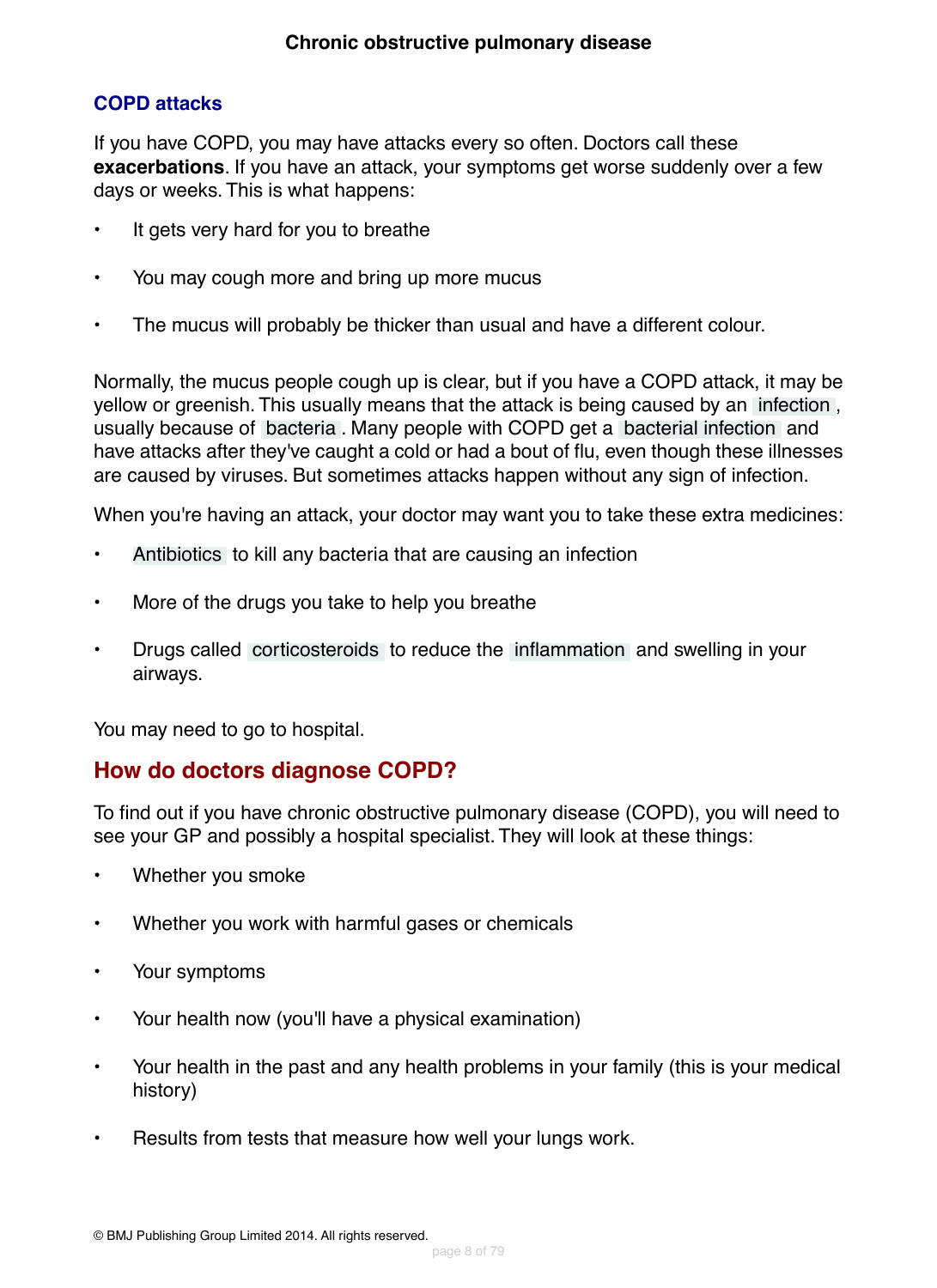#### **Seeing your GP**

To find out if you are at high risk of having COPD, your GP will ask whether you smoke now or whether you did in the past. Nearly everyone who has COPD is a smoker or used to smoke. But some people have inhaled only second-hand smoke.

Information about where you work and what you do will help your doctor know how likely it is that you have this disease. Your GP will also ask about your symptoms and about any other illnesses you've had.

He or she will examine you and listen to your chest to see how well you are breathing and if you have any signs of a chest [infection](#page-69-2) .

Here are some questions your GP may ask.

- Do you cough every day? How often?
- How long have you been coughing like this?
- Do you cough up mucus (also called phlegm)? What does it look like?
- Do you feel out of breath a lot? What makes you feel breathless?
- Do you get a lot of chest infections?
- Are you losing weight?
- Does anyone in your family have [chronic bronchitis](#page-69-0) ? [Emphysema](#page-69-1) ? COPD? Any other breathing problem?
- Have you had, or do you have, heart trouble or lung problems of any kind? Do you have any other illnesses?
- Are your symptoms affecting your work, sleep, leisure, or other everyday activities?

To see how healthy your lungs are, you will need some of the tests listed below.Your GP may do some of them, or your GP may refer you to your local hospital for tests.

- Spirometry:This helps to find out how well your lungs work by measuring how much air you can breathe in and out. To read more, see [Spirometry](#page-67-0) .Your doctor will use it to find out if you have COPD and, if you do have it, how bad it is.
- Walking test: This will measure how fast you get out of breath.
- Chest x-ray: This will usually show whether you have (or don't have) any other lung diseases.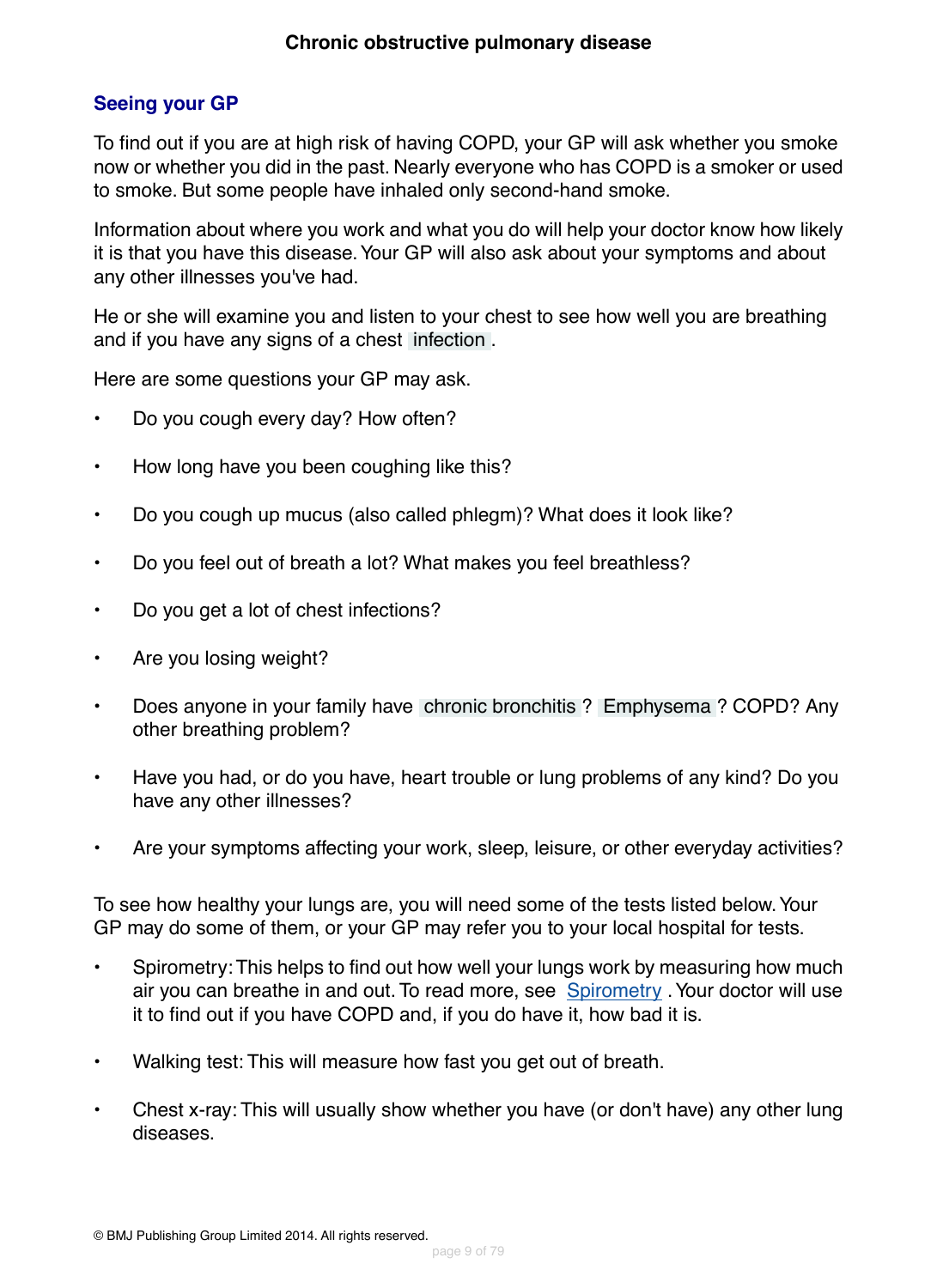- Electrocardiogram (ECG) or echocardiogram ('echo'):These tests will tell the doctor if your heart is not beating or pumping properly and if this is making you breathless.
- CT scan:Your doctor might want to use this test to get a more detailed picture of your lungs.
- A blood test to measure blood gases: This shows how much oxygen and carbon dioxide you have in your blood. See [Blood gases](#page-68-0) to find out more.

#### **Seeing a specialist**

Your GP may diagnose COPD on the basis of your symptoms, examination, and test results. Or your GP may prefer that a specialist makes the diagnosis. Like your GP, the specialist will ask you about your symptoms and examine you.You may have new tests or tests that you've already had. The specialist will then be able to tell you and your GP whether you have COPD.

#### <span id="page-9-0"></span>**How common is COPD?**

Chronic obstructive pulmonary disease (COPD) is very common, and it's getting more common, especially among women. It's possible to have COPD without knowing you have it.

Here are some facts about this disease.

- $\cdot$  In the UK, COPD affects 2 in 100 men and 1 in 100 women.  $[11]$
- Around 900,000 people in the UK have been diagnosed with COPD. It's thought that another 2 million people don't know they have it. Most people are not diagnosed until they are in their 50s. [\[12\]](#page-72-4)
- More than half of the people with COPD are men. But more and more women are being diagnosed with the disease. <sup>[\[13\]](#page-72-5)</sup> Experts think this is because more women started smoking after World War II.
- COPD is more common in older people than in younger people. [\[13\]](#page-72-5)
- <span id="page-9-1"></span>• About one-third of people with COPD have mild disease, over half have moderate disease, and a small number have severe disease.  $^{\left[ 11\right] }$
- COPD is very serious. It causes more than 30,000 deaths each year in the UK.  $[14]$

### **What treatments work for COPD?**

Chronic obstructive pulmonary disease (COPD) is a lung disease that's usually caused by smoking.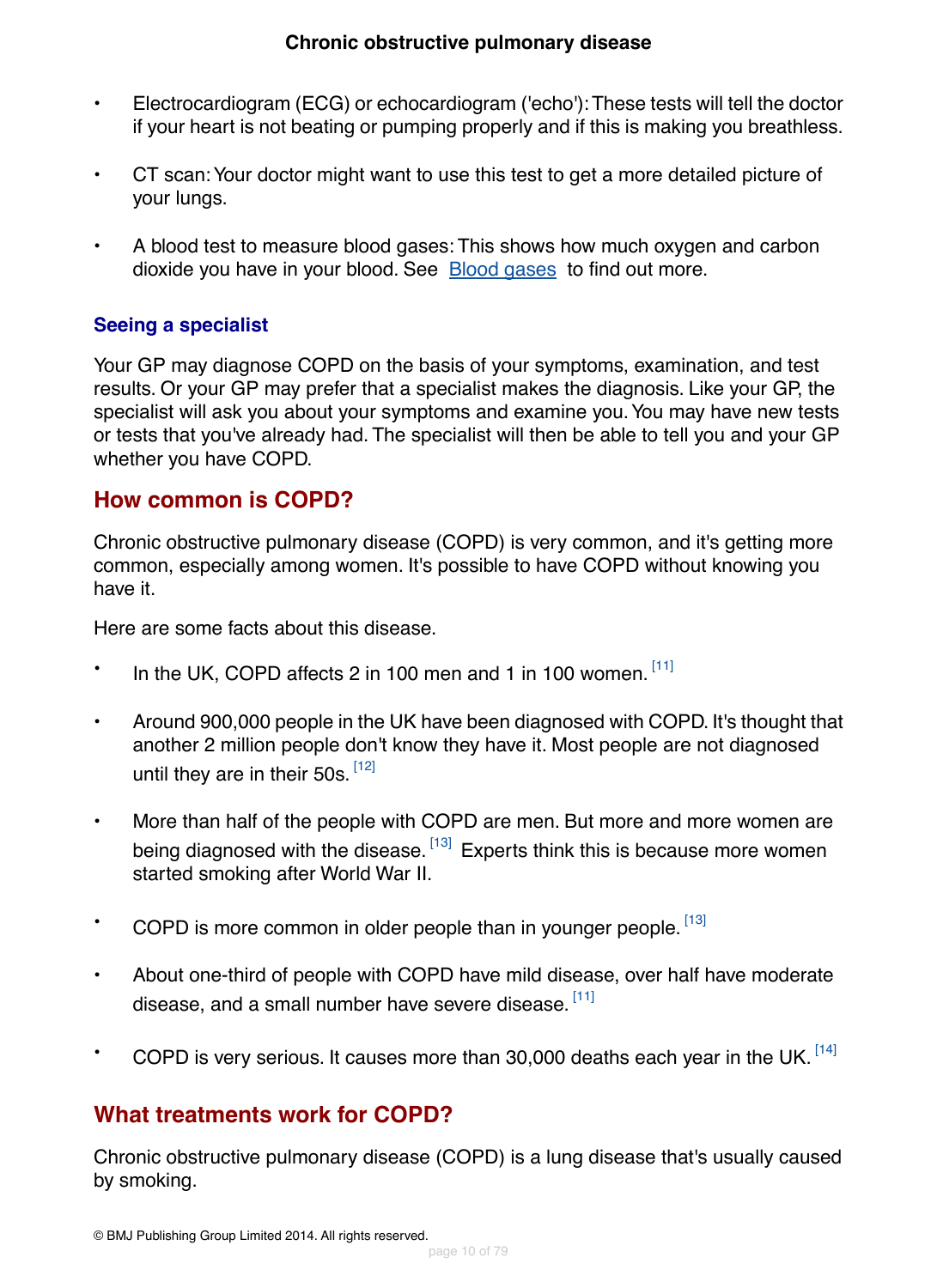If you have COPD and smoke, the best thing you can do is [stop smoking](http://besthealth.bmj.com). This can help slow down how quickly the disease gets worse.

There aren't any cures for COPD, but doctors and therapists can do a lot to help you breathe more easily and to make you feel better.

### **Key messages about treating COPD**

- Stopping smoking is the best thing you can do for COPD.
- Treatments to help you stop smoking include counselling, nicotine gum, or a drug called bupropion.
- Taking regular exercise can make you fitter and improve your symptoms.
- Medicines that you breathe in (inhalers or nebuliser treatments) may help your lungs work better and should help you feel less breathless.
- Taking two drugs that you breathe in, one to open up the airways and one to reduce [inflammation](#page-69-5) , may also help to prevent attacks of COPD (when your symptoms suddenly get worse).
- Taking a drug to break up the mucus in your lungs, so it's easier to cough up, may reduce your risk of having an attack.
- <span id="page-10-0"></span>• If your COPD is very bad, having extra oxygen to breathe at home can help you live longer.

### **What you can expect from the NHS**

If you've got COPD, you'll be cared for mainly by your GP. But you may also get help from a team of specialists, such as a specialist lung nurses, physiotherapists, occupational therapists, and dietitians. If your COPD gets very bad, you may need to be treated in hospital.

The National Institute for Health and Care Excellence (NICE), the government body that advises doctors about which treatments should be available on the NHS, has published guidance for doctors on how to treat COPD. <sup>[\[12\]](#page-72-4)</sup> This can give you some idea about what treatment you can expect.

- If you smoke, your doctor will probably encourage you to stop and offer you some help. For example, you might be offered nicotine replacement therapy or the drug bupropion (Zyban). And you might be encouraged to attend a local group for people who are trying to give up smoking.
- The first treatment you'll get to help your COPD symptoms is an inhaler that helps open up the airways in your lungs (called a bronchodilator).This will be a short-acting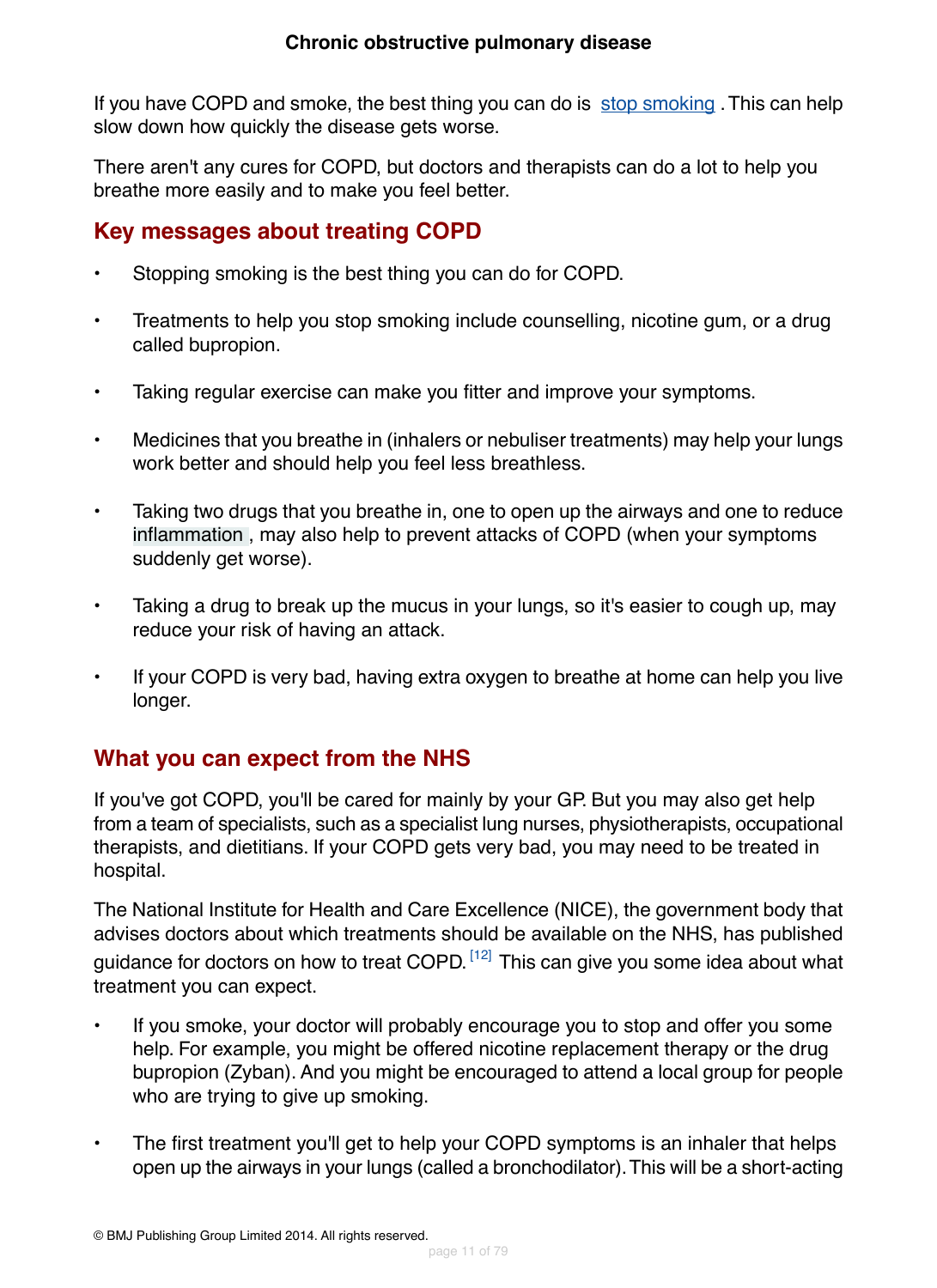#### **Chronic obstructive pulmonary disease**

inhaler, which means it works for about 4 hours.You might get one that contains a drug called a beta-2 agonist (salbutamol or terbutaline) or an anticholinergic drug (tiotropium or ipratropium).

- Your doctor will consider various inhaled drugs, and combinations of drugs, to help you to breath better. If your symptoms are not improving, it's important to tell your doctor.
- If your COPD is so bad that it stops you doing the things you used to do, such as going to the shops or meeting up with friends, then you should be offered a programme of treatment called pulmonary rehabilitation.This involves learning about COPD and how it's treated, advice about diet and exercise, and support to help you cope with your condition.
- If you cough up phlegm, your doctor might try you on tablets to help clear it up. These might be carbocisteine or mecysteine.
- You might get oxygen to breathe at home.You usually have to do this for 15 hours a day for it to help, though if you use it for longer, it might help more.
- You may be referred to a specialist to see if surgery could help you. This usually involves removing some of your lungs or a lung transplant.
- It is common to get depressed when you have COPD. Your doctor may ask you questions to see how you are feeling. If you are depressed, you should be offered treatment for it.
- You should get a vaccination every year against flu and pneumococcal disease. These conditions can make your COPD worse.

If you have a bad COPD attack (when your symptoms get suddenly much worse), you may get some other treatments.

- Your doctor might put up your dose of bronchodilator. Or you may breathe this in through a mask using a machine called a nebuliser rather than an inhaler.
- You might get a course of antibiotics.
- If you are very breathless, your doctor might prescribe a course of steroid tablets.
- Depending on how these treatments work, your doctor will decide whether you can stay at home or if you need to be treated in hospital.
- In hospital you might get oxygen to breathe in through a mask, or you may be put on a ventilator to help you breathe.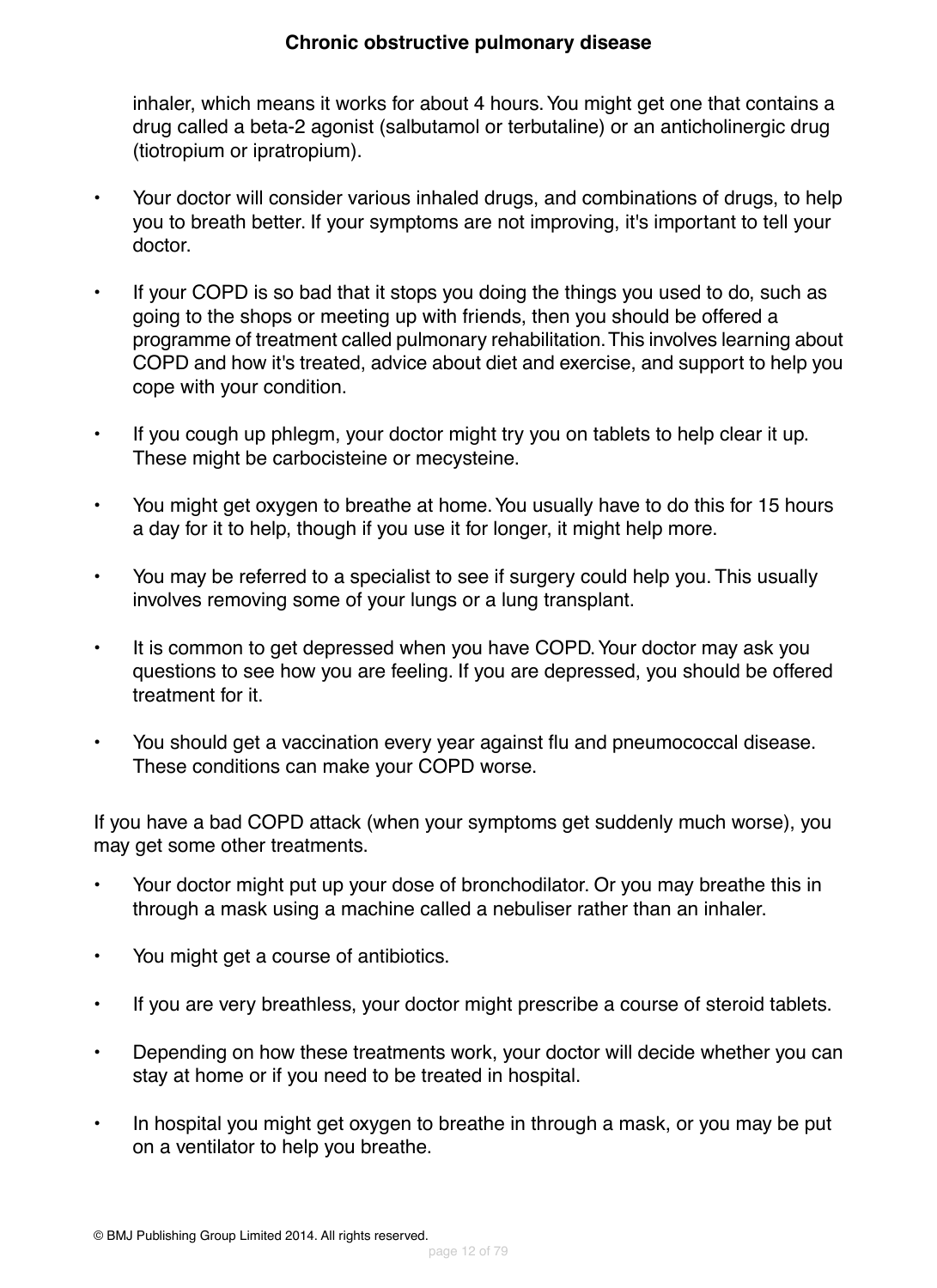### **Treatments for COPD**

Which treatments work best? We've looked at the research and given each treatment a rating according to how well it works. We've looked separately at the different kinds of treatment you might be offered.

- [Drug treatments for COPD](#page-12-0)
- [Lifestyle treatments for COPD](#page-14-0)
- [Surgery for COPD](#page-14-1)

The National Institute for Health and Care Excellence (NICE), the government body that decides which treatments should be available on the NHS, has published guidance on COPD. To read more, see [What you can expect from the NHS](#page-10-0) .

For help deciding which treatment is best for you, see How to make the best decisions about treatment.

#### <span id="page-12-0"></span>**Treatment Group 1**

### **Drug treatments for COPD**

#### **Treatments that work**

- [Beta-2 agonist inhalers](#page-16-0) : Breathing in these drugs helps to open up your airways. Examples (and their brand names) include salbutamol (Ventolin), formoterol (Foradil, Oxis), salmeterol (Serevent), and terbutaline (Bricanyl). [More...](#page-16-0)
- [Anticholinergic inhalers](#page-19-0): Breathing in an anticholinergic drug helps to open up your airways. Examples are ipratropium (brand name Atrovent) and tiotropium (Spiriva). [More...](#page-19-0)
- [Steroid inhalers](#page-23-0) :You breathe these drugs in to reduce inflammation in your airways. Examples (and their brand names) include beclometasone (Beclotide, Qvar), budesonide (Pulmicort), and fluticasone (Flixotide). [More...](#page-23-0)
- [Combining a beta-2 agonist with an anticholinergic drug](#page-26-0) : Breathing in two drugs together can work better than using just one on its own.Your doctor may recommend using two inhalers, or you can get combination inhalers that include two different drugs. Brand names for combination inhalers include Combivent and Duovent. [More...](#page-26-0)
- [Combining a steroid with a beta-2 agonist](#page-31-0) : Combining a steroid with a beta-2 agonist can work better than using either drug on its own.You might have two inhalers, or one inhaler that contains two drugs. Inhalers with the brand names Symbicort and Seretide contain this combination of drugs. [More...](#page-31-0)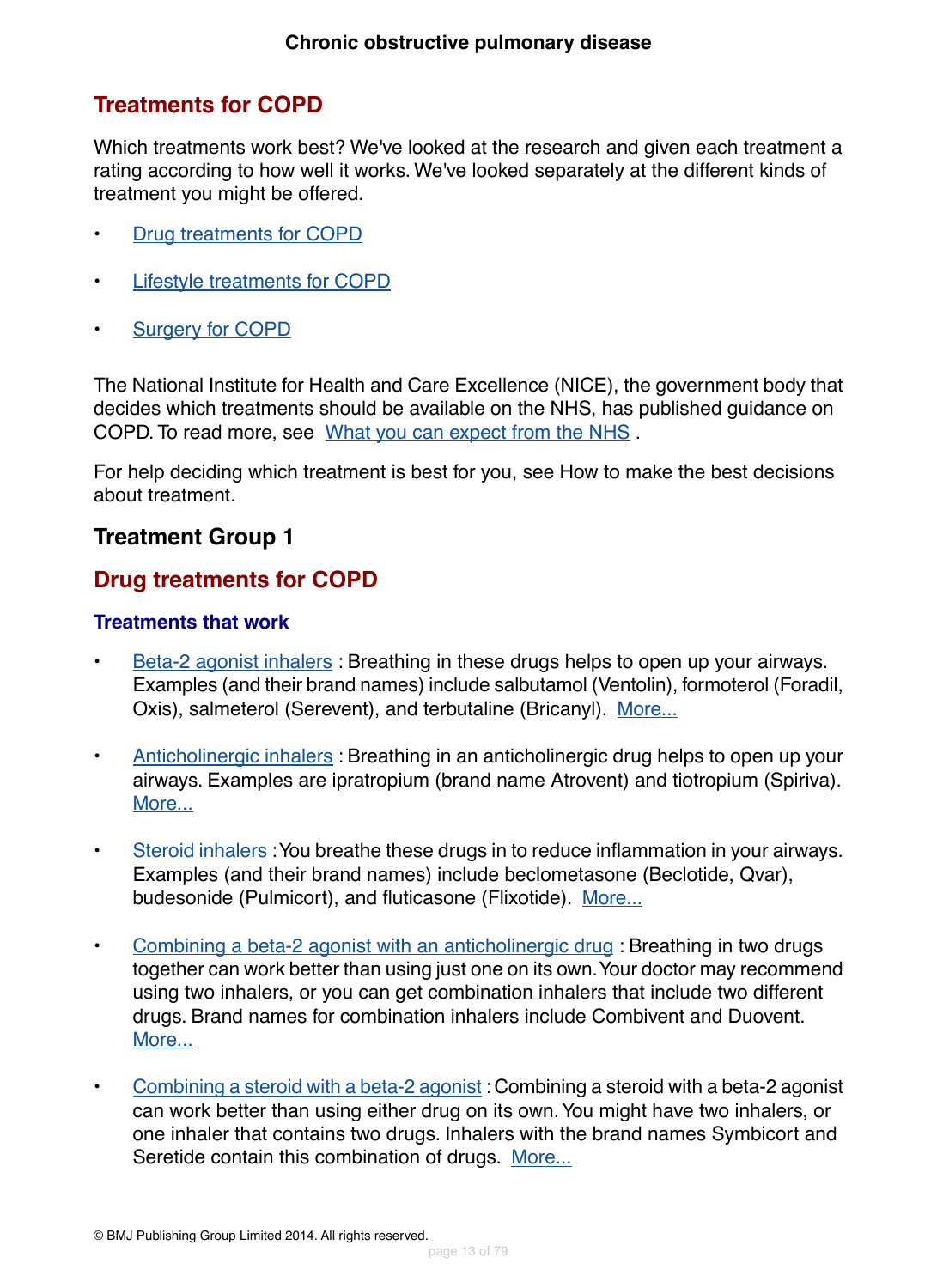#### **Treatments that are likely to work**

• [Oxygen](#page-34-0) : If you have severe COPD, you may need to breathe oxygen at home through a face mask or through tubes in your nose. [More...](#page-34-0)

#### **Treatments that work but whose harms may outweigh the benefits**

• [Theophylline](#page-37-0) : Tablets or syrups containing theophylline help to relax the muscles in your lungs, causing your airways to open up. But this treatment can cause unpleasant side effects. Some brand names are Nuelin SA, Slo-Phylline, and Uniphyllin. [More...](#page-37-0)

#### **Treatments that need further study**

- [Alpha-1 antitrypsin](#page-39-0): This treatment is for people with emphysema who have low levels of an important chemical called alpha-1 antitrypsin.You can have a drip to replace this chemical. In the UK, this treatment is not recommended for COPD. [More...](#page-39-0)
- [Antibiotics](#page-40-0) : Antibiotics can help if you get a lung infection. If you're prone to lung infections, your doctor might recommend taking antibiotics regularly, to prevent them. Examples include oxytetracycline and ampicillin. [More...](#page-40-0)
- [Drugs that break up mucus](#page-42-0) : These medicines are called mucolytics. They help you clear your airways when you cough. Common mucolytics are carbocisteine (Mucodyne) and mecysteine (brand name Visclair). [More...](#page-42-0)

#### **Treatments that are unlikely to work**

• [Corticosteroid tablets](#page-44-0) :These are medicines that reduce inflammation in the airways. They're often used to treat people having attacks of COPD, but they don't seem to help as a day-to-day treatment. Prednisolone is a commonly used steroid. [More...](#page-44-0)

#### **Other treatments**

We haven't looked in detail at the research on these treatments. We've included some information because you might be interested in them. (For more on how we rank treatments, see Our method.)

• [Flu and pneumonia jabs](#page-46-0)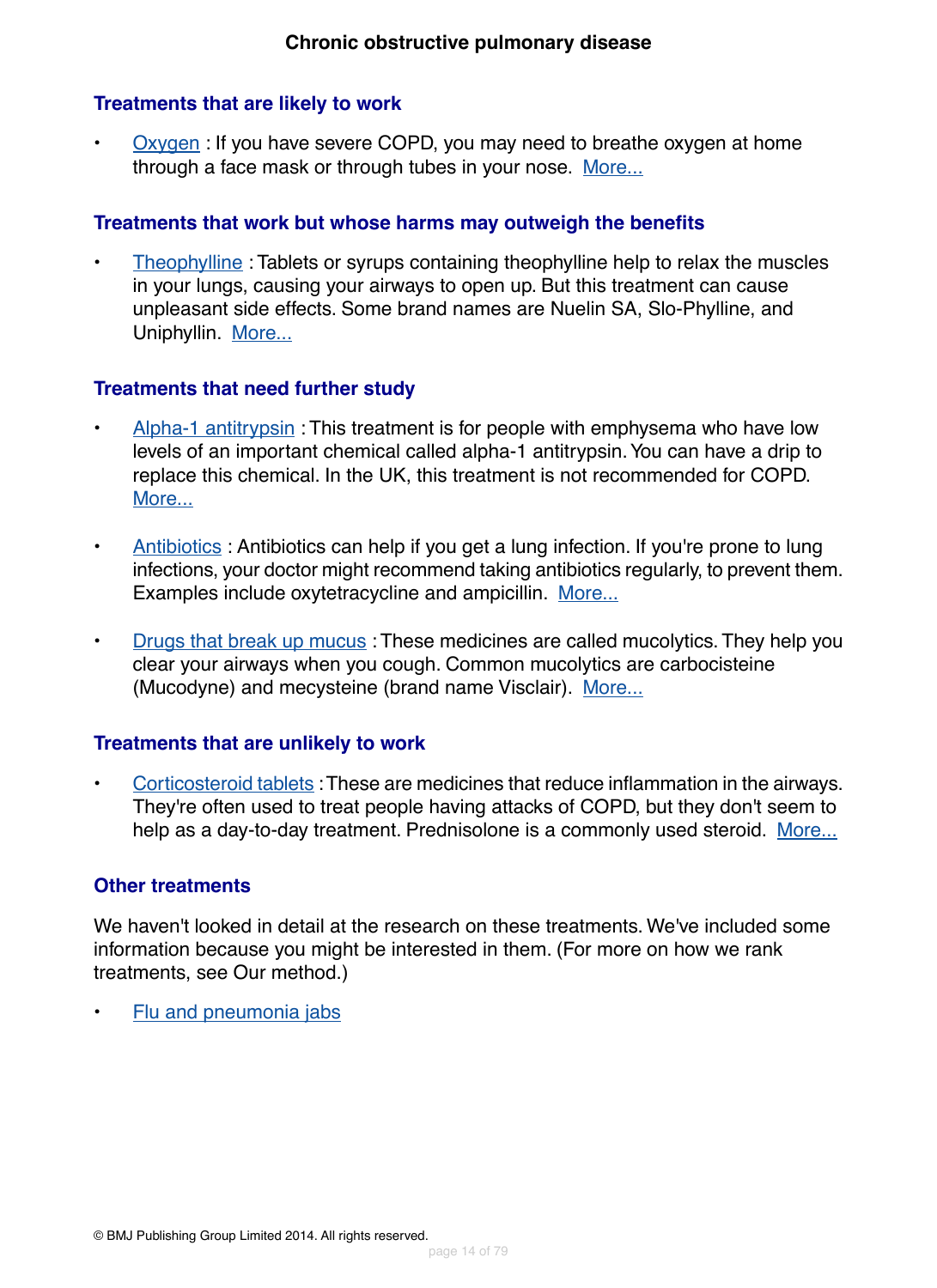## **Treatment Group 2**

### <span id="page-14-0"></span>**Lifestyle treatments for COPD**

#### **Treatments that work**

- [Nicotine replacement therapy and professional help](#page-48-0) : Giving up smoking can help improve the symptoms of COPD. It's easier to give up if you get professional help and use nicotine replacement therapy.You can get nicotine gum, lozenges, tablets that you put under your tongue, nasal sprays, inhalers, and skin patches. [More...](#page-48-0)
- [Bupropion and professional help](#page-52-0) : Bupropion (brand name Zyban) was originally used to treat depression. Now it is being used, with advice and support from a GP, nurse, or counsellor, to help people stop smoking. [More...](#page-52-0)
- [Lung care programmes](#page-54-0) : Learning about how your lungs work and doing breathing exercises can help improve your symptoms. [More...](#page-54-0)

#### **Treatments that are likely to work**

- [Exercise](#page-56-0): Taking regular exercise such as swimming, walking, and cycling can help to improve your fitness and improve your health. [More...](#page-56-0)
- [Muscle training](#page-57-0) : Exercises that build up the muscles around your lungs and in your arms and legs can improve your fitness and health. [More...](#page-57-0)

#### **Treatments that are unlikely to work**

<span id="page-14-1"></span>[Nutritional supplements](#page-59-0) : You can take nutritional supplements to help you gain weight. But these are unlikely to improve your health. [More...](#page-59-0)

### **Treatment Group 3**

#### **Surgery for COPD**

#### **Other treatments**

We haven't looked in detail at the research on these treatments. We've included some information because you might be interested in them. (For more on how we rank treatments, see Our method.)

- [Lung transplant operations](#page-60-0)
- [Surgery on the lung](#page-61-0)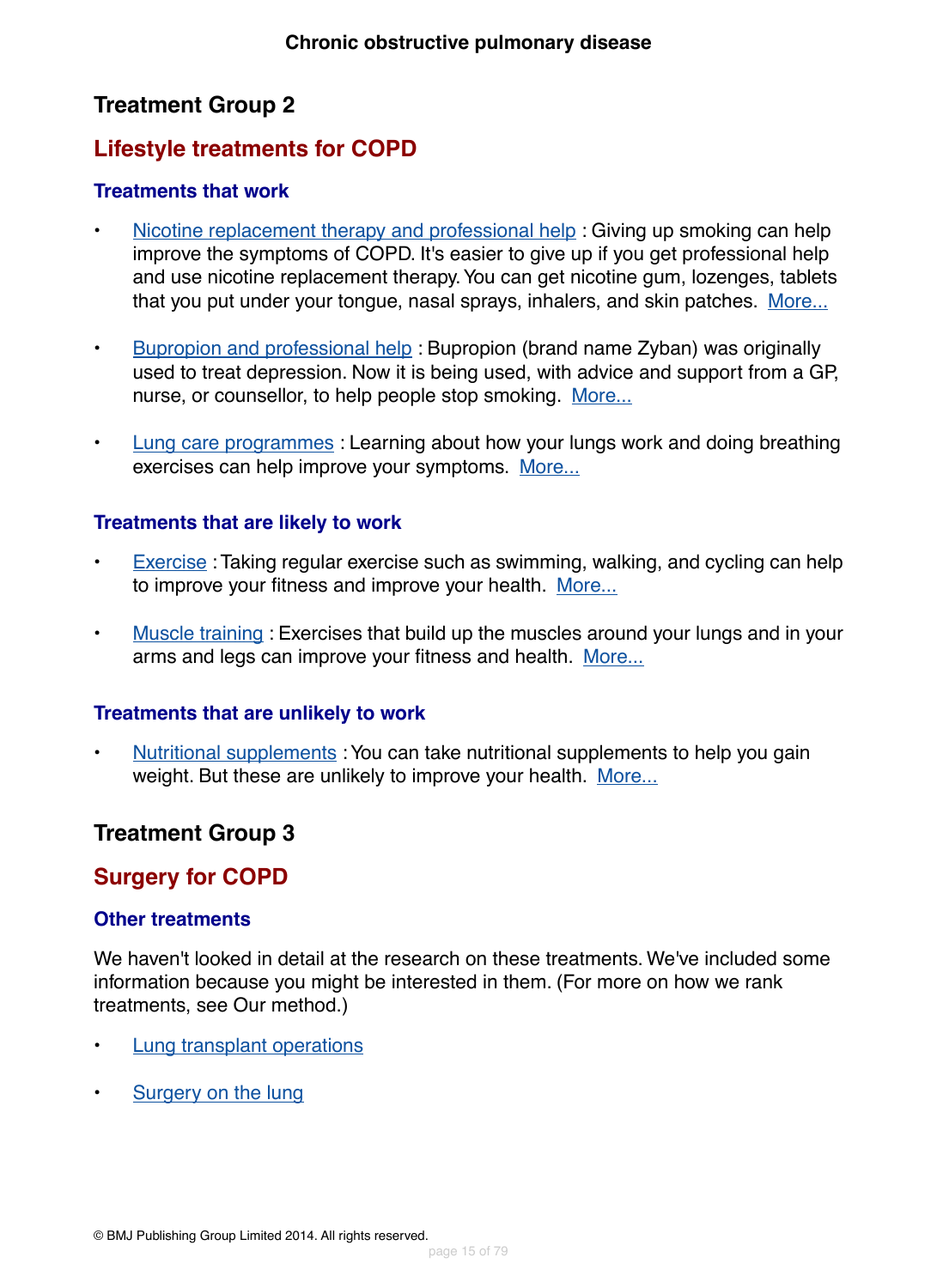### <span id="page-15-0"></span>**What will happen to me?**

There is no cure for chronic obstructive pulmonary disease (COPD), but there are treatments that can help your symptoms.

COPD gets worse slowly. But everyone is different. Some people's COPD stays the same for years. For other people, the disease gets worse more quickly, especially if they go on smoking. [\[15\]](#page-72-7)

If you stop smoking, there's a good chance that you can slow down how quickly the disease gets worse.Your GP can help you stop smoking.

See [Why stop smoking?](#page-63-0) for more information. You may also want to read our section on [smoking](http://besthealth.bmj.com) for advice about how to give up smoking.

#### **When COPD becomes severe**

If your COPD gets very bad, you will find it hard to breathe and you will need to make a big effort to get air in and out of your lungs. If you can't get enough oxygen into your bloodstream, you will feel tired and you may not be able to walk very far.

You may need to breathe oxygen through a mask or through tubes that go into your nostrils. If you're finding it very hard to breathe during a severe attack, you may need to use a machine called a ventilator to help you breathe.

<span id="page-15-1"></span>Some people with COPD die as a result of their disease. It's difficult to predict what will happen to you. But you can live longer with COPD if you stop smoking. [\[15\]](#page-72-7)

### **Questions to ask your doctor**

Here are some things you may want to talk to your doctor about if you have (or think you may have) chronic obstructive pulmonary disease (COPD).

- How can you tell if I have COPD?
- What do my test results mean?
- What treatment should I have?
- How will the treatments help me?
- Does my treatment have any side effects?
- What should I do if I get any of these side effects?
- How often should I come back to see you if my treatment is helping?
- How will you know if my treatment is working?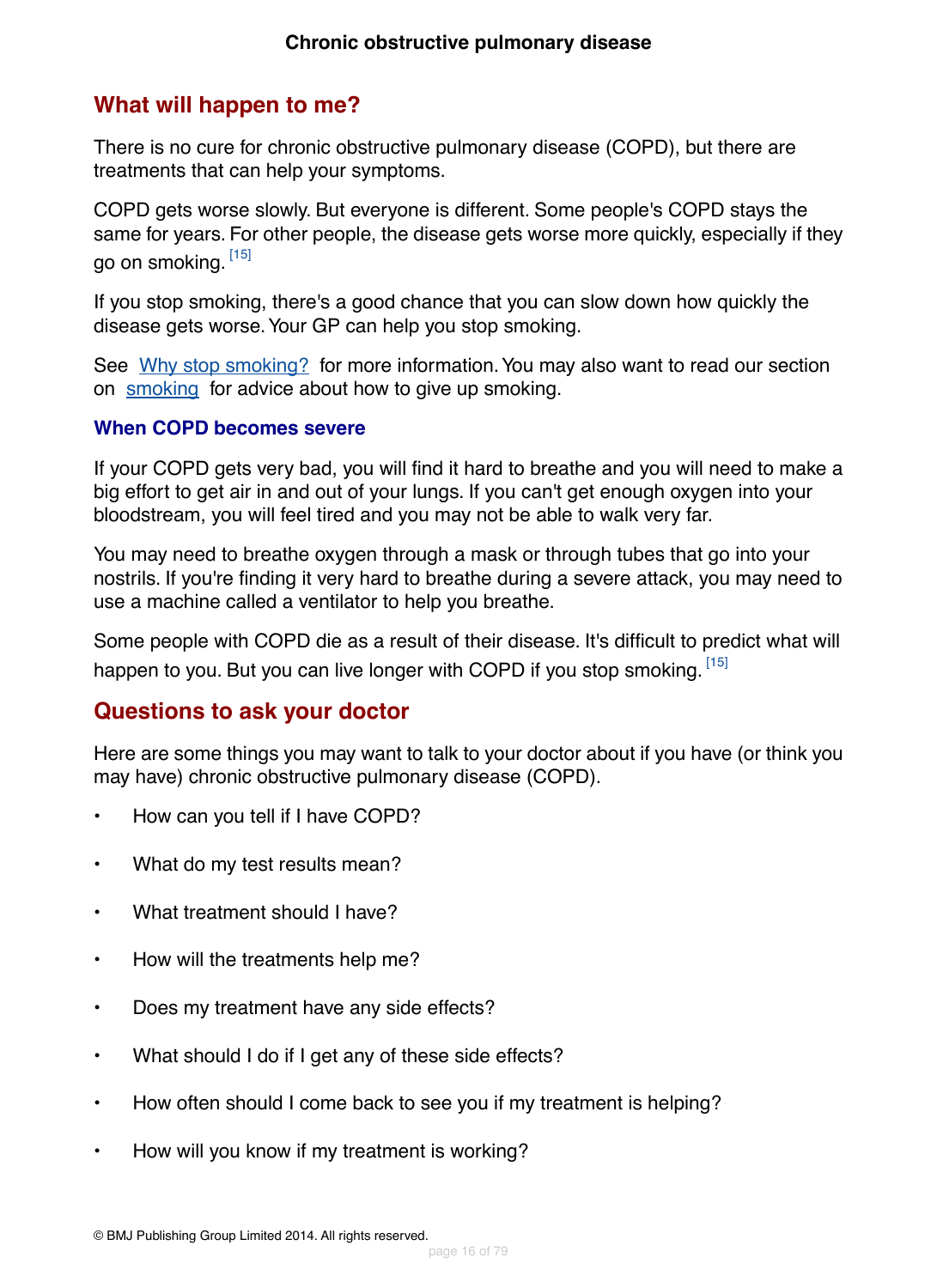- What should I do if my symptoms get worse?
- Is there anything you can give me to help me stop smoking?
- Besides giving up smoking, is there anything I can do to help myself?

# <span id="page-16-0"></span>**Treatments:**

# **Beta-2 agonist inhalers**

In this section [Do they work?](#page-16-1) [What are they?](#page-16-2) [How can they help?](#page-18-0) [How do they work?](#page-18-1) [Can they be harmful?](#page-18-2) [How good is the research on beta-2 agonist inhalers?](#page-19-1)

<span id="page-16-1"></span>This information is for people who have chronic obstructive pulmonary disease (COPD). It tells you about inhalers containing drugs called beta-2 agonists, which are used to treat COPD. This information is based on the best and most up-to-date research.

### **Do they work?**

Yes. Using an inhaler containing a beta-2 agonist can help your symptoms if you have chronic obstructive pulmonary disease (COPD). There's a good chance that it will help you feel less out of breath.

There are two main types of inhaler that help breathlessness in COPD.The type we talk about here contain drugs called beta-2 agonists. The other contains [anticholinergic drugs](#page-19-0) . Both types relax and open up your airways, but they work in different ways.The research doesn't say which one is best.You may have to try both to find out which works best for you.

<span id="page-16-2"></span>Beta-2 agonists come as two types: long-acting and short-acting. There's a risk that the long-acting kind could make some people's breathing worse. People taking these drugs for COPD seem to have a higher chance of dying from breathing problems.  $^{[17]}$  $^{[17]}$  $^{[17]}$  If your breathing gets worse while you're using a long-acting beta-2 agonist, talk to your doctor.

### **What are they?**

Beta-2 agonists such as salbutamol relax and open up the airways.This should help you breathe more easily. Beta-2 agonists come in two types.

Short-acting drugs work quickly and last for three to four hours. Examples (with brand names) include:

- salbutamol (Ventolin, Salamol, Easi-Breathe, Airomir)
- terbutaline (Bricanyl)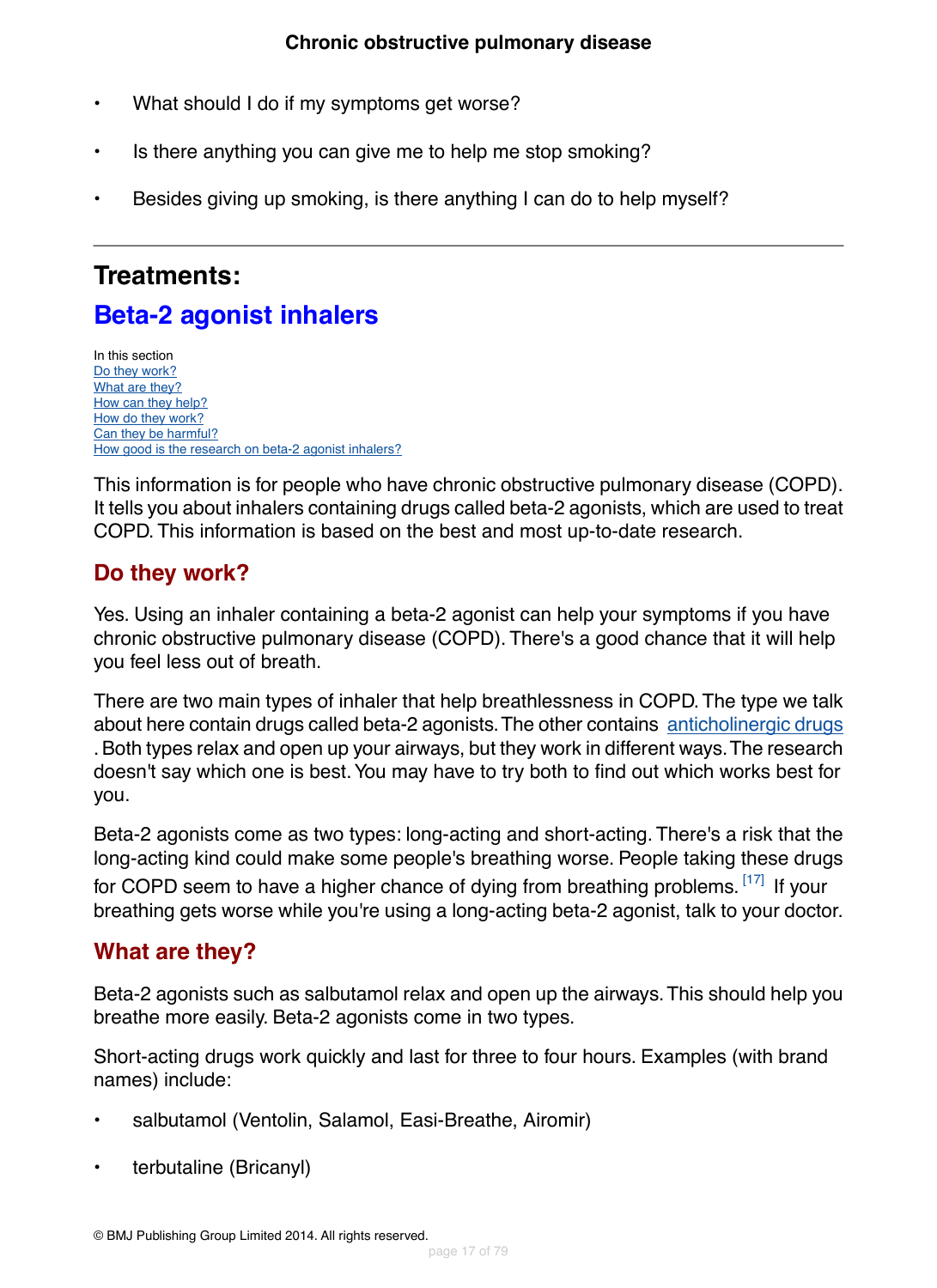Long-acting drugs may take longer to start working (15 to 30 minutes) but go on working for up to 12 hours. Examples (with brand names) include:

- formoterol (Foradil, Oxis)
- salmeterol (Serevent).
- indacaterol (Onbrez Breezhaler).

You usually use short-acting inhalers whenever you're having trouble breathing. Alternatively, your doctor might advise you to use your inhaler at regular intervals, three or four times a day, to keep your airways open.

Long-acting inhalers don't work very quickly, so they aren't used for fast relief when you have a sudden breathing problem. Instead, you take them regularly, twice a day, to keep your airways open.

The National Institute for Health and Care Excellence (NICE) is the organisation that decides which treatments should be available on the NHS. NICE recommends that doctors prescribe a short-acting inhaler, such as salbutamol or terbutaline, to make you less breathless and able to be more active. If you still have problems, a long-acting drug, such as formoterol or salmeterol, may be better for you. [\[12\]](#page-72-4)

#### **Inhalers**

You take beta-2 agonists using an inhaler. The metered-dose inhaler (MDI) is the most common kind. It's a small plastic holder with a slot where you put an aerosol canister. Pressing on the canister releases exactly one dose of the medicine. It comes out as a puff of tiny droplets that you slowly breathe in through your mouth.

There are also other kinds of inhaler that some people find easier to use. These include breath-activated inhalers, which release the drug as you breathe in, and dry powder devices.

Most inhalers now are CFC-free. CFCs are chemicals that used to be widely used in aerosols. CFC-free inhalers work just the same as older models but are less harmful to the environment.You might notice that your medicine tastes slightly different.

#### **Nebulisers**

If you have more severe COPD, you can also take beta-2 agonists through a compressed-air sprayer called a nebuliser. It turns the medicine into a mist that you can breathe in through a mask.

Nebulisers are bulky, but they let you get a much bigger dose of medicine than an ordinary inhaler. Some people also find them easier to use, because all you need to do is breathe through the mask.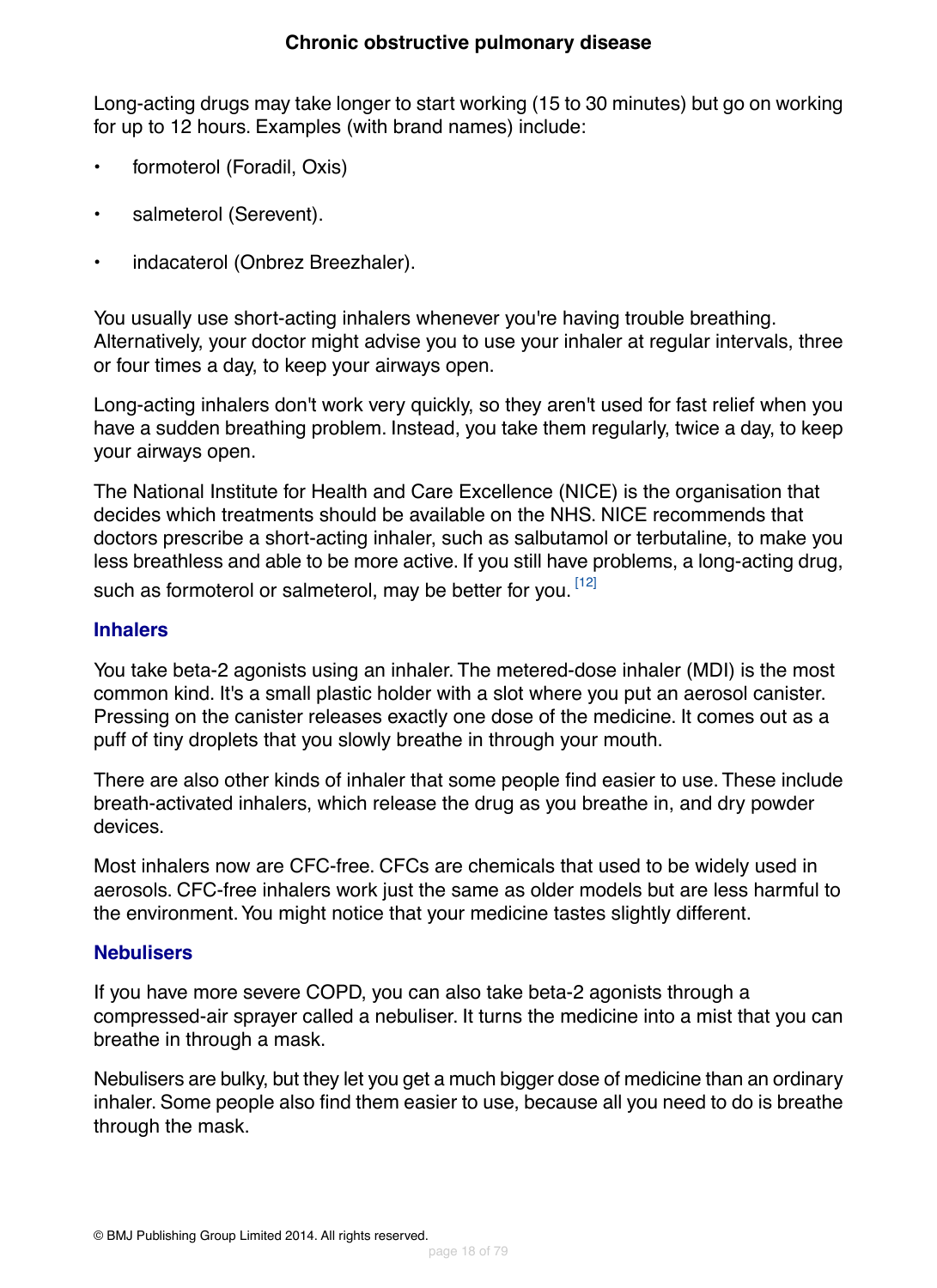### <span id="page-18-0"></span>**How can they help?**

If you use a short-acting inhaler, such as salbutamol: [\[18\]](#page-73-0)

- You may become less breathless and wheezy
- Your doctor may find that your lung test results are better. See [Spirometry](#page-67-0) to read about testing your lungs.

If you use a long-acting inhaler, such as salmeterol:

- You may be able to do more before you get tired  $[19]$   $[20]$
- You may have fewer COPD attacks (when your symptoms suddenly get worse) and have an improved quality of life  $[21]$   $[22]$   $[23]$
- You are less likely to need extra treatments or need to go to hospital because of a COPD attack<sup>[\[24\]](#page-73-6)</sup>
- <span id="page-18-1"></span> $\cdot$  Your lungs may work better if you take one of these drugs for a long time.  $^{[19]}$  $^{[19]}$  $^{[19]}$   $^{[20]}$  $^{[20]}$  $^{[20]}$ [\[21\]](#page-73-3)

### **How do they work?**

Beta-2 agonists relax the muscles in your lungs, so your airways open up more.

<span id="page-18-2"></span>The long-acting kind may also help to clear away mucus in your airways. They seem to speed up the sweeping movement of the tiny hairs (cilia) in the airways so that they move the blockage better.

### **Can they be harmful?**

Although long-acting beta-2 agonists aim to improve your breathing, for some people these drugs might actually increase the risk of serious breathing problems. In a study that looked at 2,404 people:  $[17]$ 

- About 2 in 100 people taking a long-acting beta-2 agonist died because of breathing problems
- Only 1 in 100 people taking a dummy treatment (a [placebo](#page-70-5) ) died of breathing problems.

People with asthma who take long-acting beta-2 agonists can sometimes get more severe asthma attacks. <sup>[\[25\]](#page-73-7)</sup> Make sure you tell your doctor if you have asthma as well as COPD.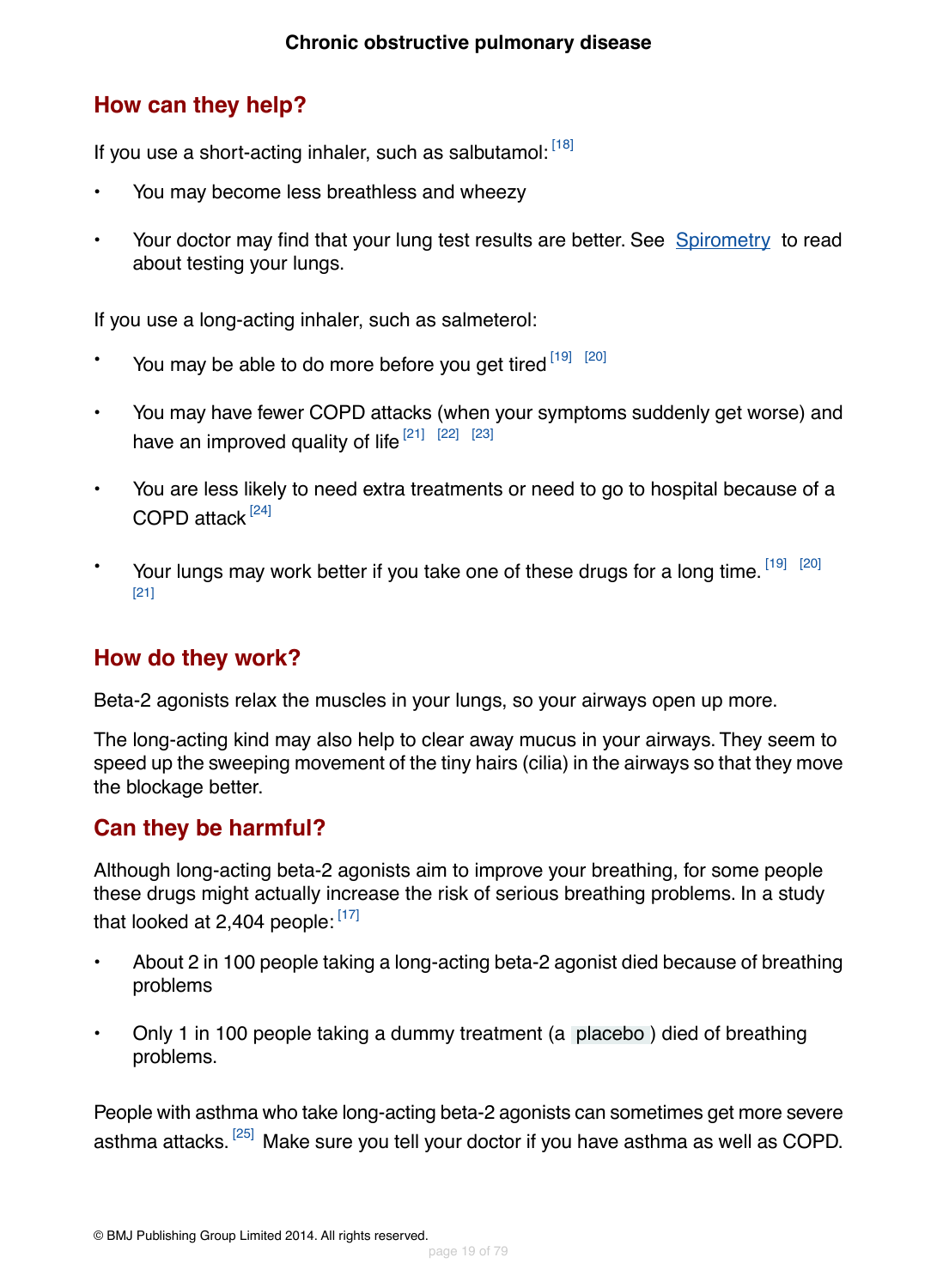You may find that your hands tremble if you use a beta-2 agonist inhaler.This is the most common side effect, especially in the first few days of treatment. For some people, this is a big enough problem that they can't hold a glass.

If you're taking any type of beta-2 agonist (either long-acting or short-acting), you may notice that your heart beats faster or in an abnormal way, especially if you already have a heart problem and you take high doses.  $^{[26]}$  $^{[26]}$  $^{[26]}$   $^{[27]}$  $^{[27]}$  $^{[27]}$   $^{[28]}$  $^{[28]}$  $^{[28]}$  If you use one of these drugs for a long time, you may be at increased risk of other heart problems.  $^{[26]}$  $^{[26]}$  $^{[26]}$   $^{[29]}$  $^{[29]}$  $^{[29]}$ 

However, follow-up studies show that people with COPD taking beta-2 agonists are no more likely to have a heart attack than people with COPD who are not taking these drugs. [\[30\]](#page-73-12)

<span id="page-19-1"></span>If you are taking this type of inhaler, you should try to avoid taking a beta-blocker. [Beta-blockers](#page-70-6) are commonly used to lower blood pressure and correct abnormal heart rhythms. This kind of drug will block the effects of the beta-2 agonist.

### **How good is the research on beta-2 agonist inhalers?**

There is good evidence that these drugs help chronic obstructive pulmonary disease (COPD). We found seven summaries of the research (called [systematic reviews](#page-70-7)).  $[17]$ [\[18\]](#page-73-0) [\[21\]](#page-73-3) [\[22\]](#page-73-4) [\[23\]](#page-73-5) [\[26\]](#page-73-8) [\[24\]](#page-73-6)

One summary covered nine studies of short-acting inhalers, which are used to relieve symptoms quickly. The studies found that these drugs helped the lungs work better and made people feel less breathless. <sup>[\[18\]](#page-73-0)</sup> However, another summary of the research into short-acting beta-agonists looked at safety and found they may increase the risk of heart problems for some people. <sup>[\[26\]](#page-73-8)</sup>

Five summaries looked at treatment with long-acting beta-2 agonist inhalers. [\[17\]](#page-72-8) [\[21\]](#page-73-3) [\[22\]](#page-73-4)  $[23]$   $[24]$  The studies found that people who used these inhalers had fewer COPD attacks and an improved quality of life, compared with people who used a dummy treatment (a [placebo](#page-70-5) ).

<span id="page-19-0"></span>There are also lots more smaller studies looking at these drugs. Most of them had similar results.

# **Anticholinergic inhalers**

In this section [Do they work?](#page-20-0) [What are they?](#page-20-1) [How can they help?](#page-21-0) [How do they work?](#page-21-1) [Can they be harmful?](#page-22-0) [How good is the research on anticholinergic drugs?](#page-22-1)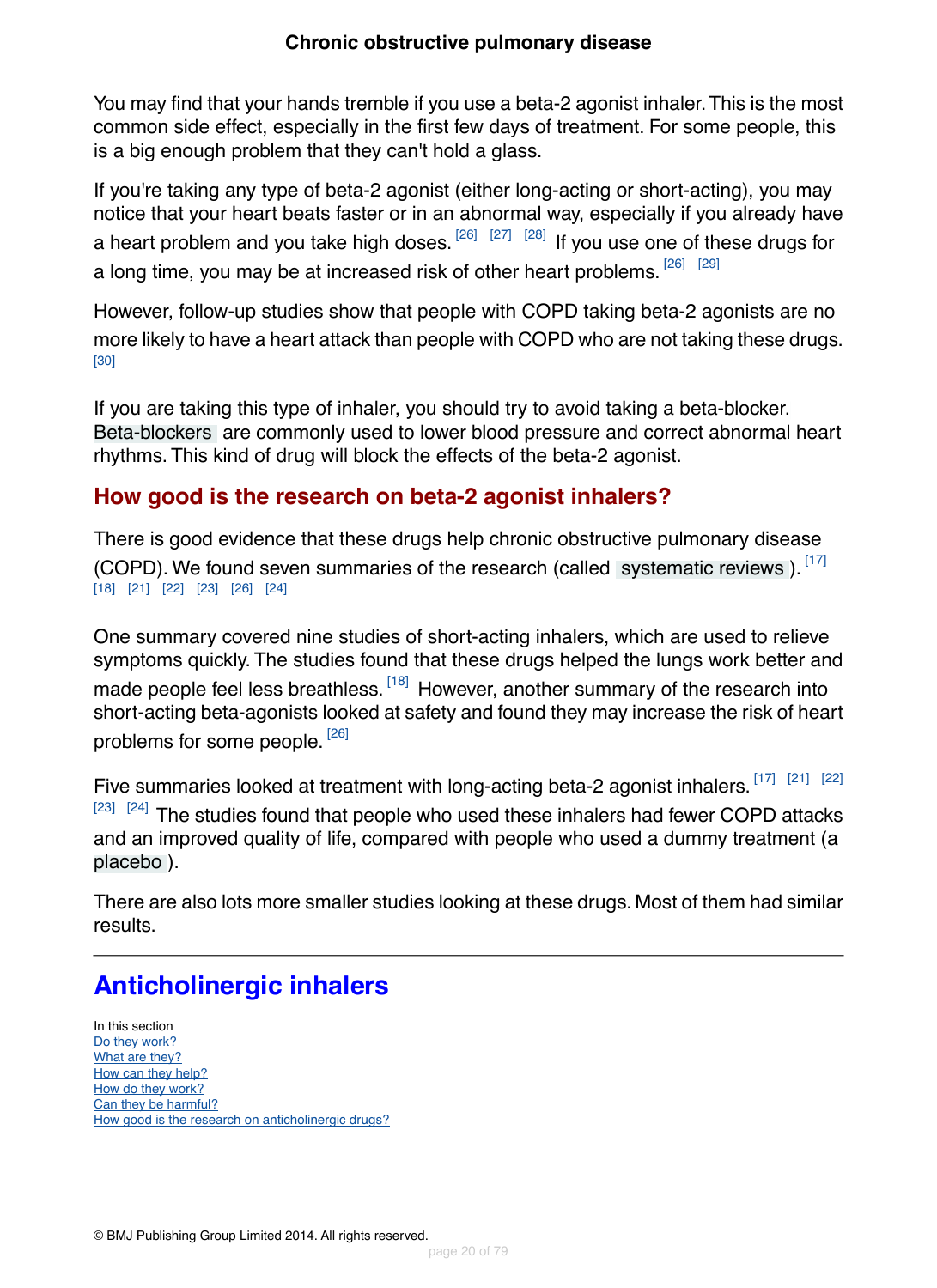This information is for people who have chronic obstructive pulmonary disease (COPD). It tells you about inhalers containing anticholinergic drugs, a treatment for COPD. It is based on the best and most up-to-date research.

### <span id="page-20-0"></span>**Do they work?**

Yes. Using an inhaler containing an anticholinergic drug can help you if you have chronic obstructive pulmonary disease (COPD). There's a good chance that with this medicine you'll be able to breathe more easily.You may find that these drugs help you feel less breathless and that you wheeze less.

There are two main types of inhaler that help breathlessness in COPD.The type we talk about here contain anticholinergic drugs. The other contains [beta-2 agonists](#page-16-0) . Both types relax and open up your airways, but they work in different ways. The research doesn't say which one is best.You may have to try both to find out which works best for you.

### <span id="page-20-1"></span>**What are they?**

Anticholinergic drugs open up your airways by relaxing the muscles in your lungs. You may hear them called bronchodilators, because they open up (dilate) the airways (bronchial tubes).

Your doctor needs to prescribe them for you. You can't buy them over the counter. There are two types.

- Short-acting anticholinergics work quickly and the effect lasts for three hours to four hours. The one that's usually used is called ipratropium (Atrovent).
- Long-acting anticholinergics last longer, so you only need to take them once a day. The only type available in the UK is called tiotropium (Spiriva). It's available as capsules, which you put into an inhaler called a HandiHaler. It also comes in an inhaler that delivers the drug as a mist (Respimat Soft Mist inhaler).

You usually use short-acting inhalers whenever you're having trouble breathing. Alternatively, your doctor might advise you to use your inhaler at regular intervals, three or four times a day, to keep your airways open.

Long-acting inhalers don't work very quickly, so they aren't used for fast relief when you have a sudden breathing problem. Instead, you take them regularly, once a day, to keep your airways open.

The National Institute for Health and Care Excellence (NICE) is the organisation that decides which treatments should be available on the NHS. NICE recommends that doctors prescribe a short-acting drug, such as ipratropium, to make you less breathless and able to be more active. If you still have problems, a long-acting drug, such as tiotropium, may be better for you.<sup>[\[12\]](#page-72-4)</sup>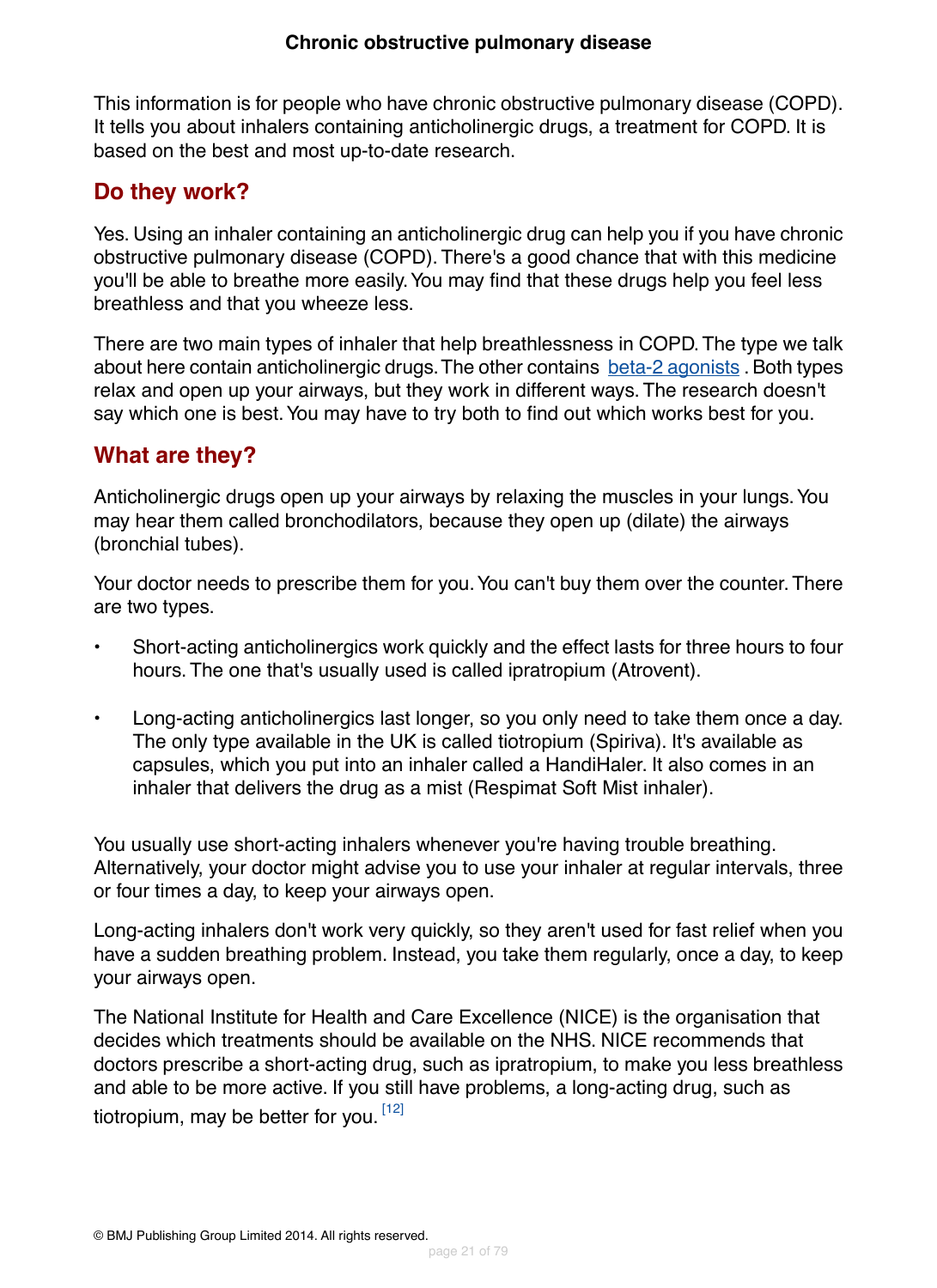#### **Inhalers**

You take anticholinergic drugs using an inhaler. The metered-dose inhaler (MDI) is the most common kind. It's a small plastic holder with a slot where you put an aerosol canister. Pressing on the canister releases exactly one dose of the medicine. It comes out as a puff of tiny droplets that you slowly breathe in through your mouth.

There are also other kinds of inhaler that some people find easier to use. These include breath-activated inhalers, which release the drug as you breathe in, and dry powder devices.

Most inhalers now are CFC-free. CFCs are chemicals that used to be widely used in aerosols. CFC-free inhalers work just the same as older models but are less harmful to the environment.You might notice that your medicine tastes slightly different.

#### **Nebulisers**

If you have more severe COPD, you can also take anticholinergic drugs through a compressed-air sprayer called a nebuliser. It turns the medicine into a mist that you can breathe in through a mask.

<span id="page-21-0"></span>Nebulisers are bulky, but they let you get a much bigger dose of medicine than an ordinary inhaler. Some people also find them easier to use, because all you need to do is breathe through the mask.

### **How can they help?**

Here are some of the ways these drugs can help fight the symptoms of COPD.

- Taking an anticholinergic drug can improve the way your lungs work.  $^{[31]}$  $^{[31]}$  $^{[31]}$   $^{[32]}$  $^{[32]}$  $^{[32]}$   $^{[33]}$  $^{[33]}$  $^{[33]}$
- You won't feel so out of breath.  $[31]$   $[32]$   $[33]$
- \* You will be able to exercise for longer without getting breathless. [\[34\]](#page-73-16)
- If you take an anticholinergic regularly for a long time (say around a year), it may help you have fewer attacks and help you enjoy life more.  $^{[35]}$  $^{[35]}$  $^{[35]}$   $^{[36]}$  $^{[36]}$  $^{[36]}$   $^{[37]}$  $^{[37]}$  $^{[37]}$

<span id="page-21-1"></span>We don't know whether anticholinergic drugs are better for COPD than beta-2 agonists. The research isn't clear enough to say. <sup>[\[38\]](#page-74-0)</sup>

#### **How do they work?**

These drugs relax the muscles in your lungs. This helps the airways open up, and that makes it easier for you to breathe.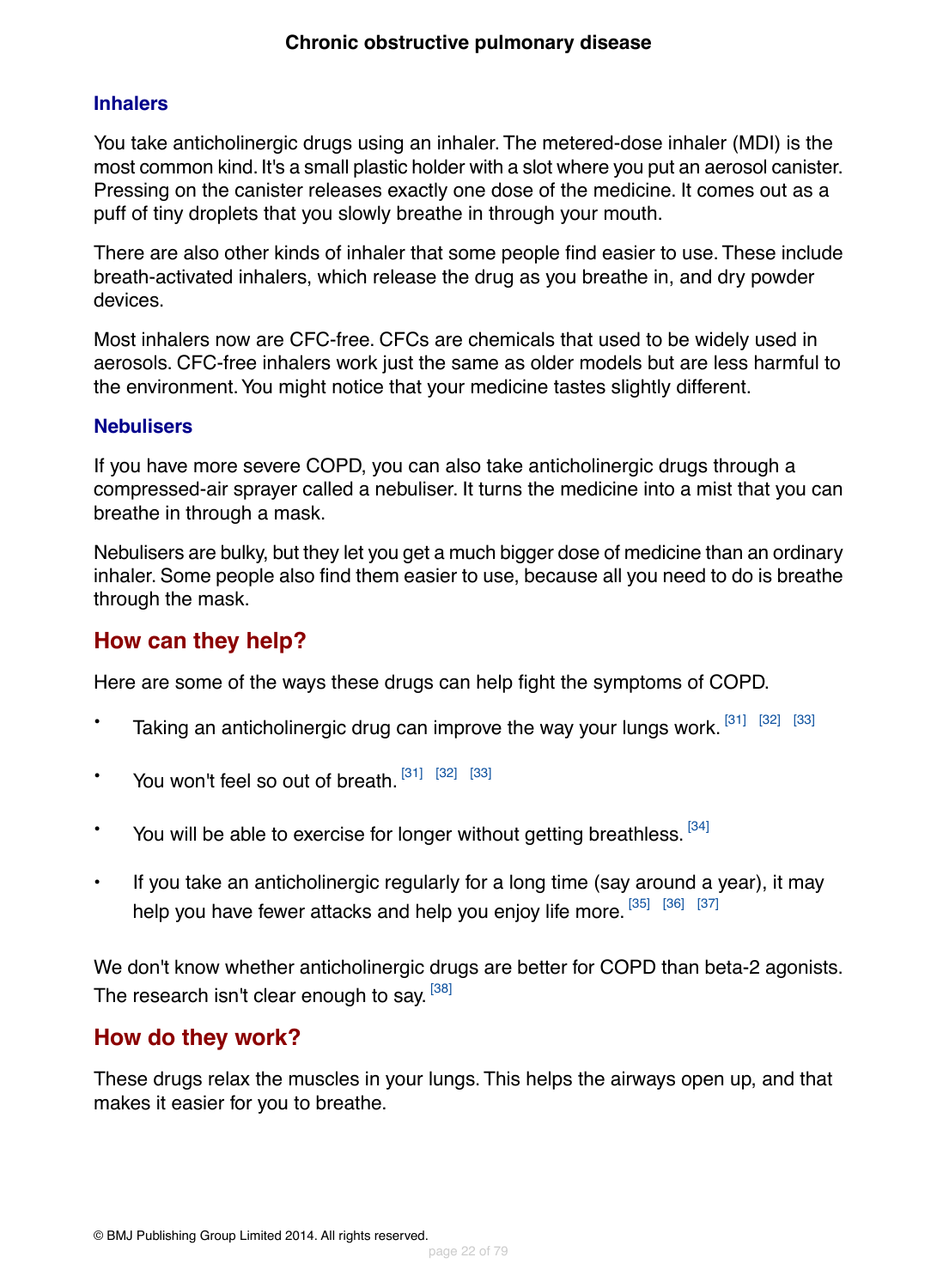## <span id="page-22-0"></span>**Can they be harmful?**

About 1 in 10 people who take anticholinergic drugs get a dry mouth.<sup>[\[39\]](#page-74-1)</sup> But most people don't find this a big enough problem to stop their treatment.

A study found that people with COPD taking either ipatropium or tiotropium were more likely to have a heart attack or stroke, or to die from heart or circulation problems, compared with people with COPD who are not taking these drugs.  $^{[40]}$  $^{[40]}$  $^{[40]}$ 

These are the figures from the study: [\[40\]](#page-74-2)

- 18 in 1,000 people taking ipatropium or tiotropium had a heart attack or stroke, or died from heart and circulation problems. People had been taking the drugs for up to five years
- 12 in 1,000 people not taking these drugs had a heart attack or stroke, or died from heart and circulation problems.

The risks were slightly bigger for ipatropium than tiotropium.

It's alarming to think about an increased risk of heart attack or stroke. But the increase in risk seems to be quite small, amounting to around six extra people having these problems out of every 1,000 who take ipatropium or tiotropium.

A review of studies also found that people taking the standard daily dose of tiotropium using the Respimat mist inhaler were more likely to die over the course of a year, compared with those taking a dummy ( [placebo](#page-70-5) ) drug. However, the overall risk of death in the study was still quite low, with 26 in 1,000 people taking tiotropium using the Respimat inhaler dying, compared with 18 in 1,000 taking a placebo. The researchers calculated that, over one year, this might mean one extra death for every 124 patients using the Respimat inhaler. <sup>[\[41\]](#page-74-3)</sup> However, we still need more research to confirm these findings and explore why the Respimat inhaler might raise the risk of dying.  $^{[42]}$  $^{[42]}$  $^{[42]}$  These findings don't apply to the HandiHaler inhaler.  $^{[43]}$  $^{[43]}$  $^{[43]}$   $^{[44]}$  $^{[44]}$  $^{[44]}$ 

<span id="page-22-1"></span>Your doctor will be able to help you weigh up the risks and benefits of your treatment.

### **How good is the research on anticholinergic drugs?**

There is quite a lot of evidence to show that anticholinergic drugs help people who have chronic obstructive pulmonary disease (COPD).

We found one summary of the research, which looked at the results of 17 good studies (called [randomised controlled trials](#page-70-8)).  $[34]$  All but one of them found that taking an anticholinergic drug helped people exercise for longer.

We found many other small studies that focused on the way that the drugs affect the lungs. In general, the studies found that these drugs will make your lungs work better.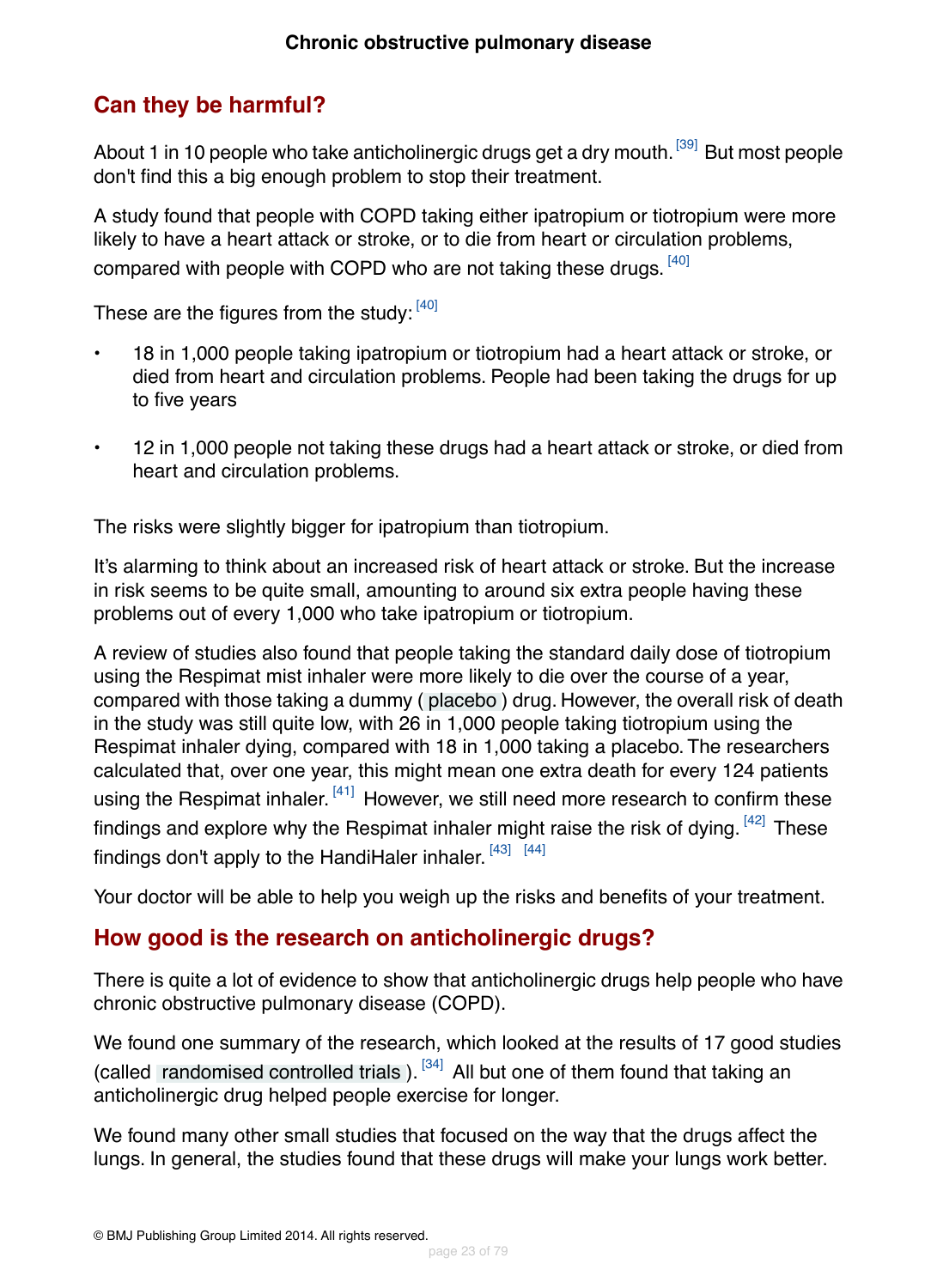Anticholinergic drugs may also make you less breathless, help you get on with your life, reduce your need for other medicines, and help you breathe more easily. [\[31\]](#page-73-13) [\[32\]](#page-73-14)

#### **Taking anticholinergics for a long time**

Four large reviews have looked at lots of studies on taking anticholinergics for a long time (from a few months to a year, or even longer).  $\frac{35}{36}$   $\frac{36}{37}$   $\frac{[37]}{37}$  $\frac{[37]}{37}$  $\frac{[37]}{37}$  Taking these drugs in the long term can reduce the number of COPD attacks people have. Anticholinergics may also help people do more things and enjoy life more. But they don't seem to help people live longer.

# <span id="page-23-0"></span>**Steroid inhalers**

In this section [Do they work?](#page-23-1) [What are they?](#page-23-2) [How can they help?](#page-24-0) [How do they work?](#page-25-0) [Can they be harmful?](#page-25-1) [How good is the research on inhaled steroids?](#page-26-1)

<span id="page-23-1"></span>This information is for people who have chronic obstructive pulmonary disease (COPD). It tells you about steroid inhalers, a treatment for COPD. It is based on the best and most up-to-date research.

### **Do they work?**

Yes, but only after taking them for at least six months and maybe much longer (12 months to 24 months). If you have moderate or severe chronic obstructive pulmonary disease (COPD), breathing in these drugs every day can help your lungs work slightly better.

They may also help prevent attacks (when your symptoms suddenly get worse). [\[46\]](#page-74-8)

<span id="page-23-2"></span>But there are drawbacks to taking steroids. You may get a [yeast infection](#page-70-9) in your mouth (this is called thrush), and you may get bruising on your skin.You can also get more serious side effects if you take them for a long time.

### **What are they?**

Steroids help reduce [inflammation](#page-69-5) in your airways so that you can breathe more easily. They're a long-term treatment.Your doctor will recommend another type of inhaler if you need quick relief from breathing problems.

The steroids used for COPD aren't the same drugs that some athletes and bodybuilders use. Those are called anabolic steroids. The steroids used to treat COPD are called corticosteroids. They are like chemicals your body makes to fight inflammation.

You can get several different kinds of steroid inhaler. We've listed some of these below (with their brand names):

• Beclometasone (Qvar)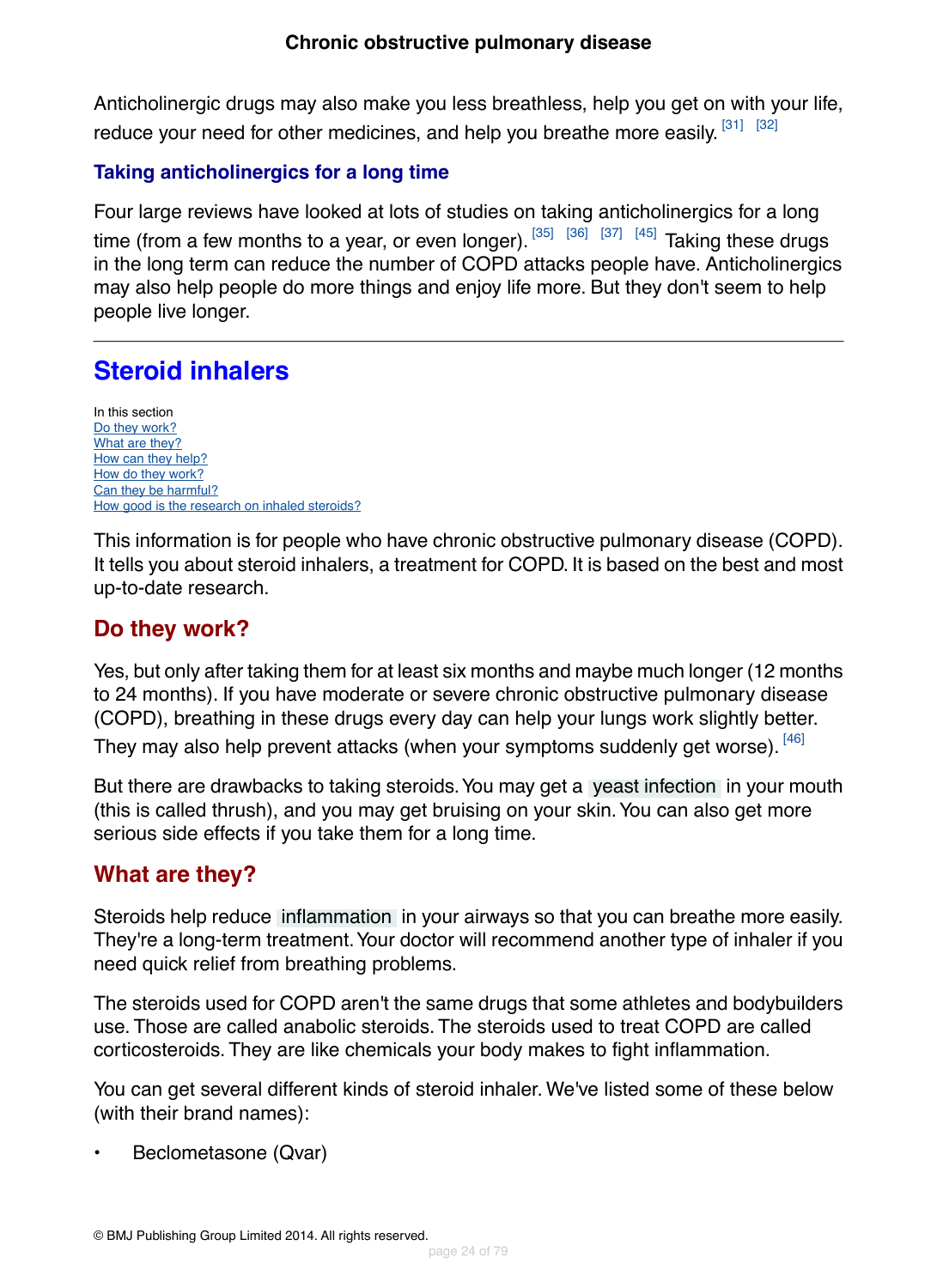- Budesonide (Pulmicort)
- Fluticasone (Flixotide).

Inhaling steroids puts the medicine into your lungs, where it is needed. Your doctor may advise you to try a steroid inhaler in addition to other treatments for COPD.

The National Institute for Health and Care Excellence (NICE) is the organisation that decides which treatments should be available on the NHS. NICE recommends that you should start using a steroid inhaler if tests show your lungs are working very poorly, or if you need two or more courses of antibiotics or steroid tablets in a year. [\[12\]](#page-72-4)

#### **Inhalers**

The metered-dose inhaler (MDI) is the most common kind. It's a small plastic holder with a slot where you put an aerosol canister. Pressing on the canister releases exactly one dose of the medicine. It comes out as a puff of tiny droplets that you slowly breathe in through your mouth.

There are also other kinds of inhaler that some people find easier to use. These include breath-activated inhalers, which release the drug as you breathe in, and dry powder devices.

Most inhalers now are CFC-free. CFCs are chemicals that used to be widely used in aerosols. CFC-free inhalers work just the same as older models but are less harmful to the environment.You might notice that your medicine tastes slightly different.

#### **Nebulisers**

If you have more severe COPD, you can also take steroids through a compressed-air sprayer called a nebuliser. It turns the medicine into a mist that you can breathe in through a mask.

Nebulisers are bulky, but they let you get a much bigger dose of medicine than an ordinary inhaler. Some people also find them easier to use, because all you need to do is breathe through the mask.

#### <span id="page-24-0"></span>**How often should you use them?**

People with COPD usually take inhaled steroids at least twice a day. Regular doses work best to keep the inflammation in your airways under control.

### **How can they help?**

You may have to take inhaled steroids for six months or more before they help. If they do help, these are some of the things you can expect to happen.

\* Your quality of life may be better. [\[47\]](#page-74-9) [\[48\]](#page-74-10)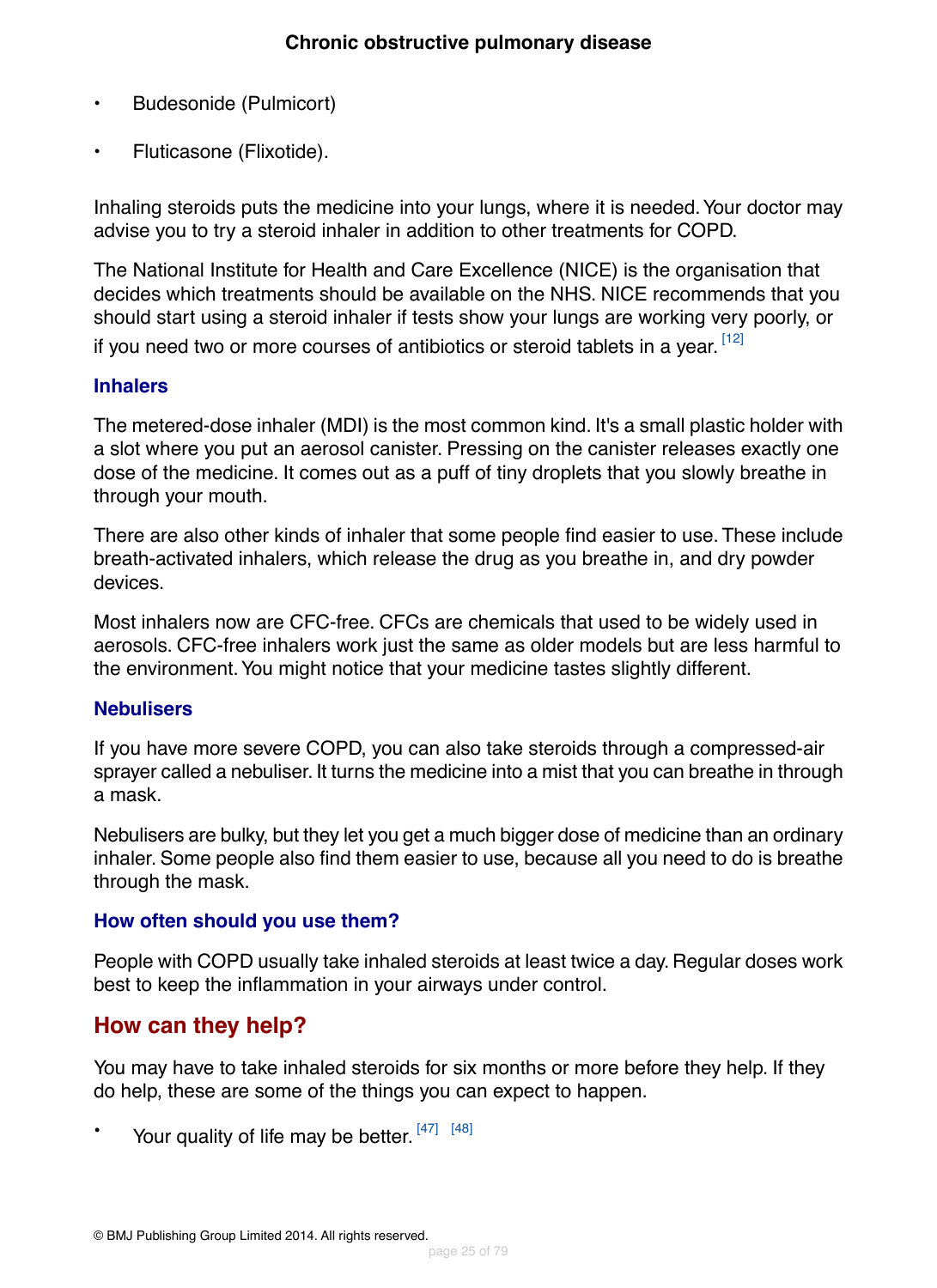You may get fewer attacks (when your symptoms suddenly get worse). [\[22\]](#page-73-4) [\[49\]](#page-74-11) [\[50\]](#page-74-12)

But it's important to bear in mind that these drugs don't help everyone who takes them. Researchers looking at the evidence for people having fewer attacks while taking inhaled steroids said the benefits were 'overstated' and any improvement was likely to be small. [\[51\]](#page-74-13)

Studies have not found any improvement in how long people live if they take inhaled steroids. <sup>[\[52\]](#page-74-14) [\[53\]](#page-74-15)</sup>

### <span id="page-25-0"></span>**How do they work?**

<span id="page-25-1"></span>Steroids reduce the inflammation in your airways so that they can open up properly.This should make it easier for you to breathe.

### **Can they be harmful?**

Steroids can cause side effects.Your doctor should explain the benefits and risks of steroids before you start taking them.

You may get bruising on your skin or a yeast infection in your mouth if you use inhaled steroids.  $^{[22]}$  $^{[22]}$  $^{[22]}$   $^{[49]}$  $^{[49]}$  $^{[49]}$  In one study, 1 in 10 people got a yeast infection.  $^{[54]}$  $^{[54]}$  $^{[54]}$ 

There's also a chance that your bones will become weaker and break more easily, especially if you take inhaled steroids for a long time. <sup>[\[22\]](#page-73-4)</sup> However, one summary of the research found no major increase in the risk of broken bones after people used inhaled steroids for three years. [\[47\]](#page-74-9)

Some research has found that people who take steroids for COPD are more likely to get lung infections <sup>[\[55\]](#page-74-17)</sup> such as [pneumonia](#page-71-0) . <sup>[\[56\]](#page-74-18)</sup> One study found that, over three years, 14 in 100 people taking the steroid fluticasone got pneumonia.<sup>[\[57\]](#page-75-0)</sup> This compared with 11 in 100 people just taking salmeterol and 9 in 100 people taking a dummy treatment (a [placebo](#page-70-5) ).

Generally, inhaled steroids have fewer side effects than [steroids you take as tablets](#page-44-0), because less of the drug gets into your bloodstream if you breathe it in. But they can cause problems if you take them for a long time and at high doses. Other side effects that have been reported include problems with sight and [cataracts](#page-71-1) .

Taking steroids for a long time can stop your body making as many of its own steroids. [\[58\]](#page-75-1) Don't stop taking your treatment suddenly. Your doctor will want to check on you as you stop taking this treatment.

If you get any worrying symptoms while you're taking steroids, see your doctor straight away.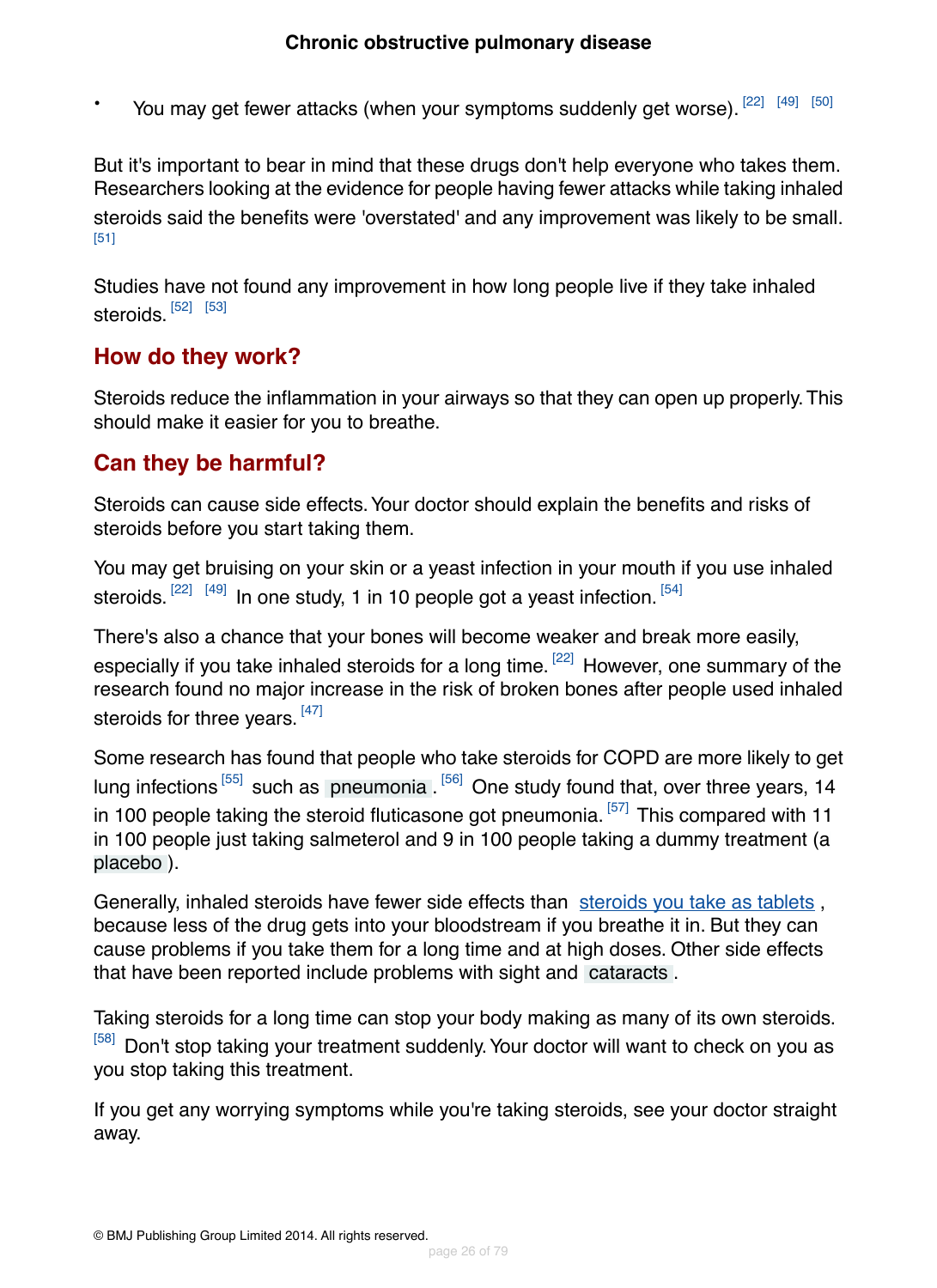### <span id="page-26-1"></span>**How good is the research on inhaled steroids?**

There's some good evidence that taking inhaled steroids can help people with chronic obstructive pulmonary disease (COPD). But we also know that these drugs can have side effects if you take them for a long time.

We found six summaries (called [systematic reviews](#page-70-7) ) that looked at studies on using inhaled steroids for at least six months.  $^{[47]}$  $^{[47]}$  $^{[47]}$   $^{[49]}$  $^{[49]}$  $^{[49]}$   $^{[51]}$  $^{[51]}$  $^{[51]}$   $^{[52]}$  $^{[52]}$  $^{[52]}$   $^{[59]}$  $^{[59]}$  $^{[59]}$   $^{[60]}$  $^{[60]}$  $^{[60]}$ 

One summary found that inhaled steroids were not helpful, but other summaries found that they slowed the decline in the way people's lungs worked, and reduced the number of COPD attacks that people had. [\[49\]](#page-74-11) [\[59\]](#page-75-2) [\[60\]](#page-75-3) [\[22\]](#page-73-4)

A fifth summary looked at using inhaled steroids for two to six months, and for six months or more. It found that people taking these drugs had a small improvement in their breathing early on, but there was no slowing in the decline of their lung function long term. However, they did have fewer COPD attacks and a better quality of life.  $^{[47]}$  $^{[47]}$  $^{[47]}$ 

# <span id="page-26-0"></span>**Combining a beta-2 agonist with an anticholinergic drug**

In this section [Does it work?](#page-26-2) [What are they?](#page-26-3) [How can they help?](#page-28-0) [How do they work?](#page-29-0) [Can they be harmful?](#page-29-1) [How good is the research on combining a beta-2 agonist with an anticholinergic drug?](#page-30-0)

<span id="page-26-2"></span>This information is for people who have chronic obstructive pulmonary disease (COPD). It tells you about combining two drugs for COPD, called beta-2 agonists and anticholinergic drugs. This information is based on the best and most up-to-date research.

### **Does it work?**

<span id="page-26-3"></span>Yes. Taking two drugs to open up your airways can help you if you have chronic obstructive pulmonary disease (COPD). Taking a beta-2 agonist and an anticholinergic drug may help your breathing more than using just one of them on its own.

### **What are they?**

If you've tried using an inhaler to help you breathe and you still get symptoms, your doctor might suggest using two different types of drug.You can use two inhalers together, or you may be able to use an inhaler that contains two drugs.

You might be prescribed a combination of drugs including a beta-2 agonist and an anticholinergic drug. Both come in short- and long-acting versions.

You usually use short-acting inhalers whenever you're having trouble breathing. Alternatively, your doctor might advise you to use your inhaler at regular intervals, three or four times a day, to keep your airways open.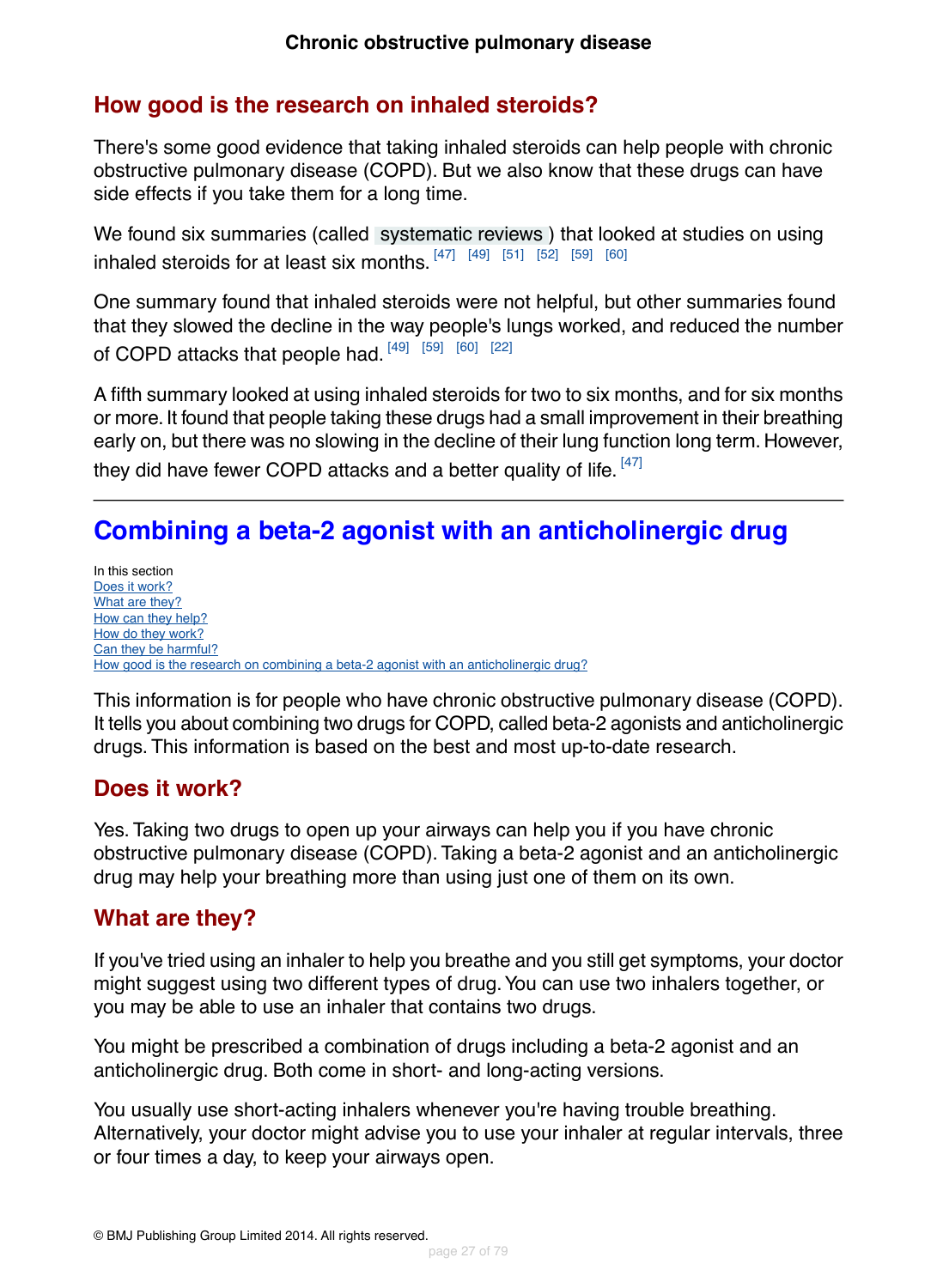#### **Chronic obstructive pulmonary disease**

Long-acting inhalers don't work very quickly, so they aren't used for fast relief when you have a sudden breathing problem. Instead, you take them regularly, maybe twice a day, to keep your airways open.

#### **Anticholinergic drugs**

This type of drug opens up your airways by relaxing the muscles in your lungs. Sometimes anticholinergic drugs are called bronchodilators because they open up (dilate) your airways (bronchial tubes).

Short-acting anticholinergics work quickly and last for three to four hours.The one that's usually used is called ipratropium (Atrovent).

Long-acting anticholinergics last for a long time. So you need to take them only once a day.The only type available in the UK is called tiotropium (Spiriva). It comes as capsules that you put into an inhaler called a HandiHaler.

#### **Beta-2 agonists**

These inhalers relax the muscles in your lungs so that your airways can open up. This should help you breathe more easily.

Short-acting beta-2 agonists work quickly and last for three to four hours. Examples (with brand names) include:

- Salbutamol (Ventolin)
- Terbutaline (Bricanyl)
- Bambuterol (Bambec)
- Fenoterol (Duovent).

Long-acting beta-2 agonists take longer to start working (15 minutes to 30 minutes) but go on working for up to 12 hours. Examples (with brand names) include:

- Formoterol (Oxis, Foradil)
- Salmeterol (Serevent)
- Indacaterol (Onbrez Breezhaler)

#### **Combination inhalers**

You can get inhalers that contain both an anticholinergic drug and a beta-2 agonist.

• Combivent contains ipratropium and salbutamol.You can't get this combination as an inhaler. It comes as capsules of liquid that you use with a compressed air spray (a nebuliser).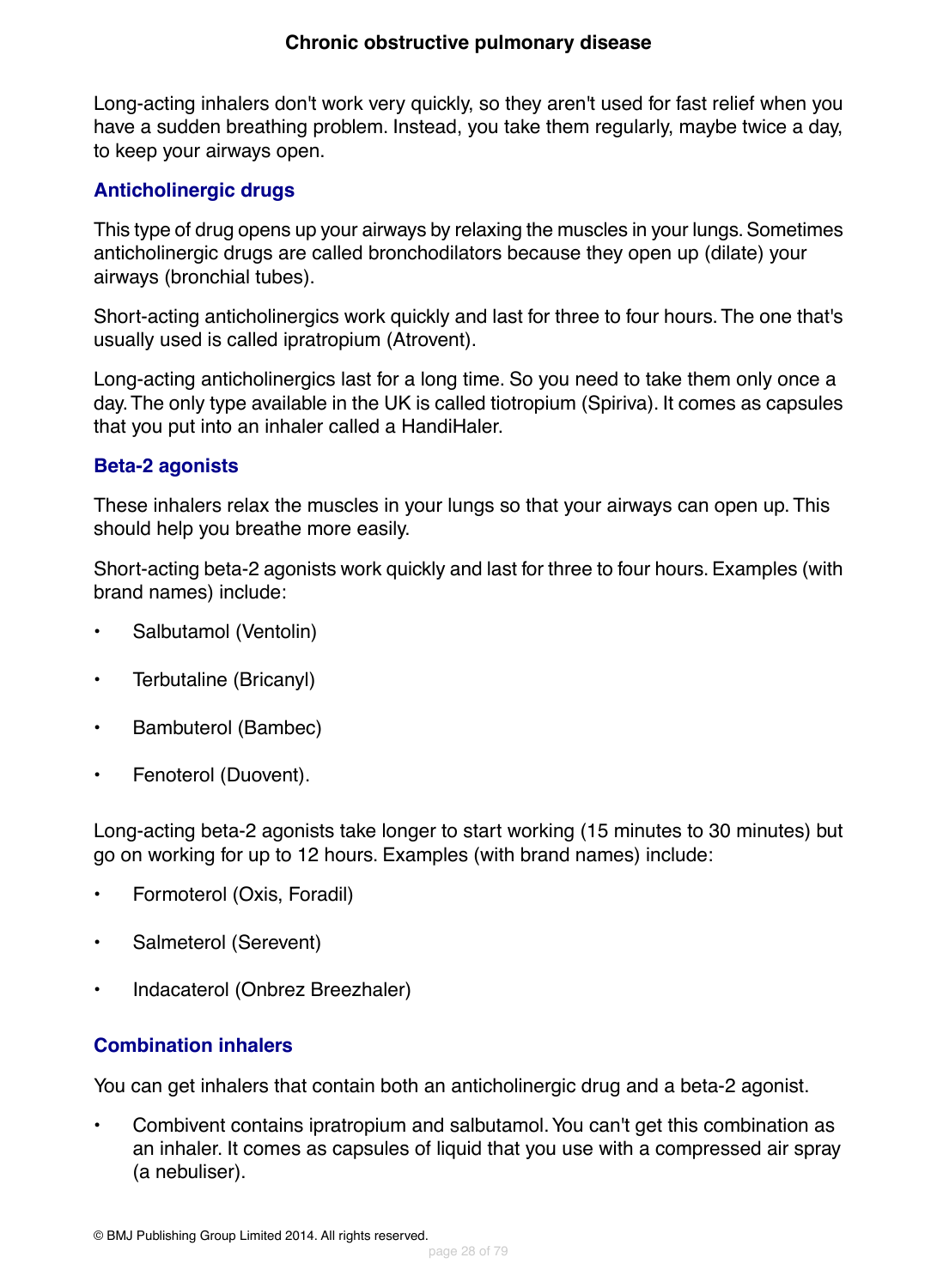• Duovent contains ipratropium and fenoterol.

#### **Inhalers and nebulisers**

The metered-dose inhaler (MDI) is the most common kind. It's a small plastic holder with a slot where you put an aerosol canister. Pressing on the canister releases exactly one dose of the medicine. It comes out as a puff of tiny droplets that you slowly breathe in through your mouth.

There are also other kinds of inhaler that some people find easier to use. These include breath-activated inhalers, which release the drug as you breathe in, and dry powder devices.

Most inhalers now are CFC-free. CFCs are chemicals that used to be widely used in aerosols. CFC-free inhalers work just the same as older models but are less harmful to the environment.You might notice that your medicine tastes slightly different.

If you have more severe COPD, you can also take steroids through a compressed-air sprayer called a nebuliser. It turns the medicine into a mist that you can breathe in through a mask.

<span id="page-28-0"></span>Nebulisers are bulky, but they let you get a much bigger dose of medicine than an ordinary inhaler. Some people also find them easier to use, because all you need to do is breathe through the mask.

### **How can they help?**

If you take an anticholinergic drug with a short-acting beta-2 agonist:

- You may have fewer COPD attacks (when your symptoms get suddenly worse) than if you just take a short-acting beta-2 agonist  $[22]$
- Your lungs may work slightly better [\[61\]](#page-75-4)
- But there's very little information about whether your symptoms will improve. You might not feel any less tired or find breathing any easier. <sup>[\[61\]](#page-75-4)</sup>

It's not clear whether the two drugs together are better than an anticholinergic drug on its own.<sup>[\[22\]](#page-73-4)</sup>

If you take an anticholinergic drug with a long-acting beta-2 agonist (such as formoterol):

 $\cdot$  Your lung function test results may be better than if you take either drug alone.  $^{[61]}$  $^{[61]}$  $^{[61]}$ [\[62\]](#page-75-5) [\[63\]](#page-75-6)

© BMJ Publishing Group Limited 2014. All rights reserved.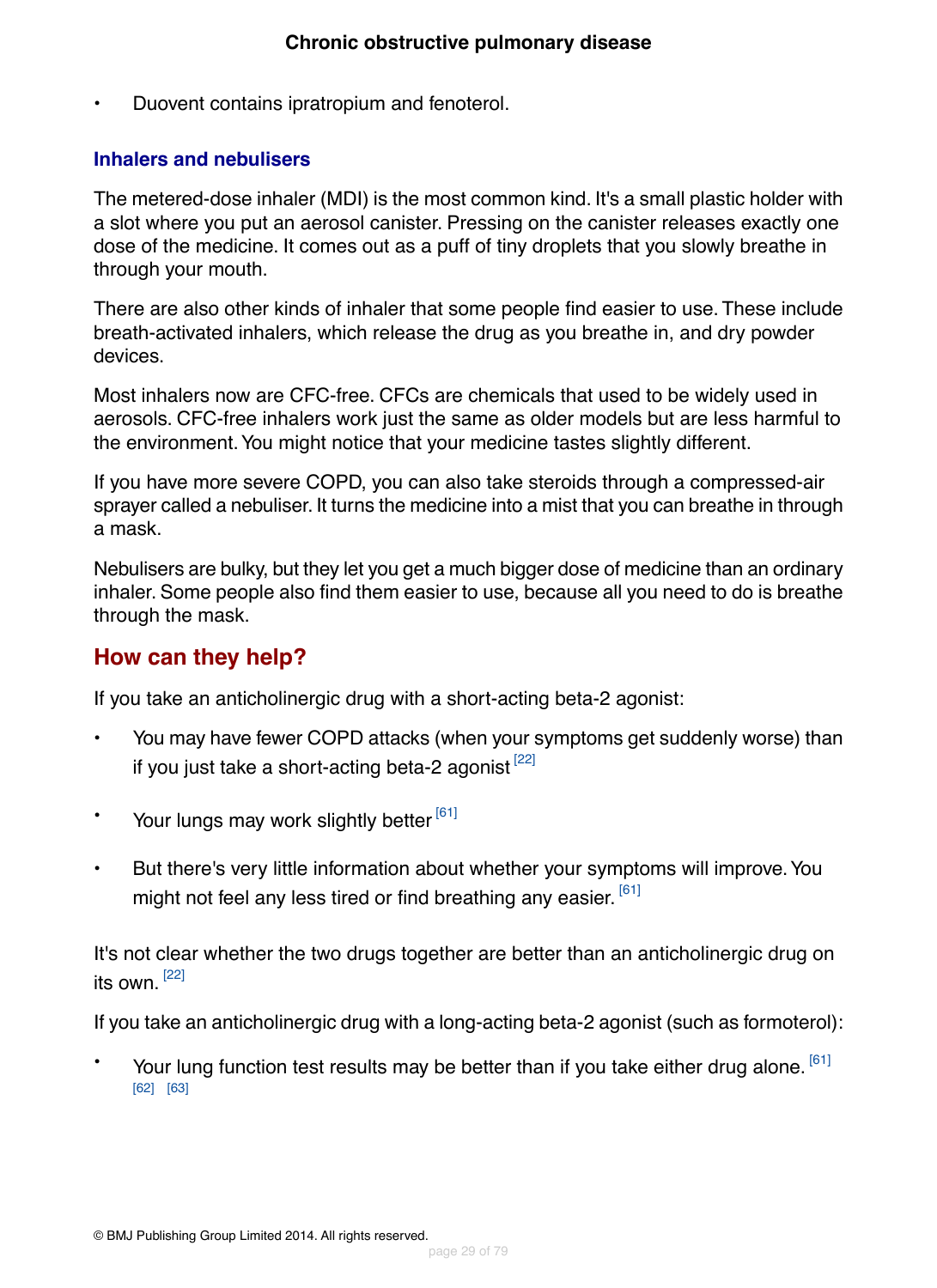### <span id="page-29-0"></span>**How do they work?**

Anticholinergic drugs and beta-2 agonists both relax muscles to help open up your airways, but they work in different ways. That means that taking the two drugs together should help more than taking either drug on its own.

### <span id="page-29-1"></span>**Can they be harmful?**

There's no evidence to suggest that the side effects of anticholinergic and beta-2 agonist drugs are more common when they are taken together than when they are taken on their own.

#### **Anticholinergic drugs**

Dry mouth is a common side effect of anticholinergic drugs. It affects about 1 in 10 people who take these drugs. <sup>[\[39\]](#page-74-1)</sup> But most people don't find it such a big problem that they stop taking the medicine.

A recent study found that people with COPD taking either ipatropium or tiotropium were more likely to have a heart attack or stroke, or to die from heart or circulation problems, compared with people with COPD who are not taking these drugs.  $^{[40]}$  $^{[40]}$  $^{[40]}$ 

These are the figures from the study: [\[40\]](#page-74-2)

- About 18 in 1,000 people taking ipatripium or tiotropium had a heart attack or stroke, or died from heart and circulation problems. People had been taking the drugs for up to five years
- About 12 in 1,000 people not taking these drugs had a heart attack or stroke, or died from heart and circulation problems.

The risks were slightly bigger for ipatropium than tiotropium.

It's alarming to think about an increased risk of heart attack or stroke. But the increase in risk seems to be quite small, amounting to around six extra people having these problems out of every 1,000 who take ipatropium or tiotropium.Your doctor will be able to help you weigh up the risks and benefits of your treatment.

#### **Beta-2 agonists**

Although long-acting beta-2 agonists aim to improve your breathing, for some people these drugs might actually increase the risk of serious breathing problems. In a study that looked at 2,404 people: [\[17\]](#page-72-8)

• About 2 in 100 people taking a long-acting beta-2 agonist died because of breathing problems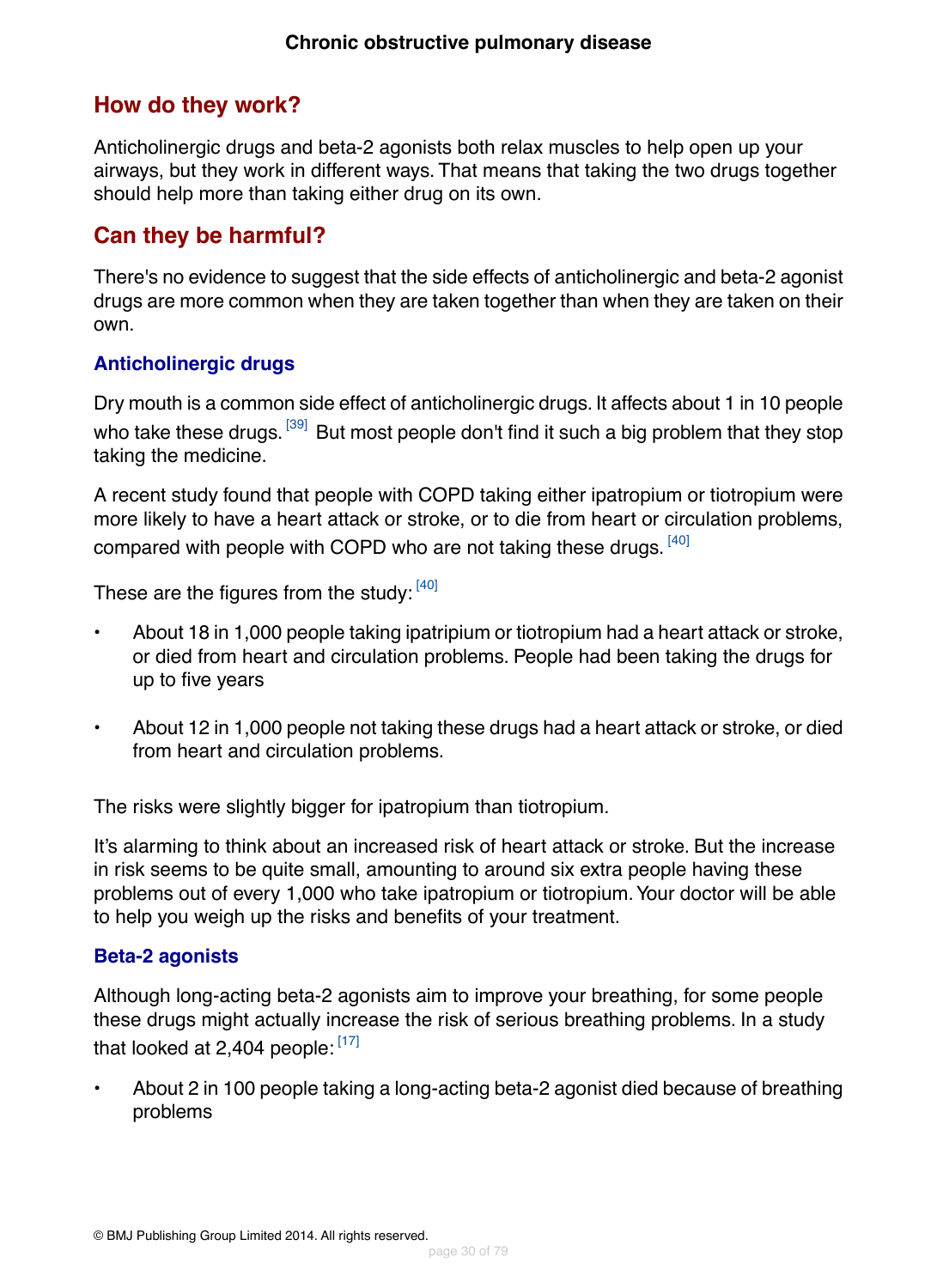• Only 1 in 100 people taking a dummy treatment (a [placebo](#page-70-5) ) died of breathing problems.

People with asthma who take long-acting beta-2 agonists can sometimes get more severe asthma attacks. <sup>[\[25\]](#page-73-7)</sup> Make sure you tell your doctor if you have asthma as well as COPD.

The most common side effect that people get when they take beta-2-agonists (either long-acting or short-acting) is that their hands shake. It's most likely to happen in the first few days after you start on this medicine. For some people, the shaking is so strong that they can't do things like hold onto a glass.

If you're taking any type of beta-2 agonist (either long-acting or short-acting), you may notice that your heart beats faster or in an abnormal way, especially if you already have a heart problem and you take high doses.  $^{[26]}$  $^{[26]}$  $^{[26]}$   $^{[27]}$  $^{[27]}$  $^{[27]}$   $^{[28]}$  $^{[28]}$  $^{[28]}$  If you use one of these drugs for a long time, you may be at increased risk of other heart problems such as a heart attack, an abnormal heartbeat, or heart failure. <sup>[\[26\]](#page-73-8)</sup>

<span id="page-30-0"></span>If you are taking a beta-2 agonist, you should try to avoid taking a beta-blocker, which is a kind of drug used to lower blood pressure and correct an uneven heartbeat. This kind of drug blocks the good effects of beta-2 agonists.

### **How good is the research on combining a beta-2 agonist with an anticholinergic drug?**

Two reviews of the research looked at short-term treatment with a short-acting anticholinergic drug, and a short-acting beta-2 agonist.

One review found that both drugs together weren't any better than the anticholinergic drug on its own.<sup>[\[22\]](#page-73-4)</sup> However, the second review found that people's lungs might work slightly better if they took two drugs together. <sup>[\[61\]](#page-75-4)</sup> Even so, people didn't feel any less tired or find breathing any easier.

Another review compared a short-acting anticholinergic drug with a long-acting beta-2 agonist.

Again, people's lungs worked slightly better if they took two drugs rather than one, but there wasn't a big difference in their everyday symptoms.  $^{\left[ 61\right] }$ 

A third review of research (a systematic review) compared a long-acting beta-2 agonist in addition to tiotropium with either tiotropium or a long-acting beta-2 agonist on its own. <sup>[\[64\]](#page-75-7)</sup> The review found that people who took both drugs felt better than people who only took tiotropium. However, there were some problems with the studies that had these results, and the improvement was very small, so it is hard to say whether this combination of treatment is better than the single treatment with tiotropium.  $[64]$ 

A further study (a randomised controlled trial) looked at the long-acting beta-2 agonist (indacaterol) given at the same time as tiotropium, compared with tiotropium treatment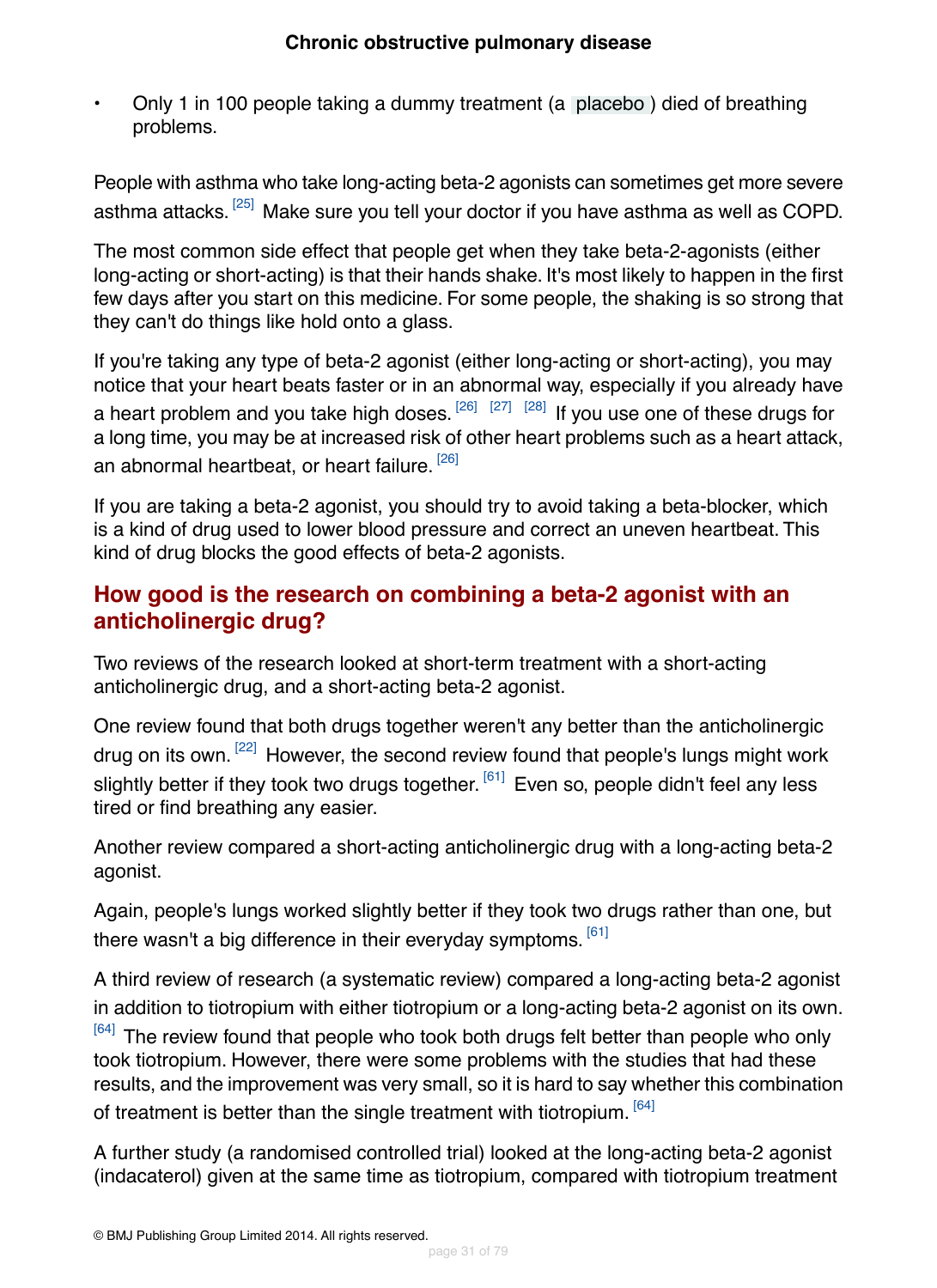on its own. <sup>[\[65\]](#page-75-8)</sup> The study included over 2,000 people with moderate to severe chronic obstructive pulmonary disease. It found that the lungs of people who took both drugs worked better than the lungs of people who took tiotropium on its own.<sup>[\[65\]](#page-75-8)</sup>

# <span id="page-31-0"></span>**Combining a steroid with a beta-2 agonist**

In this section [Does it work?](#page-31-1) [What are they?](#page-31-2) [How can they help?](#page-32-0) [How do they work?](#page-33-0) [Can they be harmful?](#page-33-1) [How good is the research on combining a steroid with a beta-2 agonist?](#page-34-1)

<span id="page-31-1"></span>This information is for people who have chronic obstructive pulmonary disease (COPD). It tells you about combining steroids with a drug called a beta-2 agonist.This information is based on the best and most up-to-date research.

### **Does it work?**

Yes. Using a steroid together with a long-acting beta-2 agonist will help you if you have moderate or severe chronic obstructive pulmonary disease (COPD).

<span id="page-31-2"></span>You should be able to breathe and feel better, and your lungs should work better. You may also have fewer bad attacks (when your symptoms get worse).

### **What are they?**

#### **Long-acting beta-2 agonists**

These are drugs that you breathe in through an inhaler. They relax the muscles in your lungs so that your airways can open up. This should help you breathe more easily. They take about 15 minutes to 30 minutes to start working but go on working for up to 12 hours. Examples (with brand names) include:

- Formoterol (Foradil)
- Salmeterol (Serevent).

#### **Steroids**

Steroids reduce inflammation in your airways so that you can breathe more easily.

The steroids used for COPD aren't the same drugs that some athletes and bodybuilders use. Those are called anabolic steroids. The steroids used to treat COPD are called corticosteroids. They are like chemicals your body makes to fight inflammation.

There are several different kinds of steroid inhaler. We've listed some of these below (with their brand names):

• beclometasone (QVAR)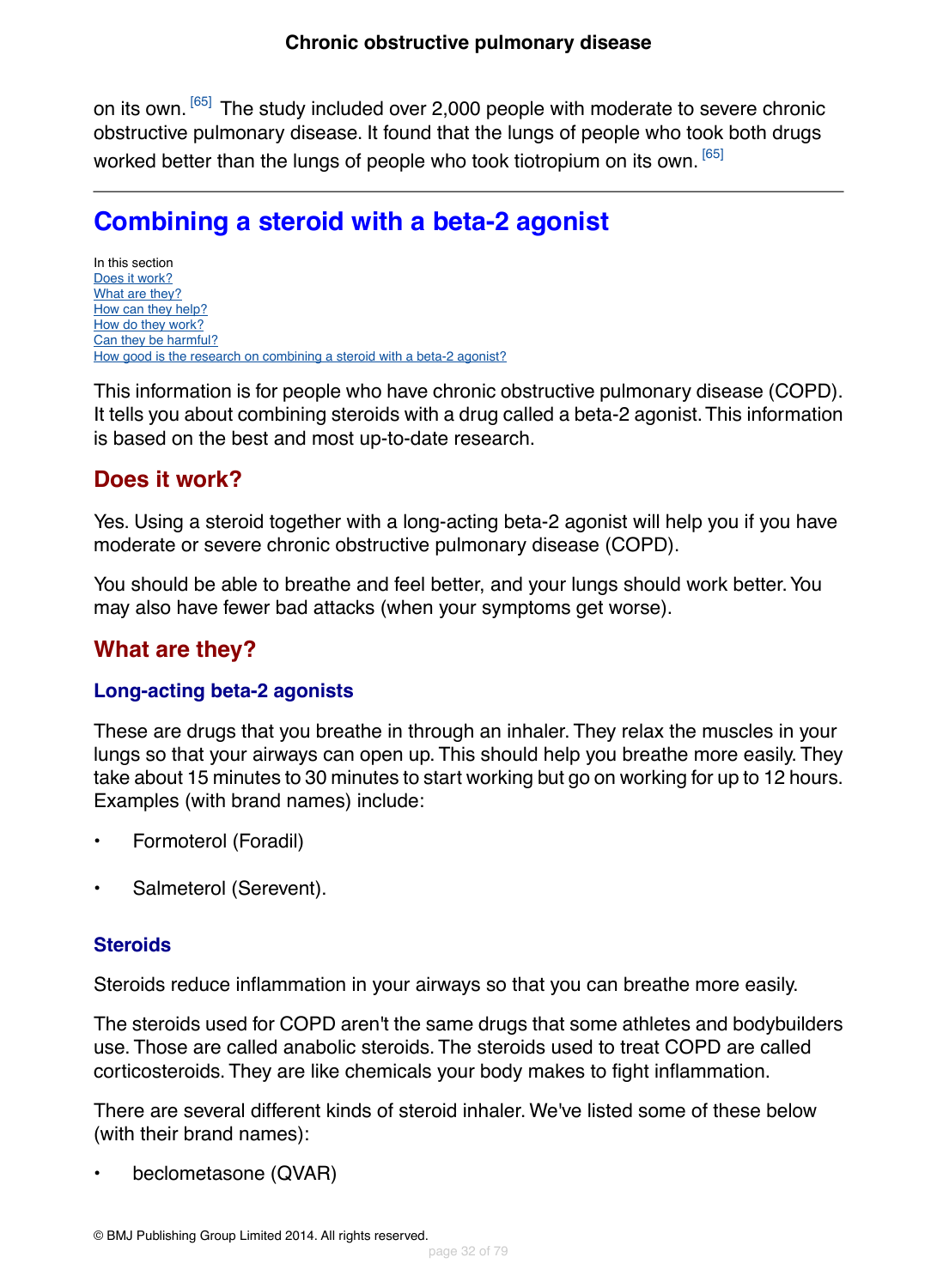- budesonide (Pulmicort)
- fluticasone (Flixotide)

#### **Combination inhalers**

You can take a long-acting beta-2 agonist and an inhaled steroid from two separate inhalers. Or you can take them in a single inhaler. There are two kinds of combined treatment:

- formoterol plus budesonide (Symbicort)
- salmeterol plus fluticasone (Seretide).

#### **Inhalers and nebulisers**

The metered-dose inhaler (MDI) is the most common kind. It's a small plastic holder with a slot where you put an aerosol canister. Pressing on the canister releases exactly one dose of the medicine. It comes out as a puff of tiny droplets that you slowly breathe in through your mouth.

There are also other kinds of inhaler that some people find easier to use. These include breath-activated inhalers, which release the drug as you breathe in, and dry powder devices.

Most inhalers now are CFC-free. CFCs are chemicals that used to be widely used in aerosols. CFC-free inhalers work just the same as older models but are less harmful to the environment.You might notice that your medicine tastes slightly different.

If you have more severe COPD, you can also take steroids through a compressed-air sprayer called a nebuliser. It turns the medicine into a mist that you can breathe in through a mask.

<span id="page-32-0"></span>Nebulisers are bulky, but they let you get a much bigger dose of medicine than an ordinary inhaler. Some people also find them easier to use, because all you need to do is breathe through the mask.

#### **How can they help?**

If you take both a long-acting beta-2 agonist and a steroid: [\[66\]](#page-75-9)

- You may be able to breathe better
- Your lungs may work better
- Your quality of life may be better
- You may have fewer attacks of COPD.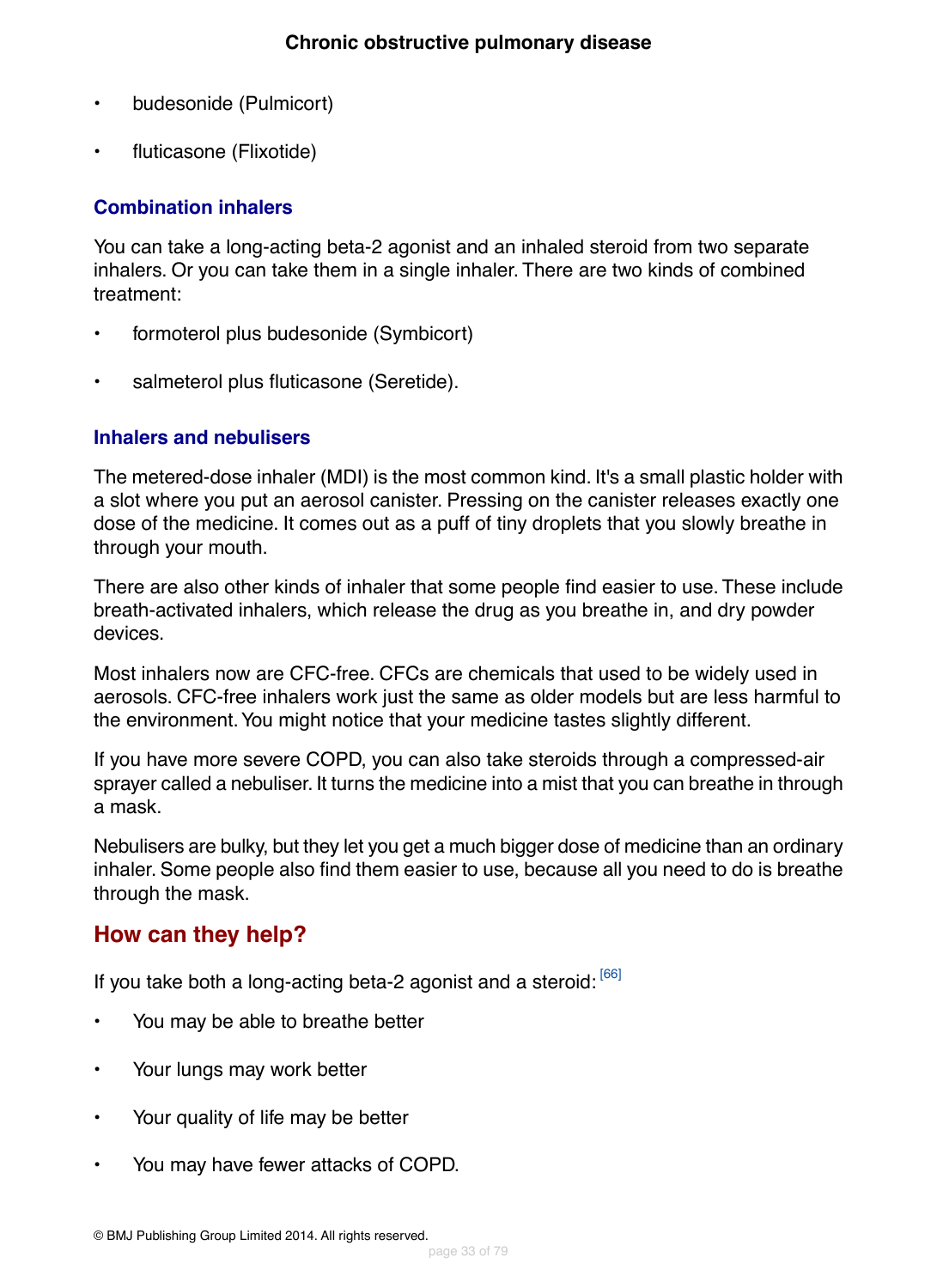#### **Chronic obstructive pulmonary disease**

Taking the two drugs together may work better than taking just one of the drugs on its own. [\[66\]](#page-75-9) [\[67\]](#page-75-10)

People may also live slightly longer if they use both drugs rather than just an inhaled steroid. <sup>[\[66\]](#page-75-9)</sup> However, researchers have not found that taking both drugs helps people live longer than taking just a long-acting beta-2 agonist.  $[67]$ 

#### <span id="page-33-0"></span>**How do they work?**

Long-acting beta-2 agonists relax the muscles in your lungs, and that lets your airways open up more. They may also help to clear away mucus in your airways. They seem to speed up the sweeping movement of the tiny hairs in the airways so that they move the blockage better.

Steroid inhalers reduce the inflammation in your airways so that they can open up properly. This should make it easier for you to breathe.

<span id="page-33-1"></span>Taking both long-acting beta-2 agonists and inhaled steroids together appears to boost the effects of each treatment on your lungs, so you are likely to get more benefit than using just one treatment on its own.

### **Can they be harmful?**

You're more likely to get a yeast infection in your mouth if your treatment includes a steroid inhaler. <sup>[\[66\]](#page-75-9)</sup> And you may be more likely to get [pneumonia](#page-71-0) if you use a steroid with a long-acting beta-2 agonist. [\[67\]](#page-75-10)

Overall, people taking long-acting beta-2 agonists and steroids together don't seem to get more side effects than people taking one drug on its own.

#### **Long-acting beta-2 agonists**

Although long-acting beta-2 agonists aim to improve your breathing, for some people these drugs might actually increase the risk of serious breathing problems. In a study that looked at 2,404 people:  $[17]$ 

- About 2 in 100 people taking a long-acting beta-2 agonist died because of breathing problems
- Only 1 in 100 people taking a dummy treatment (a [placebo](#page-70-5) ) died of breathing problems.

People with asthma who take long-acting beta-2 agonists can sometimes get more severe asthma attacks. <sup>[\[25\]](#page-73-7)</sup> Make sure you tell your doctor if you have asthma as well as COPD.

You may find that your hands tremble if you take these medicines. This is the most common side effect, especially in the first few days of treatment. For some people, this is a big enough problem that they can't do things like hold on to a glass properly.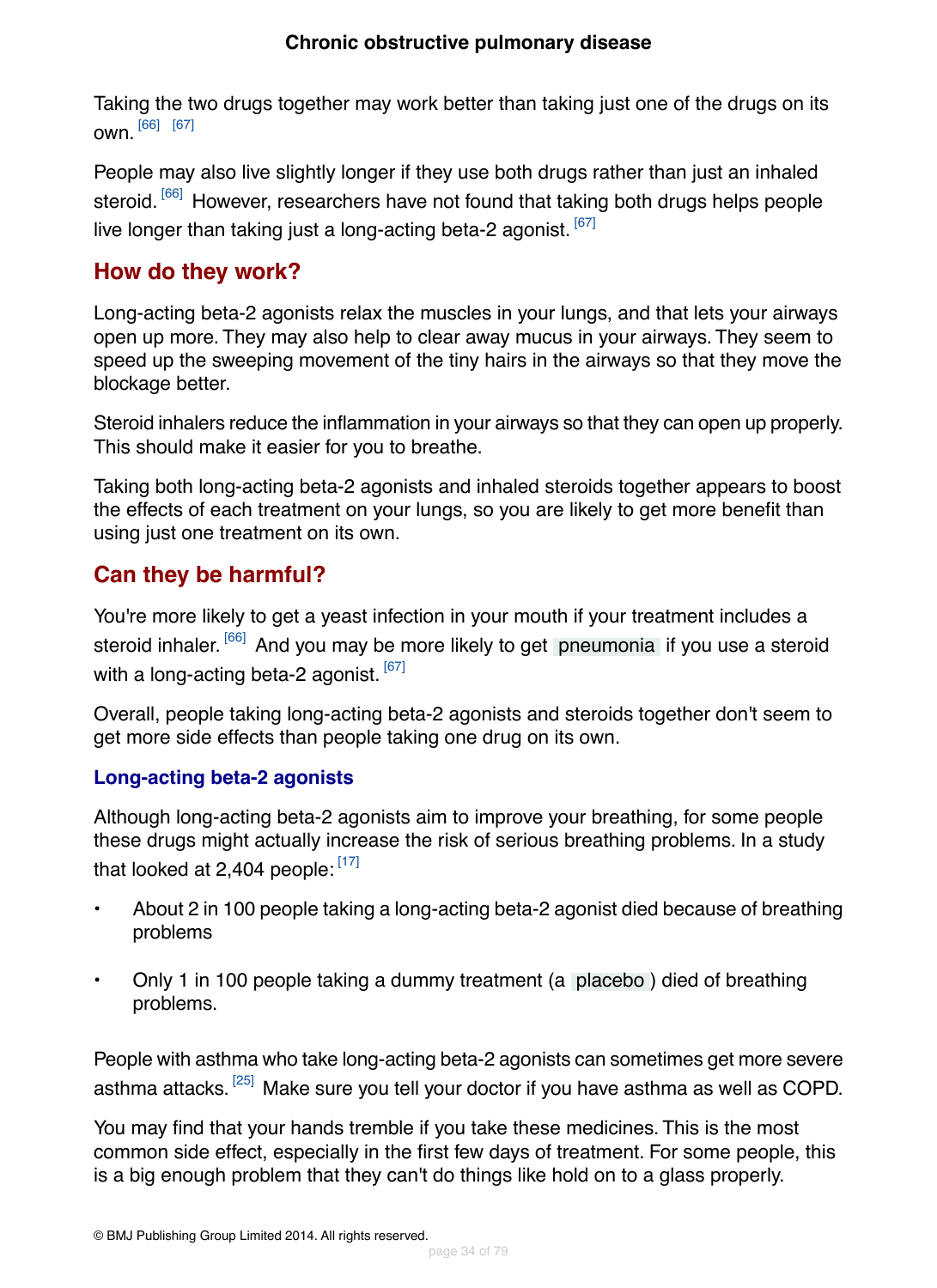If you're taking a beta-2 agonist, you may notice that your heart beats faster or in an abnormal way, especially if you already have a heart problem and you take high doses.  $[26]$   $[27]$   $[28]$  If you use one of these drugs for a long time, you may be at increased risk of other heart problems, such as a heart attack, an abnormal heartbeat, or heart failure. [\[26\]](#page-73-8)

If you're using this type of inhaler, you should try to avoid taking a beta-blocker. Beta-blockers are commonly used to treat [high blood pressure](#page-71-2) and correct abnormal heart rhythms. This kind of drug may block the good effects of the beta-2 agonist.

#### **Inhaled steroids**

You may get bruising on your skin and a yeast infection in your mouth (called thrush) if you use inhaled steroids. <sup>[\[49\]](#page-74-11)</sup> In one study, 1 in 10 people got a yeast infection. <sup>[\[54\]](#page-74-16)</sup>

There's also a chance that your bones will become weaker and break more easily, especially if you take these drugs for a long time. <sup>[\[22\]](#page-73-4)</sup>

Generally, inhaled steroids have fewer side effects than steroids you take as tablets, because less of the drug gets into your bloodstream if you breathe it in. Still, they can cause problems if you take them for a long time and at high doses. Other side effects that have been reported with inhaled steroids include problems with sight and [cataracts](#page-71-1)

### **How good is the research on combining a steroid with a beta-2 agonist?**

We found five [systematic reviews](#page-70-7) with several thousand people who had moderate to severe chronic obstructive pulmonary disease (COPD). [\[66\]](#page-75-9) [\[68\]](#page-75-11) [\[69\]](#page-75-12) [\[70\]](#page-75-13) [\[67\]](#page-75-10)

Overall, people had fewer attacks of COPD when taking both an inhaled steroid and a long-acting beta-2 agonist, compared with taking just one of these drugs or a dummy treatment (a [placebo](#page-70-5)).  $[66]$   $[67]$  Their lungs also worked better if they took both drugs, and their quality of life was better.

<span id="page-34-0"></span>Taking both drugs may also help people live longer than taking just an inhaled steroid or a placebo. However, researchers found no difference in how long people lived whether they took both drugs or just a long-acting beta-2 agonist.  $[66]$ 

# **Oxygen**

<span id="page-34-1"></span>.

In this section [Does it work?](#page-35-0) [What is it?](#page-35-1) [How can it help?](#page-35-2) [How does it work?](#page-36-0) [Can it be harmful?](#page-36-1) [How good is the research on oxygen?](#page-36-2)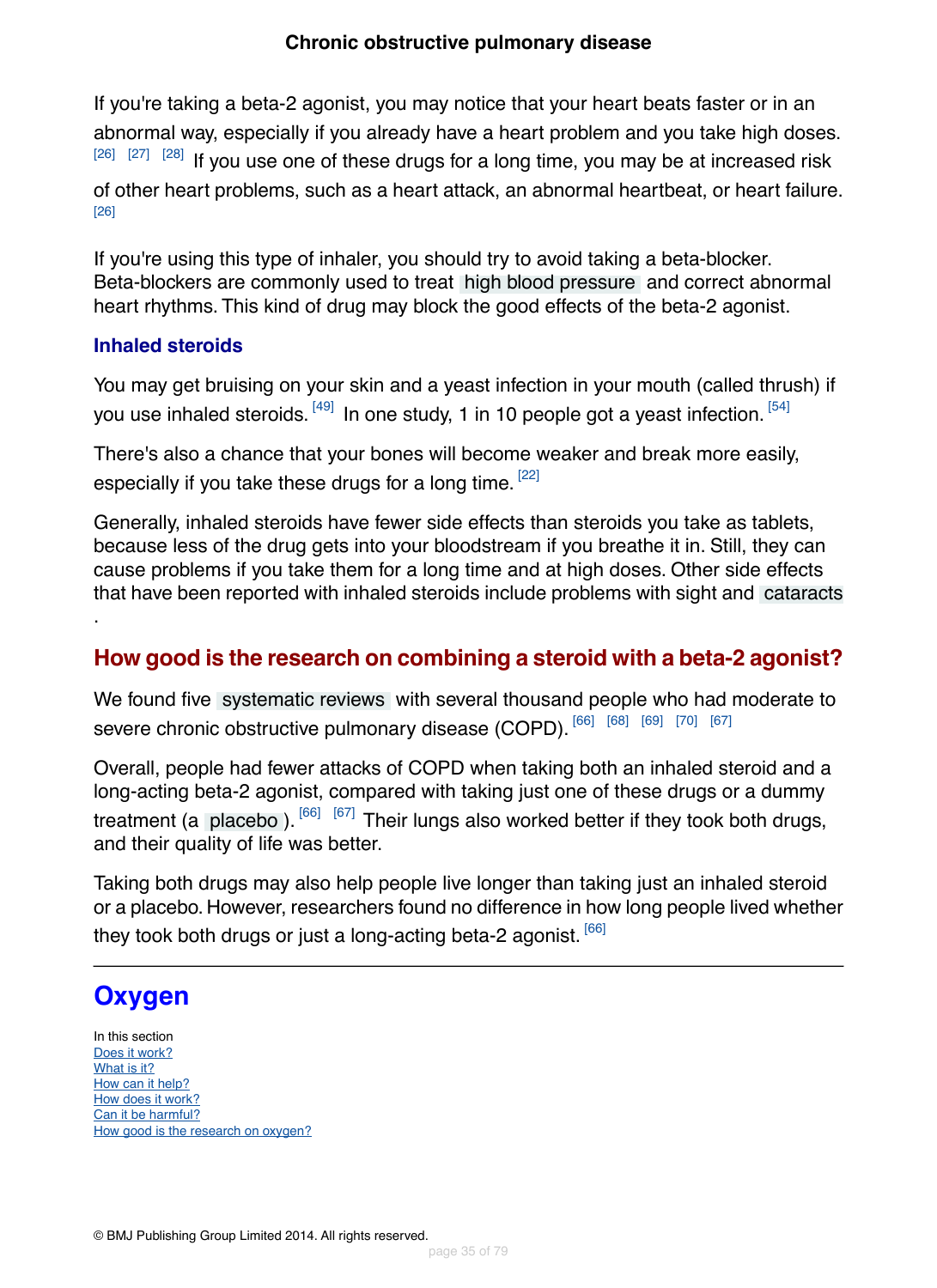This information is for people who have chronic obstructive pulmonary disease (COPD). It tells you about breathing in extra oxygen, a treatment used for COPD. It is based on the best and most up-to-date research.

### <span id="page-35-0"></span>**Does it work?**

Probably. If you have chronic obstructive pulmonary disease (COPD) that is very bad, you may not have enough oxygen in your blood. Breathing in extra oxygen for as many hours a day as possible may help you live longer. But you have to keep doing this for a long time (a few years) for it to help you.

<span id="page-35-1"></span>If your COPD isn't bad, breathing in extra oxygen won't help you.

### **What is it?**

Breathing extra oxygen into your lungs helps get more of it into your bloodstream. If you don't have enough oxygen in your blood, your heart and other parts of your body can't work properly. If oxygen levels get very low, you can die.

People who need this kind of treatment are people who have had COPD for a long time, whose COPD is quite bad, and who don't have enough oxygen in their blood.

You can breathe oxygen through a face mask or through tubes that go into your nose (called a nasal cannula).You can get oxygen in the following forms and containers.

- A cylinder containing compressed oxygen: This can be delivered to your home.
- An oxygen concentrator: This is a machine that pulls oxygen out of the ordinary air in your home and concentrates it for you to breathe.
- A container of liquid oxygen:When you go out, this type of container is easier to use than a cylinder of oxygen in gas form.

<span id="page-35-2"></span>You may also be treated with oxygen if your symptoms get bad suddenly (you have an attack). For more, see Using extra oxygen during an attack .

### **How can it help?**

Getting extra oxygen into your lungs and bloodstream can help in different ways:

- If the amount of oxygen in your blood is low, breathing in extra oxygen at home may help you live longer [\[72\]](#page-75-14)
- Getting extra oxygen may help you feel better, be more alert, and have a better appetite [\[72\]](#page-75-14)
- To get the most benefit, you will need to breathe oxygen from a cylinder or concentrator both day and night.  $[73]$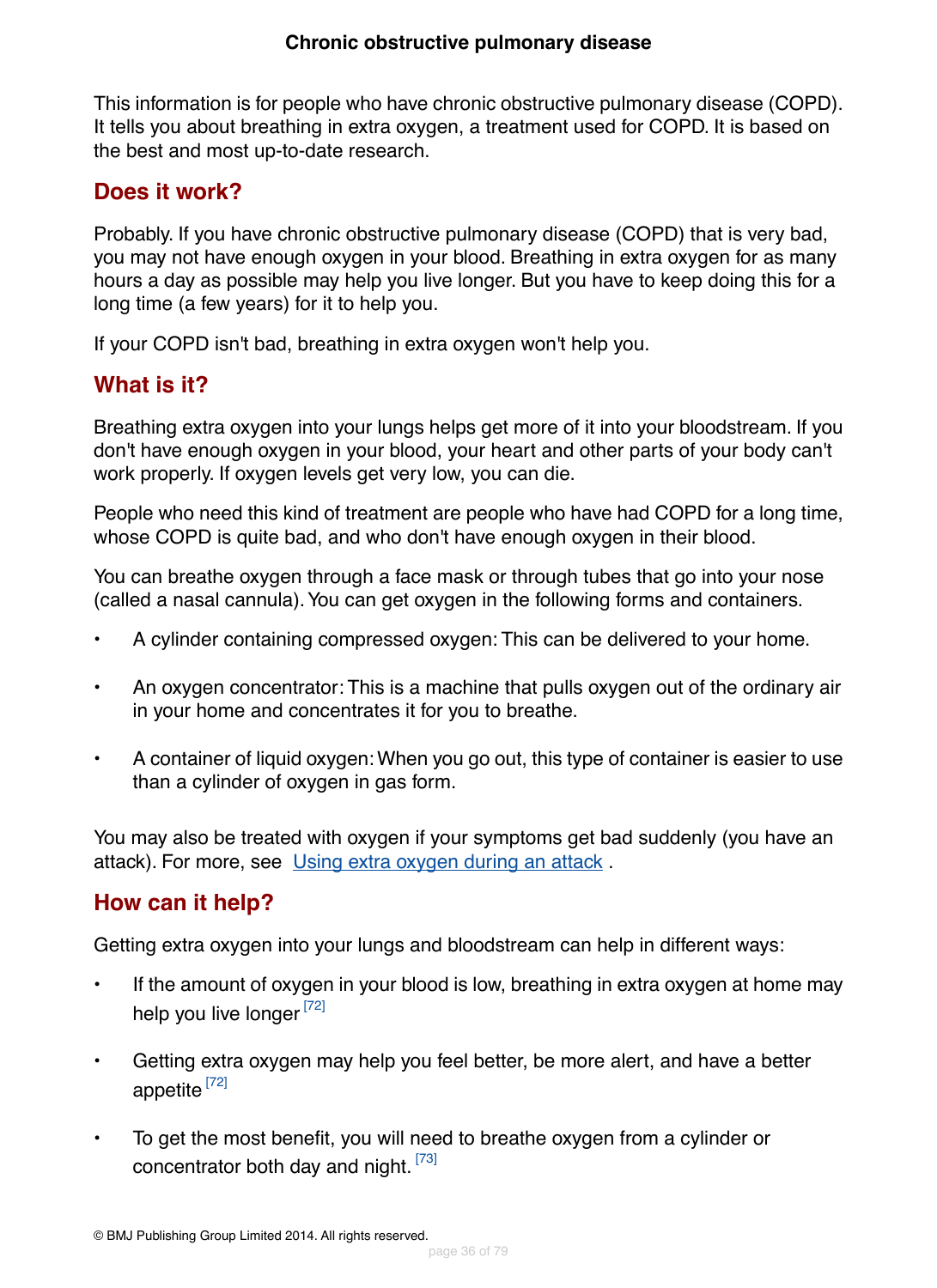Extra oxygen won't help if you don't have low levels of oxygen in your blood.<sup>[\[74\]](#page-75-0)</sup> People who aren't breathless while resting do not benefit from extra oxygen. [\[75\]](#page-75-1)

## **How does it work?**

Normally, the level of oxygen in your lungs is higher than the level in your blood. This means oxygen gets pushed through the tiny blood vessels in the air sacs (alveoli) in your lungs and into your blood.

If you have severe COPD, the level of oxygen in your lungs may get so low that not enough oxygen is pushed into your blood.

Breathing in extra oxygen means more gets pushed into your bloodstream.

With a better supply of oxygen going to your heart, lungs, and other organs, your body should work better. That should help you to live longer.

## **Can it be harmful?**

No, but your doctor needs to show you how to use it properly. However, you must be careful not to smoke near an oxygen container, or while you are using an oxygen concentrator, because there is a risk of fire and explosions. <sup>[\[76\]](#page-76-0)</sup>

## **How good is the research on oxygen?**

There is some evidence that breathing in oxygen helps some people with chronic obstructive pulmonary disease (COPD) to live longer.

The most important evidence about how oxygen therapy can help comes from two studies that were done in the 1980s.

In the first study, 203 people took part.  $[73]$  They all had severe COPD and low oxygen levels in their blood. They all breathed in extra oxygen every day.

- After two years, 22 percent of the people who had breathed in oxygen for 19 hours or more every day had died.
- In comparison, 41 percent of those who had used oxygen only at night (for less than 13 hours) had died.

The second study also looked at the effects of extra oxygen for people with severe COPD and low levels of oxygen in their blood. [\[72\]](#page-75-3)

- After five years, 19 out of 42 people (45 percent) who breathed in oxygen for at least 15 hours a day had died.
- In comparison, 30 out of 45 people (66 percent) who had not received extra oxygen had died.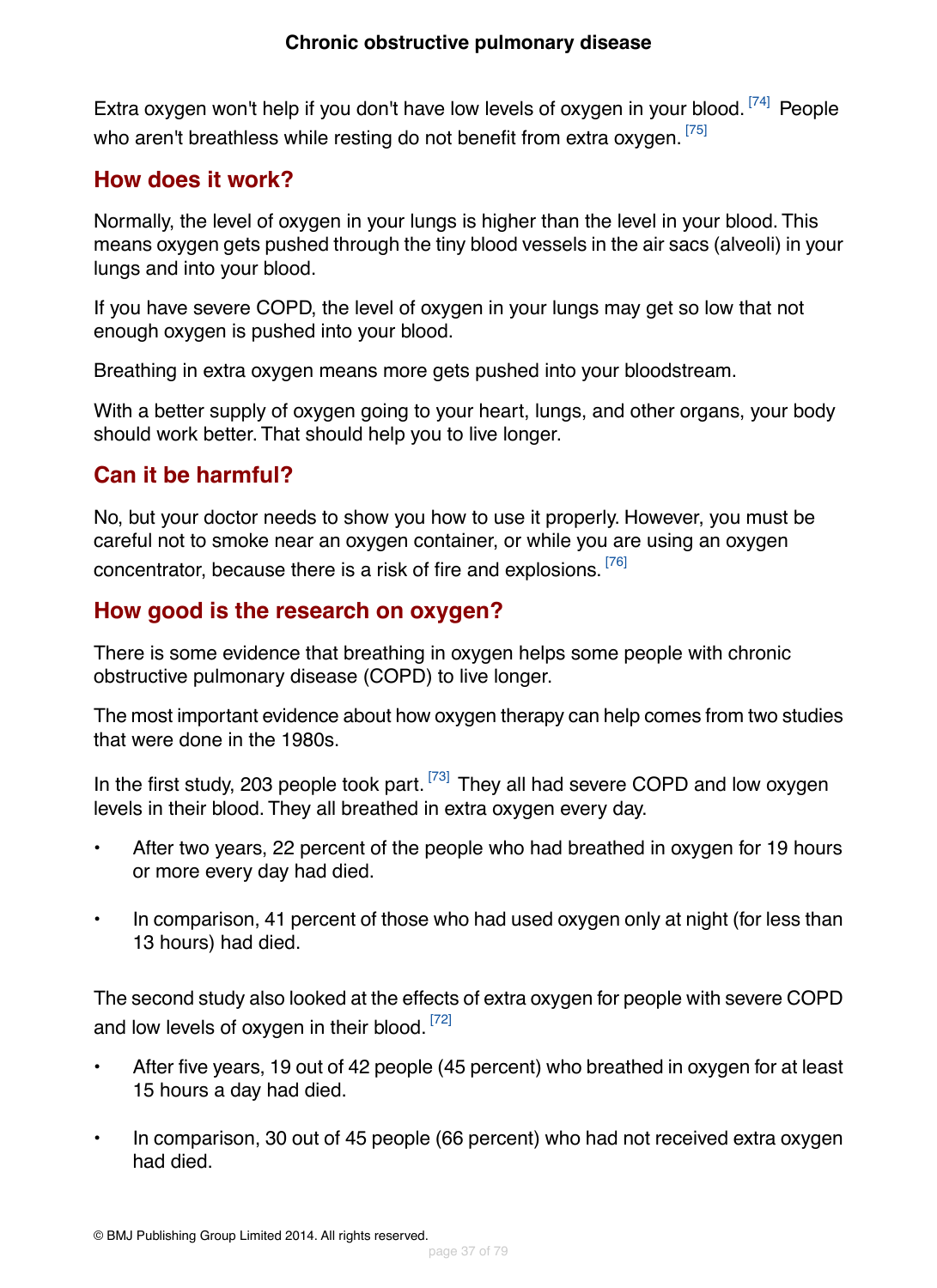# **Theophylline**

In this section [Does it work?](#page-37-0) [What is it?](#page-37-1) [How can it help?](#page-37-2) [How does it work?](#page-38-0) [Can it be harmful?](#page-38-1) [How good is the research on theophylline?](#page-38-2)

This information is for people who have chronic obstructive pulmonary disease (COPD). It tells you about theophylline, a treatment used for COPD. It is based on the best and most up-to-date research.

## <span id="page-37-0"></span>**Does it work?**

Yes and no. Some people with chronic obstructive pulmonary disease (COPD) find that theophylline helps their breathing, but others don't.The drug has some bad side effects, and you may not want to put up with them to get just a small improvement in your breathing.

## <span id="page-37-1"></span>**What is it?**

Theophylline is a drug that helps your airways open up so you can breathe more easily. It's known as a long-acting bronchodilator because it works for a long time, and it opens (dilates) the airways (bronchial tubes). It seems to work by relaxing the muscles in your airways.Theophylline starts working very slowly, so it should not be used for quick relief.

You can take theophylline as a pill or as syrup. It can also be injected. Brand names include:

- Nuelin SA
- Slo-Phyllin
- Uniphyllin Continus

<span id="page-37-2"></span>The National Institute for Health and Care Excellence (NICE) is the organisation that decides which treatments should be available on the NHS. NICE advises that you should take theophylline only if other bronchodilators don't help you, or if you can't use an inhaler. [\[12\]](#page-72-0)

## **How can it help?**

Taking theophylline for a short time (a week to three months) might help your lungs work better.<sup>[\[77\]](#page-76-1)</sup> <sup>[\[78\]](#page-76-2)</sup> But the improvement might not be big enough to affect your life very much. For example, you might not be able to walk any further without resting than you did before.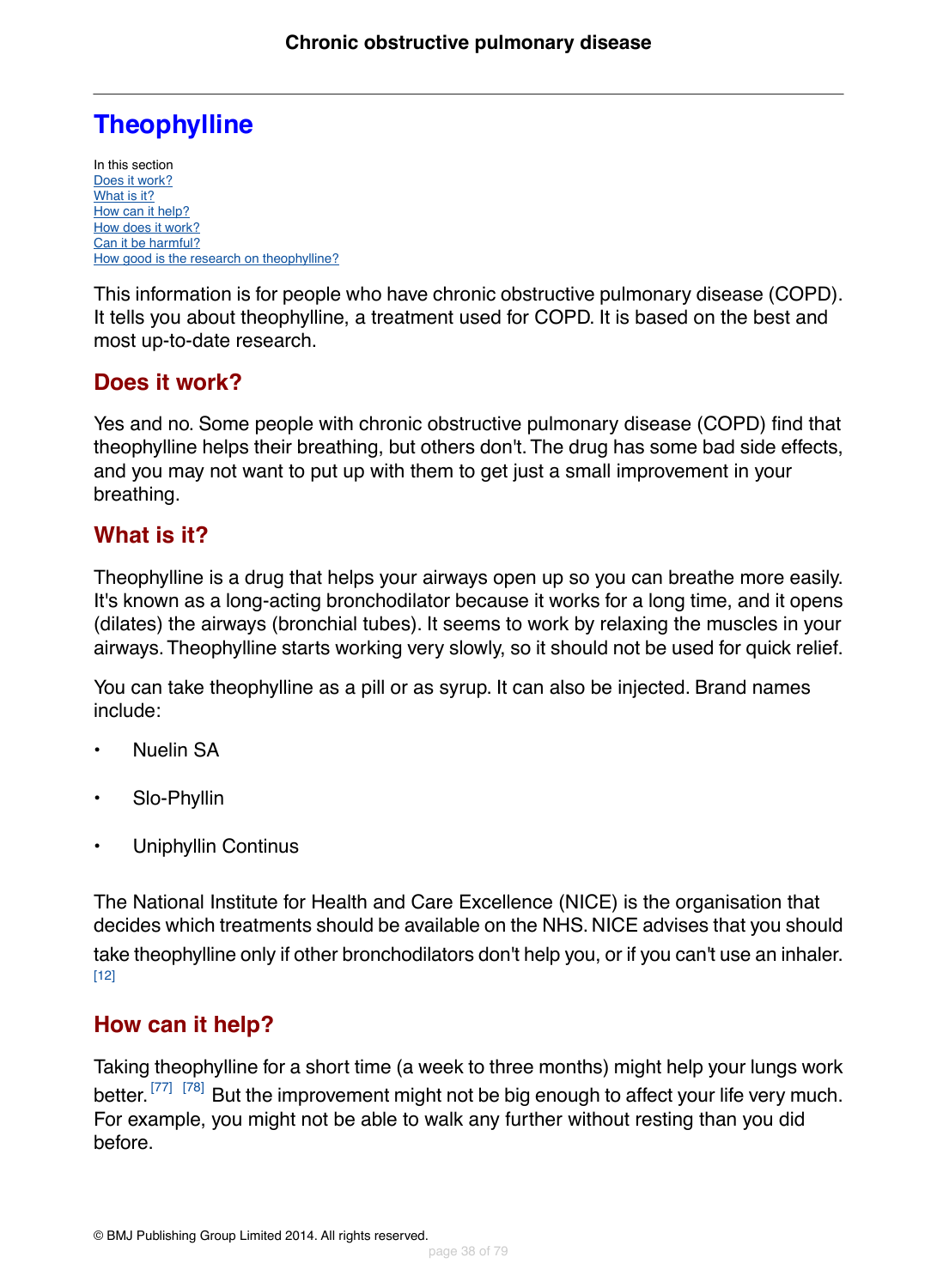If you take theophylline for a long time (say a year), you may get fewer attacks of COPD symptoms. <sup>[\[79\]](#page-76-3)</sup> One study found that people taking theophylline got symptoms for around four or five days a year.This compared with 12 or 13 days of symptoms for people taking a dummy treatment (a [placebo](#page-70-0) ).

## <span id="page-38-0"></span>**How does it work?**

The main job of theophylline is to help keep the air passages in the lungs open, making it easier for air to get into your lungs. Experts are not sure exactly how theophylline works. It seems to keep the muscles relaxed.

<span id="page-38-1"></span>Theophylline also seems to help calm down irritation in the airways and stop them getting inflamed. But it isn't as good at doing this as other drugs.

## **Can it be harmful?**

Some of the side effects you can get from this drug are queasiness, [diarrhoea](#page-71-0) , and headaches. Theophylline can also make you irritable and can cause [seizures](#page-71-1) and abnormal heart rhythms. <sup>[\[80\]](#page-76-4)</sup>

There isn't much difference between the dose of theophylline that might help you breathe better and the dose that might cause side effects.This is the main problem with this drug.

Elderly people are especially at risk of side effects. <sup>[\[80\]](#page-76-4)</sup> That's because an older person's [liver](#page-70-1) doesn't get rid of theophylline as well as a younger person's liver does.The amount of theophylline can build up to a dangerous level and cause serious side effects.

<span id="page-38-2"></span>To reduce side effects, your doctor will need to adjust your dose of theophylline very carefully. This usually means having blood tests to see how much of the drug is in your body.

## **How good is the research on theophylline?**

There is good evidence that if you have chronic obstructive pulmonary disease (COPD), theophylline might help your lungs work better. <sup>[\[81\]](#page-76-5)</sup> But the improvement may be so small that you won't be able to tell if this drug helps you do more or feel better. Plus, theophylline can cause a lot of side effects that can actually make you feel worse.

We found one summary of the research (a [systematic review](#page-70-2)) on taking theophylline for a short time (up to three months).  $[81]$  The summary looked at 22 small studies.

When researchers looked at all the results of these studies, they found that people who took theophylline did better on lung tests than people who took a dummy treatment (a [placebo](#page-70-0) ). But people's symptoms didn't improve. For example, people who took theophylline couldn't walk any farther than people who took the placebo.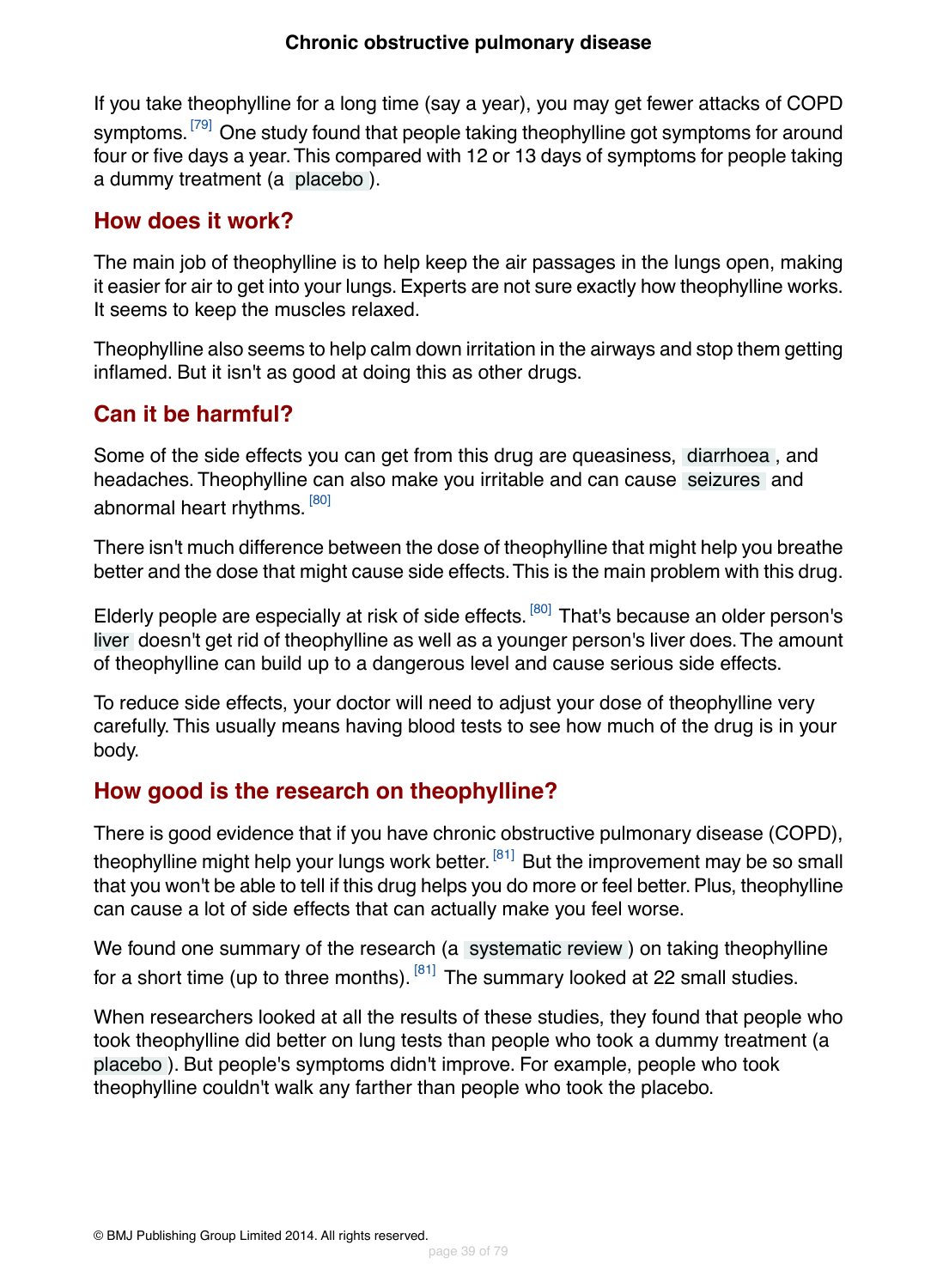If you take theophylline in the long term, you may get fewer attacks of COPD symptoms. <sup>[\[79\]](#page-76-3)</sup> The attacks you do get are also likely to be shorter. But, again, you'll need to weigh these advantages against the side effects.

# **Alpha-1 antitrypsin**

In this section [Does it work?](#page-39-0) [What is it?](#page-39-1) [How can it help?](#page-39-2) [How does it work?](#page-39-3) [Can it be harmful?](#page-40-0) [How good is the research on alpha-1 antitrypsin infusion?](#page-40-1)

<span id="page-39-0"></span>This information is for people who have chronic obstructive pulmonary disease (COPD). It tells you about alpha-1 antitrypsin, a treatment used for COPD. It is based on the best and most up-to-date research.

## **Does it work?**

We don't know. Some people get chronic obstructive pulmonary disease (COPD) because they are missing a chemical in their body called alpha-1 antitrypsin. But there isn't any evidence that giving this chemical to people with COPD is helpful.

<span id="page-39-1"></span>At the moment in the UK, this treatment is not recommended for people with COPD.

## **What is it?**

Alpha-1 antitrypsin is a chemical that your body makes to repair your lungs. Some people don't make enough of this chemical because of the genes they've inherited from their parents.

Your doctor can do a blood test to see how much alpha-1 antitrypsin your body is making. If the test shows that your levels are low, or that you don't have any alpha-1 antitrypsin, your doctor may suggest you try this treatment.

<span id="page-39-2"></span>When you are given a dose of alpha-1 antitrypsin, the medication is dissolved in a lot of fluid, so it has to go into your vein slowly. This is done using a drip (also called an intravenous infusion, or IV). Your doctor will tell you how often you should have an infusion. It may be once every one, two, or four weeks.

## <span id="page-39-3"></span>**How can it help?**

We're not certain that it can help, whether you have a low amount of alpha-1 antitrypsin to begin with or not. There hasn't been enough research to tell us.

## **How does it work?**

Alpha-1 antitrypsin is a chemical made by your [liver](#page-70-1) .Your blood carries it to your lungs, and it helps to repair any problems there. If you have too little alpha-1 antitrypsin (or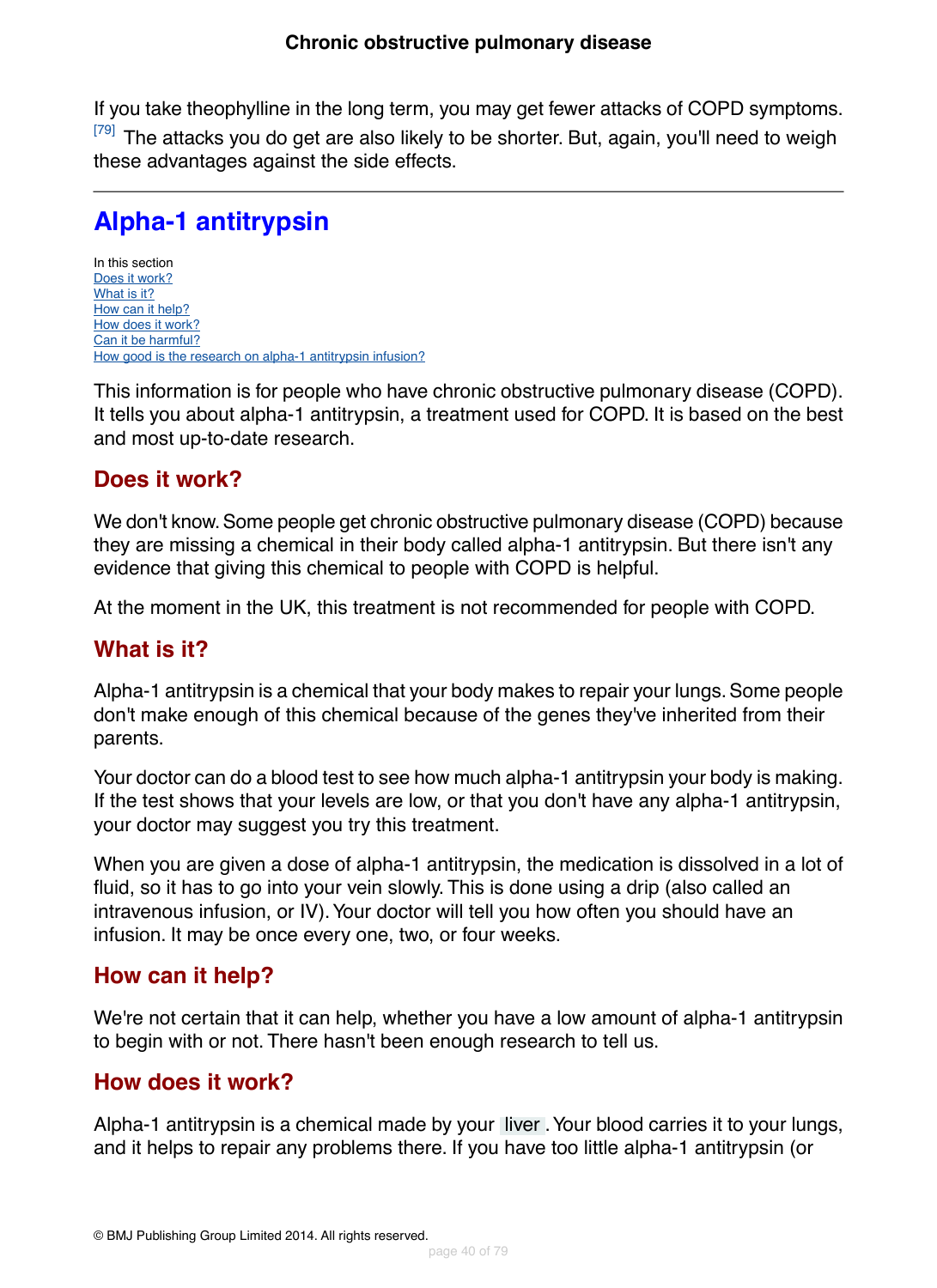### **Chronic obstructive pulmonary disease**

none at all), a protein called elastase gets out of control. It punches holes in the tiny air sacs in your lungs (your alveoli).That can lead to [emphysema](#page-69-0) , which is a type of COPD.

Having too little alpha-1 antitrypsin is a problem you inherit from your parents. It isn't something you can catch, or that is caused by something else.

If you have regular infusions of alpha-1 antitrypsin, in theory it could help prevent further damage to the air sacs in your lungs. It won't repair damage that has already been done, but it might stop it getting worse.

<span id="page-40-0"></span>If you have emphysema but you have the normal amount of alpha-1 antitrypsin, infusions of the chemical probably won't help you.

## **Can it be harmful?**

<span id="page-40-1"></span>In one small study, no one got any side effects. <sup>[\[82\]](#page-76-6)</sup> It's hard to be sure how safe this treatment is without bigger trials.

## **How good is the research on alpha-1 antitrypsin infusion?**

There is very little research on the effects of alpha-1 antitrypsin in people with chronic obstructive pulmonary disease (COPD).

We found only one good study (called a [randomised controlled trial](#page-70-3) ). There were 56 people in the study. They all had low levels or a lack of alpha-1 antitrypsin and they all had moderately bad [emphysema](#page-69-0) (a type of COPD). [\[82\]](#page-76-6)

Half of the people were given infusions of alpha-1 antitrypsin and half were given a dummy treatment (a [placebo](#page-70-0) ). (An infusion slowly delivers medication or fluid into a vein.) Everyone who was getting alpha-1 antitrypsin was given an infusion about once a month for at least three years.

- [CT scans](#page-71-2) showed that people treated with alpha-1 antitrypsin lost less lung tissue during the study than people who were given the placebo.
- But there were big variations among those who got the alpha-1 antitrypsin, so it wasn't possible to say that the treatment was stopping lung damage.
- Also, the treatment was given only once a month, not once a week as recommended by some specialists. So it may not have been given often enough.
- Most importantly, the results of [spirometry tests](#page-67-0) showed that the treatment had no effect on how well the lungs were working.

# **Antibiotics**

In this section [Do they work?](#page-41-0)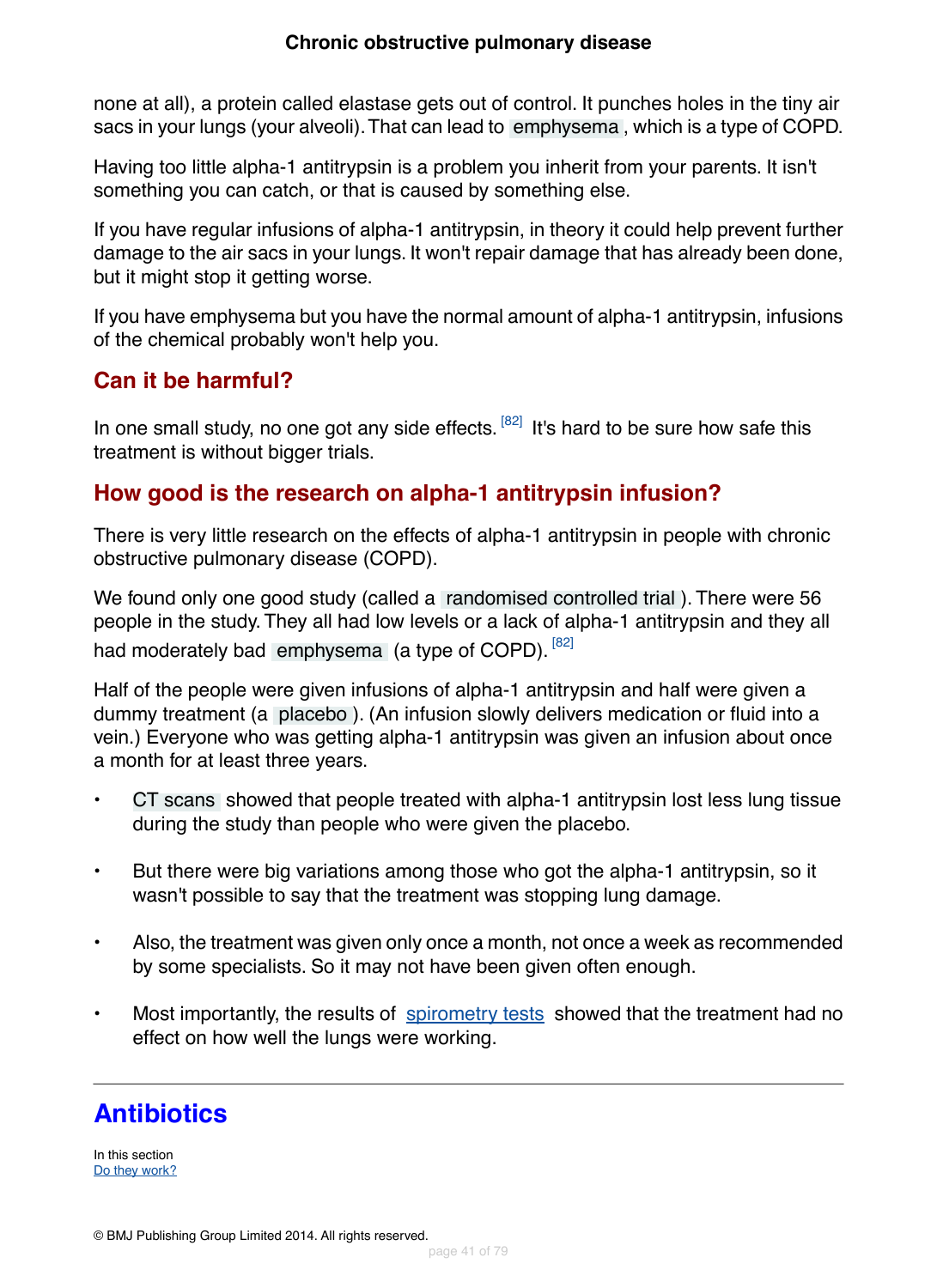[What are they?](#page-41-1) [How can they help?](#page-41-2) [How do they work?](#page-41-3) [Can they be harmful?](#page-42-0) [How good is the research on antibiotics to prevent infections?](#page-42-1)

This information is for people who have chronic obstructive pulmonary disease (COPD). It tells you about antibiotics, a treatment used for COPD. It is based on the best and most up-to-date research.

## <span id="page-41-0"></span>**Do they work?**

If you have chronic obstructive pulmonary disease (COPD) and have signs of a lung infection, your doctor will probably prescribe antibiotics. However, we're not certain whether taking antibiotics every day will prevent lung infections.

## <span id="page-41-1"></span>**What are they?**

Antibiotics are drugs that attack [bacteria](#page-69-1) . Bacteria can cause infections in many parts of the body, including the lungs. Types of antibiotics include amoxicillin, erythromycin, and tetracycline.

People with COPD sometimes get lung infections. An infection could make your symptoms worse. If you're coughing up mucus with pus in it, or if you have signs of an infection like [pneumonia](#page-71-3) , your doctor will probably prescribe antibiotics.

<span id="page-41-2"></span>Researchers have also looked at whether it's worthwhile taking antibiotics every day if you have COPD, to prevent lung infections.

## **How can they help?**

We know that antibiotics help to get rid of infections. <sup>[\[83\]](#page-76-7)</sup> We don't know whether taking them regularly will prevent lung infections for people with COPD. Most of the studies on this are more than 30 years old and looked at antibiotics that aren't in use any more.  $^{\left[83\right]}$ [\[84\]](#page-76-8) So we don't know if the results are relevant to people who have COPD now.

<span id="page-41-3"></span>The National Institute for Health and Care Excellence (NICE) is the organisation that decides which treatments should be available on the NHS. NICE only recommends antibiotics for COPD when there are signs of an infection.  $[12]$  This might mean you are coughing up infected-looking mucus, your doctor spots signs of pneumonia, or an x-ray shows signs of a lung infection. NICE says there hasn't been enough research to recommend using regular antibiotics to prevent infections.

## **How do they work?**

Lung infections can cause COPD attacks (where your symptoms suddenly get worse). Antibiotics kill the bacteria that cause many lung infections.

Doctors hope that if people with COPD take antibiotics regularly, it might help protect them against infections and lower their risk of having attacks. But there isn't enough research to know whether this works or not.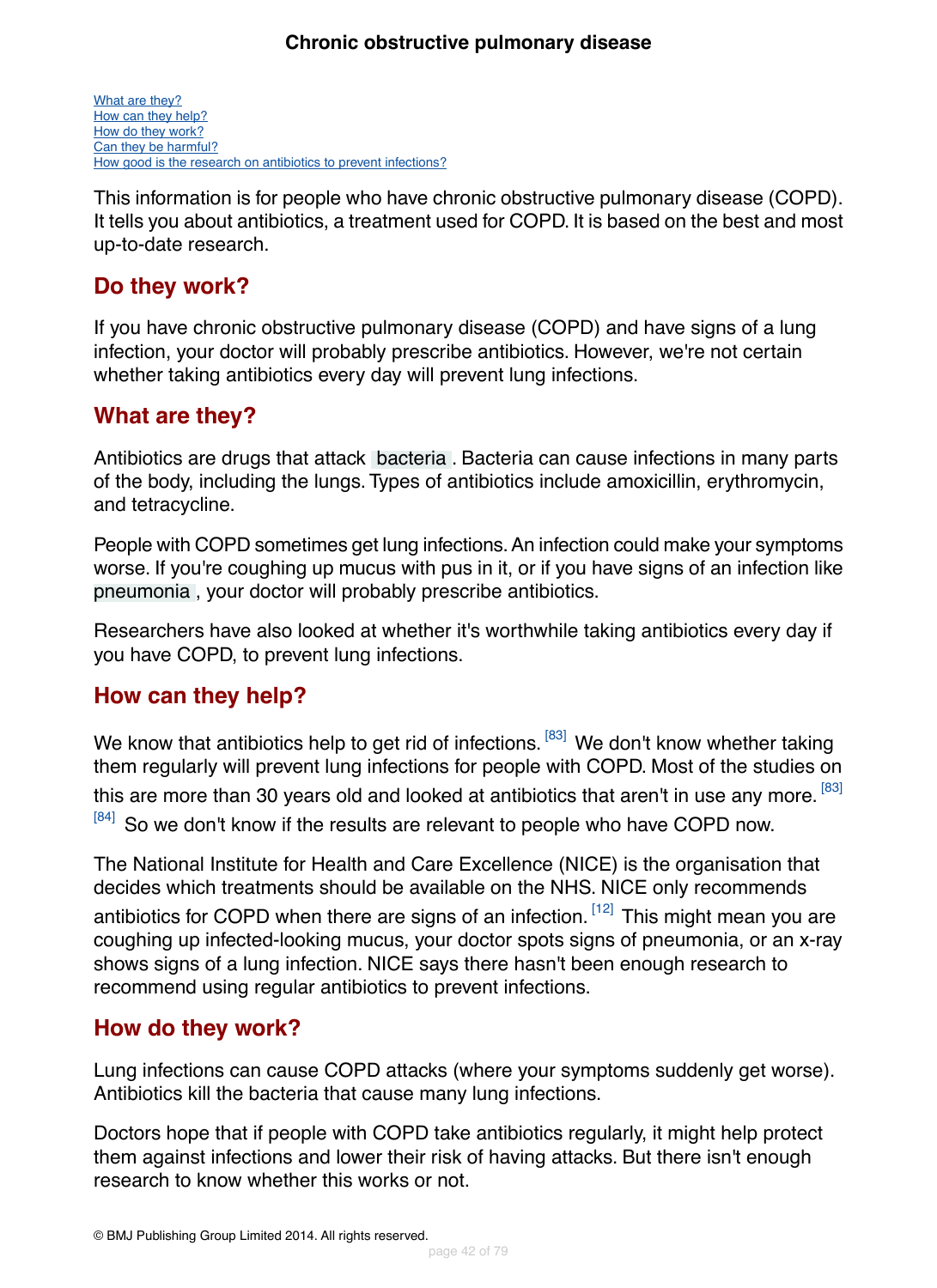## <span id="page-42-0"></span>**Can they be harmful?**

Side effects of antibiotics include stomach upsets, queasiness, fever, [diarrhoea](#page-71-0) , and skin rashes.

Also, when people take antibiotics too often, or for too long, bacteria can become resistant to the drugs.Then, when you have an infection and need the antibiotics to kill the bacteria, the drugs don't work anymore.

## <span id="page-42-1"></span>**How good is the research on antibiotics to prevent infections?**

There hasn't been much recent research on the effects of antibiotics in chronic obstructive pulmonary disease (COPD).

A summary (called a [systematic review](#page-70-2) ) of nine studies found that taking antibiotics for three months to five years did reduce the risk of having an attack. <sup>[\[84\]](#page-76-8)</sup> Antibiotics also reduced the number of days people were badly affected by their COPD by 22 percent.

Although the review is quite recent, all the studies it looked at are more than 30 years old. The bacteria that cause infections today are likely to be quite different from those of 30 years ago.This means they probably respond differently to the antibiotics used in the studies compared with the antibiotics used now. So the results of the summary don't mean much for people who have COPD now.

A second summary of 16 studies looked at whether antibiotics helped people with COPD who were having an attack. <sup>[\[83\]](#page-76-7)</sup> The studies included over 2,000 people with COPD. Overall, taking antibiotics helped people who were very ill in hospital with a COPD attack. But antibiotics didn't help other people with COPD. Most of the studies were very old and looked at antibiotics that doctors don't use anymore.

# **Drugs that break up mucus**

In this section [Do they work?](#page-42-2) [What are they?](#page-43-0) [How can they help?](#page-43-1) [How do they work?](#page-43-2) [Can they be harmful?](#page-43-3) [How good is the research on drugs that break up mucus?](#page-43-4)

<span id="page-42-2"></span>This information is for people who have chronic obstructive pulmonary disease (COPD). It tells you about drugs to break up the mucus in your lungs, a treatment used for COPD. It is based on the best and most up-to-date research.

## **Do they work?**

We're not certain. If you have the type of chronic obstructive pulmonary disease (COPD) called chronic bronchitis, drugs that break up the mucus in your lungs may help. But we need more research to be certain.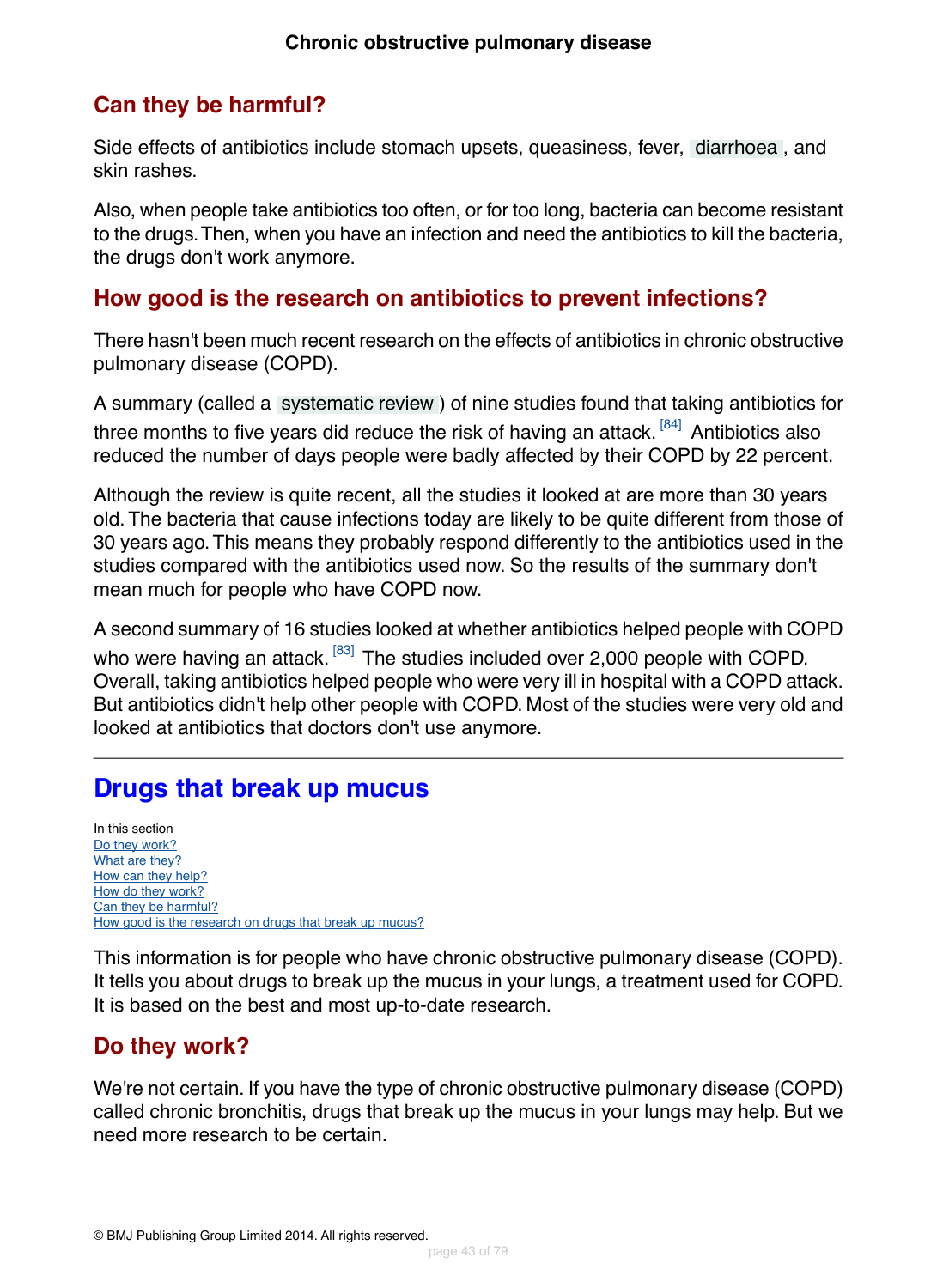## <span id="page-43-0"></span>**What are they?**

Medicines that break up mucus are called mucolytic drugs, or mucolytics. They make the mucus in your lungs less sticky, so it's easier to cough out of your airways.

The National Institute for Health and Care Excellence (NICE) is the organisation that decides which treatments should be available on the NHS. NICE recommends that you should be prescribed mucolytic drugs if you have COPD and cough up a lot of mucus. [\[12\]](#page-72-0)

Mucolytic drugs usually come as tablets that you take two to four times a day. In the UK, most doctors use mucolytics called carbocisteine and mecysteine (brand name Visclair). A new type, called erdosteine (Erdotin), can be used if you have a COPD attack (exacerbation). You take capsules twice a day, for up to 10 days. [\[85\]](#page-76-9)

## <span id="page-43-1"></span>**How can they help?**

If you take a mucolytic drug, you may have slightly fewer attacks than if you don't take this kind of medicine. <sup>[\[86\]](#page-76-10) [\[87\]](#page-76-11)</sup> An attack is when symptoms like breathlessness suddenly get worse.

<span id="page-43-2"></span>You can also expect to have about six fewer 'sick days' each year (days off work or days when you can't do much because of your COPD). [\[86\]](#page-76-10)

## **How do they work?**

<span id="page-43-3"></span>Mucolytic drugs make the mucus in your lungs thinner so that it's easier to cough up. If you have less mucus in your lungs, you are less likely to get chest [infections](#page-69-2) that can make you feel sick and out of breath. Infections can also affect how well your lungs work, and cause a drop in how you score on lung function tests. See [Spirometry](#page-67-0) for more information about these tests.

## **Can they be harmful?**

<span id="page-43-4"></span>Mucolytic drugs don't seem to cause many side effects. In studies, people were no more likely to get side effects from a mucolytic drug than from a dummy treatment (a [placebo](#page-70-0) ). [\[88\]](#page-76-12)

## **How good is the research on drugs that break up mucus?**

We found two reviews of the research (called [systematic reviews](#page-70-2) ) that looked at the results of several good studies (called [randomised controlled trials](#page-70-3)). [\[86\]](#page-76-10) [\[87\]](#page-76-11) The two reviews included many of the same studies.

The larger and more recent review looked at more than 7,000 people. <sup>[\[86\]](#page-76-10)</sup> However, some of these people probably had other lung problems, and not chronic obstructive pulmonary disease, which makes it difficult to rely on the results.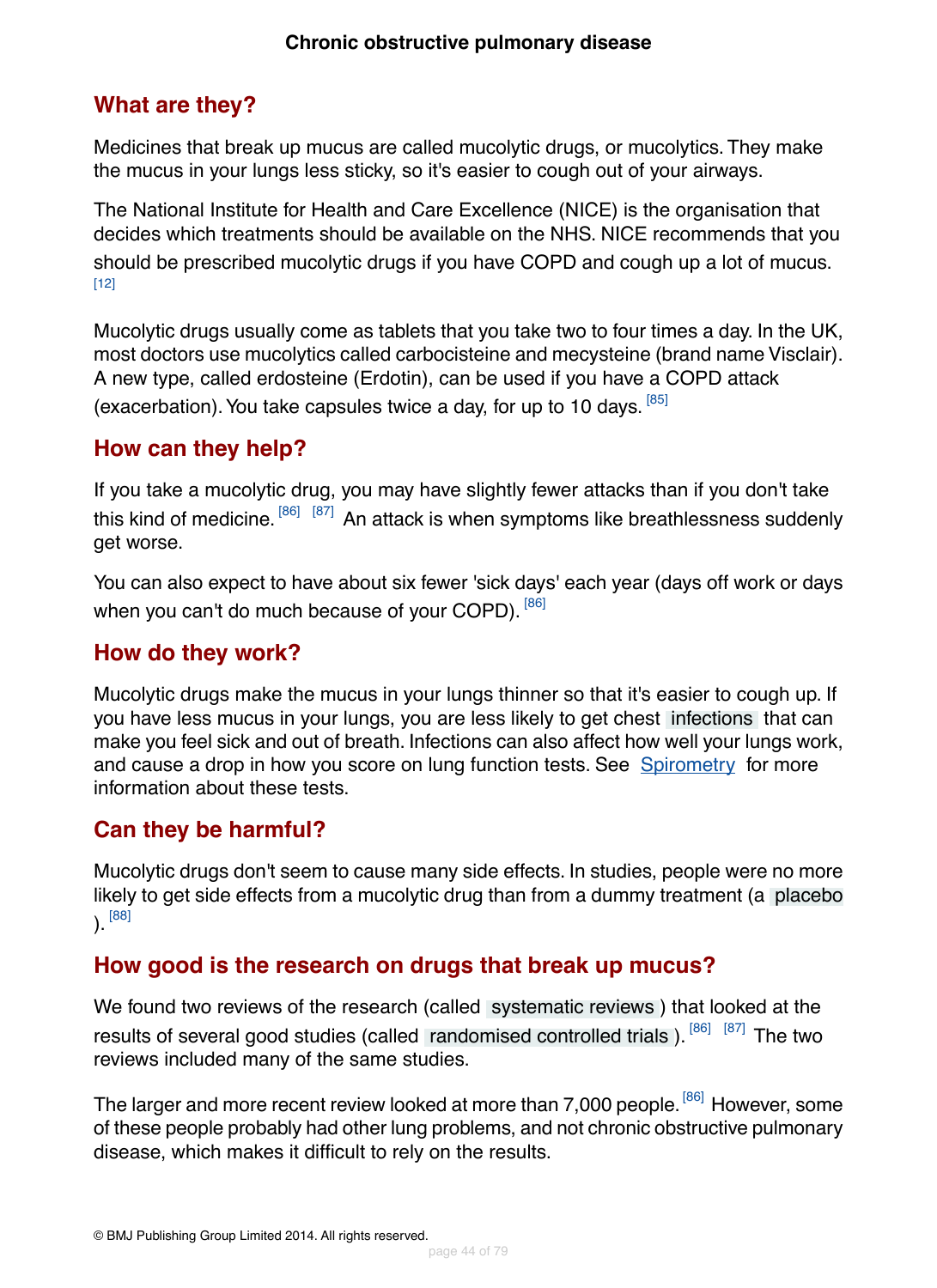The studies showed that people who took drugs that break up mucus (mucolytics) had slightly fewer attacks (where symptoms suddenly got worse) than people who took a dummy treatment (a [placebo](#page-70-0) ).

People taking the drugs also had fewer 'sick days', when they couldn't go to work or take part in their usual activities.They averaged about half a day less sick time a month (about six fewer days a year) than people taking the placebo.

# **Corticosteroid tablets**

In this section [Do they work?](#page-44-0) [What are they?](#page-44-1) [How can they help?](#page-45-0) [How do they work?](#page-45-1) [Can they be harmful?](#page-45-2) [How good is the research on steroid tablets?](#page-46-0)

<span id="page-44-0"></span>This information is for people who have chronic obstructive pulmonary disease (COPD). It tells you about steroid tablets, a treatment used for COPD. It is based on the best and most up-to-date research.

## **Do they work?**

Steroids may help if you have an attack of COPD (your symptoms suddenly get worse). But there isn't much of a benefit if you carry on taking them regularly. Taking steroid tablets regularly can also cause some serious side effects.

<span id="page-44-1"></span>If you use a steroid inhaler, you're less likely to get side effects. If you need to take steroids regularly, your doctor will probably prescribe [inhaled steroids](#page-23-0) rather than tablets.

## **What are they?**

Steroids are medicines that help fight [inflammation](#page-69-3) . They calm down and prevent swelling in the airways of people with COPD.You can get them as tablets, or breathe them in through an inhaler.

The steroids used for COPD aren't the same drugs that some athletes and bodybuilders use. Those are called anabolic steroids. The steroids used to treat COPD are called corticosteroids. They are like chemicals your body makes to fight inflammation.

Prednisolone is a steroid tablet that's often used in the UK.

Doctors usually prescribe steroid tablets only if your symptoms, like breathlessness, suddenly get a lot worse.

The National Institute for Health and Care Excellence (NICE) is the organisation that decides which treatments should be available on the NHS. NICE recommends that doctors prescribe a short course of steroid tablets if you need hospital treatment for your COPD, or if you suddenly become much more breathless than usual. [\[12\]](#page-72-0)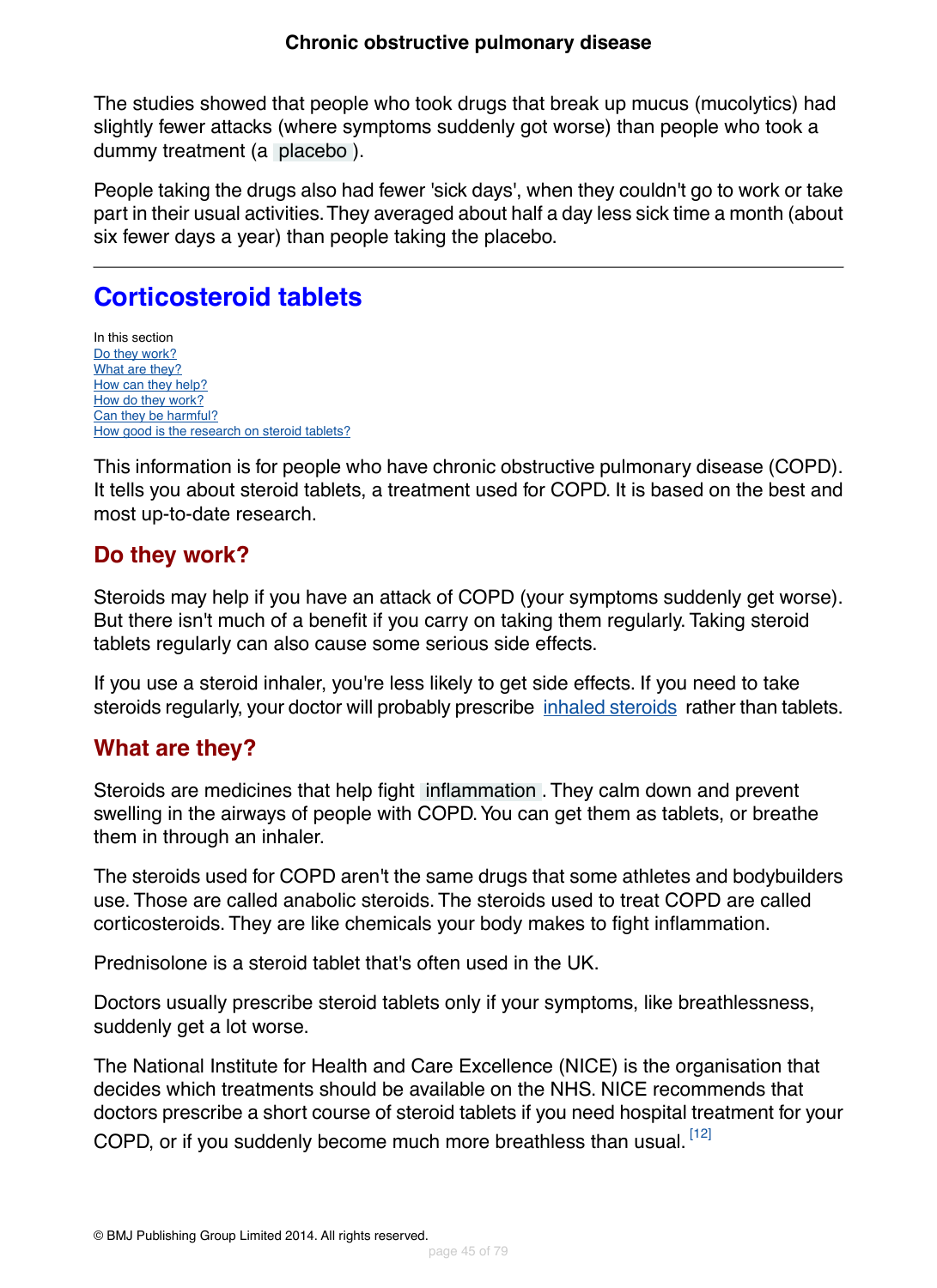## <span id="page-45-0"></span>**How can they help?**

If you take steroid tablets for two to four weeks when your COPD is stable (you aren't having attacks), it can help your lungs work slightly better. <sup>[\[89\]](#page-76-13)</sup> It might help you walk farther without getting breathless, and it might improve your other symptoms.

But there's no evidence from the research that taking steroid tablets will make a difference to your COPD in the long term.

### <span id="page-45-1"></span>**How do they work?**

<span id="page-45-2"></span>Steroids may help because they reduce inflammation in your airways.This should make it easier for you to breathe.

## **Can they be harmful?**

Yes. Steroids can cause serious side effects, so doctors usually prescribe them at the lowest dose possible, and for the shortest time possible. <sup>[\[58\]](#page-75-4)</sup> Your doctor should explain the benefits and risks of your treatment before you start taking it. If you get any worrying symptoms while you're taking steroids, see your doctor straight away.

If you take steroid tablets for a long time, your bones may become weaker and more likely to break. This condition is called [osteoporosis](#page-71-4) .

Taking steroid tablets for a long time can also cause a disease called [diabetes](#page-71-5) . If you have diabetes, your body can't control the amount of sugar in your bloodstream. [\[90\]](#page-76-14)

Other problems that can happen if you take steroid tablets for a long time are:

- Stomach ulcers
- [Obesity](#page-71-6)
- Increased body hair
- Eye problems, such as [cataracts](#page-71-7) or [glaucoma](#page-71-8)
- Problems with your adrenal glands.Your adrenal glands make hormones, including [adrenaline](#page-71-9)
- A weaker [immune system](#page-71-10) . This can mean you're at risk of illnesses such as [chickenpox](#page-71-11) .

About 1 in 20 people find that steroid tablets affect their mood.  $[91]$  This can happen a few days or weeks after you start treatment.You may be irritable, anxious, confused, or have trouble sleeping. Or you can get an unusually high mood (euphoria). Some people get more serious side effects, such as thinking about suicide or seeing things that aren't really there. It's also possible to get these side effects when you stop taking steroids.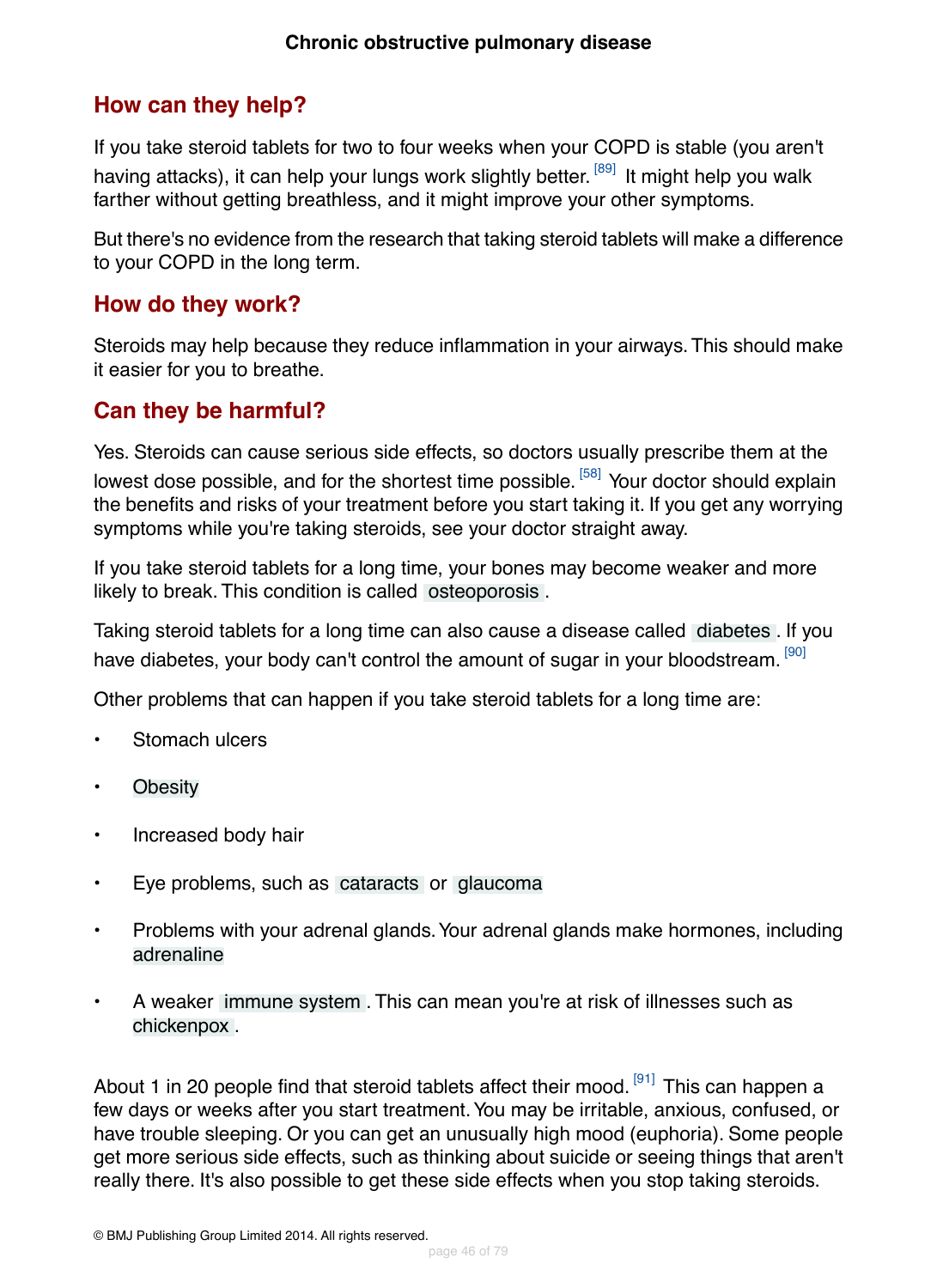Taking steroids for a long time can stop your body making as many of its own steroids.

[\[58\]](#page-75-4) Don't stop taking your treatment suddenly. Your doctor will want to check on you as you stop taking this treatment.

Steroid tablets are usually recommended if your COPD suddenly gets worse. If you need to take a steroid regularly, your doctor will probably recommend an inhaler. Inhalers tend to cause fewer side effects, because the medicine goes straight to your lungs, and less of it gets into your bloodstream.

## <span id="page-46-0"></span>**How good is the research on steroid tablets?**

Doctors usually prescribe steroid tablets for a short time when someone's chronic obstructive pulmonary disease (COPD) gets very bad. Research shows that continuing to take steroid tablets regularly doesn't help very much.There's also a risk of side effects. If you need steroids regularly, you'll probably have an inhaler rather than tablets.

We found one [systematic review](#page-70-2) that examined the results from 10 good studies (called [randomised controlled trials](#page-70-3)). <sup>[\[89\]](#page-76-13)</sup> In all, about 445 people with stable COPD took part in these studies. For two to four weeks, some of the people were given steroid tablets and some were given dummy tablets ( [placebos](#page-70-0) ).

The reviewers looked to see if people's lung function got better, mainly by comparing the results of [spirometry](#page-67-0) tests. They defined a good response as one where a person's test results improved by 20 percent.

Overall, they found that about 10 percent more people had this kind of good response when they were taking steroid tablets than when they were taking a placebo. Doctors don't see that as a very big improvement. Also, these drugs can have serious side effects.

There was no information about people's symptoms or how well they felt.

# **Flu and pneumonia jabs**

In this section [Do they work?](#page-46-1) [What are they?](#page-47-0) [How can they help?](#page-47-1) [How do they work?](#page-47-2) [Can they be harmful?](#page-48-0)

<span id="page-46-1"></span>This information is for people who have chronic obstructive pulmonary disease (COPD). It looks at flu and pneumonia jabs, which your doctor may recommend to prevent lung infections.

## **Do they work?**

We haven't looked at the research on flu and pneumonia jabs in the same detail we have for the other treatments we cover. (To read more, see Our method.) But we've included some information in case you're interested.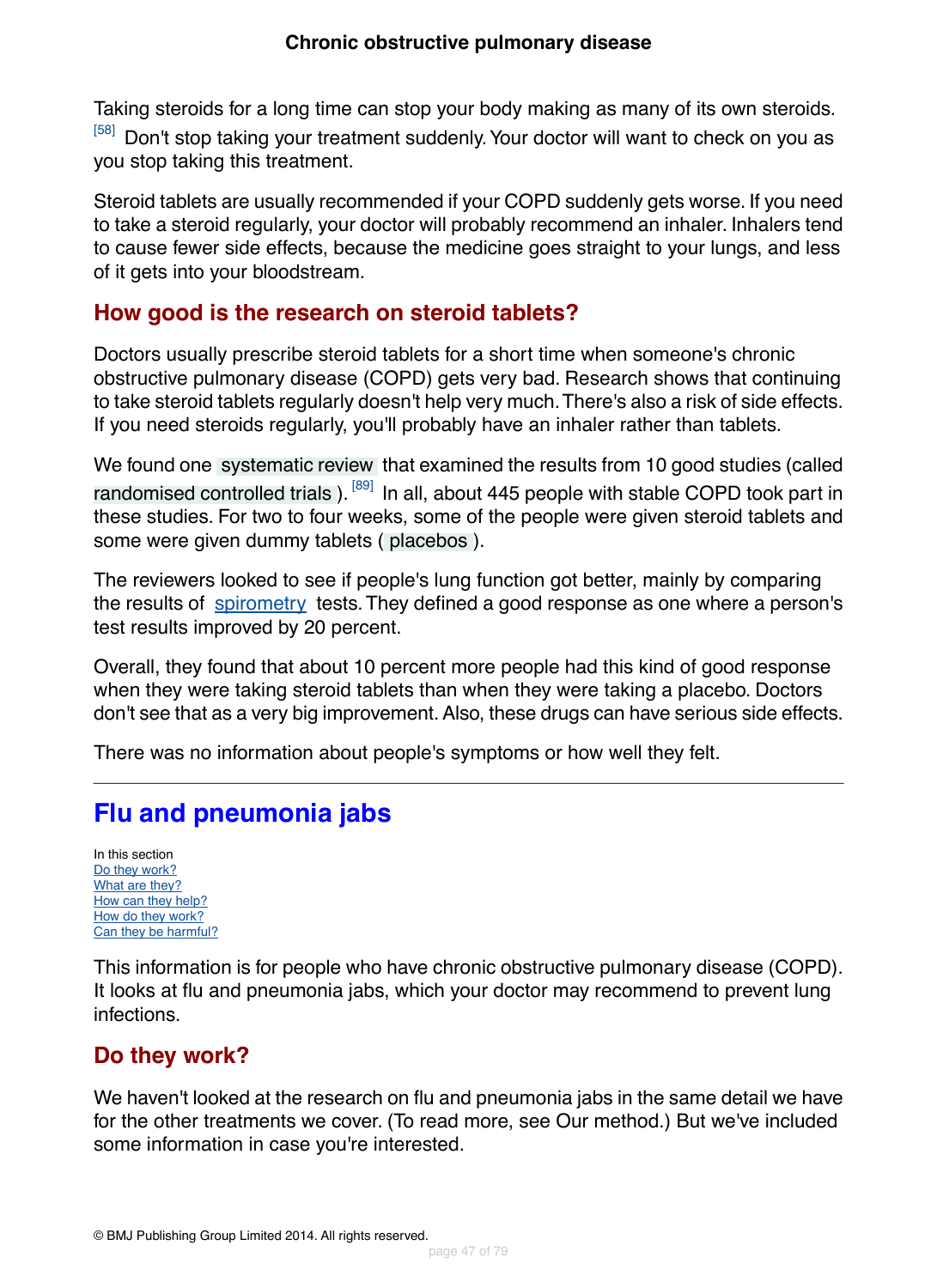## <span id="page-47-0"></span>**What are they?**

### **Flu jabs**

Flu, or influenza, is a common [infection](#page-69-2) . It can make it harder for you to breathe, and make other symptoms of chronic obstructive pulmonary disease (COPD) worse as well. Your doctor may advise you to have an injection to prevent flu.

You need to have a new injection every year. That's because the [viruses](#page-69-4) that cause influenza change from year to year. The jab you had last year may not protect you from this year's virus.

The best time for a flu jab is between late September and early November.

### **Pneumonia jabs**

You can also have an injection to protect you against a type of pneumonia called pneumococcal pneumonia. It's caused by a type of [bacteria](#page-69-1) called pneumococcus. It's the most common form of pneumonia. If you have COPD, your doctor may recommend an injection to protect against pneumococcal pneumonia.

<span id="page-47-1"></span>You may only need one dose of the pneumonia vaccine.You won't need a new jab every year. Some people with a weak immune system need a second dose, usually after five years. Ask your doctor if you think this might apply to you.

## **How can they help?**

If you have COPD, catching flu can bring on an attack of symptoms. Having a flu jab each year can help stop you getting flu. Some research shows that having a flu jab can also reduce the number of COPD attacks you get. [\[92\]](#page-76-16)

The research on pneumonia jabs is mixed.

- Some research shows that the jab can stop people getting pneumonia.<sup>[\[93\]](#page-76-17)</sup> But we're not certain whether it works if you have COPD.
- <span id="page-47-2"></span>• Some studies show that having this injection won't reduce your chances of getting pneumonia if you have COPD, or stop you having attacks and needing to go to hospital.<sup>[\[94\]](#page-76-18)</sup> [\[95\]](#page-76-19)

## **How do they work?**

Vaccines help your [immune system](#page-71-10) fight off infections.They contain dead or weakened viruses or bacteria.Your body learns how to fight the infection. When you come into contact with the infection again, your body already knows how to fight it.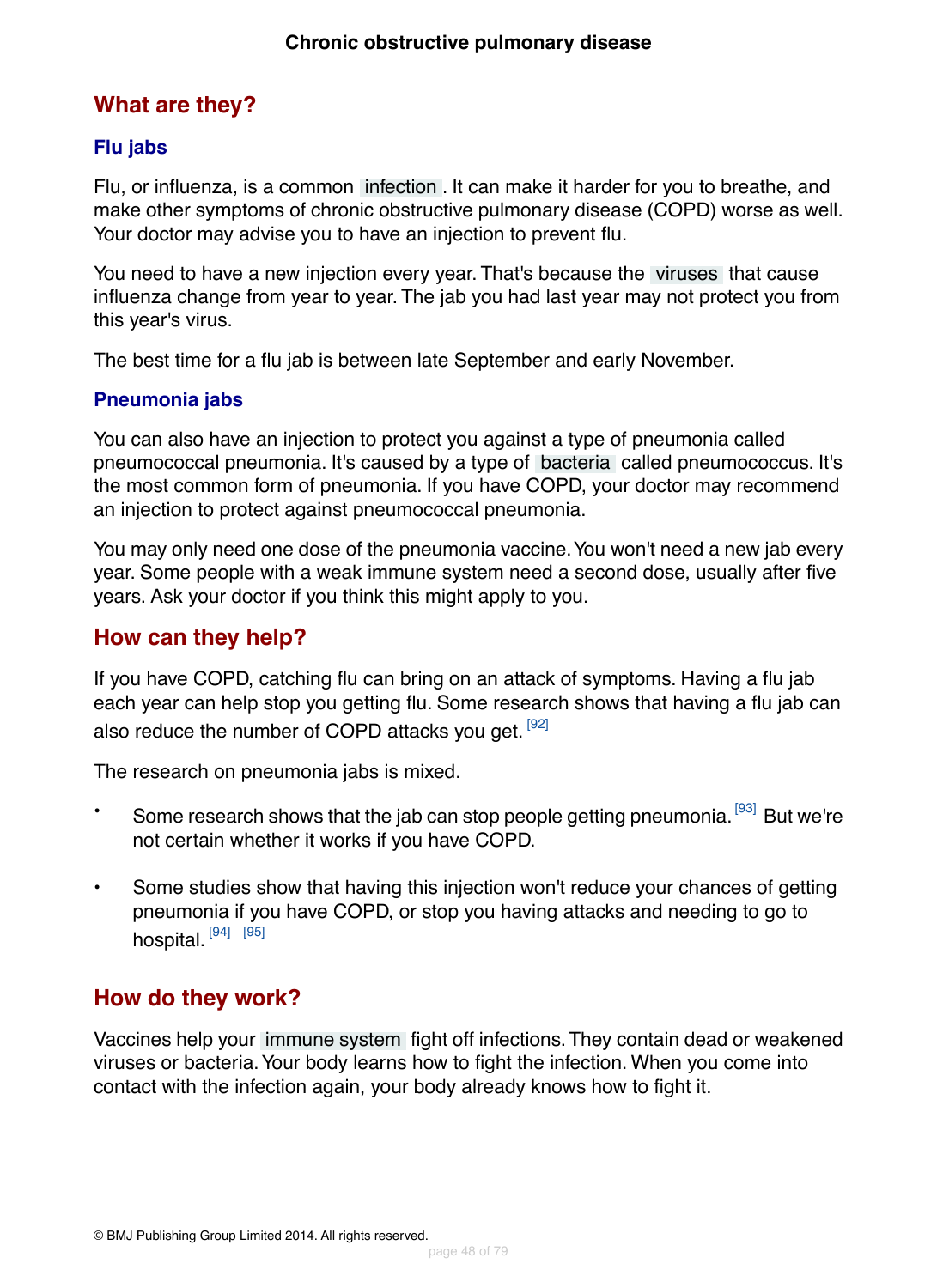## <span id="page-48-0"></span>**Can they be harmful?**

The flu vaccine is made in eggs, so people who are allergic to eggs shouldn't have the vaccine. Talk to your doctor if you aren't sure whether the vaccine is safe for you.

Having a flu jab can't give you flu. The viruses in the vaccine are dead and can't cause you any harm.<sup>[\[96\]](#page-76-20)</sup> But the injection may cause a sore arm. Some people have muscle aches or a mild fever after their jab.

The pneumococcal vaccine is also very safe. It can't give you pneumonia or any other illness. Some people get minor side effects, like soreness where the needle goes in.  $[97]$ 

# **Nicotine replacement therapy and professional help**

In this section [Does it work?](#page-48-1) [What is it?](#page-48-2) [How can it help?](#page-50-0) [How does it work?](#page-50-1) [Can it be harmful?](#page-51-0) [How good is the research on nicotine replacement therapy and professional help?](#page-51-1)

<span id="page-48-1"></span>This information is for people who have chronic obstructive pulmonary disease (COPD). It tells you about how nicotine replacement therapy, combined with help from a health professional, can make it easier to give up smoking. Stopping smoking should improve your symptoms of COPD. This information is based on the best and most up-to-date research.

## **Does it work?**

Yes. If you have mild chronic obstructive pulmonary disease (COPD), using nicotine replacement therapy (NRT) and getting help from a doctor, nurse, or trained counsellor can help you stop smoking. It will also reduce the chances that you will start again.

<span id="page-48-2"></span>Stopping smoking will slow down the damage to your lungs. This means your breathing will not get worse as quickly as it would if you continued to smoke. And your lungs are likely to work better, for longer.

## **What is it?**

### **Nicotine replacement therapy**

Nicotine replacement therapy (sometimes called NRT) provides a supply of nicotine to your body. Getting some nicotine should should stop you getting cravings or withdrawal symptoms while you stop smoking.

Most people use nicotine replacement for the first three months after stopping smoking, although you can use it for as long as you need to.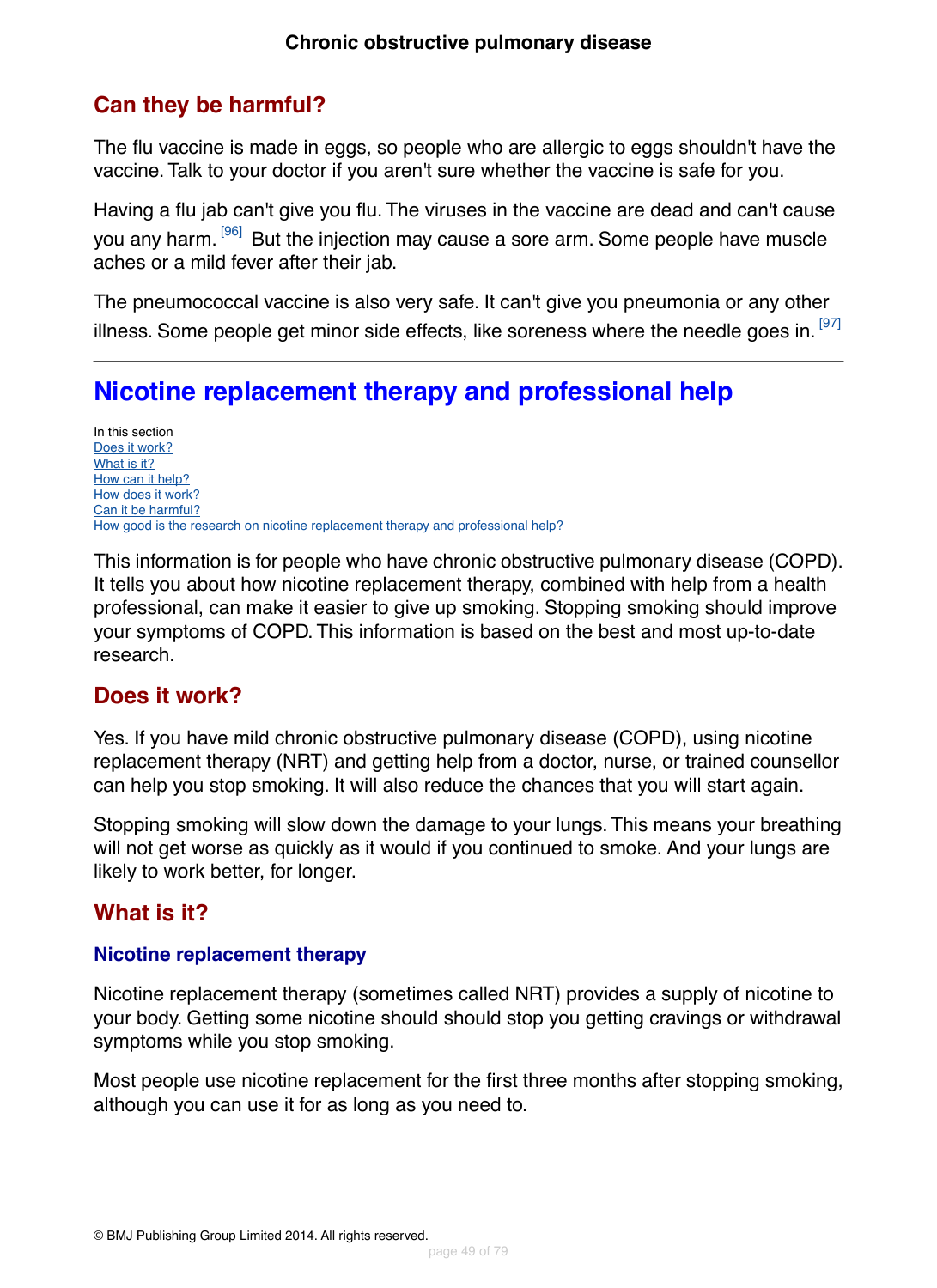### **Chronic obstructive pulmonary disease**

Nicotine replacement therapy comes as patches, gum, inhalers, tablets that you put under your tongue, lozenges, and a nasal spray.You can buy products from your chemists or supermarket, but your GP can also prescribe them for you.

It's important not to smoke while you're using nicotine replacement therapy. If you smoke, you might get too much nicotine in your blood.<sup>[\[98\]](#page-77-1)</sup> Nicotine is a powerful drug, and getting too much can make you feel light-headed and dizzy, make your pulse race, and make your heart pound.

Doctors agree that it's better to use a nicotine replacement product than to keep on smoking. <sup>[\[99\]](#page-77-2)</sup> Almost everyone can use these products. Even if you're pregnant or breastfeeding, nicotine replacement is probably safer than smoking. [\[100\]](#page-77-3) Even if you've had a heart attack, have [angina](#page-71-12) , or have other heart problems, it's probably safe for you to use nicotine replacement therapy, as long as your heart condition is under control. [\[101\]](#page-77-4)

However, if you've recently had a heart attack or you have an unusual heart rhythm (a condition called arrhythmia), you should talk to your doctor before trying nicotine replacement therapy.

You may have seen nicotine lollipops and nicotine lip balm for sale on the internet. They haven't been tested to show whether they're safe and actually work. [\[102\]](#page-77-5)

To find out more about nicotine products, see [How to use nicotine replacement therapy](http://besthealth.bmj.com) [products](http://besthealth.bmj.com) in our section on smoking.

### **Getting professional help**

Getting advice, counselling, and support from a doctor, pharmacist, nurse, or trained counsellor can help you stop smoking.

There are several different types of counselling.

- The NHS offers a smoking helpline, which smokers and their families can call for free, expert advice. It's open from 7 a.m. to 11 p.m. every day. The number is 0800 022 4 332.
- Your doctor might tell you about the benefits of stopping, and give you leaflets with useful advice and phone numbers in them.
- You might be offered a weekly session with someone who has been trained to help people stop smoking (this could be a nurse, pharmacist, psychologist, or counsellor).
- You might have group therapy with a counsellor, where you and other people in the programme talk through problems and share tips on how to cope when you're tempted to smoke.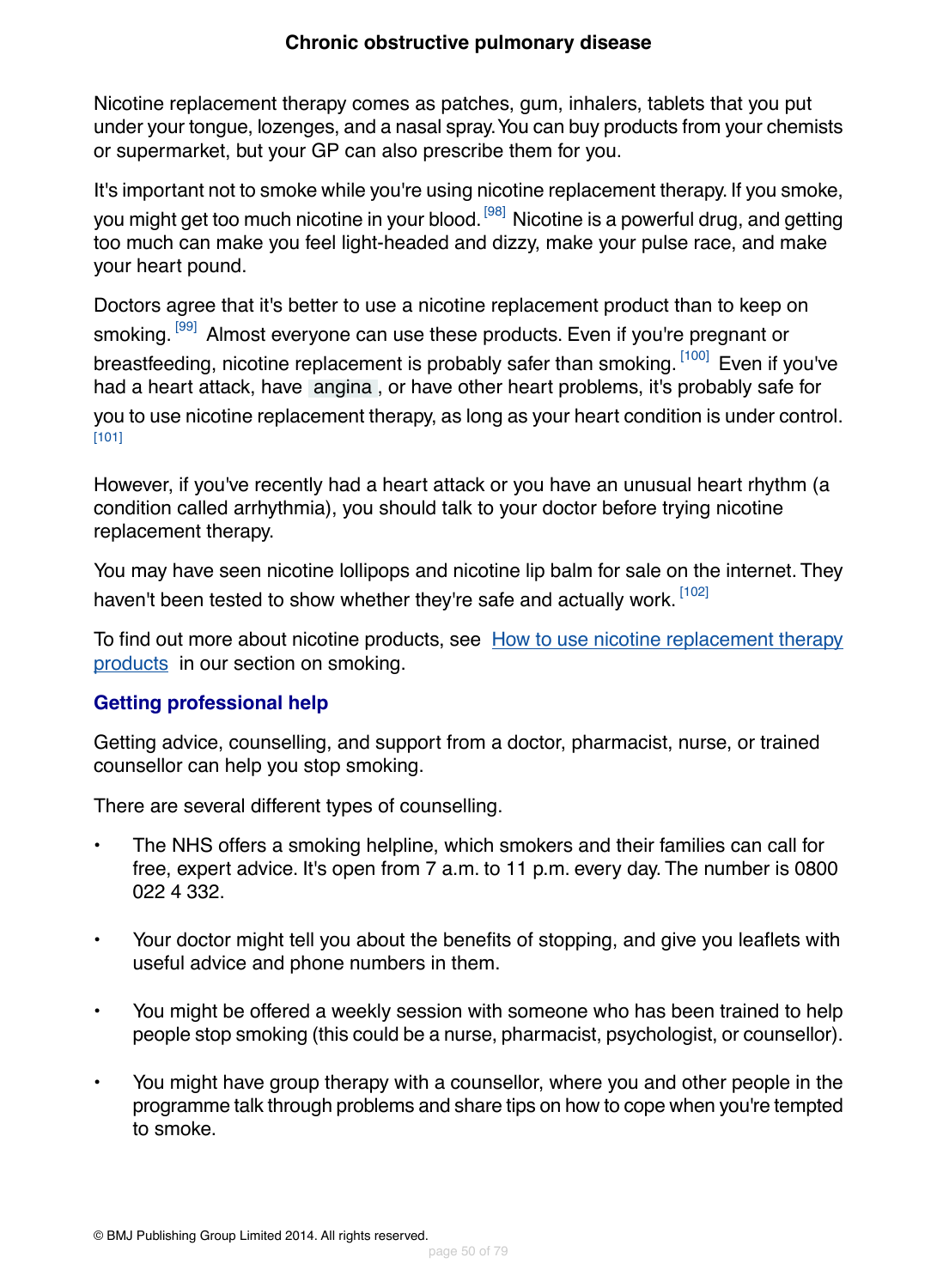### **Chronic obstructive pulmonary disease**

For more advice on giving up, see [Tips to help you give up smoking](http://besthealth.bmj.com).

## <span id="page-50-0"></span>**How can it help?**

If you use nicotine replacement therapy and have professional help to stop smoking:

- You are less likely to start smoking again, even after many years [\[103\]](#page-77-6)
- \* Your lungs are likely to work better for longer [\[104\]](#page-77-7)
- You may have fewer colds or chest infections and need to see the doctor less often [\[105\]](#page-77-8)
- \* You may have fewer breathing problems, and you may cough and wheeze less  $^{[106]}$  $^{[106]}$  $^{[106]}$
- <span id="page-50-1"></span>You may live longer if you stop smoking. [\[107\]](#page-77-10)

## **How does it work?**

If you stop smoking, you'll no longer be putting smoke and poisons into your lungs. This should reduce the damage to your lungs and make it easier to breathe.

Nicotine replacement therapy gives your body some of the nicotine that you used to take in from smoking cigarettes. This should stop you feeling the withdrawal symptoms when you stop. Without any nicotine, you may:

- Feel depressed
- Have trouble sleeping
- Feel more irritable, or more frustrated and angry, than normal
- Feel anxious
- Find it more difficult to concentrate
- Feel restless
- Crave cigarettes.

These feelings are often very bad for the first few days after you stop smoking, but they gradually get better over three or four months. Nicotine replacement therapy helps you get through the first 12 weeks after stopping, when withdrawal is the worst.

Getting advice from a health professional can boost your willpower to stop smoking.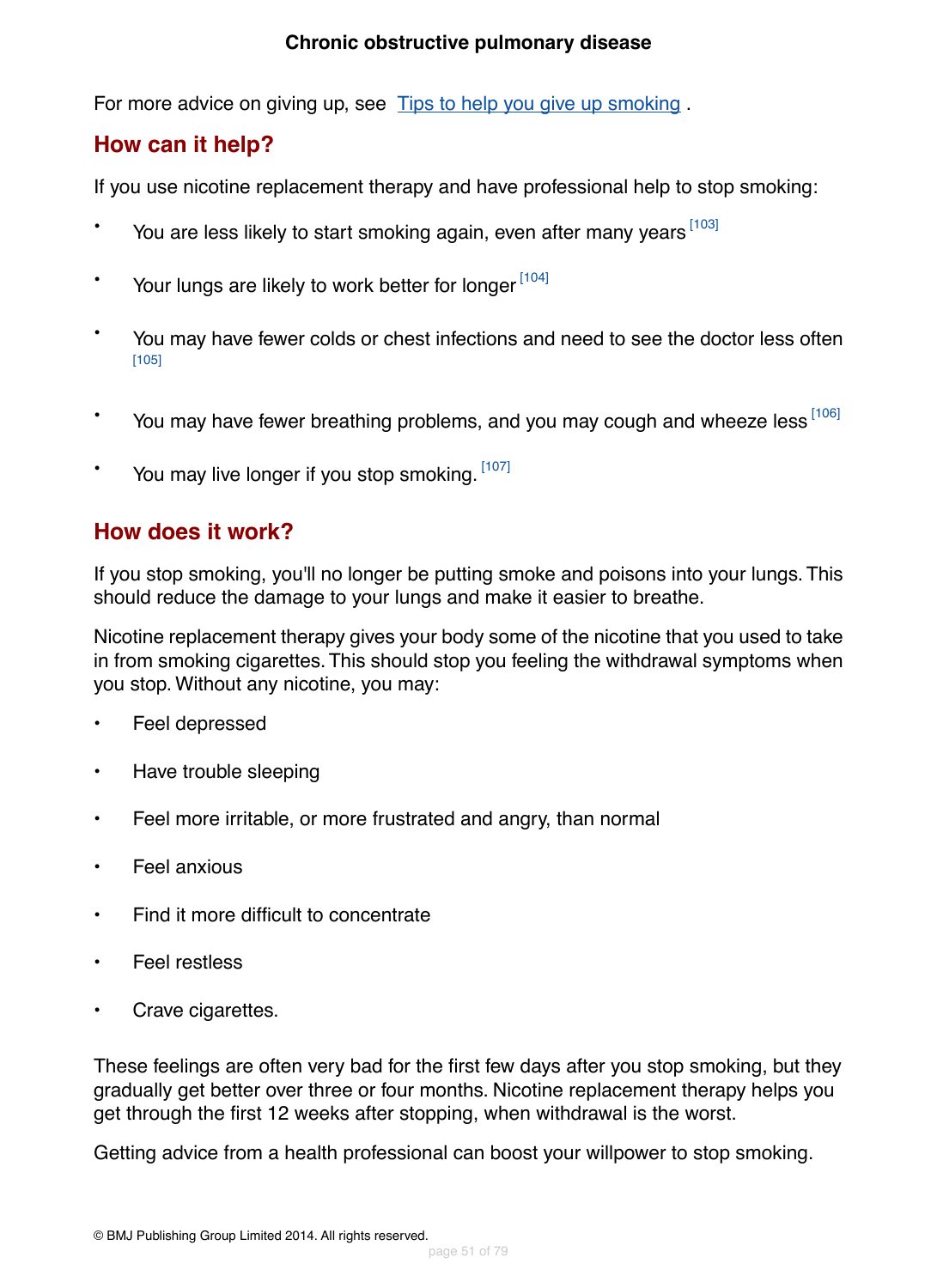## <span id="page-51-0"></span>**Can it be harmful?**

If you stop smoking, you may put on weight. Five years after stopping smoking, men and women with mild COPD put on about 18 pounds more, on average, than those who continue to smoke. <sup>[\[108\]](#page-77-11)</sup> But remember that they could breathe more easily, their lungs worked better, and they had fewer chest infections.

### **Nicotine replacement therapy**

You may get some side effects while using nicotine replacement therapy, but they aren't common. [\[106\]](#page-77-9) This treatment goes on for only about three months, and the side effects stop when the treatment stops.

- If you use nicotine gum, you may get indigestion, hiccups, or mouth problems such as [ulcers](#page-71-13), or you may feel sick. [\[105\]](#page-77-8) These problems are less common if you chew slowly.  $^{\left[109\right]}$
- If you use a nicotine patch, your skin may get red or itchy where you wore the patch. [\[106\]](#page-77-9) To avoid getting a rash, put the patch in a different place each day. You can treat mild reactions with hydrocortisone cream (1 percent).
- The nasal spray may give you a runny nose, or irritate your nose and throat. [\[106\]](#page-77-9)
- If you use nicotine tablets that you put under your tongue, you may get a cough, hiccups, burning and soreness in your mouth, a sore throat, dry lips, or mouth ulcers. [\[106\]](#page-77-9)

### **Professional help**

<span id="page-51-1"></span>Advice about giving up smoking doesn't have any side effects as such. Some people don't like being told by their doctor that they ought to stop smoking. But a study of almost 3,000 people found they were generally glad that their doctor advised them to stop smoking. This was true whether people wanted to stop or not. [\[110\]](#page-77-13)

## **How good is the research on nicotine replacement therapy and professional help?**

A lot of research has shown that nicotine replacement therapy, with or without professional support, can help people stop smoking. There's less research looking particularly at people with chronic obstructive pulmonary disease (COPD). However, we found one good-quality study (called a [randomised controlled trial](#page-70-3) ) of 5,887 smokers with mild  $\mathsf{COPD}.$   $^{[104]}$  $^{[104]}$  $^{[104]}$ 

After five years: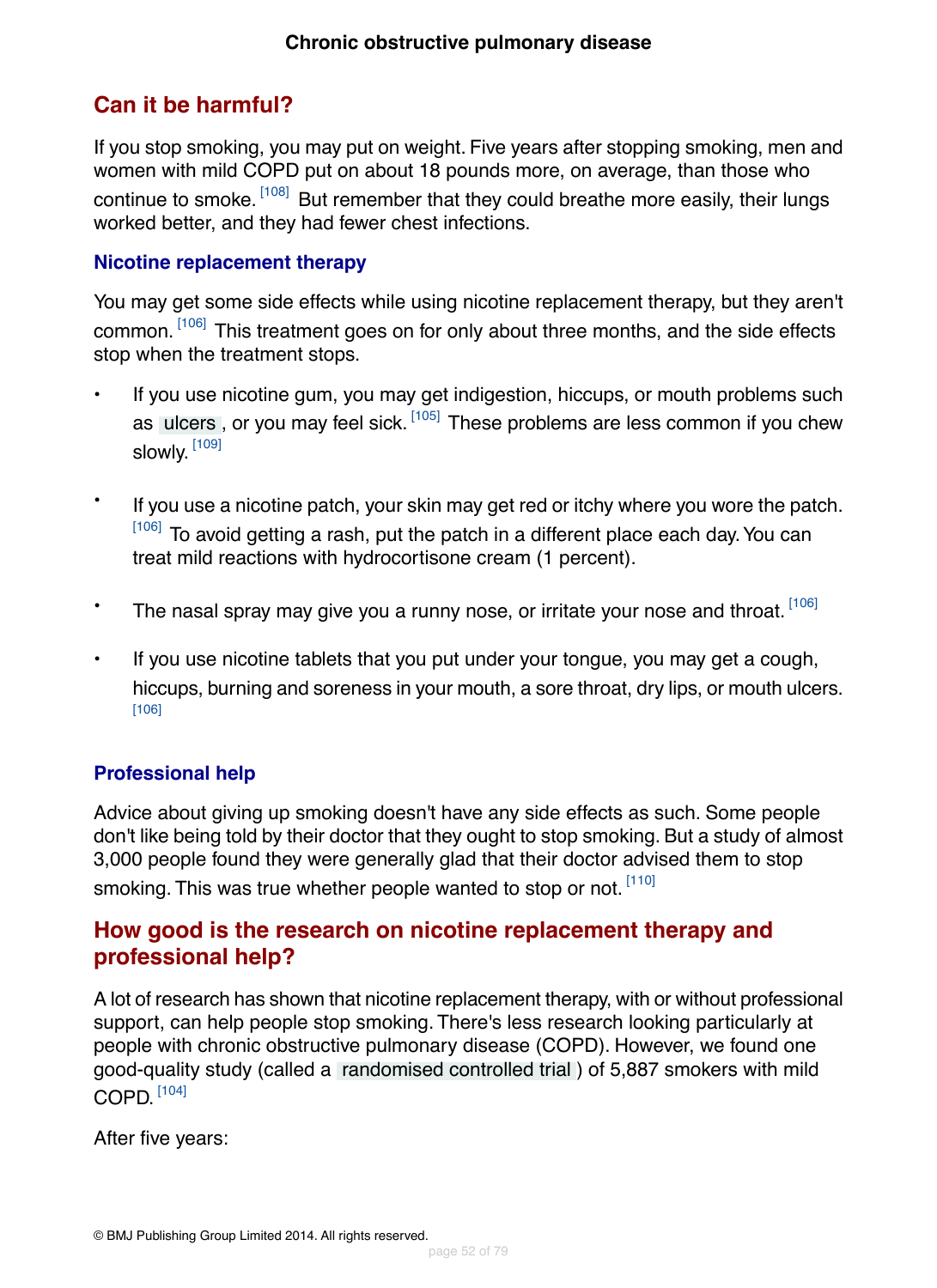- About 4 in 20 people who used the nicotine gum and had professional support were non-smokers, compared with 1 in 20 of those who had no special help to give up [\[103\]](#page-77-6)
- The lungs of people who used nicotine gum and had help to give up smoking worked better than those of people who hadn't used the gum or had professional help [\[104\]](#page-77-7)
- People who used nicotine gum and had professional support to stop smoking had better control of their symptoms than those who were given no special help to give up. The benefits were greatest in people who had stopped smoking the longest. [\[106\]](#page-77-9)

After around 14 years, death rates were lower in the group who'd used nicotine gum and had professional support.<sup>[\[107\]](#page-77-10)</sup>

# **Bupropion and professional help**

In this section [Does it work?](#page-52-0) [What is it?](#page-52-1) [How can it help?](#page-53-0) [How does it work?](#page-53-1) [Can it be harmful?](#page-53-2) [How good is the research on bupropion and professional help?](#page-54-0)

<span id="page-52-0"></span>This information is for people who have chronic obstructive pulmonary disease (COPD). It tells you about how the drug bupropion, combined with help from a health professional, can make it easier to give up smoking. Stopping smoking should improve your symptoms of COPD. This information is based on the best and most up-to-date research.

## **Does it work?**

<span id="page-52-1"></span>Yes. If you have mild to moderate chronic obstructive pulmonary disease (COPD), taking bupropion and getting help from a doctor, nurse, or counsellor will help you to stop smoking. It's likely that your breathing will improve when you give up, although the research on bupropion hasn't looked at this particularly.

## **What is it?**

## **Bupropion**

Bupropion was first used to treat depression. But doctors soon noticed that many of their patients who smoked gave up cigarettes while they were taking this drug. After this, bupropion was used to help people stop smoking. It's available only with a prescription from your GP. The brand name for the kind of bupropion that's used to help people stop smoking is Zyban.

You start taking bupropion for one or two weeks before you plan to stop smoking. [\[109\]](#page-77-12)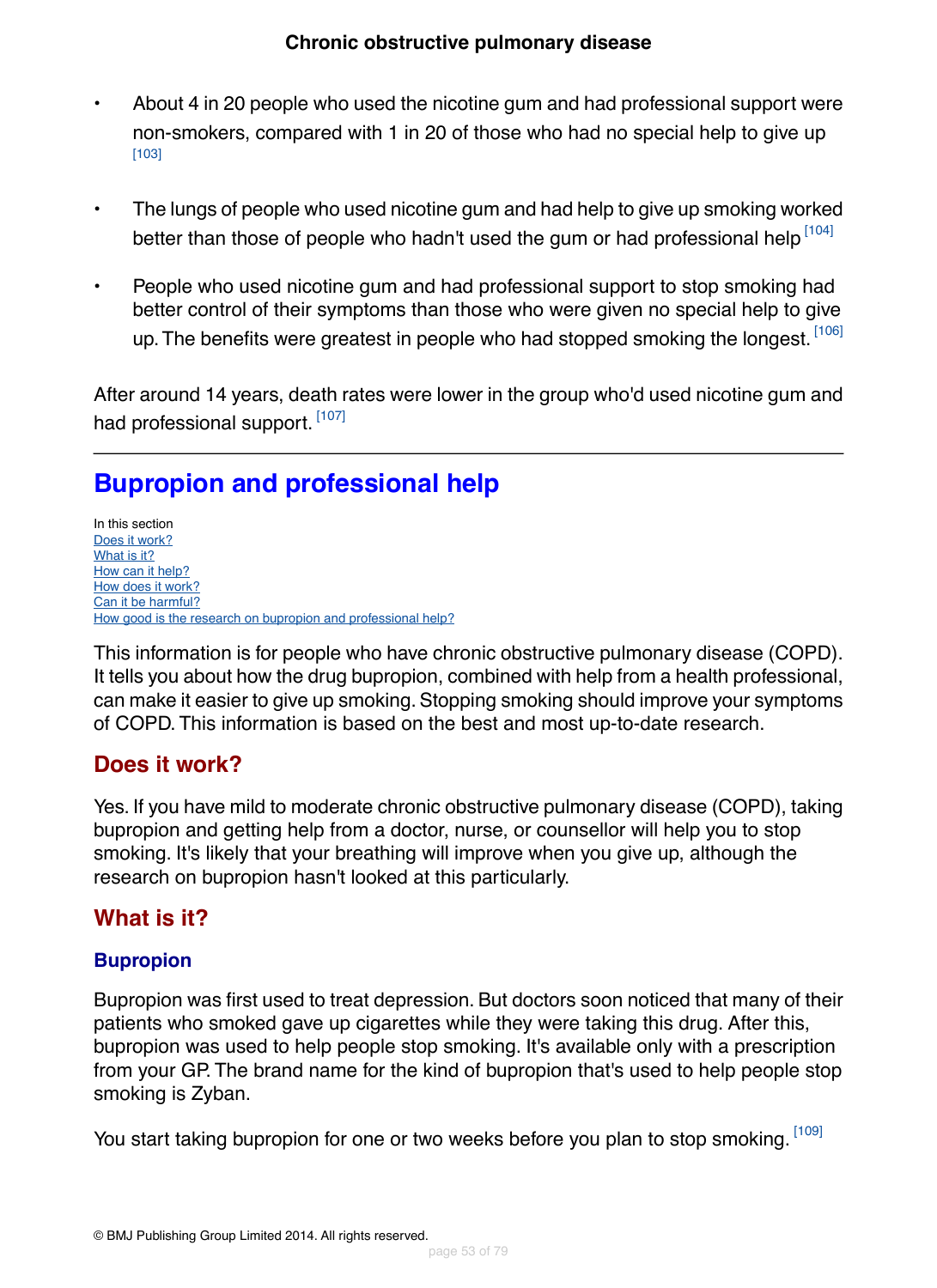If you're pregnant or breastfeeding, you shouldn't take bupropion. If you get pregnant while you're taking bupropion, you need to tell your GP.

Bupropion isn't usually given to smokers under the age of 18 years because it's not licensed for use by young people. <sup>[\[109\]](#page-77-12)</sup>

### **Getting professional help**

Getting advice, counselling, and support from a doctor, pharmacist, nurse, or trained counsellor can help you stop smoking.

There are several different types of counselling.

- The NHS offers a smoking helpline, which smokers and their families can call for free, expert advice. It's open from 7 a.m. to 11 p.m. every day. The number is 0800 022 4 332.
- Your doctor might tell you about the benefits of stopping, and give you leaflets with useful advice and phone numbers in them.
- You might be offered a weekly session with someone who has been trained to help people stop smoking (this could be a nurse, pharmacist, psychologist, or counsellor).
- You might have group therapy with a counsellor, where you and other people in the programme talk through problems and share tips on how to cope when you're tempted to smoke.

<span id="page-53-0"></span>For more advice on giving up, see [Tips to help you give up smoking](http://besthealth.bmj.com).

## **How can it help?**

<span id="page-53-1"></span>Bupropion makes it easier to give up smoking. One study looked at how people with mild or moderate COPD were doing six months after trying to stop. Around 16 in 100 people who'd taken bupropion and had professional help were still not smoking. [\[111\]](#page-77-14) This compared with 9 in 100 people who took a dummy pill (a [placebo](#page-70-0) ) and had counselling.

## **How does it work?**

<span id="page-53-2"></span>We don't know how bupropion helps people stop smoking. We do know that it increases the amounts of two chemicals that carry messages between brain cells ( [neurotransmitters](#page-71-14) ). When people are depressed, bupropion helps them by increasing the levels of these chemicals.

Getting advice from a health professional can boost your willpower to stop smoking.

## **Can it be harmful?**

If you stop smoking, you may put on weight. Five years after giving up smoking, men and women with mild COPD put on about 8 kilograms (18 pounds) more than those who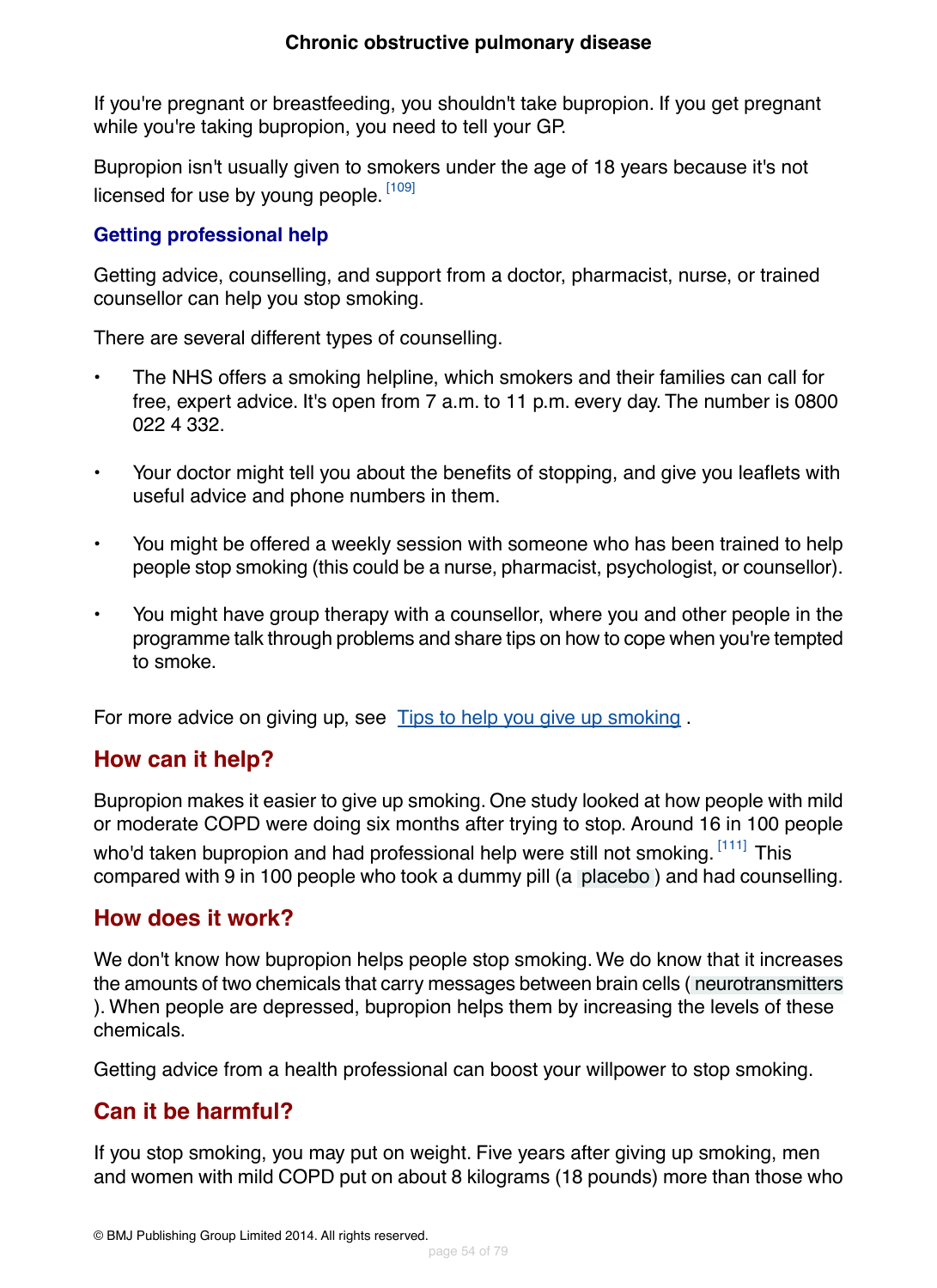### **Chronic obstructive pulmonary disease**

continued to smoke. <sup>[\[108\]](#page-77-11)</sup> But remember that those who stop smoking can breathe more easily, have fewer chest infections, and have improvements in how their lungs work.

### **Bupropion**

You may get headaches, feel sick, or get a dry mouth while you take bupropion. [\[112\]](#page-77-15) You may also have trouble sleeping. But these effects should go away as soon as you stop taking the drug.

One risk with bupropion is that it might cause seizures (fits). The higher the dose, the higher the risk. [\[113\]](#page-77-16)

The chances of a seizure may be higher for people with epilepsy and for people with some illnesses (like eating disorders and alcoholism). People taking other drugs, especially antipsychotic and antidepressant drugs, or glucose-lowering drugs for diabetes, may be more likely to have seizures.There is also concern that bupropion may have caused the deaths of some people.

For more, see [Bupropion: more about side effects](http://besthealth.bmj.com) .

### **Professional help**

<span id="page-54-0"></span>Advice about giving up smoking doesn't have any side effects as such. Some people don't like being told by their GP that they ought to stop smoking. But a study of almost 3,000 people found that they were generally glad that their doctor advised them to stop smoking. This was true whether people wanted to stop or not. [\[110\]](#page-77-13)

## **How good is the research on bupropion and professional help?**

Several studies have shown that bupropion, with or without professional support, can help people give up smoking. However, there's not much research looking directly at people with chronic obstructive pulmonary disease (COPD).

We found one good study (a [randomised controlled trial](#page-70-3) ) that compared bupropion plus counselling with a dummy pill (a [placebo](#page-70-0)) plus counselling.  $[111]$  It looked at 404 people with mild or moderate COPD, all of whom smoked.

After 12 weeks, 18 in 100 people who'd taken bupropion had stopped smoking, compared with 10 in 100 people taking the placebo. But the study didn't follow people up in the long term, so we don't know if their breathing improved.

## **Lung care programmes**

In this section [Do they work?](#page-55-0) [What are they?](#page-55-1) [How can they help?](#page-55-2) [How do they work?](#page-55-3) [Can they be harmful?](#page-55-4) [How good is the research on lung care programmes?](#page-56-0)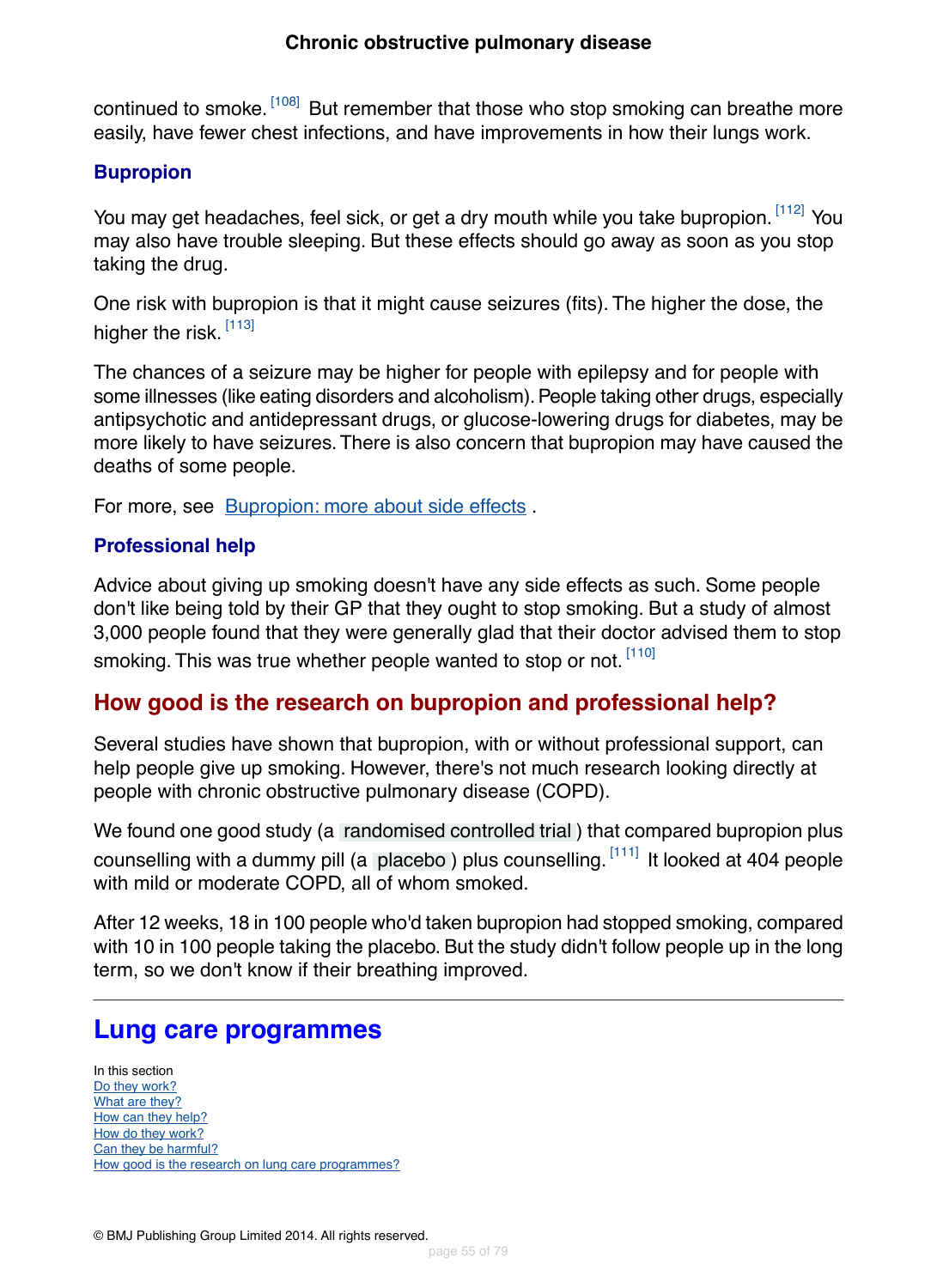<span id="page-55-5"></span>This information is for people who have chronic obstructive pulmonary disease (COPD). It tells you about lung care programmes, a treatment for COPD.This information is based on the best and most up-to-date research.

## <span id="page-55-0"></span>**Do they work?**

Yes. Taking part in a lung care programme can help you become less breathless and help you do more.

## <span id="page-55-1"></span>**What are they?**

Lung care programmes are designed to help your lungs work better. They're usually organised in hospitals.You may hear them called pulmonary rehabilitation programmes.

<span id="page-55-2"></span>What's included in the programme may vary from one hospital to another. For example, you may learn about exercises for your lungs, and breathing techniques. <sup>[\[114\]](#page-77-17)</sup>

## **How can they help?**

Taking part in a lung care programme can help you by: [\[115\]](#page-77-18) [\[116\]](#page-77-19) [\[117\]](#page-78-0)

- Making you feel less tired
- Making you feel less breathless
- Reducing the pain you get when you breathe
- Improving your mood
- Increasing the time you can do things before you need a rest.

But you might need to keep doing the programme's exercises if you want to carry on getting the benefits.

<span id="page-55-3"></span>People who do a lung care programme are less likely to need to go to hospital in future. [\[118\]](#page-78-1) The chances of getting depression or anxiety are also reduced if you do a lung care programme.  $^{\left[119\right]}$ 

## **How do they work?**

<span id="page-55-4"></span>Lung care programmes usually involve exercises that strengthen the muscles in and around your lungs. This should help them work better, so that more oxygen is circulated around your body. This should help you feel better and allow you to do more.You may also find it easier to manage your illness, which can improve your mood.

## **Can they be harmful?**

Lung care programmes don't seem to have any unwanted side effects. [\[115\]](#page-77-18) [\[116\]](#page-77-19)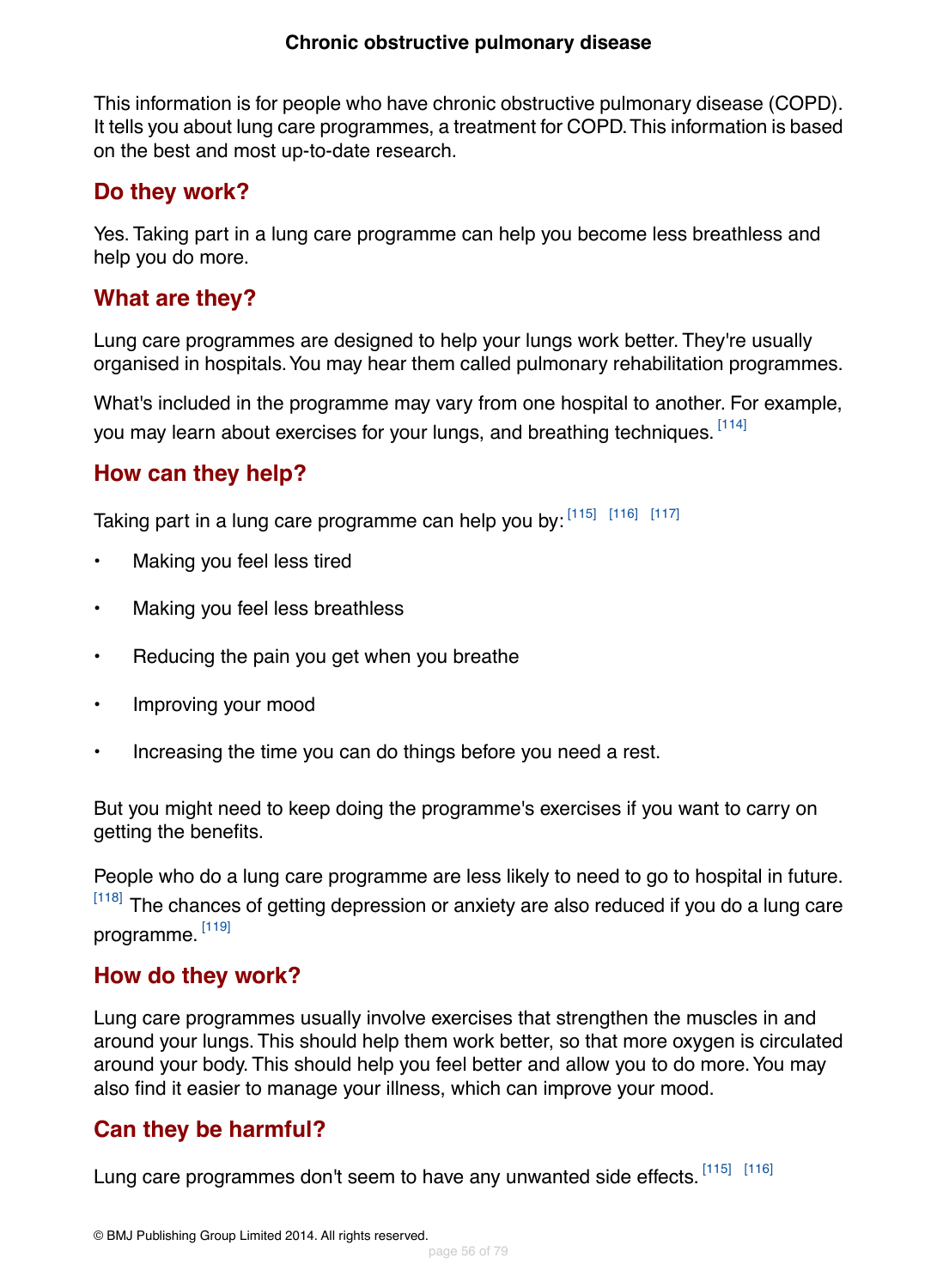## <span id="page-56-0"></span>**How good is the research on lung care programmes?**

There's good evidence that taking part in a lung care programme can help people with chronic obstructive pulmonary disease (COPD). We found two large summaries of the research (called [systematic reviews](#page-70-2) ). The summaries looked at about 30 studies altogether.

The first summary found that lung care programmes improved many of the symptoms caused by COPD, such as being tired, being unable to catch your breath, and finding it hard to cope with illness. Lung care programmes also improved how long for, and how well, people could exercise.  $^{\left[116\right]}$ 

The second summary also found that lung care programmes improved symptoms. [\[115\]](#page-77-18)

One summary looked specifically at the effect of lung care programmes on depression and anxiety. It found they tended to improve people's mood. [\[119\]](#page-78-2)

A smaller study found people could walk further without resting and got less discomfort from breathing after taking part in a lung care programme. <sup>[\[117\]](#page-78-0)</sup>

We are not certain if the benefits from lung care programmes last more than a year if you don't continue with the exercises.

## **Exercise**

In this section [Does it work?](#page-56-1) [What is it?](#page-56-2) [How can it help?](#page-57-0) [How does it work?](#page-57-1) [Can it be harmful?](#page-57-2) [How good is the research on exercise?](#page-57-3)

<span id="page-56-1"></span>This information is for people who have chronic obstructive pulmonary disease (COPD). It tells you about how exercise can be used as a treatment for COPD. This information is based on the best and most up-to-date research.

## <span id="page-56-2"></span>**Does it work?**

Yes. Taking regular exercise can help you get fitter, so that you can do more without getting breathless.

## **What is it?**

Exercising regularly means being active for a certain amount of time, a few times a week. You don't have to exercise hard, and you can start slowly. Any form of exercise that uses your body's large muscle groups can be helpful. This includes swimming, walking, and cycling. [\[114\]](#page-77-17) [\[120\]](#page-78-3)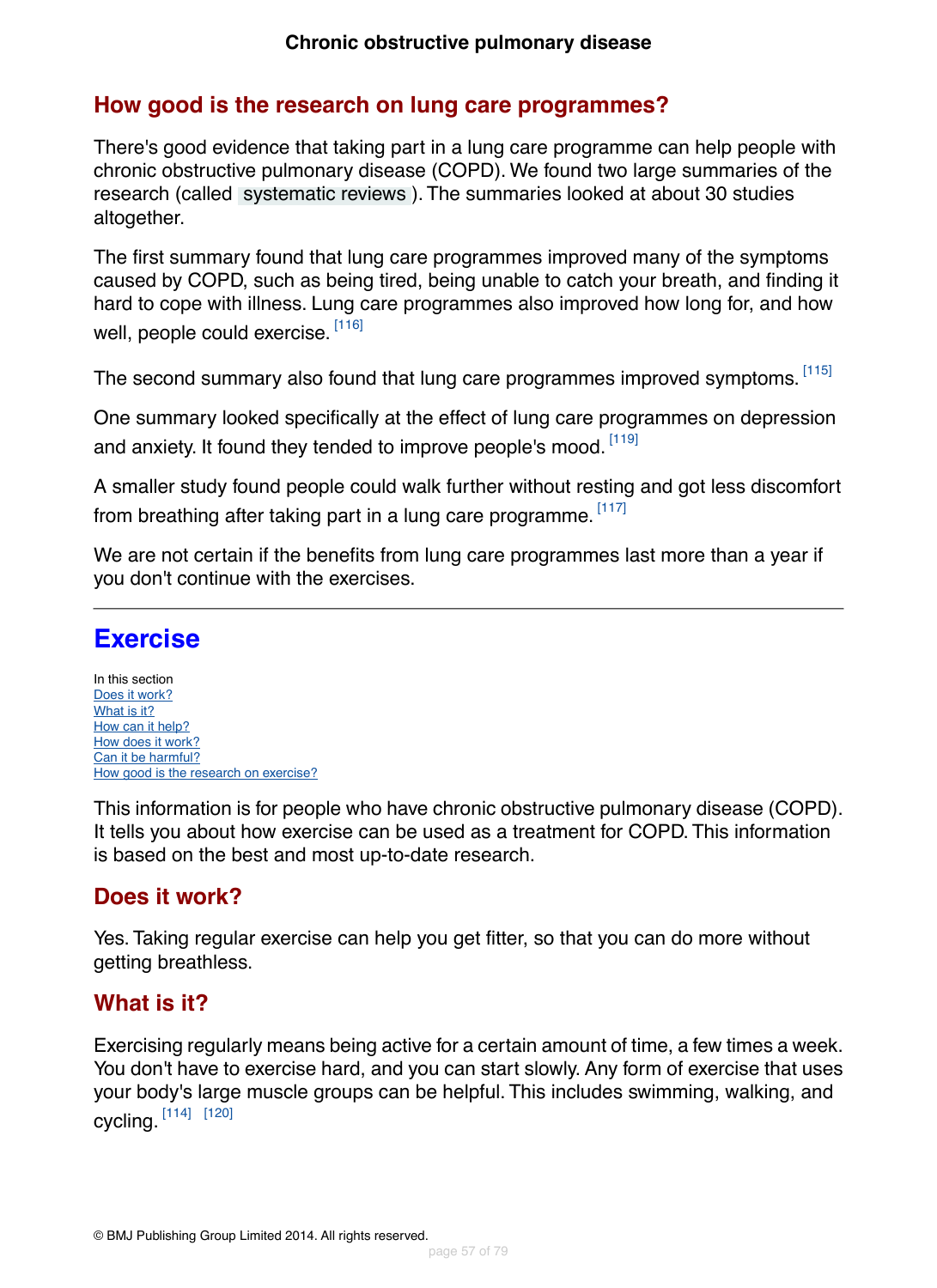A growing number of hospitals run [programmes](#page-55-5) to show you how to exercise safely and encourage you to keep going.

These programmes may include physiotherapy to get rid of the mucus in your lungs and help you breathe more easily. They may also include counselling to help you cope with your illness.

## <span id="page-57-0"></span>**How can it help?**

<span id="page-57-1"></span>Taking regular exercise like swimming can help you feel less breathless, improve how you feel about your life, and reduce any pain you have when you breathe.  $^{[114]}$  $^{[114]}$  $^{[114]}$   $^{[120]}$  $^{[120]}$  $^{[120]}$ 

## **How does it work?**

<span id="page-57-2"></span>Exercising helps to improve how well your heart and lungs work, which might improve your health and how you feel.

## **Can it be harmful?**

<span id="page-57-3"></span>The research doesn't talk about side effects. Sprains, strains, and injuries are the most likely downsides of exercising.

## **How good is the research on exercise?**

We found one summary of the research (called a [systematic review](#page-70-2)). [\[114\]](#page-77-17) It looked at the results of five good studies (called [randomised control trials](#page-70-3) , or RCTs).

- Three of the studies found that exercise, such as cycling, walking, or swimming, helped people be active for a longer period of time. But one study found that exercise made no difference
- One of the studies found that exercise helped to improve people's quality of life. But another study reported that there was no difference.
- One of the studies found that exercise helped improve people's ability to catch their breath. But an additional study found no difference.

# **Muscle training**

In this section [Does it work?](#page-58-0) [What is it?](#page-58-1) [How can it help?](#page-58-2) [How does it work?](#page-58-3) [Can it be harmful?](#page-58-4) [How good is the research on muscle training?](#page-58-5)

This information is for people who have chronic obstructive pulmonary disease (COPD). It tells you about how muscle training can be used as a treatment for COPD. This information is based on the best and most up-to-date research.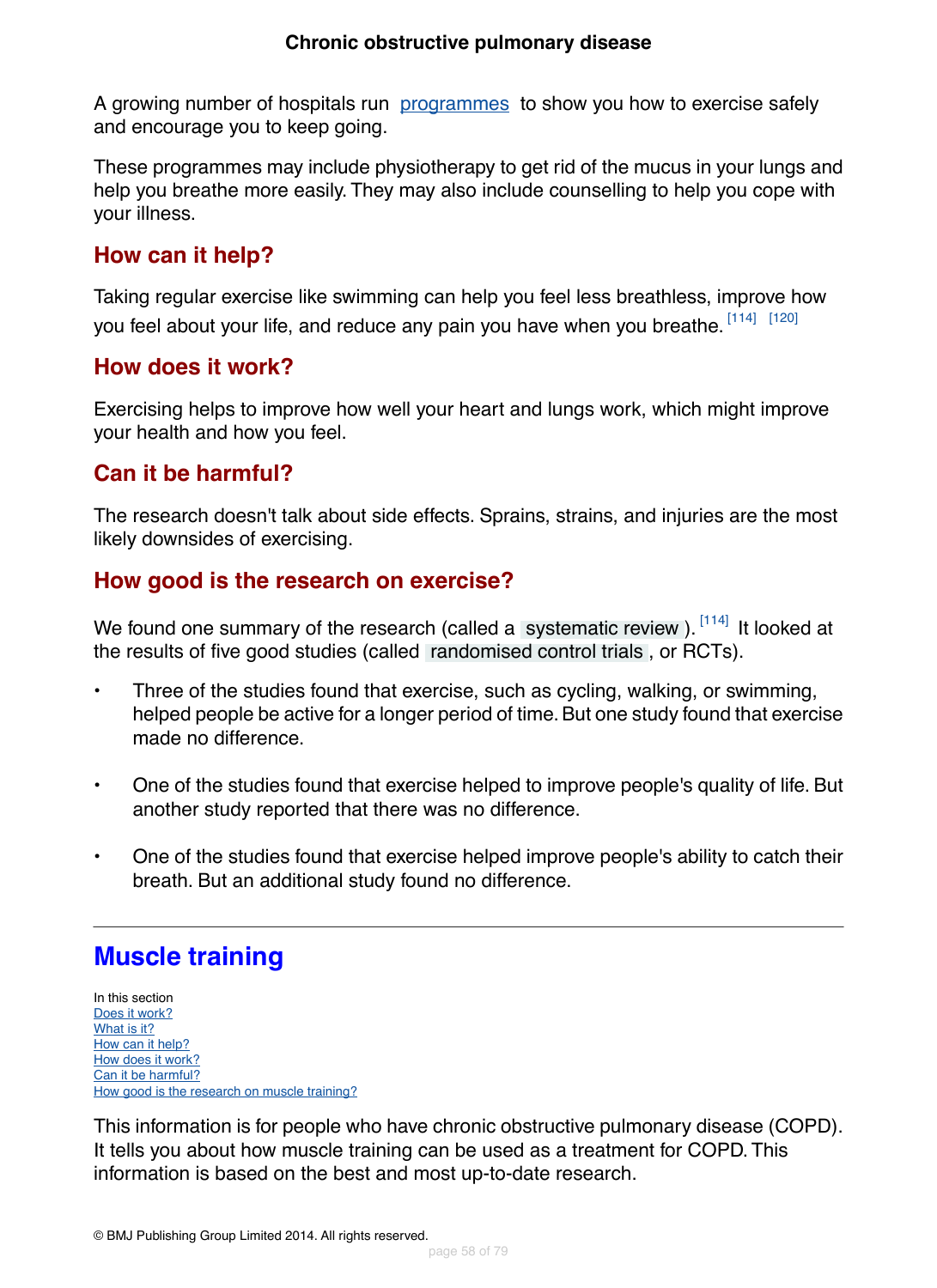## <span id="page-58-0"></span>**Does it work?**

Yes. Doing exercises to strengthen the muscles around your lungs and in your arms and legs can help reduce some of the symptoms of chronic obstructive pulmonary disease (COPD).

## <span id="page-58-1"></span>**What is it?**

There are two main types of muscle training for people with COPD:

- Exercises that focus on improving the strength of the muscles around the lungs and rib cage. This is called inspiratory muscle training
- Exercises that focus on strengthening the muscles in the arms and legs, like knee extensions and weight training. This is called peripheral muscle training.

<span id="page-58-2"></span>You might be given advice about these types of exercises in a [rehabilitation programme](#page-55-5) for people with COPD. These are often run by hospitals.

## **How can it help?**

Exercises that work on the muscles around your lungs help you feel less breathless so that you can keep doing things for longer.  $^{[121]}$  $^{[121]}$  $^{[121]}$   $^{[122]}$  $^{[122]}$  $^{[122]}$  For example, you may be able to walk further. [\[123\]](#page-78-6) [\[124\]](#page-78-7)

<span id="page-58-3"></span>Strengthening the muscles in your arms and legs can also help you exercise or do general activities for longer. [\[125\]](#page-78-8)

## **How does it work?**

The muscles of the legs and arms in people with COPD are often weak and wasted. Muscle training can improve the strength of these muscles, which can help you feel fitter.

<span id="page-58-4"></span>If the muscles around the lungs are stronger, your lungs might work better, which can reduce symptoms of COPD.

## <span id="page-58-5"></span>**Can it be harmful?**

The research doesn't talk about side effects. Sprains, strains, and injuries are the most likely downsides of muscle training.

## **How good is the research on muscle training?**

There's good evidence for muscle training. We found three reviews of the research that looked at several studies on lung exercises. [\[121\]](#page-78-4) [\[123\]](#page-78-6) [\[126\]](#page-78-9) Muscle training reduced breathlessness, improved muscle strength, and increased the length of time people could exercise for. People with the weakest muscles benefited the most.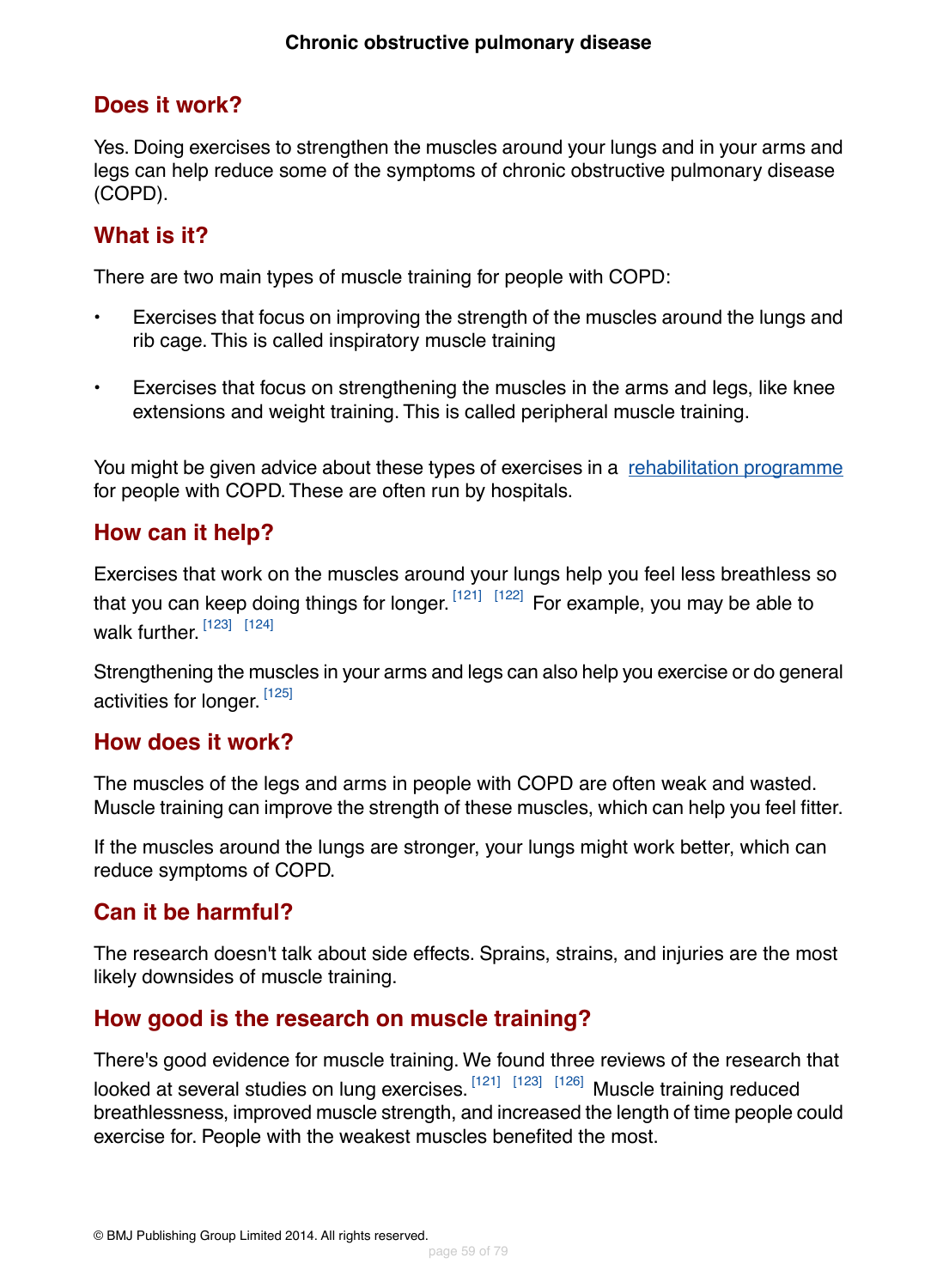We found another systematic review that looked at eight studies in limb exercises. [\[122\]](#page-78-5) This showed that muscle training can strengthen the limb muscles. A second review looked at 18 studies on using weights and other types of resistance training to strengthen muscles. It found that people who did these exercises were stronger and better able to do some everyday tasks, such as walk up stairs. <sup>[\[125\]](#page-78-8)</sup>

# **Nutritional supplements**

In this section [Do they work?](#page-59-0) [What are they?](#page-59-1) [How can they help?](#page-60-0) [How do they work?](#page-60-1) [Can they be harmful?](#page-60-2) [How good is the research on nutritional supplements?](#page-60-3)

<span id="page-59-0"></span>This information is for people who have chronic obstructive pulmonary disease (COPD). It looks at whether nutritional supplements can help keep your weight up if you have COPD. This information is based on the best and most up-to-date research.

## **Do they work?**

<span id="page-59-1"></span>Probably not. There's no good research showing that vitamin and mineral supplements help you stay at a healthy weight if you have chronic obstructive pulmonary disease (COPD).

## **What are they?**

If you have COPD, you may find it hard to keep your weight up. There are at least three reasons for this: [\[12\]](#page-72-0)

- You may find it hard to eat enough because you are so breathless
- You may not absorb enough nutrients from your food
- You may use up more energy (calories) than usual to breathe.

You can find out if you weigh enough by measuring your body mass index (BMI). Your BMI is a single number that's worked out from your height and weight.You can [work](bmicalc) [out your own BMI](bmicalc) .

This table shows what the different BMI scores mean.

| <b>BMI</b>     | What it means  |
|----------------|----------------|
| Less than 18.5 | Underweight    |
| 18.5 to 24.9   | Healthy weight |
| 25 to 29.9     | Overweight     |
| 30 or greater  | Obese          |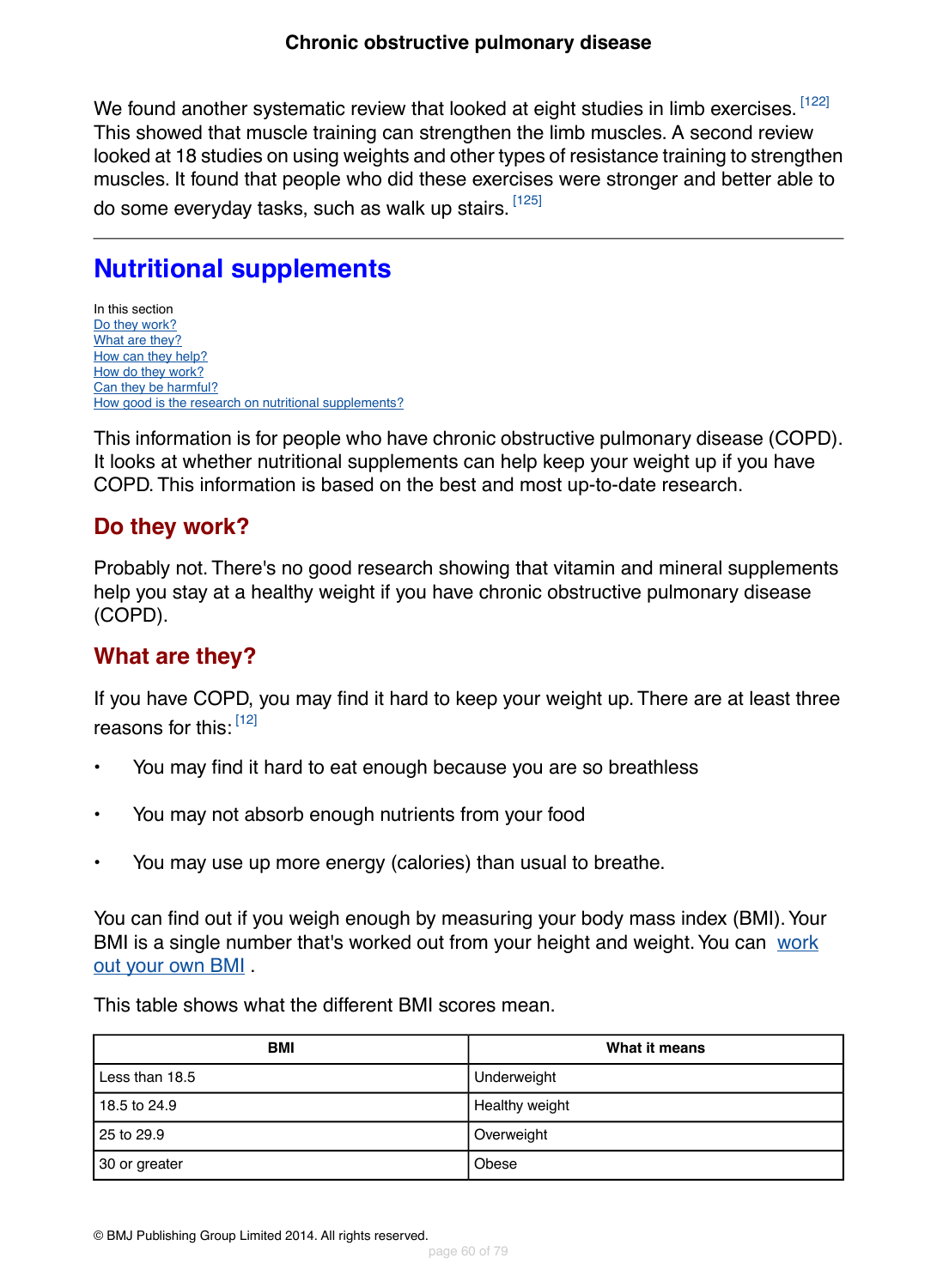### **Chronic obstructive pulmonary disease**

If you need to keep your weight up, you can try nutritional supplements.These are foods and liquids that contain protein, vitamins, minerals, and calories.You take them in addition to your regular meals.The additional calories and protein will help you gain muscle mass and weight.

The National Institute for Health and Care Excellence (NICE), the government body that advises doctors about NHS treatments, says that doctors should check the weight of people with COPD.  $^{\left[12\right]}$ 

- If your BMI is low or high, or is changing, your doctor should refer you to a dietitian for advice about what you can do to improve your weight.
- If your BMI is low, you should be given nutritional supplements to increase your calorie intake.
- <span id="page-60-0"></span>• Older people with COPD should get special help with their diet if their weight changes by more than 3 kilograms.

## **How can they help?**

<span id="page-60-1"></span>We're not certain they can. Some studies have found people who take nutritional supplements gain weight. But we're not certain whether this helps people's symptoms of COPD.  $^{\left[127\right]}$ 

## **How do they work?**

<span id="page-60-2"></span>Some people with COPD find it hard to maintain a healthy weight. So doctors thought that nutritional supplements, which can help people put on weight, might help to improve people's health. Unfortunately, this idea hasn't been supported by the research.

## <span id="page-60-3"></span>**Can they be harmful?**

The research on supplements doesn't talk about side effects.

## **How good is the research on nutritional supplements?**

We found two research summaries called [systematic reviews](#page-70-2). [\[128\]](#page-78-11) [\[127\]](#page-78-10)

The first summary found that people who took nutritional supplements for two weeks gained no more weight than people who took a dummy treatment ( [placebo](#page-70-0) ).There was no difference in how well people's lungs worked. [\[128\]](#page-78-11)

The second summary included 21 studies (called [randomised control trials](#page-70-3)). [\[127\]](#page-78-10) Some studies found that nutritional supplements helped people put on weight. But the results about lung function were unclear.

# **Lung transplant operations**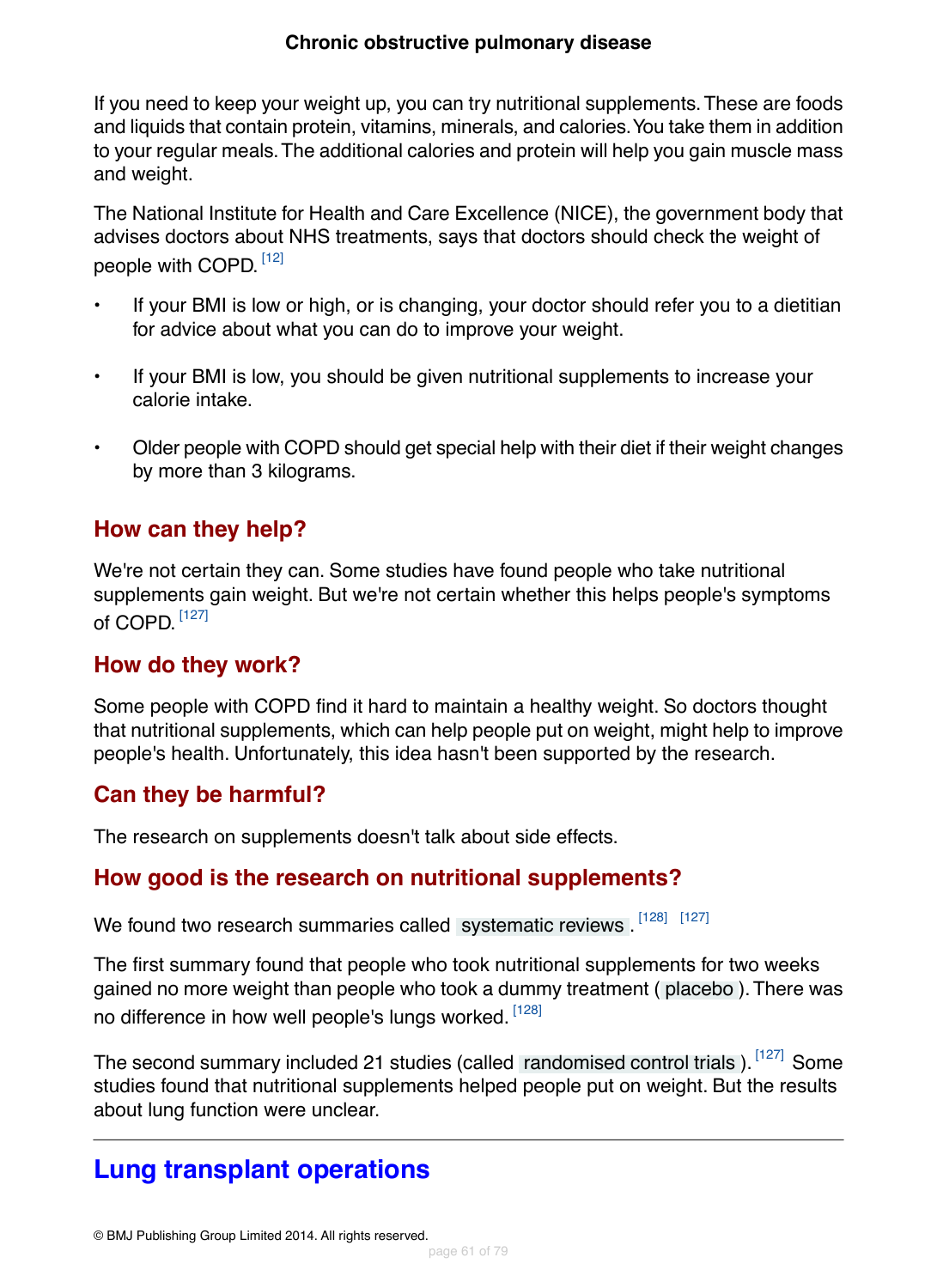In this section [Do they work?](#page-61-0) [What are they?](#page-61-1) [Can they be harmful?](#page-61-2)

This information is for people who have chronic obstructive pulmonary disease (COPD). It looks at lung transplant surgery, which is sometimes used as a treatment for severe COPD.

## <span id="page-61-0"></span>**Do they work?**

We haven't looked at the research on lung transplant surgery in the same detail we have for the other treatments we cover. (To read more, see Our method.) But we've included some information in case you're interested.

## <span id="page-61-1"></span>**What are they?**

During a lung transplant operation, surgeons take out one damaged lung and replace it with a healthy lung from a donor. The tissue in the donor lung needs to match the tissue in the person who gets the new lung. It can be hard to find a good match.

<span id="page-61-2"></span>Lung transplant operations are only recommended for people with very severe chronic obstructive pulmonary disease (COPD).This kind of surgery might be used to try to help someone who has given up smoking and who might not live more than a few years without this operation.

## **Can they be harmful?**

There are risks with any operation, including this one. For example, you might have breathing problems and bleeding during surgery.

If you have a lung transplant, you will need to take drugs for the rest of your life to keep your body from rejecting the new lung. These drugs are called [immunosuppressants](#page-72-1) . They have serious side effects.

# **Surgery on the lung**

In this section [Does it work?](#page-62-0) [What is it?](#page-62-1) [How can it help?](#page-62-2) [How does it work?](#page-62-3) [Can it be harmful?](#page-63-0)

This information is for people who have chronic obstructive pulmonary disease (COPD). It looks at surgery to remove a damaged section of your lung (lung volume reduction surgery), which is sometimes used as a treatment for severe COPD.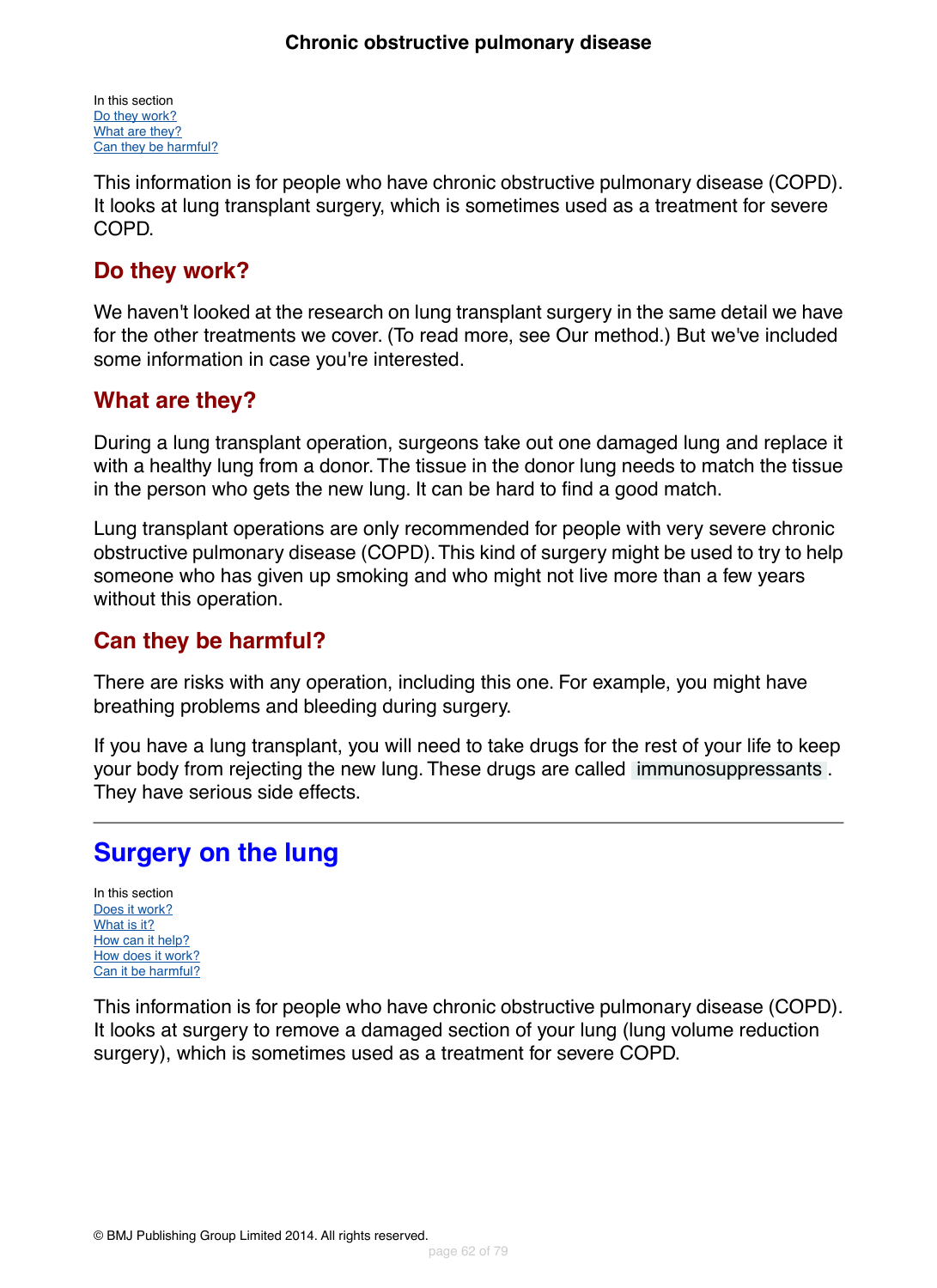## <span id="page-62-0"></span>**Does it work?**

We haven't looked at the research on lung volume reduction surgery in the same detail we have for the other treatments we cover. (To read more, see Our method.) But we've included some information in case you're interested.

## <span id="page-62-1"></span>**What is it?**

If you have severe [emphysema](#page-69-0) (a type of COPD), your doctor may suggest that you have an operation to remove some damaged tissue from your lungs. Doctors call it lung volume reduction surgery (LVRS).

During a lung reduction operation, the surgeon carefully removes some of the damaged lung tissue. Removing the damaged tissue gives the healthy parts of your lungs more space to work. This should make it easier to breathe.

<span id="page-62-2"></span>People who are very seriously ill, have emphysema in other parts of their lungs, or can still walk a little way are unlikely to benefit from an operation to remove damaged lung tissue. <sup>[\[129\]](#page-78-12)</sup>

## **How can it help?**

A round-up of all the research so far found that, if people were suitable for surgery, this treatment helped them live longer, get more out of life, exercise for longer, and breathe more easily. <sup>[\[130\]](#page-78-13)</sup>

<span id="page-62-3"></span>One study compared lung volume reduction surgery with drug treatments for COPD. [\[131\]](#page-78-14) It found that surgery helped people exercise for longer. However, in this study, people who had surgery didn't live for longer than people who had drug treatments instead.

## **How does it work?**

To understand how lung volume reduction surgery works, it helps to know what happens if you have emphysema. If you have this condition, air gets trapped inside the sacs at the ends of your airways (the alveoli). When these sacs are healthy, they are stretchy. They get bigger when air flows into them, and smaller when you breathe out. That stretchiness helps the air move in and out of your lungs.

You also have a muscle that helps you breathe. It's called your diaphragm. It goes across the inside of your chest, just below your lungs. It stretches down to let your lungs expand when you breathe in. When you breathe out, it goes up again. This helps squeeze air out of your lungs.

Emphysema damages the tiny air sacs in your lungs so that they can't deflate and let the air get out. As a result, your lungs are permanently full of air.When you try to breathe in, your diaphragm can't stretch any further downwards because your air-filled lungs are already pressing on it. And your diaphragm can't help squeeze the air out because the air that's trapped inside the little sacs makes your lungs stay full. Every breath is a big struggle.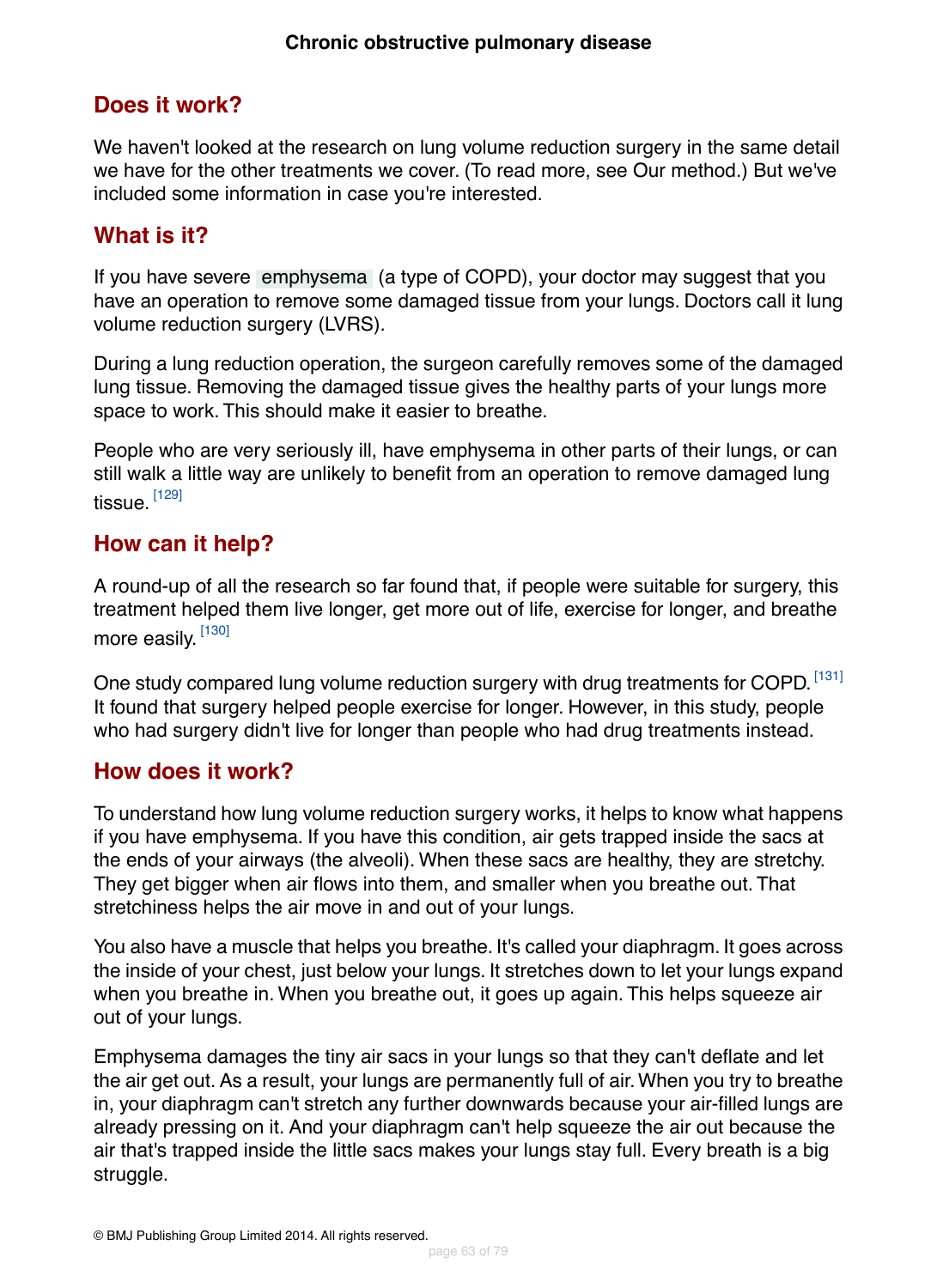### **Chronic obstructive pulmonary disease**

Getting rid of some damaged tissue in your lungs creates more space for your diaphragm to move down. It also gives the healthy lung tissue room to work better. All this should help your breathing.

## <span id="page-63-0"></span>**Can it be harmful?**

Lung volume reduction surgery is a serious operation, and some people do not survive it.The more damaged the lungs are, the more likely the person is to die soon after surgery. [\[132\]](#page-78-15)

During the operation, people may have trouble breathing. There can be other problems too, like bleeding and blood clots. There is also a risk of [infection](#page-69-2) and of heart and breathing problems afterwards.

## **Further informations:**

## **Why stop smoking?**

If you have COPD and smoke, you can slow down the damage it does to your lungs if you stop smoking.

Everybody's lungs naturally work less well as they get older. But if you have COPD and smoke too, the extra damage smoking does will make your lungs get worse faster.

If you stop smoking, your lungs will still get weaker, but not as fast as they would if you kept smoking. <sup>[\[1\]](#page-72-2)</sup>

A lot of products are available now that can help you stop smoking.

- Nicotine gums and skin patches replace some of the nicotine you miss when you stop smoking.You can buy some of these products in pharmacies and supermarkets.
- Another treatment that has helped a lot of people is a drug called bupropion (brand name Zyban). You'll need a prescription from your doctor to get this medicine. Bupropion doesn't give you any nicotine, but it cuts down your cravings for it.  $[2]$   $[3]$
- Varenicline (brand name Champix) is a newer drug that aims to help you stop smoking. Research shows that it works, but for some people it might cause severe mood swings as a side effect.<sup>[\[4\]](#page-72-5)</sup>

For more about these treatments and how to give up [smoking](http://besthealth.bmj.com), see our section on smoking

.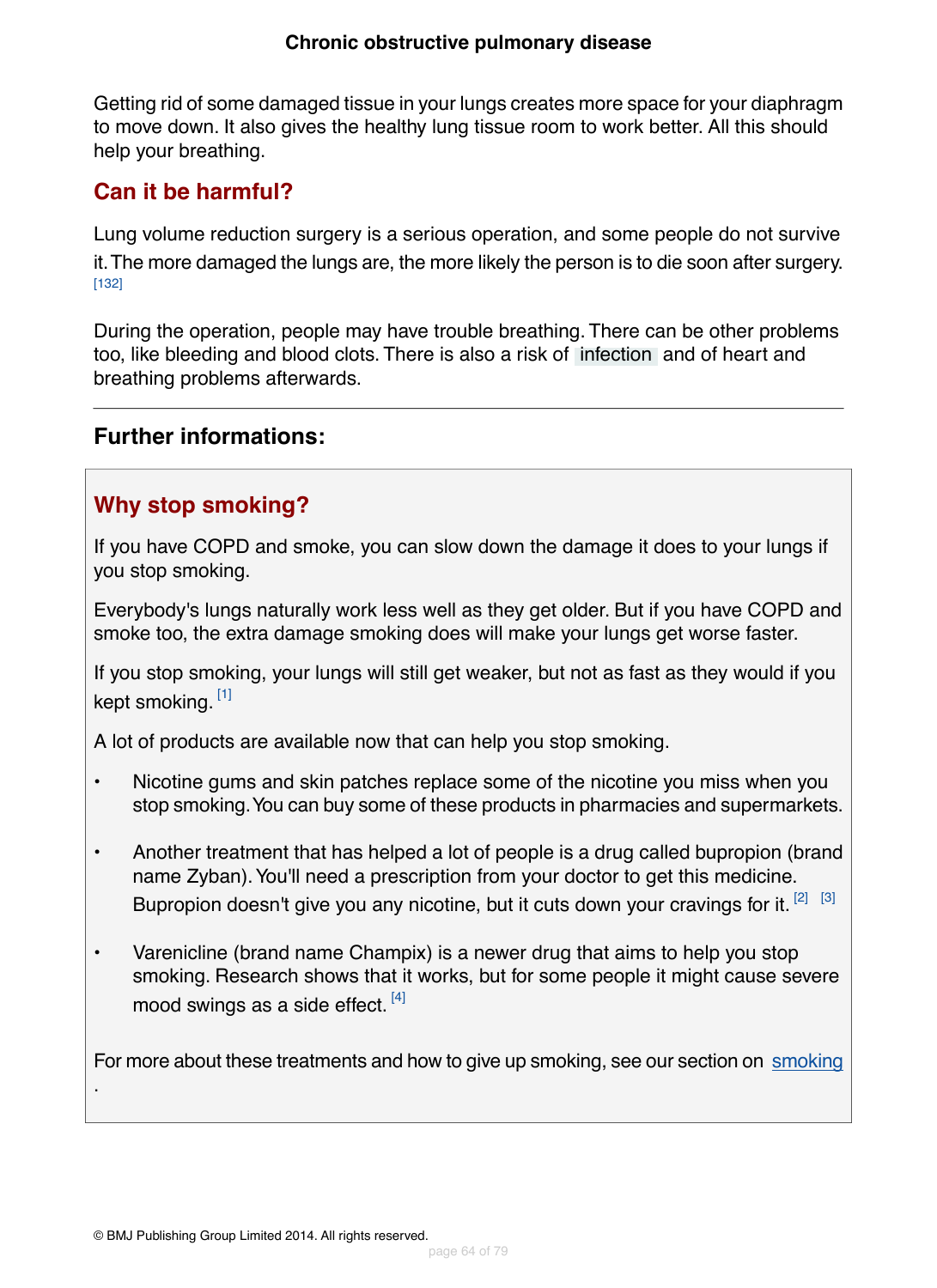## **Chronic bronchitis**

Your doctor may say that you have chronic bronchitis if: [\[6\]](#page-72-6)

- You have a cough that brings up mucus
- The cough lasts for three months or more
- You get this kind of cough (one that that brings up mucus and lasts at least three months) at least twice in two years.

Here's what happens if you have chronic bronchitis: [\[7\]](#page-72-7)

- The airways in your lungs are swollen and they get irritated easily (they're [inflamed](#page-69-3)  $\lambda$
- Because they're irritated, your airways make extra mucus
- It's harder for you to breathe because the extra mucus clogs up your airways
- All that sticky mucus in your breathing tubes stops the tiny hairs in your airways (the cilia) doing their job.They can't sweep dirt and germs out of your lungs because the mucus stops them moving very well
- [Bacteria](#page-69-1) or [viruses](#page-69-4) from the air you breathe can get trapped in the mucus. That can lead to [infections](#page-69-2) , which can make the bronchitis worse. To find out more, see [What are the symptoms of COPD?](#page-6-0)

The word chronic in chronic bronchitis means that you have had the condition for a long time. This is different from acute bronchitis, which lasts just a few days or weeks.

Acute bronchitis is usually caused by an infection. When the infection clears up, the swelling in your lungs goes down and your breathing improves.

If you have chronic bronchitis, your lungs are always swollen, and there is always too much mucus in your airways.

## **Emphysema**

Emphysema makes it very hard for you to breathe. It causes other kinds of problems too, because it affects the air sacs in your lungs.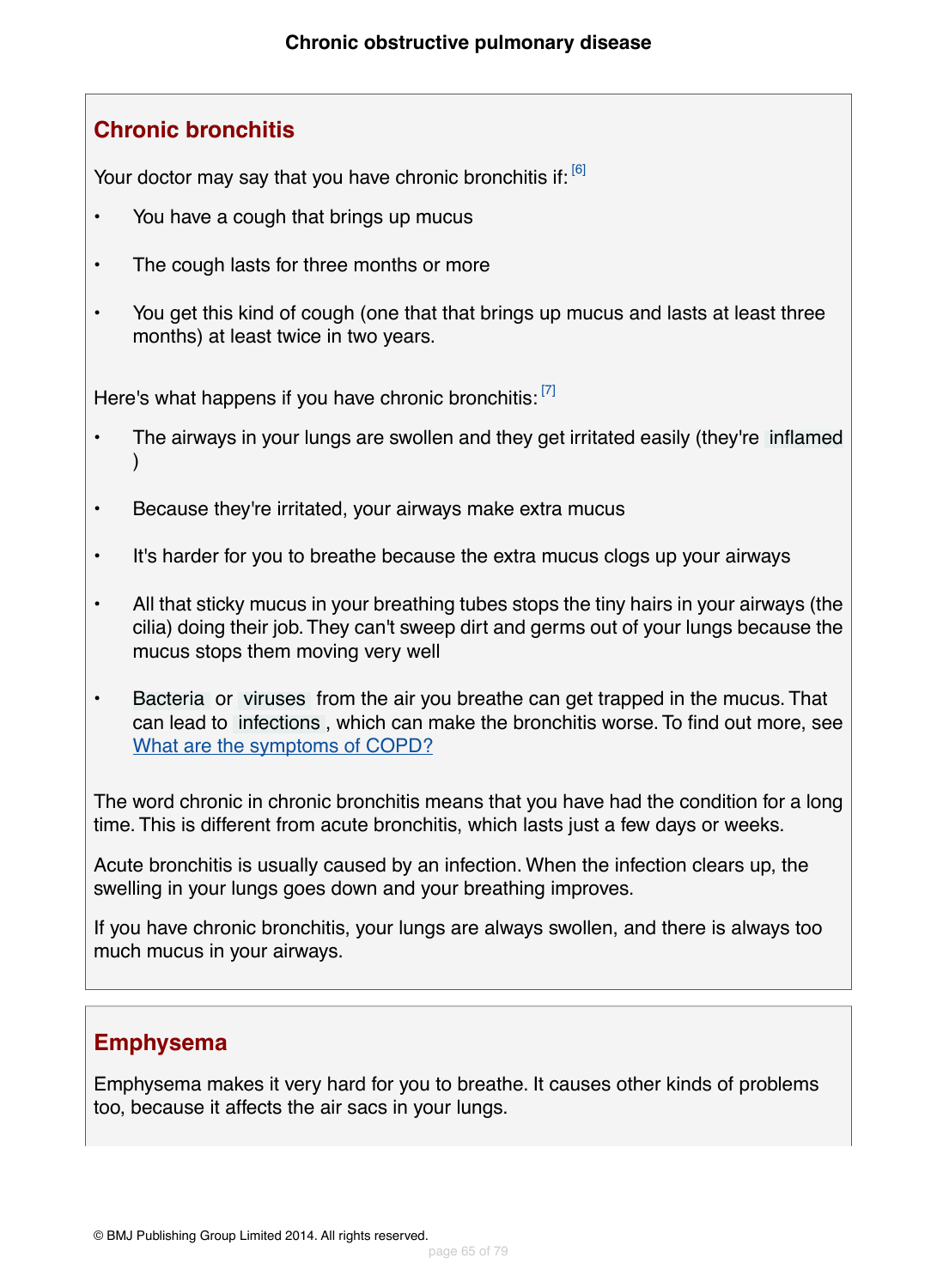There are more than 300 million tiny air sacs in each lung.  $[7]$  They are known as alveoli. They're stretchy, like tiny balloons.They get bigger when you breathe in air and then get smaller when you breathe out. The tubes that carry air to the sacs are rubbery and stretchy too.

If you have emphysema:

- The walls of some of the sacs start to fall apart
- When this happens, the airways (tubes) can no longer stay open very well
- The remaining air sacs fill up with air, but they can't empty out
- Air gets trapped in your lungs instead of passing into your blood the way it's supposed to.

After a while, the remaining air sacs start to grow together. Then, what started as a lot of small air sacs turns into one big air sac.This makes it harder for your blood to pick up enough oxygen when it flows through your lungs.

## **More about the symptoms of COPD**

If you have chronic obstructive pulmonary disease (COPD), you may have some of the problems described below.

## **Cough**

Certain things are special about the cough you get when you have COPD. Here are some of them:

- A COPD cough is a deep, rough cough that brings up mucus (also called phlegm or sputum)
- The mucus may be thin or thick, clear or yellow-green
- Your cough is often worse first thing in the morning
- You may cough a little or a lot during the day
- You may cough more when you exercise or smoke a cigarette
- But you probably cough every day, even though you don't have any of the other symptoms of a cold or flu.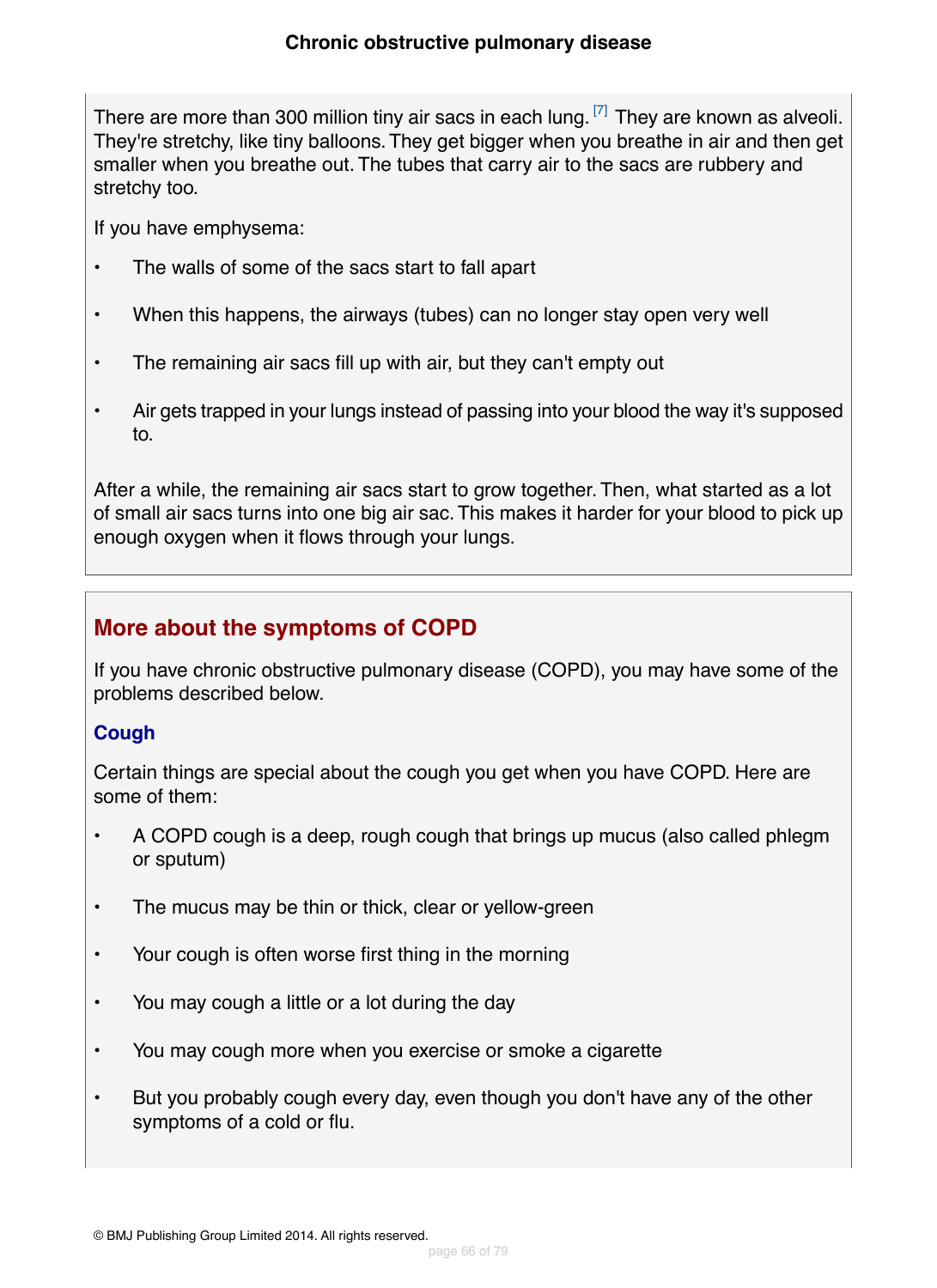## **Breathlessness**

COPD can make you feel breathless, but so can several other lung and heart conditions. If you get out of breath more than you used to, you should find out why. Most people get out of breath if they run up a hill. But if you feel breathless when you go up a few stairs, walk a little way uphill, or run a short distance, you may need tests to find out why.

If you have COPD, you can feel out of breath because:

- Your lungs don't pump air in and out very well
- Your airways may be blocked with mucus, and air may be getting trapped
- There may be less room for new air to get in because your lungs aren't emptying the way they should.

## **Weight loss**

You might notice that you're losing weight if you've had COPD for a long time. <sup>[\[5\]](#page-72-8)</sup> If it's hard for you to breathe, you have to use lots of energy just to get air in and out of your lungs. If you use up more energy than you get from the food you're eating, you may lose weight.

### **Tiredness**

Another sign that you've had COPD for a long time is feeling tired a lot. Everything seems like a big effort and you may not feel as if you have the energy for everyday activities, like walking, shopping, or going to work.You feel tired because your body isn't getting enough oxygen from your lungs to work the way it should, or your lungs need to work very hard to get that oxygen in.

### **Swollen ankles**

There are a lot of reasons why people's ankles can swell up, but the basic problem is that blood isn't moving around in the body very well. If you've had COPD for a long time, your heart may be working so hard that it becomes strained. A tired heart doesn't work very well. If your heartbeat isn't very strong, your blood moves along slowly, causing fluid to back up. That can make your ankles swell.

You may have been told you have heart failure.

## **Broken bones**

Your bones may get brittle so that they break easily. One cause of thin bones is taking drugs called [steroids](#page-70-4) over and over again or for a long time. <sup>[\[10\]](#page-72-9)</sup> These drugs help treat COPD, but they can also make bones weaker. Not getting enough exercise can make your bones weaker as well. Other reasons why people with COPD get thin bones include smoking and losing weight.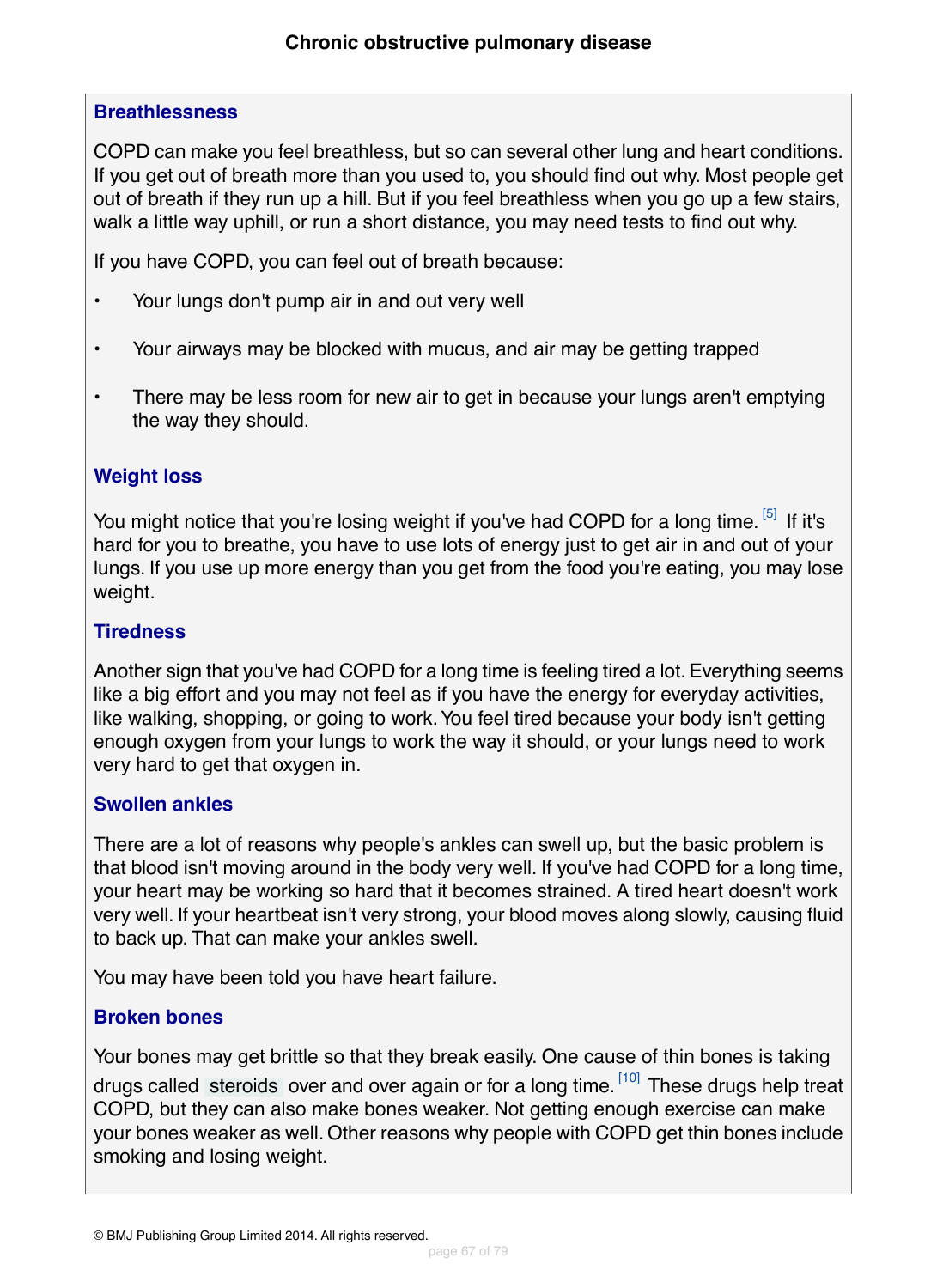## <span id="page-67-0"></span>**Spirometry**

Your doctor will need to test your lungs to find out if you have chronic obstructive pulmonary disease (COPD).To do this, doctors usually use a machine called a spirometer. Some GPs have a spirometer in their surgery. Others will refer you to a chest specialist at your local hospital.



In a spirometry test, you take a big breath and then breathe out into a machine.

When you have this test, you take as big a breath as you can and then blow out, as hard as you can, into a mouthpiece. The machine will print out the results, including two very important measurements: [\[16\]](#page-72-10)

- The total amount of air you were able to breathe out, which is called forced vital capacity, or FVC
- The amount of air you breathed out during the first second of the test, which is called forced expiratory volume, or FEV1 .

After you do this test once, your doctor will ask you to breathe in a drug called a bronchodilator. This kind of drug can help make your airways wider so you can breathe more easily. Then you do the same test again, to see if your lungs work any better.

### **Why do it twice?**

Having a spirometry test before and after you take a bronchodilator drug helps the doctor tell whether you have COPD or a different lung disease called [asthma](#page-70-5) .This is important because it will affect your treatment.

If you have COPD, there may not be much difference between the test results before and after the bronchodilator.There is likely to be a greater difference if you have asthma.

### **What do the results tell you?**

When you have done the test twice, your doctor will use the results to work out your lung function. The way the doctor does this is by dividing the FEV1 (the measurement of the air you breathed out in the first second of the test) by the FVC (the total amount of air you breathed out).You may see this written out as FEV1/FVC.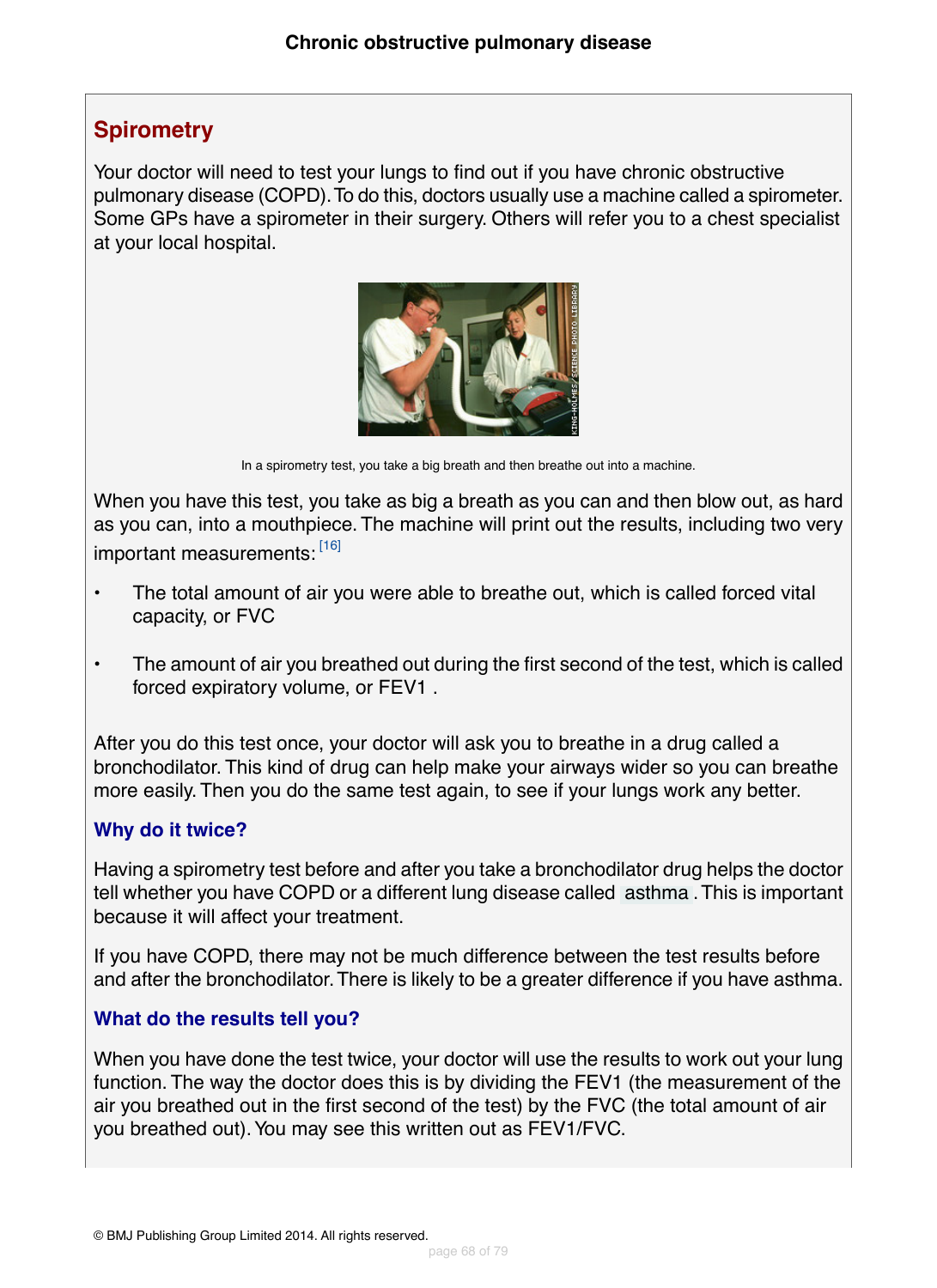You may hear the results given as a percentage.That percentage is a way of comparing the results of your spirometry test with the results for other people of your age, height, and weight. So, for example, your doctor may tell you that 70 percent and above is normal. [\[9\]](#page-72-11)

### **How often do you need to have this test?**

If you have COPD, you will probably have regular spirometry tests. For example, if you're doing very well, you may have them once or twice a year. If your COPD causes you a lot of trouble, you'll probably have tests more often.

Your doctor will check the results to see how well your lungs are working. Everyone's lung function goes down as they get older. But the lung function of people with COPD usually goes down more quickly.

## **Blood gases**

Usually, doctors test blood gases only if they think you have severe chronic obstructive pulmonary disease (COPD).Your doctor may think you have this because of your symptoms or because of the results of a [spirometry](#page-67-0) test.

For this test a small amount of blood will be taken from an [artery](#page-70-6) . It's important to get the blood from an artery (and not a [vein](#page-70-7) ) because the blood in arteries has the most oxygen. The test measures the oxygen and carbon dioxide in the blood sample.

The results tell the doctor:

- Whether enough oxygen is getting into your blood from the air you breathe into your lungs
- Whether enough carbon dioxide is getting out of your body after travelling through your bloodstream and into your lungs.

If you have severe COPD, your lungs are probably badly damaged. Because of this, your blood may not be able to absorb enough oxygen from them. With low levels of oxygen in your blood, you may feel out of breath and tired a lot, and many parts of your body may not be able to work properly.

## **Using extra oxygen during an attack**

If you have chronic obstructive pulmonary disease (COPD), it may be very hard for you to breathe, especially if you are having an attack. As a result you may have too little oxygen or too much carbon dioxide in your blood, especially at night.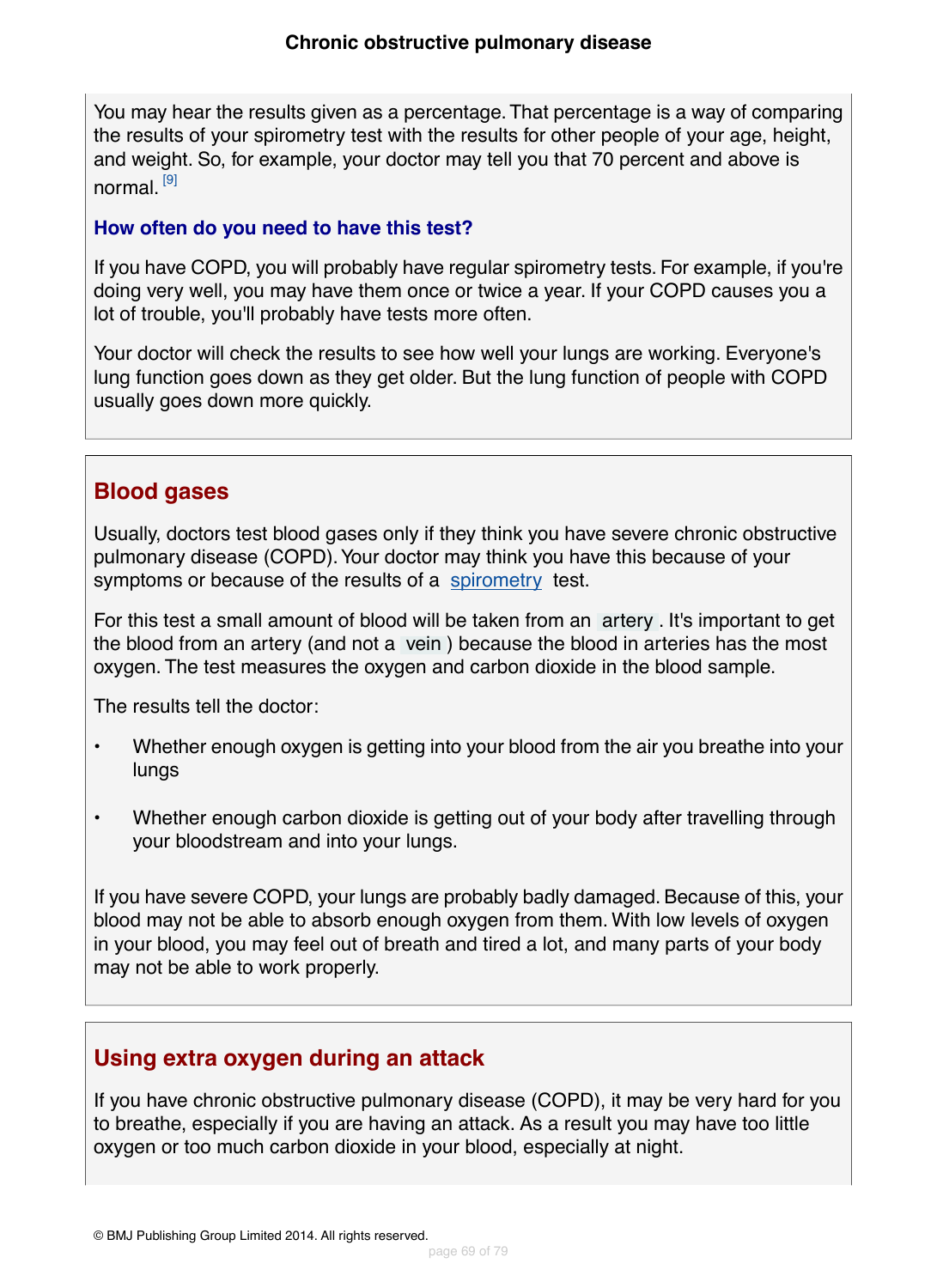To help restore the right balance of gases in your blood, your doctor may suggest ways for you to get extra oxygen during an attack.

There are two options.

- You can wear a face mask that's linked to an oxygen tank by a tube. The tube connects to a pump that pushes oxygen gently into your lungs through the face mask. This method is usually used if you have a mild attack or if you have severe COPD that is not getting any worse.<sup>[\[71\]](#page-75-5)</sup> You may not need to use oxygen all the time. But when you do, it will give your chest muscles a rest. That means they won't have to use so much energy to get air in and out of your lungs.
- Your doctor can put a tube into your throat or nose and down into your lungs. Then oxygen can be pumped directly into your lungs by a machine called a ventilator or respirator.This is usually used for people who are having an attack of COPD or who have severe COPD that's getting worse. They're usually being treated in hospital. You won't be able to eat or speak normally while you have this tube in your throat. You may need the ventilator only for a short time, until you recover from your attack. But once the machine takes over your breathing, it can be hard to start breathing for yourself again.

It's important to discuss using oxygen with your doctors and nurses before you start treatment. Everyone needs to understand what the treatment is supposed to do, how long it is likely to go on, and what will happen if it doesn't seem to be helping.

### <span id="page-69-0"></span>**Glossary:**

### **chronic bronchitis**

Your doctor may say that you have chronic bronchitis if you have a cough that brings up phlegm, if it lasts for three months or more, and you have had it twice in two years. Smoking is a common cause of chronic bronchitis.

### <span id="page-69-3"></span>**emphysema**

Emphysema is a long-term disease of the lungs. The walls of the air sacs (alveoli) in the lungs become thin and less elastic. This makes it harder for oxygen to get in your blood and carbon dioxide to get out of your body. It makes you cough and feel short of breath. Smoking is the most common cause of emphysema.

### <span id="page-69-1"></span>**inflammation**

<span id="page-69-4"></span>Inflammation is when your skin or some other part of your body becomes red, swollen, hot, and sore. Inflammation happens because your body is trying to protect you from germs, from something that's in your body and could harm you (like a splinter) or from things that cause allergies (these things are called allergens). Inflammation is one of the ways in which your body heals an infection or an injury.

### **bacteria**

<span id="page-69-2"></span>Bacteria are tiny organisms. There are lots of different types. Some are harmful and can cause disease. But some bacteria live in your body without causing any harm.

### **viruses**

Viruses are microbes (tiny organisms) that need the cells of humans or other animals to exist. They use the machinery of cells to reproduce. Then they spread to other cells in the body.

### **infection**

You get an infection when bacteria, a fungus, or a virus get into a part of your body where it shouldn't be. For example, an infection in your nose and airways causes the common cold. An infection in your skin can cause rashes such as athlete's foot.The organisms that cause infections are so tiny that you can't see them without a microscope.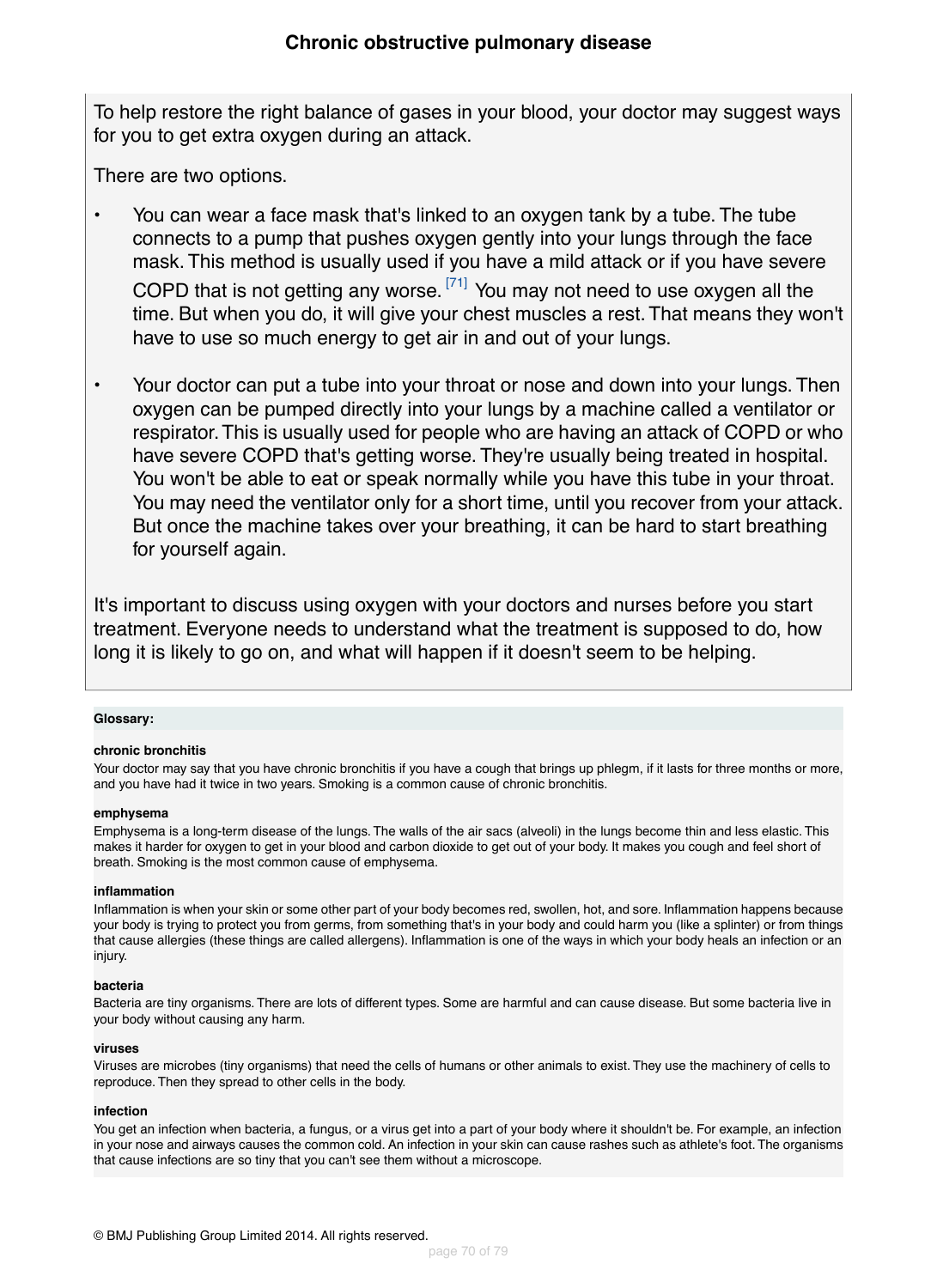#### **genes**

Your genes are the parts of your cells that contain instructions for how your body works. Genes are found on chromosomes, structures that sit in the nucleus at the middle of each of your cells.You have 23 pairs of chromosomes in your normal cells, each of which has thousands of genes.You get one set of chromosomes, and all of the genes that are on them, from each of your parents.

#### <span id="page-70-1"></span>**liver**

Your liver is on the right side of your body, just below your ribcage. Your liver does several things in your body, including processing and storing nutrients from food, and breaking down chemicals, such as alcohol.

#### **bacterial infection**

You get a bacterial infection when bacteria invade a part of your body. There are many different types of bacteria, some of which are harmful and cause disease.

#### **antibiotics**

These medicines are used to help your immune system fight infection. There are a number of different types of antibiotics that work in different ways to get rid of bacteria, parasites, and other infectious agents. Antibiotics do not work against viruses.

#### **corticosteroids**

<span id="page-70-4"></span>Corticosteroids are substances that your body makes naturally. But they can also be made in a laboratory to treat certain conditions. Corticosteroids have many different effects, including helping the body to use sugar and to control the amount of fluid it retains.They also reduce inflammation in the body, which is why they are sometimes used to treat diseases like asthma. (Asthma is caused by inflammation in the tubes that carry air in the lungs.)

#### **steroids**

<span id="page-70-5"></span>Steroids are a type of chemical.Your body naturally produces steroids, which play a part in many of its processes. For example, steroids are involved in how your immune system, reproductive system and metabolism work. Steroids can also be given as medicines and are used for a number of different conditions: including asthma, rheumatoid arthritis and eczema. Corticosteroids are not the same as the steroids used by some body builders and athletes. Those steroids are called 'anabolic steroids'.

#### <span id="page-70-6"></span>**asthma**

Asthma is a disease of the lungs. It makes you wheeze, cough and feel short of breath. Asthma attacks are caused by inflammation and narrowing of your airways, which makes it hard for air to pass in and out of your lungs.

#### <span id="page-70-7"></span>**arteries**

<span id="page-70-0"></span>Arteries are the blood vessels that take blood that is rich in oxygen and food away from your heart. The arteries carry this blood to all the tissues in your body.

#### **veins**

Veins are blood vessels that carry blood back to your heart after your blood has delivered oxygen and food to the tissues.

#### **placebo**

A placebo is a 'pretend' or dummy treatment that contains no active substances. A placebo is often given to half the people taking part in medical research trials, for comparison with the 'real' treatment. It is made to look and taste identical to the drug treatment being tested, so that people in the studies do not know if they are getting the placebo or the 'real' treatment. Researchers often talk about the 'placebo effect'. This is where patients feel better after having a placebo treatment because they expect to feel better. Tests may indicate that they actually are better. In the same way, people can also get side effects after having a placebo treatment. Drug treatments can also have a 'placebo effect'.This is why, to get a true picture of how well a drug works, it is important to compare it against a placebo treatment.

#### <span id="page-70-2"></span>**Beta-blockers**

<span id="page-70-3"></span>These drugs work by blocking the effects of certain chemicals produced by your body (such as adrenaline). Beta-blockers slow your heart rate and improve the beating of your heart. They are often used in people with angina or heart failure.

#### **systematic reviews**

A systematic review is a thorough look through published research on a particular topic. Only studies that have been carried out to a high standard are included. A systematic review may or may not include a meta-analysis, which is when the results from individual studies are put together.

#### **randomised controlled trials**

Randomised controlled trials are medical studies designed to test whether a treatment works. Patients are split into groups. One group is given the treatment being tested (for example, an antidepressant drug) while another group (called the comparison or control group) is given an alternative treatment. This could be a different type of drug or a dummy treatment (a placebo). Researchers then compare the effects of the different treatments.

#### **yeast infection**

Infections with certain types of fungus are called yeast infections. These infections are common and can affect many different parts of your body. For example, a yeast infection called thrush can affect people's mouths or, if they're women, their vaginas. If you get infected with thrush in your mouth, it makes white spots appear on your tongue or on the roof of your mouth. If thrush affects your vagina, you can get itchy, sore and have a discharge.You're more likely to get a yeast infection if your immune system is weakened.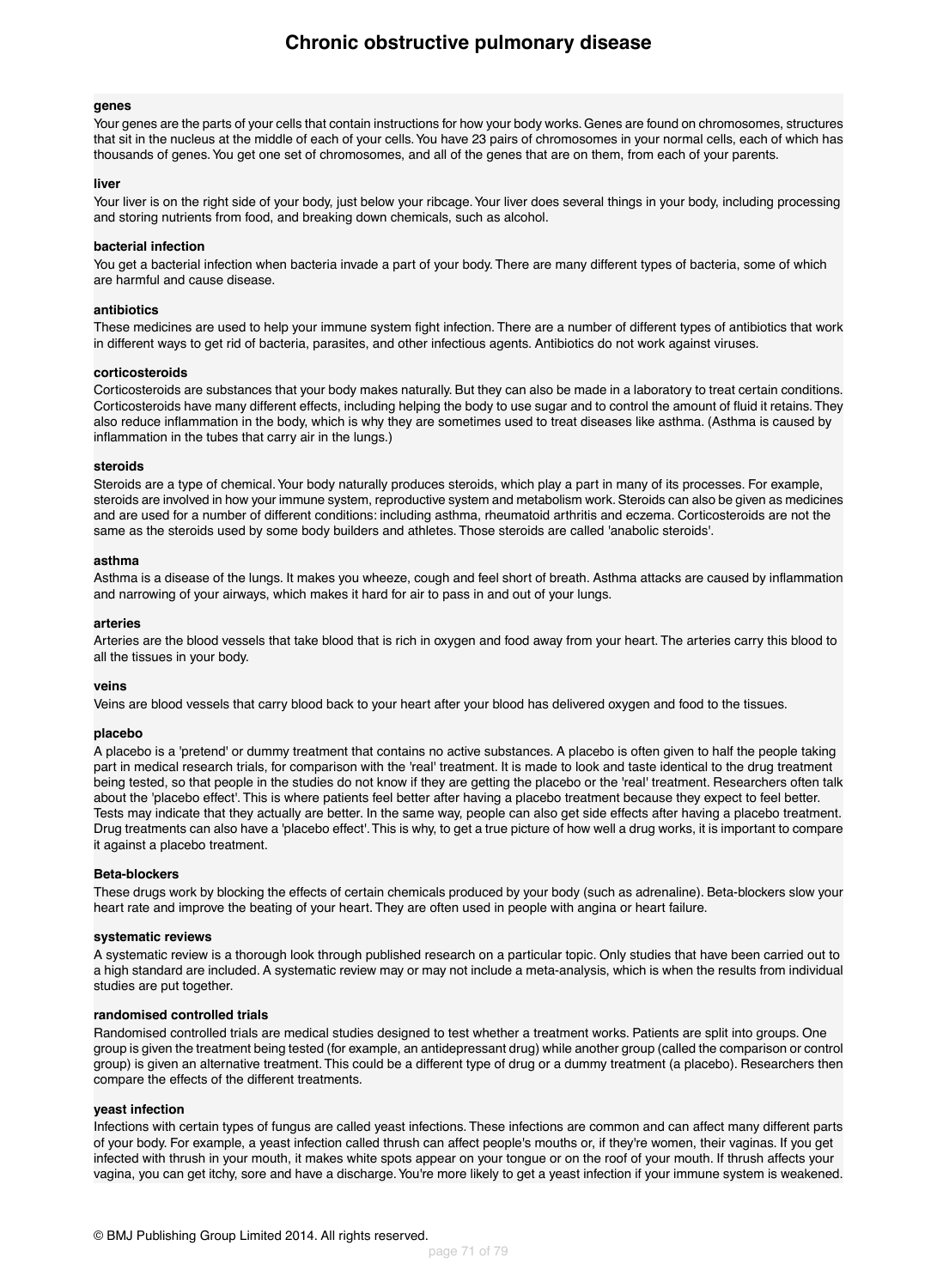### **Chronic obstructive pulmonary disease**

#### <span id="page-71-3"></span>**pneumonia**

Pneumonia is an infection in your lungs. Anything that causes infections (bacteria, viruses or fungi, for example) can give you pneumonia.

#### <span id="page-71-7"></span>**cataract**

A cataract is when your eye's lens, which is normally clear, gets cloudy. This makes your vision blurred or fuzzy, like trying to see through a fogged-up window.

#### **high blood pressure**

<span id="page-71-0"></span>Your blood pressure is considered to be high when it is above the accepted normal range. The usual limit for normal blood pressure is 140/90. If either the first (systolic) number is above 140 or the lower (diastolic) number is above 90, a person is considered to have high blood pressure. Doctors sometimes call high blood pressure 'hypertension'.

#### **diarrhoea**

<span id="page-71-1"></span>Diarrhoea is when you have loose, watery stools and you need to go to the toilet far more often than usual. Doctors say you have diarrhoea if you need to go to the toilet more than three times a day.

#### <span id="page-71-2"></span>**seizure**

A seizure (or fit) is when there is too much electrical activity in your brain, which results in muscle twitching and other symptoms.

#### **CT scan**

<span id="page-71-4"></span>A CT scan is a type of X-ray. It takes several detailed pictures of the inside of your body from different angles. CT stands for computed tomography. It is also called a CAT scan (computed axial tomography).

#### <span id="page-71-5"></span>**osteoporosis**

Osteoporosis is when your bones get too brittle. It happens if not enough new bone tissue is growing to keep bones strong. If you have osteoporosis, the bones in your body may break easily.

#### <span id="page-71-6"></span>**diabetes**

Diabetes is a condition that causes too much sugar (glucose) to circulate in the blood. It happens when the body stops making a hormone called insulin (type 1 diabetes) or when insulin stops working (type 2 diabetes).

#### **obesity**

<span id="page-71-8"></span>If your body stores more energy than you need, this can make you overweight. The excess energy is stored in your fat cells. If your weight goes above a certain level, doctors call this obesity. Obesity is considered a medical condition. The excess weight can be a strain on your bones and joints. And if you are obese, you're more likely to get other diseases. Doctors have developed a scale for telling how much excess weight you have. This measure, called the body mass index (BMI), depends on your height.

#### <span id="page-71-9"></span>**glaucoma**

<span id="page-71-10"></span>Glaucoma is a condition that affects the eyes. If you have glaucoma, your vision slowly gets worse. It happens when certain nerves in your head get damaged. These nerves carry images of what you see to your brain. Glaucoma is often caused by high pressure inside your eye.

#### **adrenaline**

<span id="page-71-11"></span>Adrenaline is a chemical that makes your heart race and makes you feel alert. It is sometimes called the 'fight-or-flight' hormone.

#### **immune system**

Your immune system is made up of the parts of your body that fight infection. When bacteria or viruses get into your body, it's your immune system that kills them. Antibodies and white blood cells are part of your immune system.They travel in your blood and attack bacteria, viruses and other things that could damage your body.

#### **chickenpox**

<span id="page-71-13"></span><span id="page-71-12"></span>Chickenpox is a common childhood illness caused by a virus. It usually leads to a fever, tiredness and an itchy rash. The virus can easily spread from person to person, and people usually get it about two weeks after they were near someone with the illness. About two days before the rash starts, you can give the virus to others. Chickenpox clears up on its own in most children, but adults and some children may get complications such as pneumonia, kidney problems or heart problems. In the UK, people aren't usually immunised against chickenpox unless they have an immune disease (or another disease that would make infection dangerous for them).

#### <span id="page-71-14"></span>**angina**

Angina is the name that doctors use for a pain in your chest that you get when your heart muscle isn't getting enough oxygen.

#### **ulcer**

An ulcer is an open sore. Ulcers can happen in many parts of your body, such as in your stomach, and the skin of your legs, mouth, or genitals.

#### **neurotransmitters**

Neurotransmitters are chemicals that help to carry messages between nerve cells. Serotonin, dopamine, and norepinephrine (noradrenaline) are all neurotransmitters.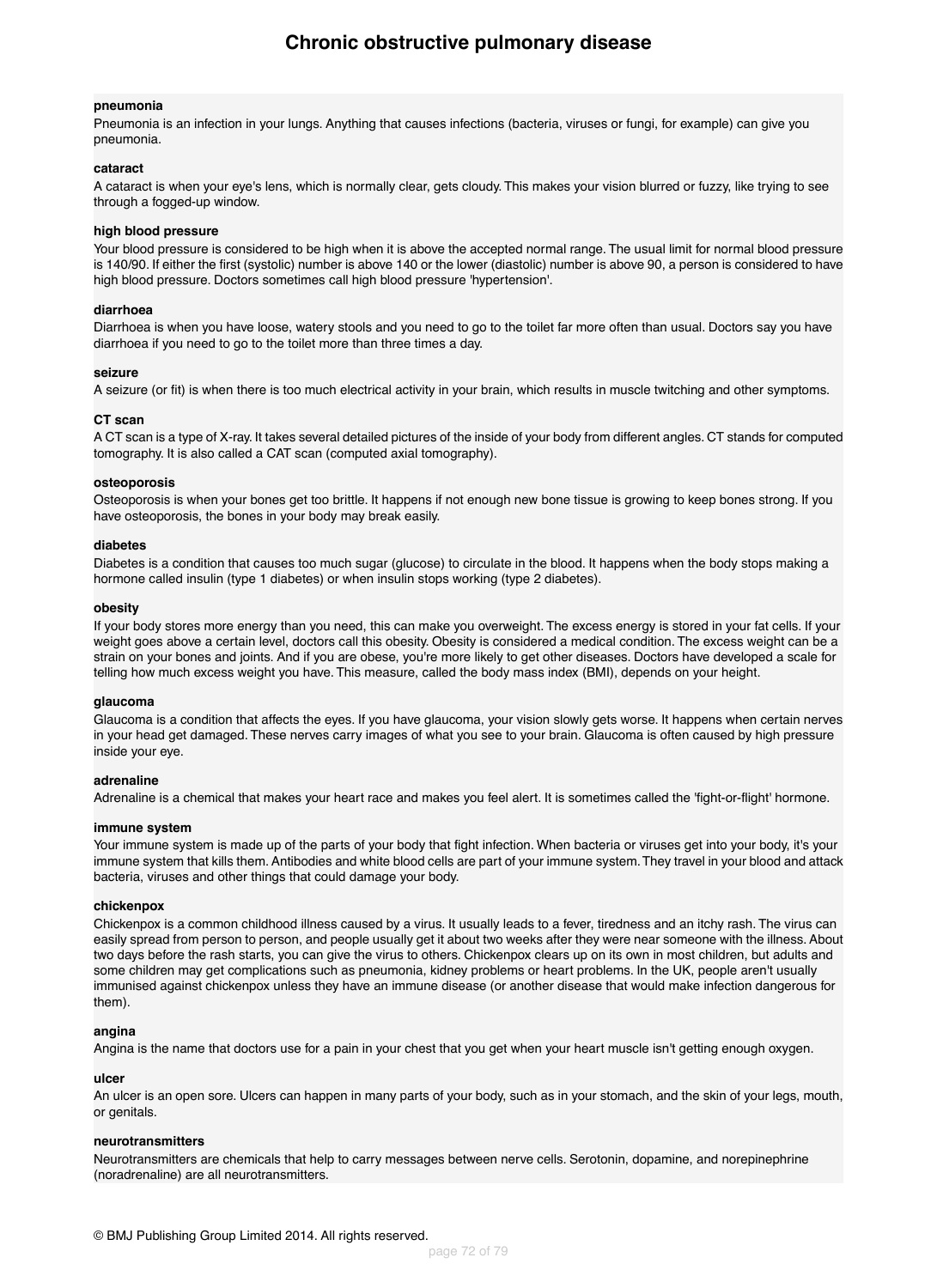#### **immunosuppressants**

Immunosuppressants are medicines that reduce your body's natural immune response. You're given these medicines if you've had an organ transplant, so your immune system doesn't react to your new organ and attack it. But immunosuppressants can also put you at risk of some types of cancer, such as squamous cell skin cancer.

#### **Sources for the information on this leaflet:**

1. Anthonisen NR, Connett JE, Kiley JP, et al.Effects of smoking intervention and the use of an inhaled anticholinergic bronchodilator on the rate of decline of FEV1. The Lung Health StudyJournal of the American Medical Association. 1994; 272: 1497-1505.

2. Silagy C, Lancaster T, Stead L, et al.Nicotine replacement therapy for smoking cessation (Cochrane review).In: The Cochrane Library. Wiley, Chichester, UK.

3. Hughes JR, Stead LF, Lancaster T.Antidepressants for smoking cessation (Cochrane review).In: The Cochrane Library. Wiley, Chichester, UK.

4. British National Formulary.Varenicline.Section 4.10. British Medical Association and Royal Pharmaceutical Society of Great Britain. Also available at http://bnf.org (accessed on 7 March 2014).

5. Honig HG, Ingram RH.Chronic bronchitis, emphysema and airways obstruction.In: Braunwald E, Fauci AS, Kasper DL, et al. Harrison's principles of internal medicine. 15th edition. McGraw-Hill, New York, NY; 2001.

6. American Thoracic Society.Standards for the diagnosis and care of patients with chronic obstructive pulmonary disease.American Journal of Respiratory and Critical Care Medicine. 1995; 152 (supplement): S77-S120.

7. American Thoracic Society.What is chronic obstructive lung disease (COPD)?Available at

http://www.thoracic.org/clinical/copd-guidelines/for-patients/what-is-chronic-obstructive-pulmonary-disease-copd.php (accessed on 7 March 2014).

8. Kurmi OP, Semple S, Simkhada P, et al.COPD and chronic bronchitis risk of indoor air pollution from solid fuel: a systematic review and meta-analysis.Thorax. 2010; 65: 221-228.

9. Global Initiative for Chronic Obstructive Lung Disease.Global strategy for diagnosis, management, and prevention of COPD.January 2014. Available at http://www.goldcopd.org/guidelines-global-strategy-for-diagnosis-management.html (accessed on 7 March 2014).

10. Biskobing DM.COPD and osteoporosis.Chest. 2002; 121: 609-620.

11. Soriano JB, Maier WC, Egger P, et al.Recent trends in physician diagnosed COPD in women and men in the UK.Thorax. 2000; 55: 789-794.

12. National Institute for Health and Care Excellence.Chronic obstructive pulmonary disease: management of chronic obstructive disease in adults in primary care and secondary care (partial update).Clinical guidance 101. June 2010. Available at http://www.nice.org.uk/cg101 (accessed on 7 March 2014).

13. Pride NB, Soriano JB.Chronic obstructive pulmonary disease in the United Kingdom: trends in mortality, morbidity, and smoking.Current Opinion in Pulmonary Medicine. 2002; 8: 95-101.

14. The Respiratory Alliance.Bridging the gap: commissioning and delivering high quality integrated respiratory healthcare.January 2003. Available at http://www.bsaci.org/pdf/bridging\_the\_gap\_final.pdf (accessed on 7 March 2014).

15. Anthonisen NR, Connett JE, Kiley JP, et al.Effects of smoking intervention and the use of an inhaled anticholinergic bronchodilator on the rate of decline of FEV1. The Lung Health Study.Journal of the American Medical Association. 1994; 272: 1497-1505.

16. British Thoracic Society, Scottish Intercollegiate Guidelines Network.British guideline on the management of asthma.Thorax. 2003; 58 (supplement 1): i1-i94.

17. Salpeter SR, Buckley NS, Salpeter EE.Meta-analysis: anticholinergics, but not beta-agonists, reduce severe exacerbations and respiratory mortality in COPD.Journal of General Internal Medicine. 2006; 1: 1011-1019.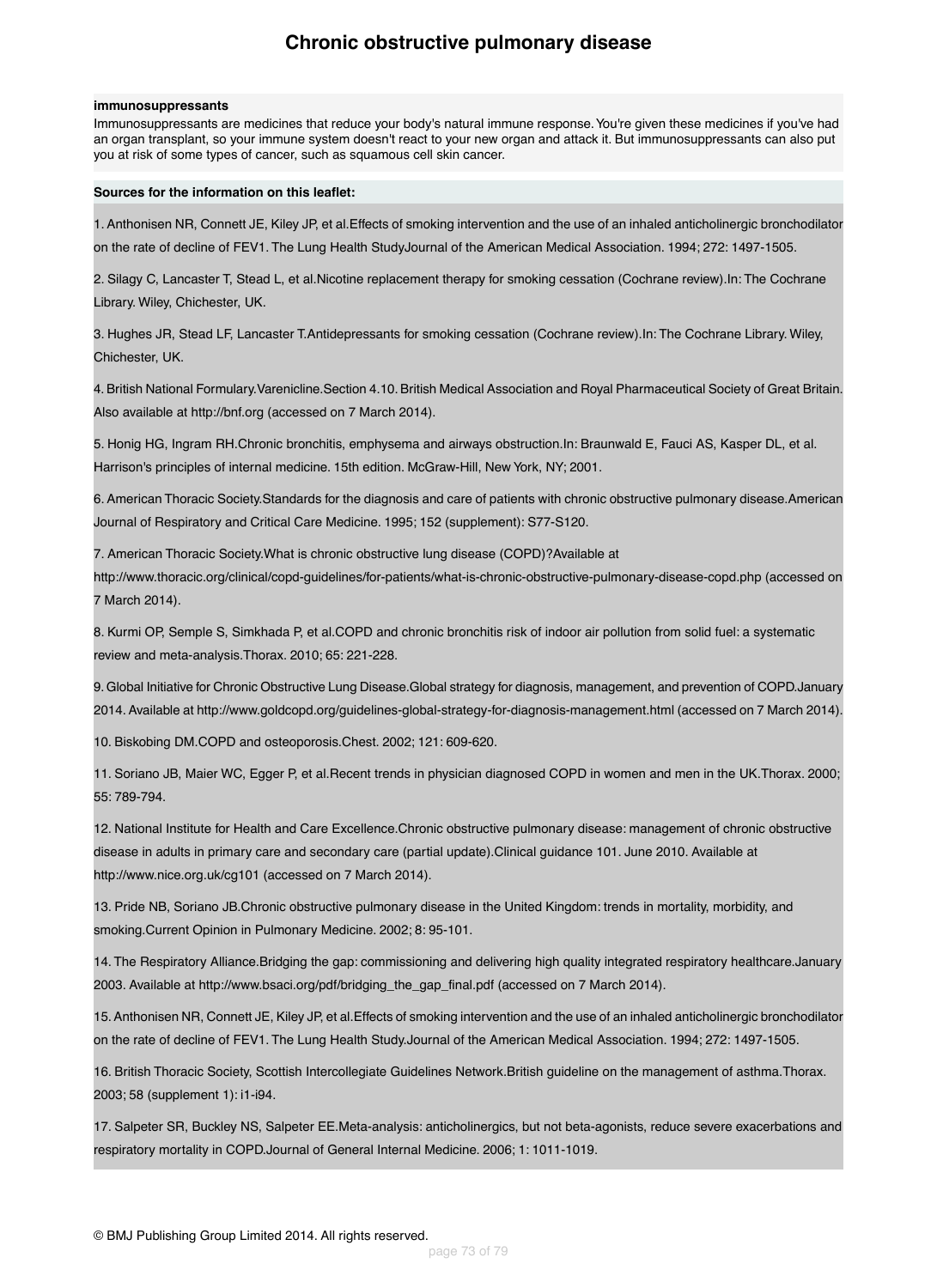18. Sestini P, Renzoni E, Robinson S, et al.Short-acting beta 2 agonists for stable chronic obstructive pulmonary disease (Cochrane review).In: The Cochrane Library. Wiley, Chichester, UK.

19. Liesker JJ, Van De Velde V, Meysman M, et al.Effects of formoterol (Oxis Turbuhaler) and ipratropium on exercise capacity in patients with COPD.Respiratory Medicine. 2002; 96: 559-566.

20. O'Donnell DE, Voduc N, Fitzpatrick M, et al.Effect of salmeterol on the ventilatory response to exercise in chronic obstructive pulmonary disease.European Respiratory Journal. 2004; 24: 86-94.

21. Shukla VK, Chen S, Boucher M, et al.Long-acting beta2 agonists for the maintenance treatment of chronic obstructive pulmonary disease in patients with reversible and non-reversible airflow obstruction: a systematic review of clinical effectiveness.Canadian Coordinating Office for Health Technology Assessment, Ottawa, Canada; 2006.

22. Sin DD, McAlister FA, Man SF, et al.Contemporary management of chronic obstructive pulmonary disease: scientific review.Journal of the American Medical Association. 2003; 290: 2301-2312.

23. Rodrigo GJ, Nannini LJ, Rodriguez-Roisin R, et al.Safety of long-acting beta-agonists in stable COPD: a systematic review.Chest. 2008; 133: 1079-1087.

24. Kew KM, Mavergames C, Walters JA.Long-acting beta2-agonists for chronic obstructive pulmonary disease (Cohrane review).In: The Cochrane Library. Wiley, Chichester, UK.

25. US Food and Drug Administration.Public Health Advisory: Update on Serevent Diskus (salmeterol xinafoate inhalation powder), Advair Diskus (fluticasone propionate & salmeterol inhalation powder), Foradil Aerolizer (formoterol fumarate inhalation powder)May 2006. Available at http://www.fda.gov (accessed on 7 March 2014).

26. Salpeter SR.Cardiovascular safety of beta2-adrenoceptor agonist use in patients with obstructive airway disease: a systematic review.Drugs and Aging. 2004; 21: 405-414.

27. Hall IP, Tattersfield AE.Beta-agonists.In: Clark TJH, Godfrey S, Lee TH. Asthma. 3rd edition. Chapman and Hall Medical, London, UK; 1992.

28. Cazzola M, Imperatore F, Salzillo A, et al.Cardiac effects of formoterol and salmeterol in patients suffering from COPD with preexisting cardiac arrhythmias and hypoxemia.Chest. 1998; 114: 411-415.

29. Gershon A, Croxford R, Calzavara A, et al.Cardiovascular safety of inhaled long-acting bronchodilators in individuals with chronic obstructive pulmonary disease.JAMA Internal Medicine. 2013; 173: 1175-1185.

30. Calverley PM, Anderson JA, Celli B, et al.Cardiovascular events in patients with COPD: TORCH study results.Thorax. 2010; 65: 719-725.

31. Mahler DA, Donohue JF, Barbee RA, et al.Efficacy of salmeterol xinafoate in the treatment of COPD.Chest. 1999; 115: 957-965.

32. Rennard SI, Anderson W, ZuWallack R, et al.Use of a long-acting inhaled beta2-adrenergic agonist, salmeterol xinafoate, in patients with chronic obstructive pulmonary disease.American Journal of Respiratory and Critical Care Medicine. 2001; 163:1087-1092.

33. Dahl R, Greefhorst LA, Nowak D, et al.Inhaled formoterol dry powder versus ipratropium bromide in chronic obstructive pulmonary disease.American Journal of Respiratory and Critical Care Medicine. 2001; 164: 778-784.

34. Liesker JJ, Wijkstra PJ, Ten Hacken NH, et al.A systematic review of the effects of bronchodilators on exercise capacity in patients with COPD.Chest. 2002; 121: 597-608.

35. Rodrigo GJ, Castro-Rodriguez JA, Nannini LJ, et al.Tiotropium and risk for fatal and nonfatal cardiovascular events in patients with chronic obstructive pulmonary disease: systematic review with meta-analysis.Respiratory Medicine. 2009; 103: 1421-1429.

36. Rodrigo GJ, Nannini LJ.Tiotropium for the treatment of stable chronic obstructive pulmonary disease: a systematic review with meta-analysis.Pulmonary Pharmacology and Therapeutics. 2007; 20: 495-502.

37. Kesten S, Jara M, Wentworth C, et al.Pooled clinical trial analysis of tiotropium safety.Chest. 2006; 130: 1695-1703.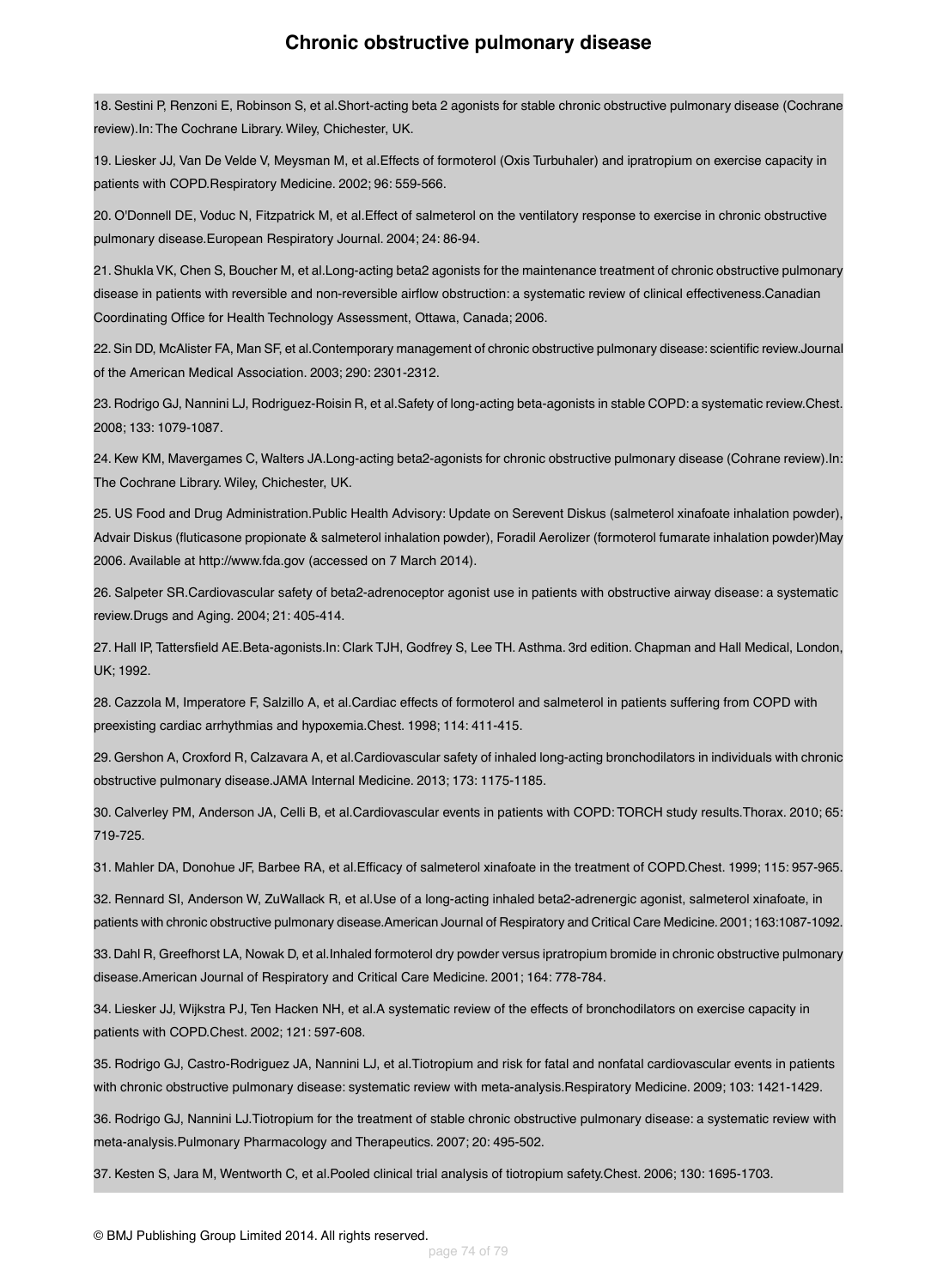38.Welsh EJ, Cates CJ, Poole P.Combination inhaled steroid and long-acting beta2-agonist versus tiotropium for chronic obstructive pulmonary disease (Cochrane review).In: The Cochrane Library. Wiley, Chichester, UK.

39. Donohue JF, van Noord JA, Bateman ED, et al.A 6-month, placebo-controlled study comparing lung function and health status changes in COPD patients treated with tiotropium or salmeterol.Chest. 2002; 122: 47-55.

40. Singh S, Loke YK, Furberg CD.Inhaled anticholinergics and risk of major adverse cardiovascular events in patients with chronic obstructive pulmonary disease: a systematic review and meta-analysis.Journal of the American Medical Association. 2008; 300: 1439-1450.

41. Singh S, Loke YK, Enright PL, et al.Mortality associated with tiotropium mist inhaler in patients with chronic obstructive pulmonary disease: systematic review and meta-analysis of randomised controlled trials.BMJ. 2011; 342: 3215.

42. National Prescribing Centre.Increased risk of mortality associated with tiotropium Respimat in COPD.July 2011. Available at http://www.npc.nhs.uk/rapidreview/?p=4012 (accessed on 7 March 2014).

43. Dong YH, Lin HH, Shau WY, et al.Comparative safety of inhaled medications in patients with chronic obstructive pulmonary disease: systematic review and mixed treatment comparison meta-analysis of randomised controlled trials.Thorax. 2013; 68: 48-56.

44.Wise RA, Anzueto A, Cotton D, et al.Tiotropium Respimat inhaler and the risk of death in COPD.New England Journal of Medicine. 2013; 369: 1491-1501.

45. Karner C, Chong J, Poole P.Tiotropium versus placebo for chronic obstructive pulmonary disease (Cochrane review).In: The Cochrane Library. Wiley, Chichester, UK.

46. Leuppi JD, Schuetz P, Bingisser R, et al.Short-term vs conventional glucocorticoid therapy in acute exacerbations of chronic obstructive pulmonary disease: the REDUCE randomized clinical trial.JAMA. 2013; 309: 2223-2231.

47.Yang IA, Fong KM, Sim EHA, et al.Inhaled corticosteroids for stable chronic obstructive pulmonary disease (Cochrane review).In: The Cochrane Library. Wiley, Chichester, UK.

48. Hanania NA, Darken P, Horstman D, et al.The efficacy and safety of fluticasone propionate (250 microg)/salmeterol (50 microg) combined in the Diskus inhaler for the treatment of COPD.Chest. 2003; 124: 834-843.

49. Alsaeedi A, Sin DD, McAlister FA.The effects of inhaled corticosteroids in chronic obstructive pulmonary disease: a systematic review of randomized placebo-controlled trials.American Journal of Medicine. 2002; 113: 59-65.

50. Gartlehner G, Hansen RA, Carson SS, et al.Efficacy and safety of inhaled corticosteroids in patients with COPD: a systematic review and meta-analysis of health outcomes.Annals of Family Medicine. 2006; 4: 253-262.

51. Agarwal R, Aggarwal AN, Gupta D, et al.Inhaled corticosteroids vs placebo for preventing COPD exacerbations: a systematic review and metaregression of randomized controlled trials.Chest. 2010; 137: 318-325.

52. Drummond MB, Dasenbrook EC, Pitz MW, et al.Inhaled corticosteroids in patients with stable chronic obstructive pulmonary disease: a systematic review and meta-analysis.Journal of the American Medical Association. 2008; 300: 2407-2416.

53. Calverley PM, Anderson JA, Celli B, et al.Salmeterol and fluticasone propionate and survival in chronic obstructive pulmonary disease.New England Journal of Medicine. 2007; 356: 775-789.

54. Mahler DA, Wire P, Horstman D, et al.Effectiveness of fluticasone propionate and salmeterol combination delivered via the Diskus device in the treatment of chronic obstructive pulmonary disease.American Journal of Respiratory and Critical Care Medicine. 2002; 166: 1084-1091.

55. Andréjak C, Nielsen R, Thomsen VØ, et al.Chronic respiratory disease, inhaled corticosteroids and risk of non-tuberculous mycobacteriosis.Thorax. 2013; 68: 256-262.

56. Singh S, Amin AV, Loke YK, et al.Long-term use of inhaled corticosteroids and the risk of pneumonia in chronic obstructive pulmonary disease: a meta-analysis.Archives of Internal Medicine. 2009; 169: 219-229.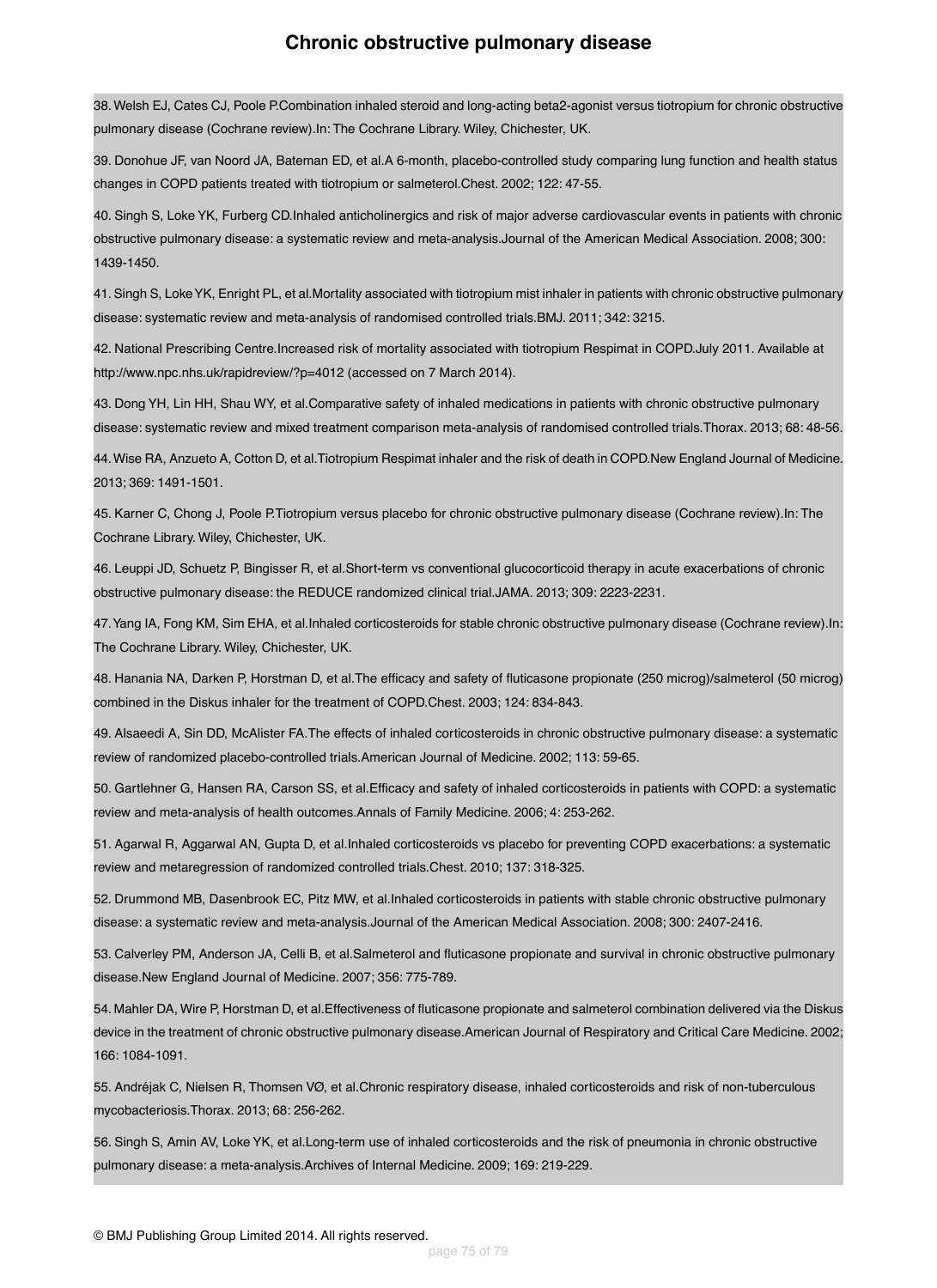57. Medicines and Healthcare Products Regulatory Agency.Drug safety update. Volume 1, issue 3.October 2007. Available at http://www.mhra.gov.uk/Publications/Safetyguidance/DrugSafetyUpdate/CON2032518 (accessed on 7 March 2014).

58. British National Formulary.Corticosteroids.Section 3.2. British Medical Association and Royal Pharmaceutical Society of Great Britain. Also available at http://bnf.org (accessed on 7 March 2014).

59. Highland KB, Strange C, Heffner JE.Long-term effects of inhaled corticosteroids on FEV1 in patients with chronic obstructive pulmonary disease: a meta-analysis.Annals of Internal Medicine. 2003; 138: 969-973.

60. Sutherland ER, Allmers H, Ayas NT, et al.Inhaled corticosteroids reduce the progression of airflow limitation in chronic obstructive pulmonary disease: a meta-analysis.Thorax. 2003; 58: 937-941.

61. Appleton S, Jones T, Poole P, et al.Ipratropium bromide versus short acting beta-2 agonists for stable chronic obstructive pulmonary disease (Cochrane review).In: The Cochrane Library. Wiley, Chichester, UK.

62. van Noord JA, de Munck DR, Bantje TA, et al.Long-term treatment of chronic obstructive pulmonary disease with salmeterol and the additive effect of ipratropium.European Respiratory Journal. 2000; 15: 878-885.

63. D'Urzo AD, De Salvo MC, Ramirez-Rivera A, et al.In patients with COPD, treatment with a combination of formoterol and ipratropium is more effective than a combination of salbutamol and ipratropium: a 3-week, randomized, double-blind, within-patient, multicenter study.Chest. 2001; 119: 1347-1356.

64. Karner C, Cates CJ.Long-acting beta(2)-agonist in addition to tiotropium versus either tiotropium or long-acting beta(2)-agonist alone for chronic obstructive pulmonary disease (Cochrane review).In: The Cochrane Library. Wiley, Chichester, UK.

65. Mahler DA, D'Urzo A, Bateman ED, et al; INTRUST-1 and INTRUST-2 study investigators.Concurrent use of indacaterol plus tiotropium in patients with COPD provides superior bronchodilation compared with tiotropium alone: a randomised, double-blind comparison.Thorax. 2012; 67: 781-788.

66. Nannini LJ, Poole P, Milan SJ, et al.Combined corticosteroid and long-acting beta2-agonist in one inhaler versus inhaled corticosteroids alone for chronic obstructive pulmonary disease (Cochrane review).In: The Cochrane Library. Wiley, Chichester, UK.

67. Rodrigo GJ, Castro-Rodriguez JA, Plaza V, et al.Safety and efficacy of combined long-acting beta-agonists and inhaled corticosteroids vs long-acting beta-agonists monotherapy for stable COPD: a systematic review.Chest. 2009; 136: 1029-1038.

68. Nannini L, Cates CJ, Lasserson TJ, et al.Combined corticosteroid and long acting beta-agonist in one inhaler for chronic obstructive pulmonary disease (Cochrane review).In: The Cochrane Library. Wiley, Chichester, UK.

69. Nannini L, Cates CJ, Lasserson TJ, et al.Combined corticosteroid and long-acting beta-agonist in one inhaler versus placebo for chronic obstructive pulmonary disease (Cochrane review).In: The Cochrane Library. Wiley, Chichester, UK.

70. Nannini LJ, Cates CJ, Lasserson TJ, et al.Combined corticosteroid and long-acting beta-agonist in one inhaler versus long-acting beta-agonists for chronic obstructive pulmonary disease (Cochrane review).In: The Cochrane Library. Wiley, Chichester, UK.

71. Peigang Y, Marini JJ.Ventilation of patients with asthma and chronic obstructive pulmonary disease.Current Opinion in Critical Care. 2002; 8: 70-76.

72. Medical Research Council Working Party.Long term domiciliary oxygen therapy in chronic hypoxic cor pulmonale complicating chronic bronchitis and emphysema.Lancet. 1981; 1: 681-686.

73. Nocturnal Oxygen Therapy Trial Group.Continuous or nocturnal oxygen therapy in hypoxemic chronic obstructive lung disease: a clinical trial.Annals of Internal Medicine. 1980; 93: 391-398.

74. Cranston JM, Crockett AJ, Moss JR, et al.Domiciliary oxygen in chronic obstructive pulmonary disease (Cochrane review).In: The Cochrane Library. Wiley, Chichester, UK.

75. Moore RP, Berlowitz DJ, Denehy L, et al.A randomised trial of domiciliary, ambulatory oxygen in patients with COPD and dyspnoea but without resting hypoxaemia.Thorax. 2011; 66: 32-37.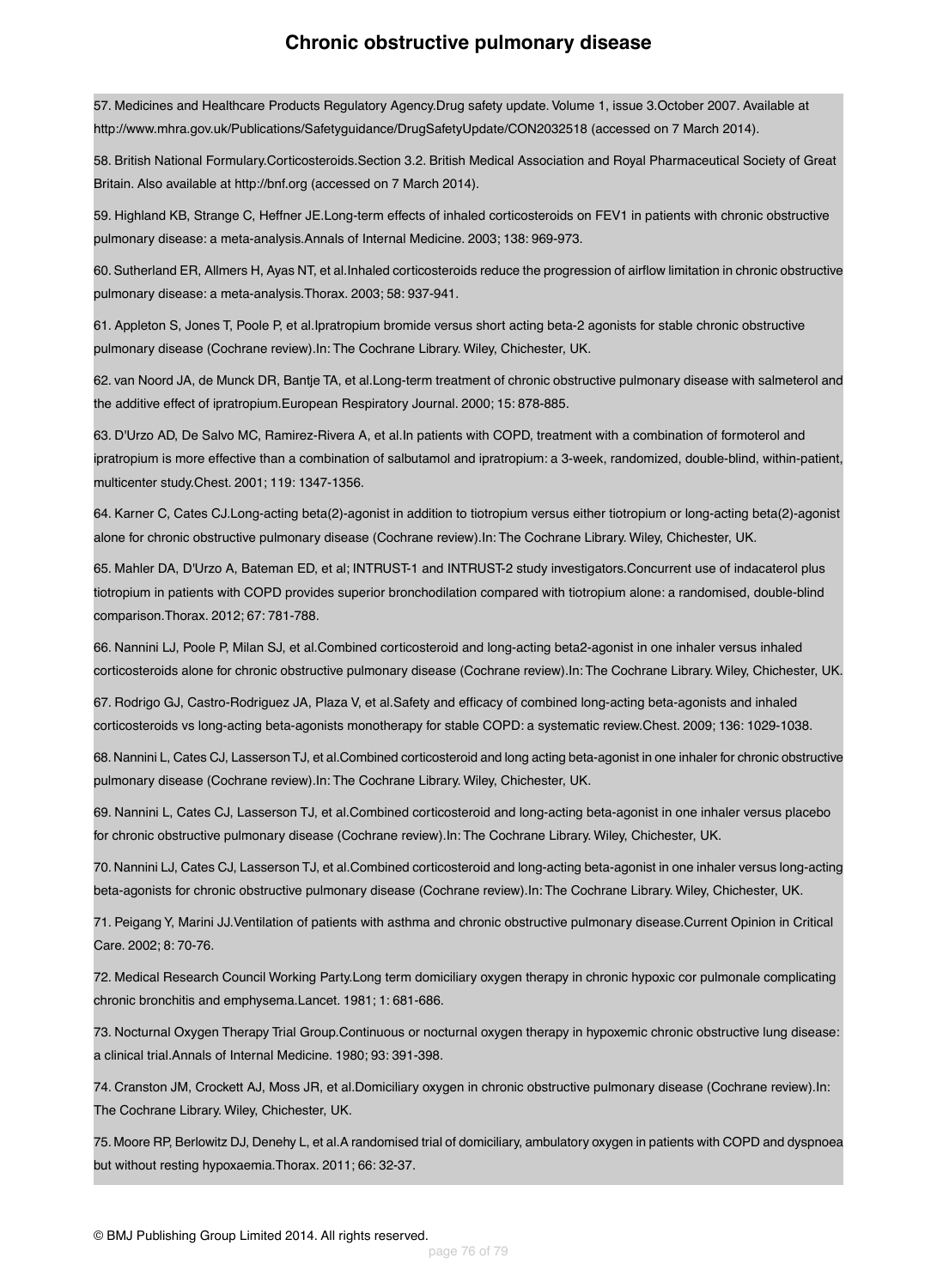76. American Lung Association.Supplemental oxygen.Available at

http://www.lung.org/lung-disease/copd/living-with-copd/supplemental-oxygen.html (accessed on 7 March 2014).

77. Ram FS, Jones PW, Castro AA, et al.Oral theophylline for chronic obstructive pulmonary disease (Cochrane review).In: The Cochrane Library. Wiley, Chichester, UK.

78. Molfino NA, Zhang P.A meta-analysis on the efficacy of oral theophylline in patients with stable COPD.International Journal of Chronic Obstructive Pulmonary Disease. 2006; 1: 261-266.

79. Zhou Y, Wang X, Zeng X, et al.Positive benefits of theophylline in a randomized, double-blind, parallel-group, placebo-controlled study of low-dose, slow-release theophylline in the treatment of COPD for 1 year.Respirology. 2006; 11: 603-610.

80. Ramsdell J.Use of theophylline in the treatment of COPD.Chest. 1995; 107 (supplement): S206-S209.

81. Ram FS.Use of theophylline in chronic obstructive pulmonary disease: examining the evidence.Current Opinion In Pulmonary Medicine. 2006; 12: 132-139.

82. Dirksen A, Dijkman JH, Madsen F, et al.A randomized clinical trial of alpha-antitrypsin augmentation therapy.American Journal of Respiratory and Critical Care Medicine. 1999; 160: 1468-1472.

83.Vollenweider DJ, Jarrett H, Steurer-Stey CA, et al.Antibiotics for exacerbations of chronic obstructive pulmonary disease.In: The Cochrane Library. Wiley, Chichester, UK.

84. Staykova T, Black P, Chacko E, et al.Prophylactic antibiotic therapy for chronic bronchitis (Cochrane review).In: The Cochrane Library. Wiley, Chichester, UK.

85. British National Formulary.Erdosteine.Section 3.7. British Medical Association and Royal Pharmaceutical Society of Great Britain. Also available at http://bnf.org (accessed on 7 March 2014).

86. Poole PJ, Black PN.Mucolytic agents for chronic bronchitis or chronic obstructive pulmonary disease (Cochrane review).In: The Cochrane Library. Wiley, Chichester, UK.

87. Grandjean EM, Berthet P, Ruffmann R, et al.Efficacy of oral long-term N-acetylcysteine in chronic bronchopulmonary disease: a meta-analysis of published double-blind, placebo-controlled clinical trials.Clinical Therapeutics. 2000; 22: 209-221.

88. Poole PJ, Black PN.Mucolytic agents for chronic bronchitis or chronic obstructive pulmonary disease (Cochrane review).In: The Cochrane Library. Wiley, Chichester, UK.

89. Callahan CM, Dittus RS, Katz BP.Oral corticosteroid therapy for patients with stable chronic obstructive pulmonary disease: a meta-analysis.Annals of Internal Medicine. 1991; 114: 216-223.

90. McEvoy CE, Niewoehner DE.Adverse effects of corticosteroid therapy for COPD: a critical review.Chest. 1997; 111: 732-743.

91. Medicines and Healthcare Products Regulatory Agency.Drug safety update. Volume 1, issue 2.September 2007. Available at http://www.mhra.gov.uk/Publications/Safetyguidance/DrugSafetyUpdate/CON2032234 (accessed on 7 March 2014).

92. Poole PJ, Chacko E, Wood-Baker RW, et al.Influenza vaccine for patients with chronic obstructive pulmonary disease (Cochrane review).In: The Cochrane Library. Wiley, Chichester, UK.

93. Christenson B, Lundbergh P, Hedlund J, et al.Effects of a large-scale intervention with influenza and 23-valent pneumococcal vaccines in adults aged 65 years or older: a prospective study.Lancet. 2001; 357: 1008-1011.

94. Leech JA, Gervais A, Ruben FL.Efficacy of pneumococcal vaccine in severe chronic obstructive pulmonary disease.Canadian Medical Association Journal. 1987; 136: 361-365.

95. Simberkoff MS, Cross AP, Al-Ibrahim M, et al.Efficacy of pneumococcal vaccine in high-risk patients: results of a Veterans Administration Cooperative Study.New England Journal of Medicine. 1986; 315: 1318-1327.

96. Public Health England.Influenza.Available at http://www.hpa.org.uk/Topics/InfectiousDiseases/InfectionsAZ/Influenza/ (accessed on 7 March 2014).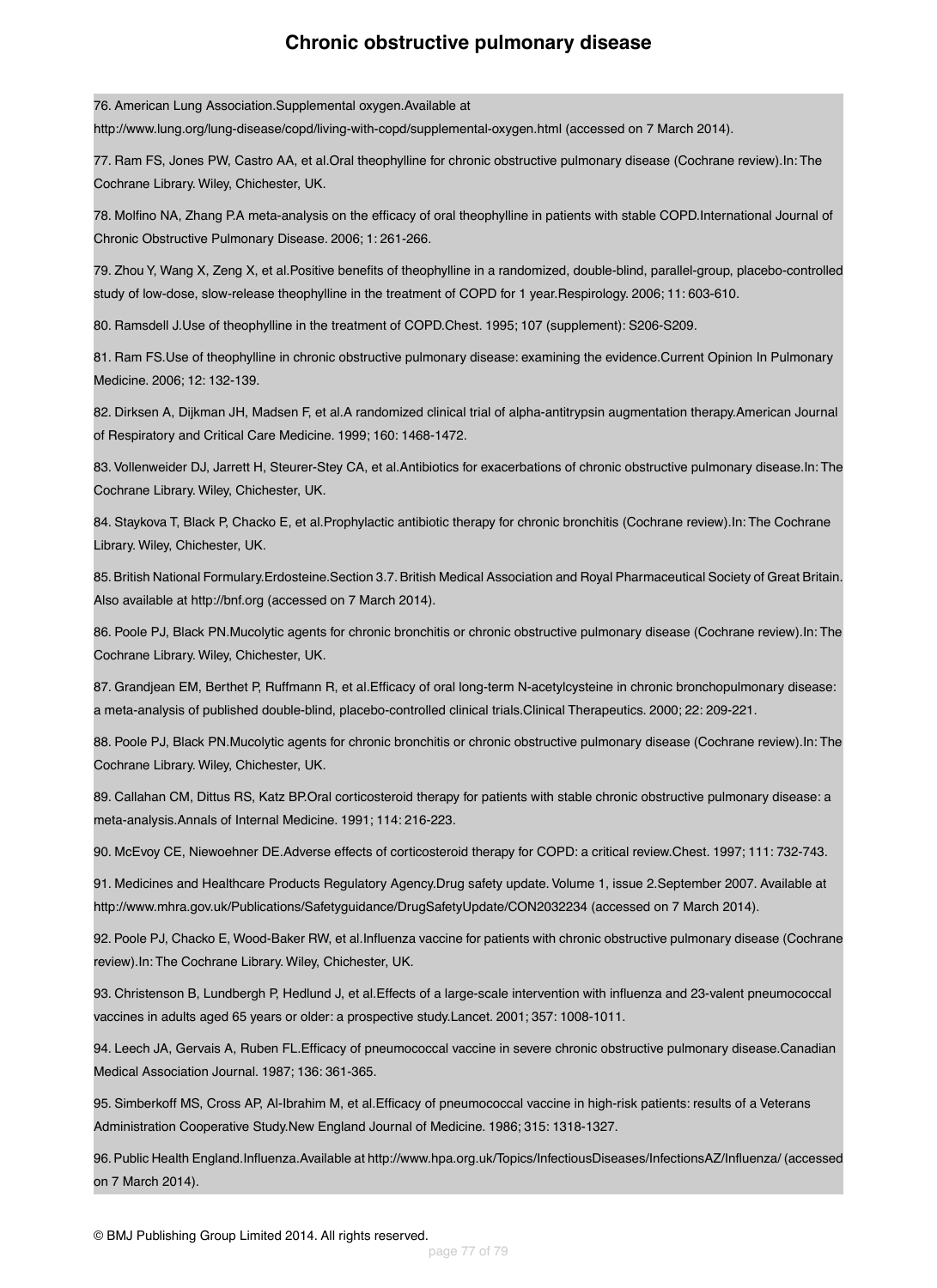97. Dear K, Holden J, Andrews R, et al.Vaccines for preventing pneumococcal infection in adults (Cochrane review).In:The Cochrane Library. Wiley, Chichester, UK.

98. Ockene IS, Miller NH.Cigarette smoking, cardiovascular disease, and stroke: a statement for healthcare professionals from the American Heart Association.Circulation. 1997; 96: 3243-3247.

99. Department of Health.Smoking kills: a white paper on tobacco.November 1998. Available at https://www.gov.uk/government/publications/a-white-paper-on-tobacco (accessed on 18 March 2014).

100. West R, McNeill A, Raw M.Smoking cessation guidelines for health professionals: an update.Thorax. 2000; 55: 987-999.

101. British National Formulary.Monoamine-oxidase inhibitors (MAOIs).Section 4.3.2. British Medical Association and Royal Pharmaceutical Society of Great Britain. Also available at http://bnf.org (accessed on 7 March 2014).

102. U.S. Food and Drug Administration.FDA warns sellers of nicotine lollipops, lip balm.FDA Consumer. 2002; 36: 5-6.

103. Murray RP, Connett JE, Rand CS, et al.Persistence of the effect of the Lung Health Study (LHS) smoking intervention over eleven years.Preventive Medicine. 2002; 35: 314-319.

104. Anthonisen NR, Connett JE, Kiley JP, et al.Effects of smoking intervention and the use of an inhaled anticholinergic bronchodilator on the rate of decline of FEV1: the lung health study.Journal of the American Medical Association. 1994; 272: 1497-1505.

105. Kanner RE, Anthonisen NR, Connett JE.Lower respiratory illnesses promote FEV1 decline in current smokers but not ex-smokers with mild chronic obstructive pulmonary disease.American Journal of Respiratory and Critical Care Medicine. 2001; 164: 358-364.

106. Kanner RE, Connett JE, Williams DE, et al.Effects of randomized assignment to a smoking cessation intervention and changes in smoking habits on respiratory symptoms in smokers with early chronic obstructive pulmonary disease.American Journal of Medicine. 1999; 106: 410-416.

107. Anthonisen NR, Skeans MA, Wise RA, et al.The effects of a smoking cessation intervention on 14.5-year mortality: a randomized trial.Annals of Internal Medicine. 2005; 142: 233-239.

108. O'Hara P, Connett JE, Lee WW, et al.Early and late weight gain following smoking cessation in the lung health study.American Journal of Epidemiology. 1998; 148: 821-830.

109. National Institute for Health and Care Excellence.Smoking cessation services in primary care, pharmacies, local authorities and workplaces, particularly for manual working groups, pregnant women and hard to reach communities.February 2008. Public health guidance 10. Available at http://www.nice.org.uk/PH10 (accessed on 7 March 2014).

110. Solberg LI, Boyle RG, Davidson G, et al.Patient satisfaction and discussion of smoking cessation during clinical visits.Mayo Clinic Proceedings. 2001; 76: 138-143.

111. Tashkin D, Kanner R, Bailey W, et al.Smoking cessation in patients with chronic obstructive pulmonary disease: a double blind, placebo-controlled, randomised trial.Lancet. 2001; 357: 1571-1575.

112. Hughes JR, Stead LF, Lancaster T.Anxiolytics for smoking cessation (Cochrane review).In: The Cochrane Library. Wiley, Chichester, UK.

113. Pesola GR, Avasarala J.Bupropion seizure proportion among new-onset generalized seizures and drug related seizures presenting to an emergency department.Journal of Emergency Medicine. 2002; 22: 235-239.

114. Chavannes N, Vollenberg JJ, van Schayck CP, et al.Effects of physical activity in mild to moderate COPD: a systematic review.British Journal of General Practitioners. 2002; 52: 574-578.

115. Salman GF, Mosier MC, Beasley BW, et al.Rehabilitation for patients with chronic obstructive pulmonary disease: meta-analysis of randomized controlled trials.Journal of General Internal Medicine. 2003; 18: 213-221.

116. Lacasse YL, Brosseau S, Milne S, et al.Pulmonary rehabilitation for chronic obstructive pulmonary disease (Cochrane review).In: The Cochrane Library. Wiley, Chichester, UK.